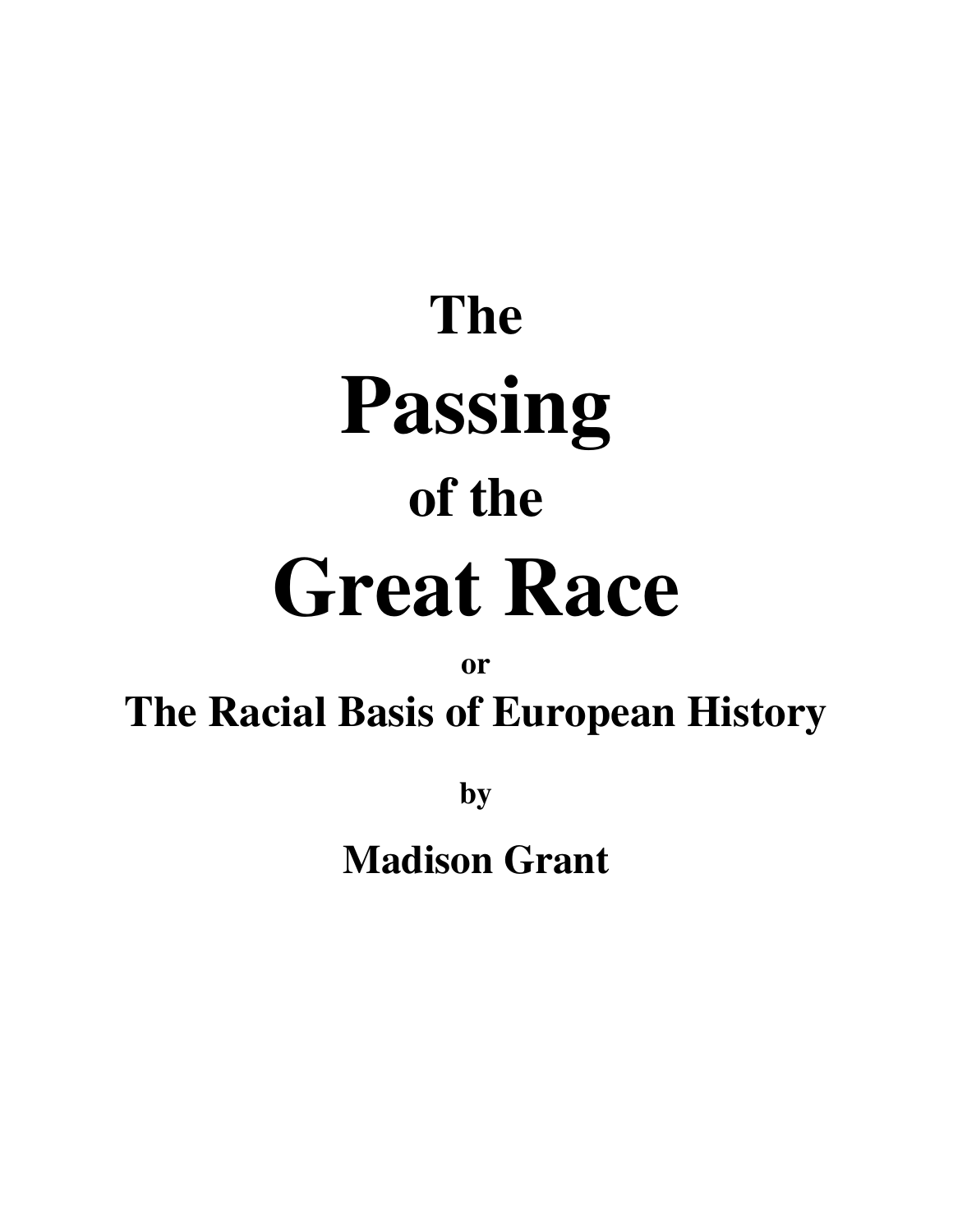#### The Passing of the Great Race, or, the Racial Basis of European History

by Madison Grant

Fairborne Publishing The Colchester Collection [www.colchestercollection.com](http://www.colchestercollection.com/)

#### **Summary**

As relevant today as it was when it was originally published in 1916, this seminal work in racial studies proves a dependable platform for departure to more advanced studies on issues of race and ethnicity. Mr. Grant's long suppressed work re-introduces a new generation to the truth about race that the prevailing religion, of the past century -- Cultural Marxism -- has long suppressed. This fascinating work, and it's obvious wisdom, will leave you wanting to know more and wondering why you weren't taught this stuff in school.

Copyright: Many works published by the Colchester Collection are in the Public Domain. Some works in the collection are protected by copyright in some countries. All copyright claims in these pages, by the Colchester Collection, apply, solely, to those copyrightable expressions of ideas (summaries, web design, graphics, etc.) created by the Colchester Collection or its employees. All rights to works under copyright are reserved to the copyright holder. The Colchester Collection makes no claim to copy protections on the copyrighted works of others. These works are published as a public service, under the terms of the Fair Use provisions of US copyright law.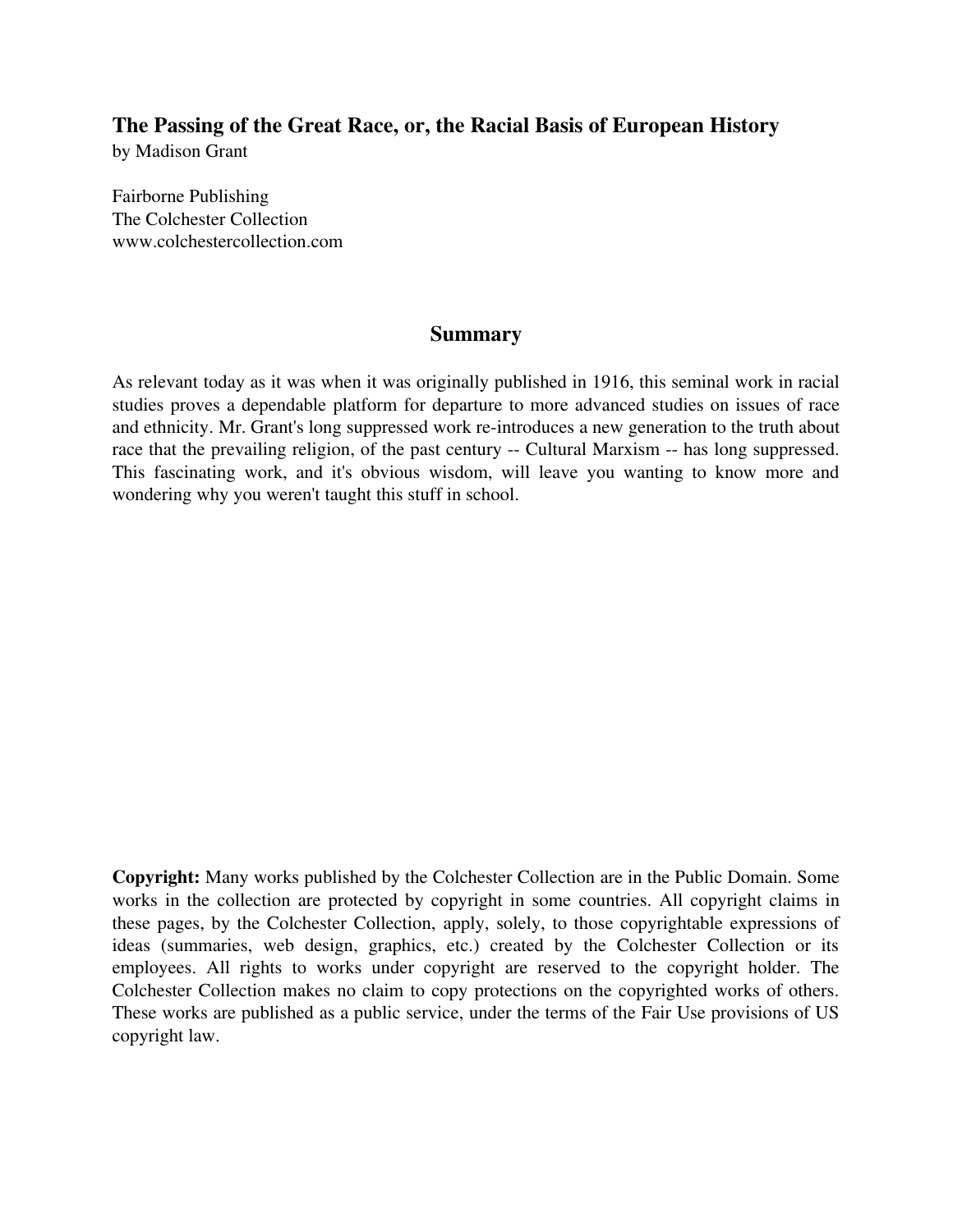## Table of Contents

| Part I:<br>Race, Language, and Nationality $5$ |                 |
|------------------------------------------------|-----------------|
|                                                |                 |
|                                                | 6               |
| <b>Chapter 1</b>                               |                 |
|                                                | $\overline{10}$ |
| <b>Chapter 2</b>                               |                 |
|                                                |                 |
| <b>Chapter 3</b>                               |                 |
|                                                | 26              |
|                                                |                 |
| <b>Chapter 4</b>                               | 31              |
|                                                |                 |
| <b>Chapter 5</b>                               | 37              |
|                                                |                 |
| <b>Chapter 6</b>                               | 44              |
|                                                |                 |
| <b>Chapter 7</b>                               |                 |
|                                                | 47              |
| Part II:                                       |                 |
| European Races in History $\dots \dots 56$     |                 |
|                                                |                 |
| <b>Chapter 8</b>                               | 57              |
|                                                |                 |
| <b>Chapter 9</b>                               | 61              |
|                                                |                 |
| <b>Chapter 10</b>                              | 69              |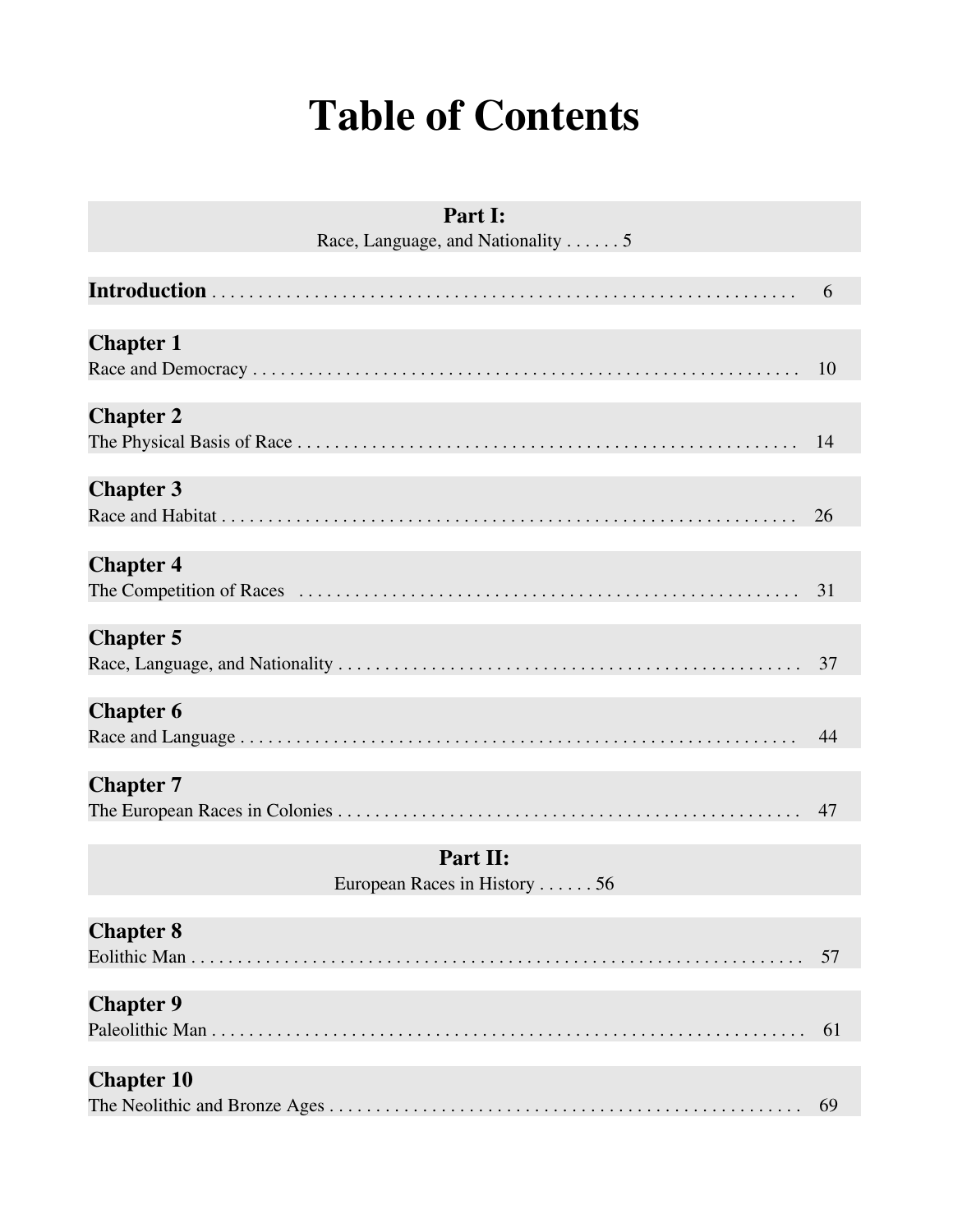| <b>Chapter 11</b> |    |
|-------------------|----|
|                   | 76 |
|                   |    |
| <b>Chapter 12</b> |    |
|                   |    |
| <b>Chapter 13</b> |    |
|                   |    |
|                   |    |
| <b>Chapter 14</b> |    |
|                   |    |
| <b>Chapter 15</b> |    |
|                   |    |
|                   |    |
| <b>Chapter 16</b> |    |
|                   |    |
| <b>Chapter 17</b> |    |
|                   |    |
|                   |    |
| <b>Chapter 18</b> |    |
|                   |    |
|                   |    |
| <b>Chapter 19</b> |    |
|                   |    |
|                   |    |
| <b>Chapter 20</b> |    |
|                   |    |
| <b>Chapter 21</b> |    |
|                   |    |
|                   |    |
|                   |    |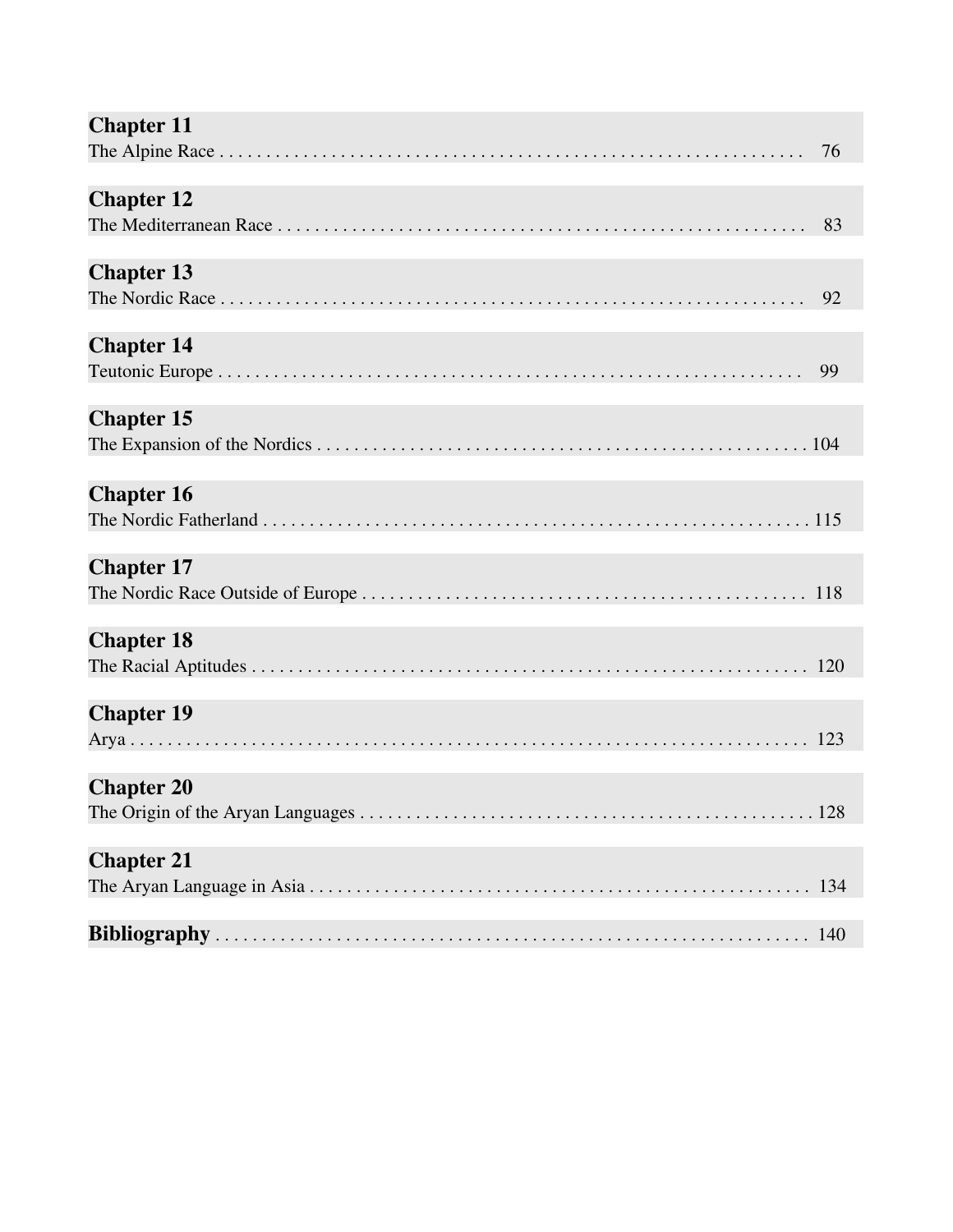## <span id="page-4-0"></span>**[Part I:](#page-4-0) [Race, Language, and](#page-4-0) [Nationality](#page-4-0)**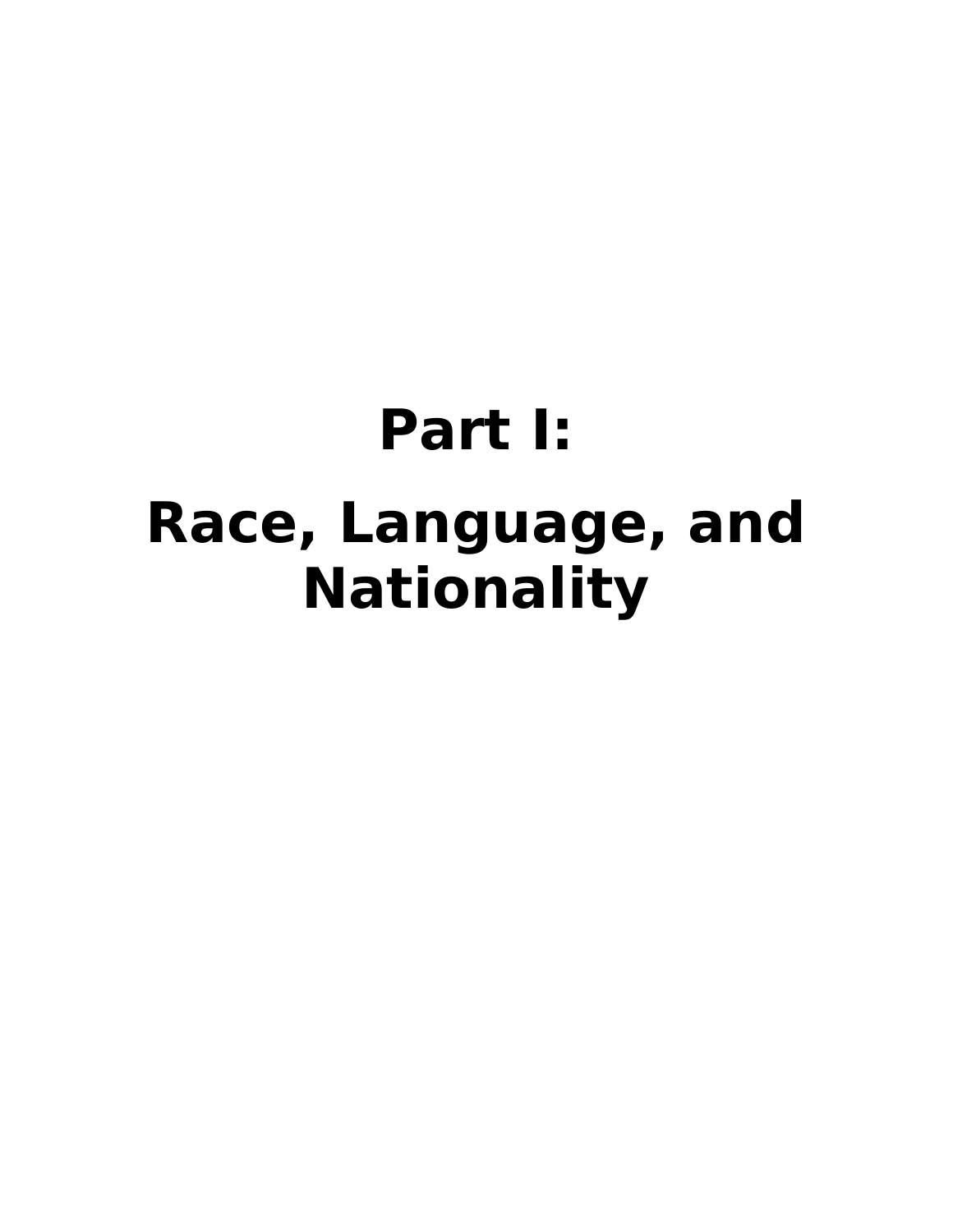#### <span id="page-5-0"></span>[Introduction](#page-5-0)

THE following pages are devoted to an attempt to elucidate the meaning of history in terms of race; that is, by the physical and psychical characters of the inhabitants of Europe instead of by their political grouping, or by their spoken language. Practically all historians, while using the word race, have relied on tribal or national names as its sole definition. The ancients, like the moderns, in determining ethnical origin, did not look beyond a man's name, language, or country, and the actual information furnished by classic literature on the subject of physical characters is limited to a few scattered and often obscure remarks.

Modern anthropology has demonstrated that racial lines are not only absolutely independent of both national and linguistic groupings, but that in many cases these racial lines cut through them at sharp angles and correspond closely with the divisions of social cleavage. The great lesson of the science of race is the immutability of somatological or bodily characters, with which is closely associated the immutability of psychical predispositions and impulses. This continuity of inheritance has a most important bearing on the theory of democracy and still more upon that of socialism, and those, engaged in social uplift and in revolutionary movements are consequently usually very intolerant of the limitations imposed by heredity.

Democratic theories of government in their modern form are based on dogmas of equality formulated some hundred and fifty years ago, and rest upon the assumption that environment and not heredity is the controlling factor in human development. Philanthropy and noble purpose dictated the doctrine expressed in the Declaration of Independence, the document which to-day constitutes the actual basis of American institutions. The men who wrote the words, "we hold these truths to be self-evident, that all men are created equal," were themselves the owners of slaves, and despised Indians as something less than human. Equality in their minds meant merely that they were just as good Englishmen as their brothers across the sea. The words "that all men are created equal" have since been subtly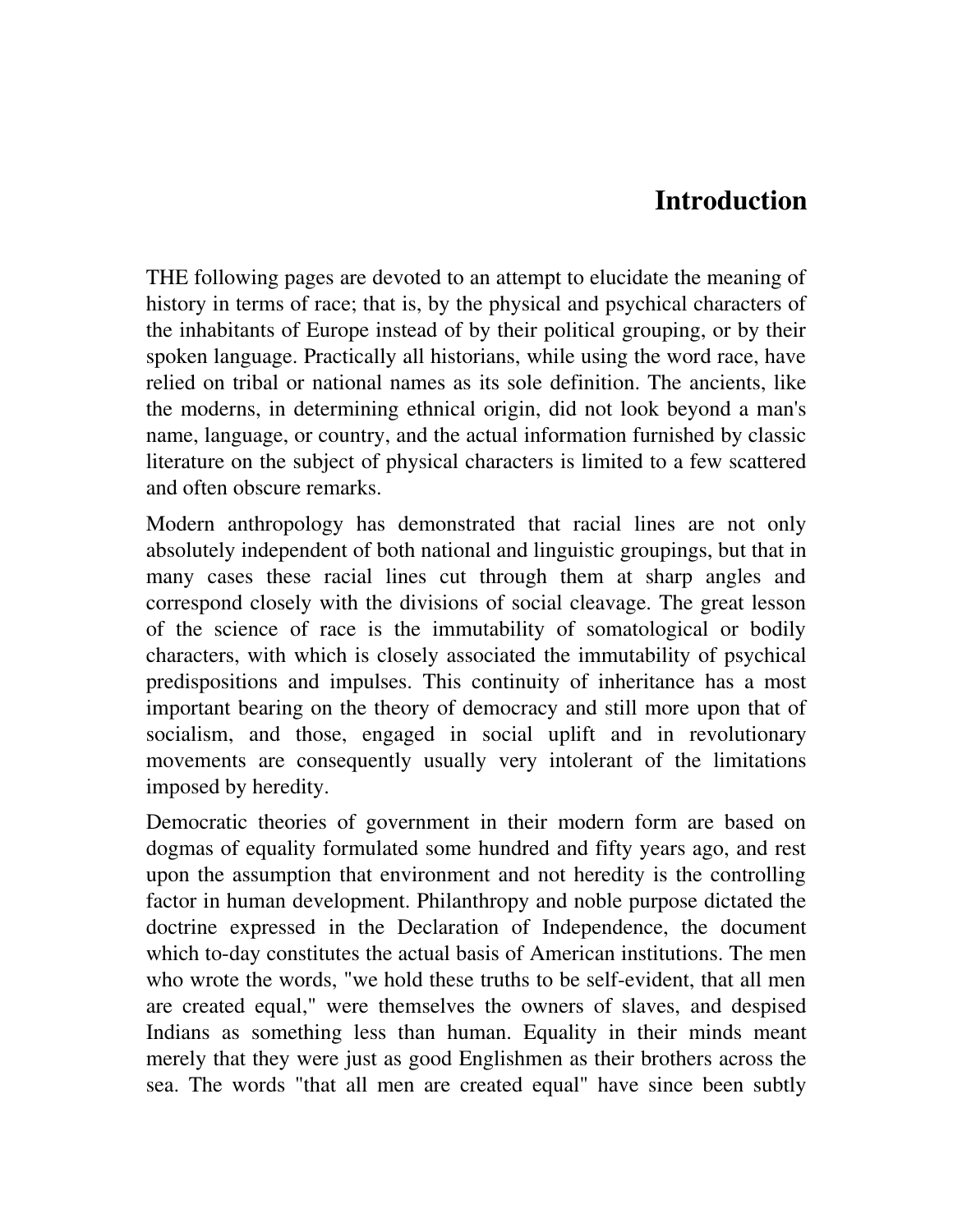falsified by adding the word "free," although no such expression is found in the original document, and the teachings based on these altered words in the American public schools of to-day would startle and amaze the men who formulated the Declaration.

The laws of nature operate with the same relentless and unchanging force in human affairs as in the phenomena of inanimate nature, and the basis of the government of man is now and always has been, and always will be, force and not sentiment, a truth demonstrated anew by the present world conflagration.

It will be necessary for the reader to strip his mind of all preconceptions as to race, since modern anthropology, when applied to history, involves an entire change of definition. We must, first of all, realize that race pure and simple, the physical and psychical structure of man, is something entirely distinct from either nationality or language, and that race lies to-day at the base of all the phenomena of modern society, just as it has done throughout the unrecorded eons of the past.

The antiquity of existing European populations, viewed in the light thrown upon their origins by the discoveries of the last few decades, enables us to carry back history and prehistory into periods so remote that the classic world is but of yesterday. The living peoples of Europe consist of layer after layer of diverse racial elements in varying proportions, and historians and anthropologists, while studying these populations, have been concerned chiefly with the recent strata, and have neglected the more ancient and submerged types.

Aboriginal populations from time immemorial have been again and again swamped under floods of newcomers and have disappeared for a time from historic view. In the course of centuries, however, these primitive elements have slowly reasserted their physical type and have gradually bred out their conquerors, so that the racial history of Europe has been in the past, and is to-day a story of the repression and resurgence of ancient races.

Invasions of new races have ordinarily arrived in successive waves, the earlier ones being quickly absorbed by the conquered, while the later arrivals usually maintain longer the purity of their type. Consequently the more recent elements are found in a less mixed state than the older, and the more primitive strata of the population always contain physical traits derived from still more ancient predecessors.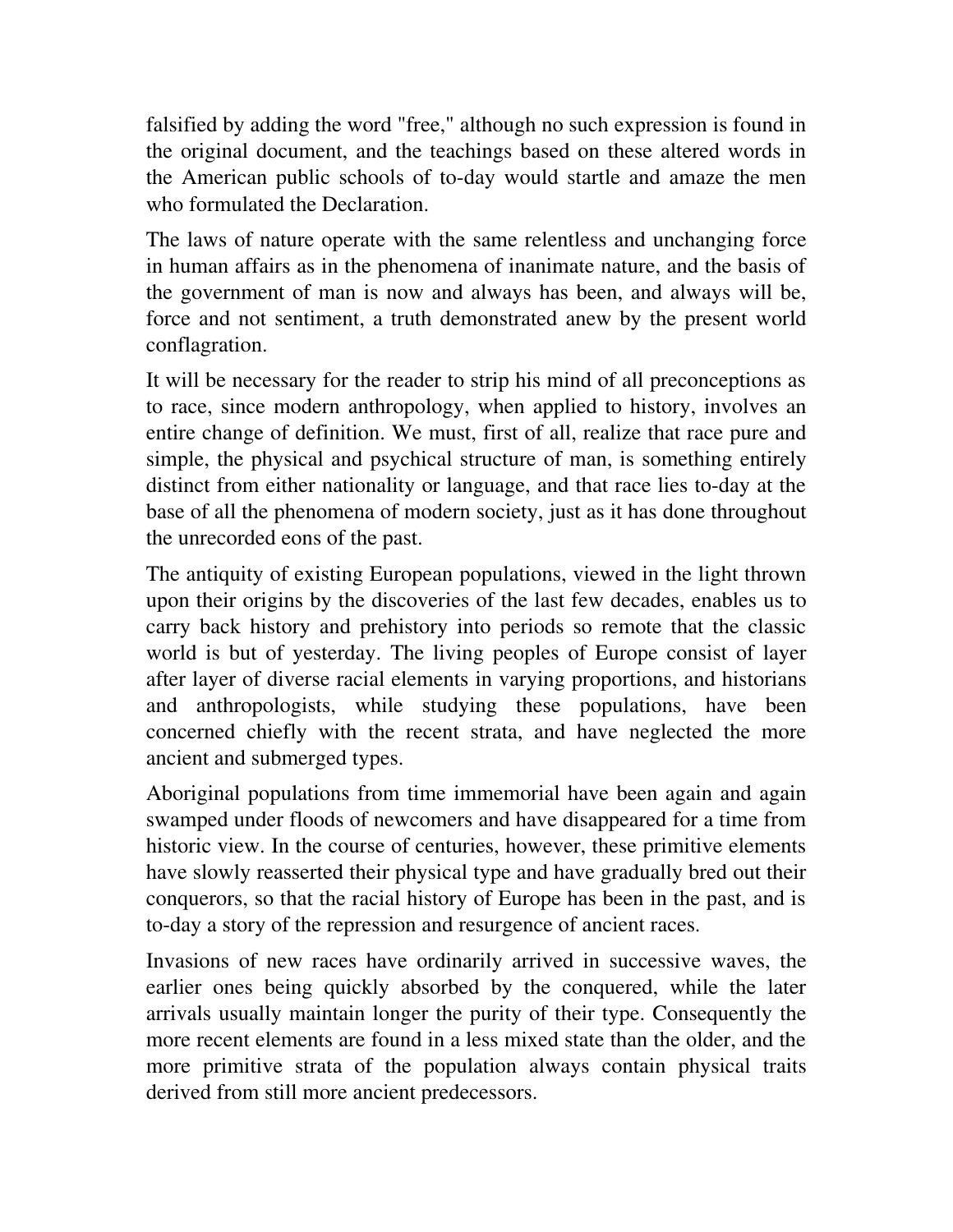Man has inhabited Europe in some form or other for hundreds of thousands of years, and during all this lapse of time the population has been as dense as the food supply permitted. Tribes in the hunting stage are necessarily of small size, no matter how abundant the game, and in the Paleolithic period man probably existed only in specially favorable localities, and in relatively small communities.

In the Neolithic and Bronze periods domesticated animals and the knowledge of agriculture, although of primitive character, afforded an enlarged food supply, and the population in consequence greatly increased. The lake dwellers of the Neolithic were, for example, relatively numerous. With the clearing of the forests and the draining of the swamps during the Middle Ages and, above all, with the industrial expansion of the last century, the population multiplied with great rapidity. We can, of course, form little or no estimate of the numbers of the Paleolithic population of Europe, and not much more of those of Neolithic times, but even the latter must have been very small in comparison with the census of to-day.

Some conception of the growth of population in recent times may be based on the increase in England. It has been computed that Saxon England at the time of the Conquest contained about 1,500,000 inhabitants; at the time of Queen Elizabeth the population was about 4,000,000, while in 1911 the census gave for the same area some 35,000,000.

The immense range of the subject of race in connection with history from its nebulous dawn, and the limitations of space, require that generalizations must often be stated without mention of exceptions. These sweeping statements may even appear to be too bold, but they rest, to the best of the writer's belief, upon solid foundations of facts, or else are legitimate conclusions from evidence now in hand. In a science as recent as modern anthropology, new facts are constantly revealed and require the modification of existing hypotheses. The more the subject is studied the more provisional even the best-sustained theory appears, but modern research opens a vista of vast interest and significance to man, now that we have discarded the shackles of former false view-points and are able to discern, even though dimly, the solution of many of the problems of race. New data will in the future inevitably expand, and perhaps change our ideas, but such facts as are now in hand, and the conclusions based thereupon, are provisionally set forth in the following chapters, and necessarily often in a dogmatic form.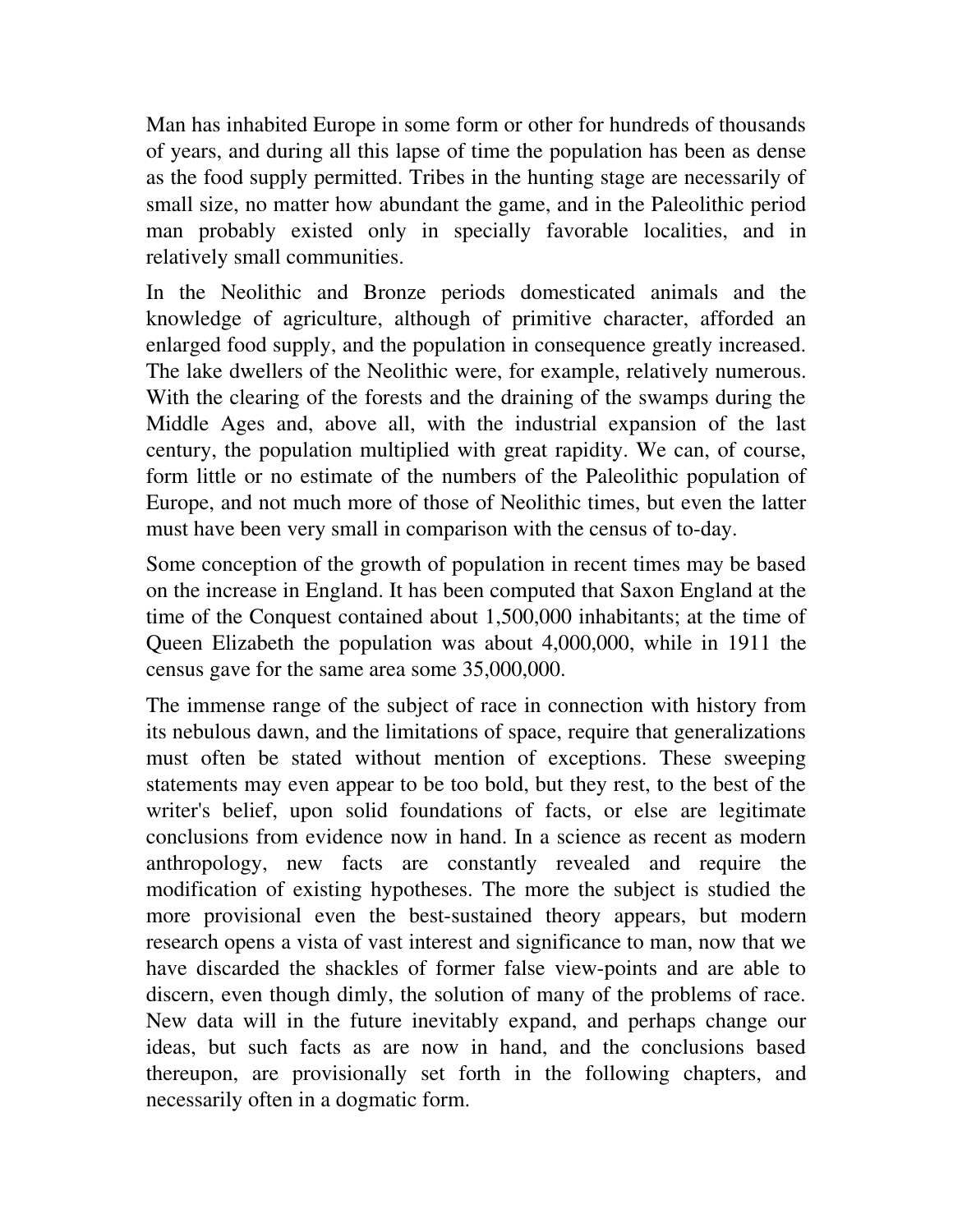The statements relating to time have presented the greatest difficulty, as the authorities differ widely, but the dates have been fixed with extreme conservatism and the writer believes that whatever changes in them are hereafter required by further investigation and study, will result in pushing them back and not forward in prehistory. The dates given in the chapter of "Paleolithic Man" are frankly taken from the most recent authority on this subject, "The Men of the Old Stone Age," by Professor Henry Fairfield Osborn, and the writer desires to take this opportunity to acknowledge his great indebtedness to this source of information, as well as to Mr. M. Taylor Pyne and to Mr. Charles Stewart Davison for their assistance and many helpful suggestions.

The author also wishes to acknowledge a debt of gratitude to Professor William Z. Ripley's great work on "The Races of Europe," which contains a vast array of anthropological data, maps, and type portraits, providing a mine of information upon which the author has drawn freely, for the present distribution of the three primary races of Europe.

The American Geographical Society and its staff, particularly Mr. Leon Dominian, have also been of great assistance in the preparation of the maps contained herein, and this occasion is taken by the writer to express his deep appreciation for their assistance.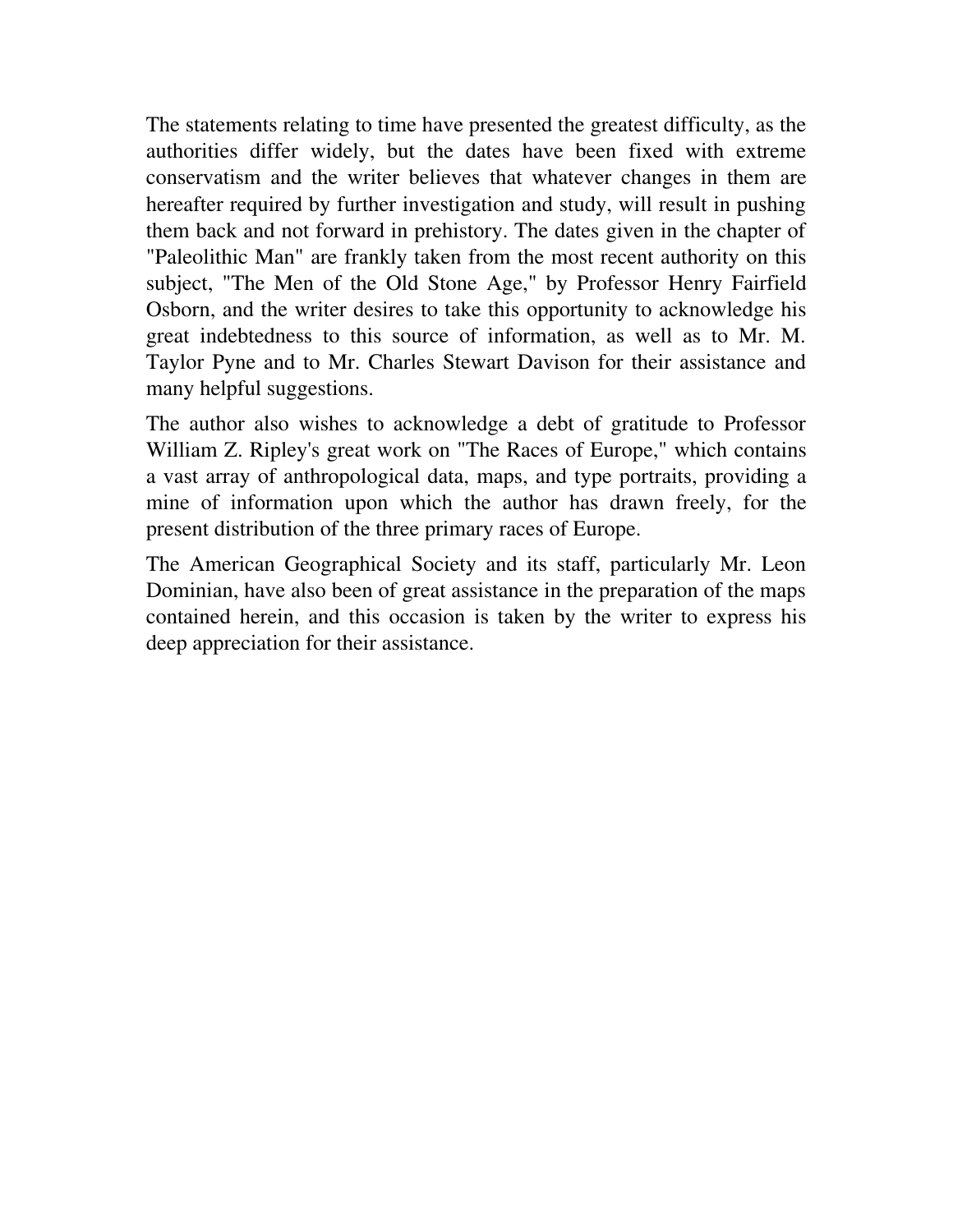## <span id="page-9-0"></span>[Chapter 1:](#page-9-0) [Race and Democracy](#page-9-0)

FAILURE to recognize the clear distinction between race and nationality and the still greater distinction between race and language, the easy assumption that the one is indicative of the other, has been in the past a serious impediment to an understanding of racial values. Historians and philologists have approached the subject from the view-point of linguistics, and as a result we have been burdened with a group of mythical races, such as the Latin, the Aryan, the Caucasian, and, perhaps, most inconsistent of all, the "Celtic" race.

Man is an animal differing from his fellow inhabitants of the globe, not in kind but only in degree of development, and an intelligent study of the human species must be preceded by an extended knowledge of other mammals, especially the primates. Instead of such essential training, anthropologists often seek to qualify by research in linguistics, religion, or marriage customs, or in designs of pottery or blanket weaving, all of which relate to ethnology alone.

The question of race has been further complicated by the effort of oldfashioned theologians to cramp all mankind into the scant six thousand years of Hebrew chronology, as expounded by Archbishop Ussher. Religious teachers have also maintained the proposition not only that man is something fundamentally distinct from other living creatures, but that there are no inherited differences in humanity that cannot be obliterated by education and environment.

It is, therefore, necessary at the outset for the reader to thoroughly appreciate that race, language, and nationality are three separate and distinct things, and that in Europe these three elements are only occasionally found persisting in combination, as in the Scandinavian nations.

To realize the transitory nature of political boundaries, one has only to consider the changes of the past century, to say nothing of those which may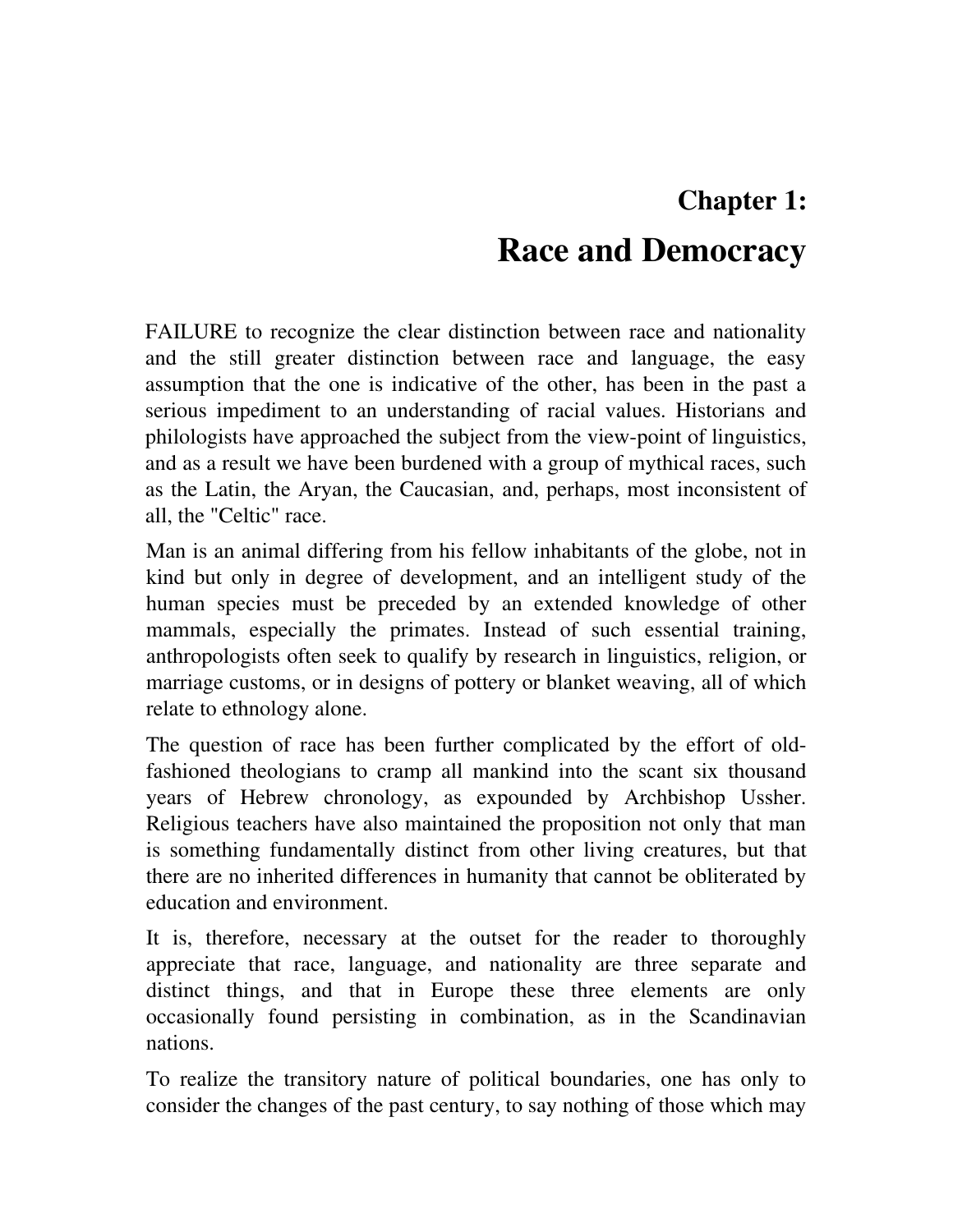occur at the end of the present war. As to language, here in America we daily hear the English language spoken by many men who possess not one drop of English blood, and who, a few years since, knew not one word of Saxon speech.

As a result of certain religious and social doctrines, now happily becoming obsolete, race consciousness has been greatly impaired among civilized nations, but in the beginning all differences of class, of caste, and of color, marked actual lines of race cleavage.

In many countries the existing classes represent races that were once distinct. In the city of New York, and elsewhere in the United States, there is a native American aristocracy resting upon layer after layer of immigrants of lower races, and the native American, while, of course, disclaiming the distinction of a patrician class, nevertheless has, up to this time, supplied the leaders of thought and the control of capital, of education, and of the religious ideals and altruistic bias of the community.

In the democratic forms of government the operation of universal suffrage tends toward the selection of the average man for public office rather than the man qualified by birth, education, and integrity. How this scheme of administration will ultimately work out remains to be seen, but from a racial point of view, it will inevitably increase the preponderance of the lower types and cause a corresponding loss of efficiency in the community as a whole.

The tendency in a democracy is toward a standardization of type and a diminution of the influence of genius. A majority must of necessity be inferior to a picked minority, and it always resents specializations in which it cannot share. In the French Revolution the majority, calling itself "the People," deliberately endeavored to destroy the higher type, and something of the same sort was, in a measure, done after the American Revolution by the expulsion of the Loyalists and the confiscation of their lands.

In America we have nearly succeeded in destroying the privilege of birth; that is, the intellectual and moral advantage a man of good stock brings into the world with him. We are now engaged in destroying the privilege of wealth; that is, the reward of successful intelligence and industry, and in some quarters there is developing a tendency to attack the privilege of intellect and to deprive a man of the advantages of an early and thorough education. Simplified spelling is a step in this direction. Ignorance of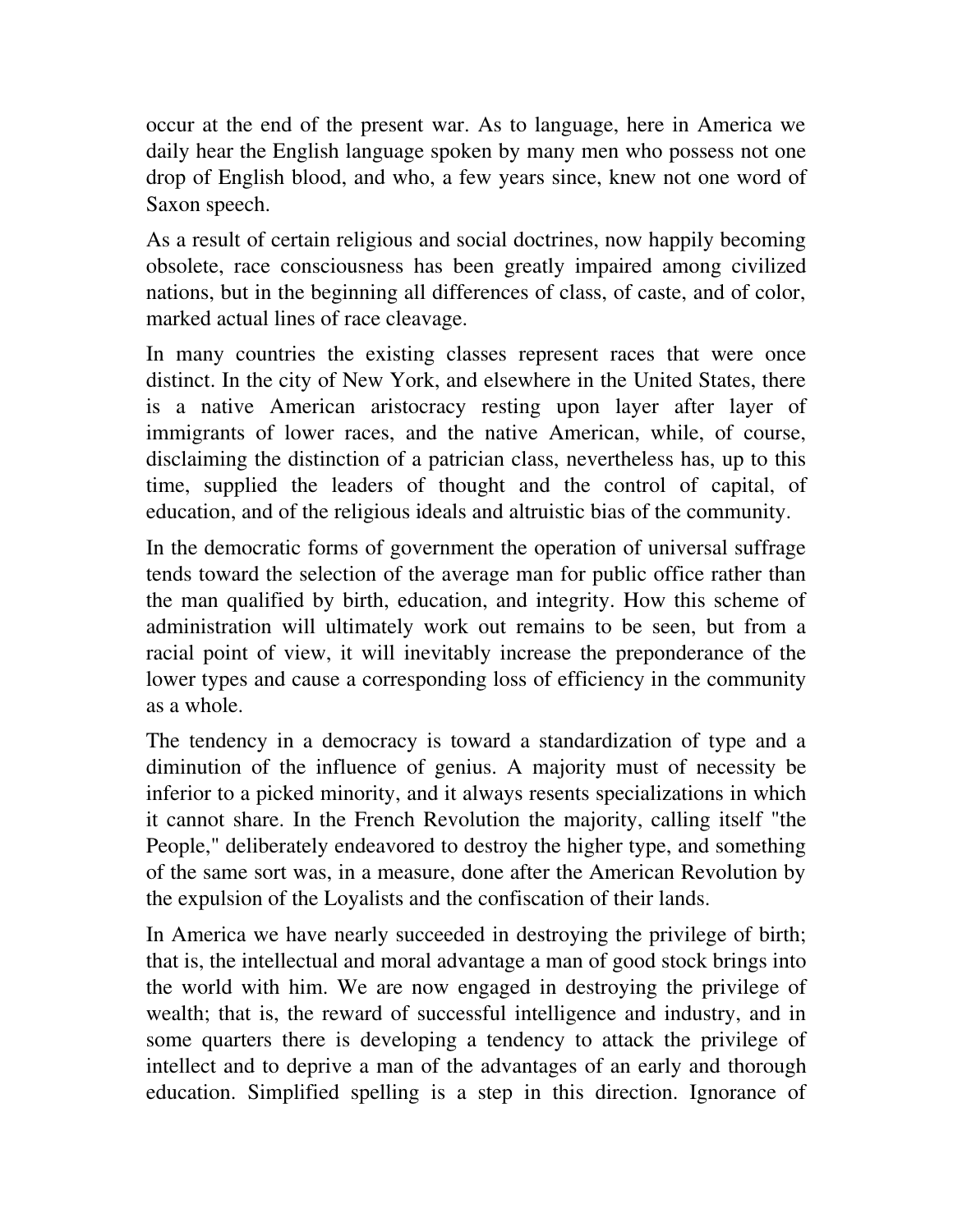English grammar or classic learning must not be held up as a reproach to the political and social aspirant.

Mankind emerged from savagery and barbarism under the leadership of selected individuals whose personal prowess, capacity, or wisdom gave them the right to lead and the power to compel obedience. Such leaders have always been a minute fraction of the whole, but as long as the tradition of their predominance persisted they were able to use the brute strength of the unthinking herd as part of their own force, and were able to direct at will the blind dynamic impulse of the slaves, peasants, or lower classes. Such a despot had an enormous power at his disposal which, if he were benevolent or even intelligent, could be used, and most frequently was used, for the general uplift of the race. Even those rulers who most abused this power put down with merciless rigor the antisocial elements, such as pirates, brigands, or anarchists, which impair the progress of a community, as disease or wounds cripple an individual.

True aristocracy is government by the wisest and best, always a small minority in any population. Human society is like a serpent dragging its long body on the ground, but with the head always thrust a little in advance and a little elevated above the earth. The serpent's tail, in human society represented by the antisocial forces, was in the past dragged by sheer force along the path of progress. Such has been the organization of mankind from the beginning, and such it still is in older communities than ours. What progress humanity can make under the control of universal suffrage, or the rule of the average, may find a further analogy in the habits of certain snakes which wiggle sideways and disregard the head with its brains and eyes. Such serpents, however, are not noted for their ability to make rapid progress.

To use another simile, in an aristocratic as distinguished from a plutocratic, or democratic organization, the intellectual and talented classes form the point of the lance, while the massive shaft represents the body of the population and adds by its bulk and weight to the penetrative impact of the tip. In a democratic system this concentrated force at the top is dispersed throughout the mass, supplying, to be sure, a certain amount of leaven, but in the long run the force and genius of the small minority is dissipated, if not wholly lost. Vox populi, so far from being Vox Dei, thus becomes an unending wail for rights, and never a chant of duty.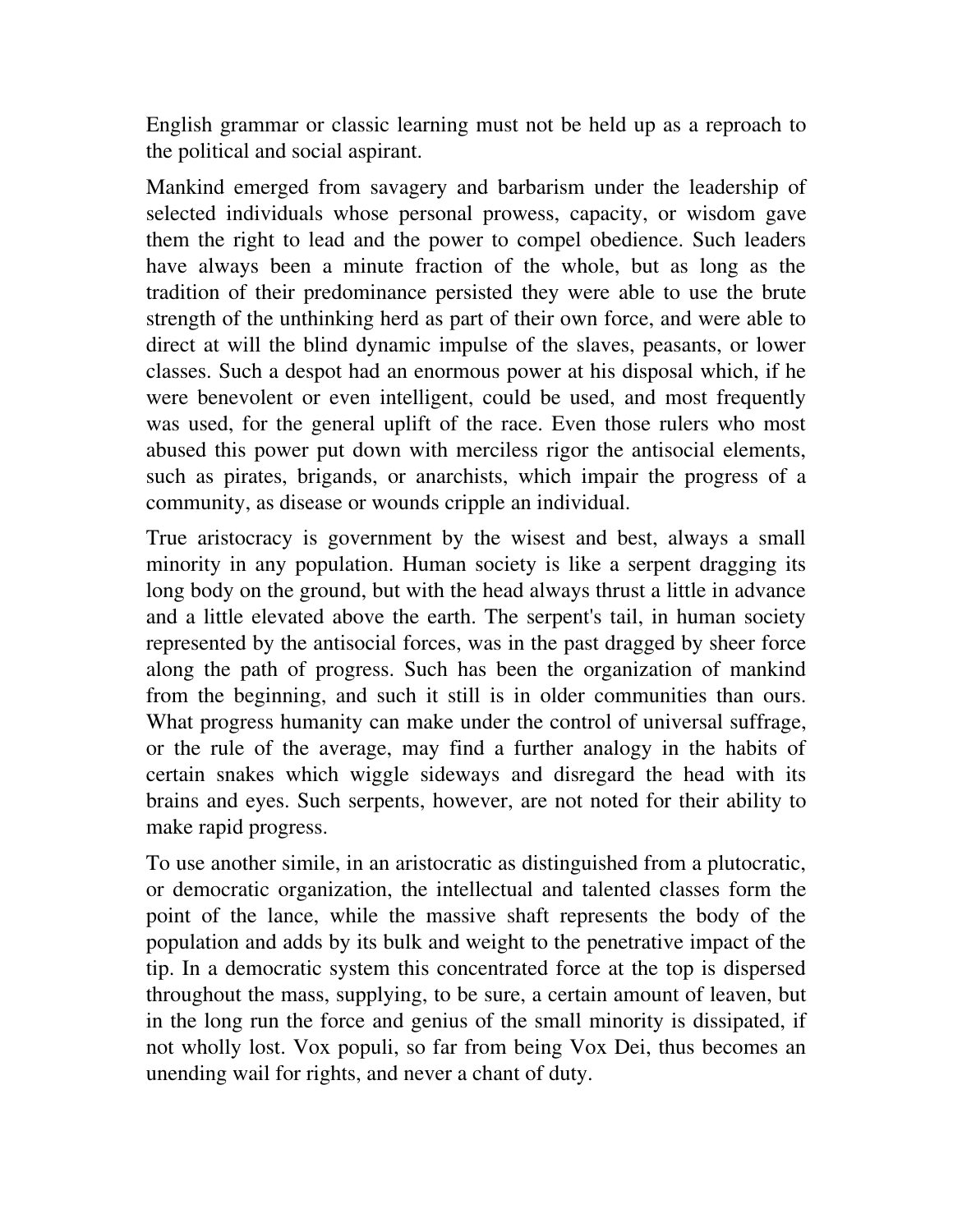Where a conquering race is imposed on another race the institution of slavery often arises to compel the servient race to work, and to introduce it forcibly to a higher form of civilization. As soon as men can be induced to labor to supply their own needs slavery becomes wasteful and tends to vanish. Slaves are often more fortunate than freemen when treated with reasonable humanity, and when their elemental wants of food, clothing, and shelter are supplied.

The Indians around the fur posts in northern Canada were formerly the virtual bond slaves of the Hudson Bay Company, each Indian and his squaw and pappoose being adequately supplied with simple food and equipment. He was protected as well against the white man's rum as the red man's scalping parties, and in return gave the Company all his peltries-the whole product of his year's work. From an Indian's point of view this was nearly an ideal condition, but was to all in-tents serfdom or slavery. When, through the opening up of the country, the continuance of such an archaic system became an impossibility, the Indian sold his furs to the highest bidder, received a large price in cash, and then wasted the proceeds in trinkets instead of blankets, and in rum instead of flour, with the result that he is now gloriously free, but is on the highroad to becoming a diseased outcast. In this case of the Hudson Bay Indian the advantages of the upward step from serfdom to freedom are not altogether clear. A very similar condition of vassalage existed until recently among the peons of Mexico, but without the compensation of an intelligent and provident ruling class.

In the same way serfdom in mediaeval Europe apparently was a device through which the landowners overcame the nomadic instincts of their tenantry. Years are required to bring land to its highest productivity, and agriculture cannot be successfully practised even in well-watered and fertile districts by farmers who continually drift from one locality to another. The serf or villein was, therefore, tied by law to the land, and could not leave except with his master's consent. As soon as these nomadic instincts ceased to exist serfdom vanished. One has only to read the severe laws against vagrancy in England, just before the Reformation, to realize how widespread and serious was this nomadic instinct.

Here in America we have not yet forgotten the wandering instincts of our Western pioneers, which in that case proved to be beneficial to every one except the migrants.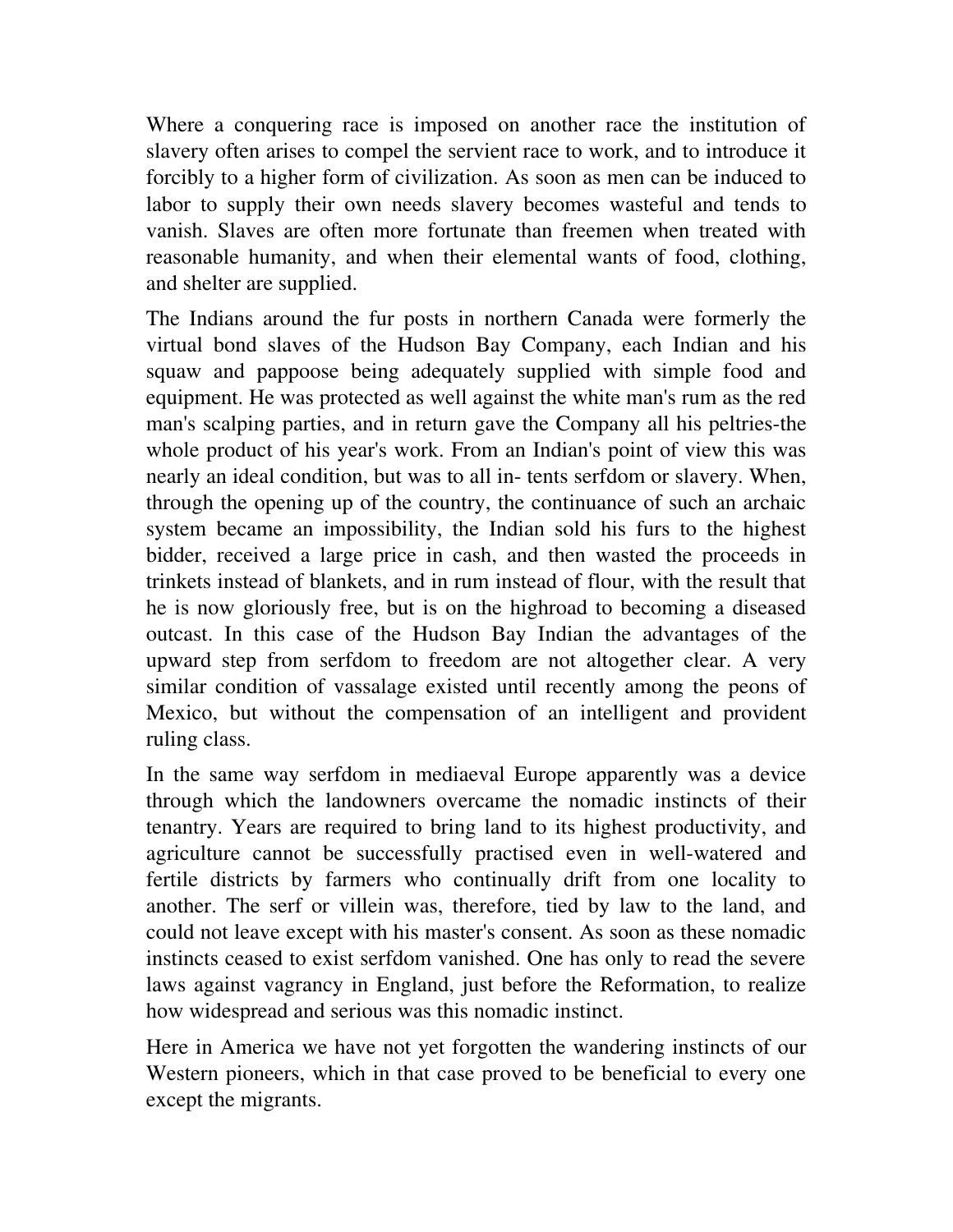## <span id="page-13-0"></span>[Chapter 2:](#page-13-0) [The Physical Basis of Race](#page-13-0)

In the modern and scientific study of race we have long discarded the Adamic theory that man is descended from a single pair, created a few thousand years ago in a mythical Garden of Eden somewhere in Asia, to spread later over the earth in successive waves.

Many of the races of Europe, both living and extinct, did come from the East through Asia Minor or by way of the African littoral, but most of the direct ancestors of existing populations have inhabited Europe for many thousands of years. During that time numerous races of men have passed over the scene. Some undoubtedly have utterly vanished, and some have left their blood behind them in the Europeans of to-day.

It is a fact, however, that Asia was the chief area of evolution and differentiation of man, and that the various groups had their main development there, and not on the peninsula we call Europe.

We now know, since the elaboration of the Mendelian Laws of Inheritance, that certain bodily characters, the so-called unit characters, such as skull shape, stature, eye color, hair color, and nose form, are transmitted in accordance with fixed mathematical laws, and, further, that various unit characters which are normally correlated, or belong together, may, after prolonged admixture with another race, pass down separately, and form what is known as disharmonic combinations. Such disharmonic combinations are, for example, a tall brunet, or a short blond; blue eyes associated with brunet hair, or brown eyes with blond hair. In modern science the meaning of the word "character" is now limited to physical instead of mental and spiritual traits as in popular usage.

The process of intermixture of unit characters has gone far in existing populations, and with the ease of modern methods of transportation this process is going much further in Europe, and in America. The immediate results of such mixture are not blends, or intermediate types, but rather mosaics of contrasted characters. Such blends, if any, as ultimately occur,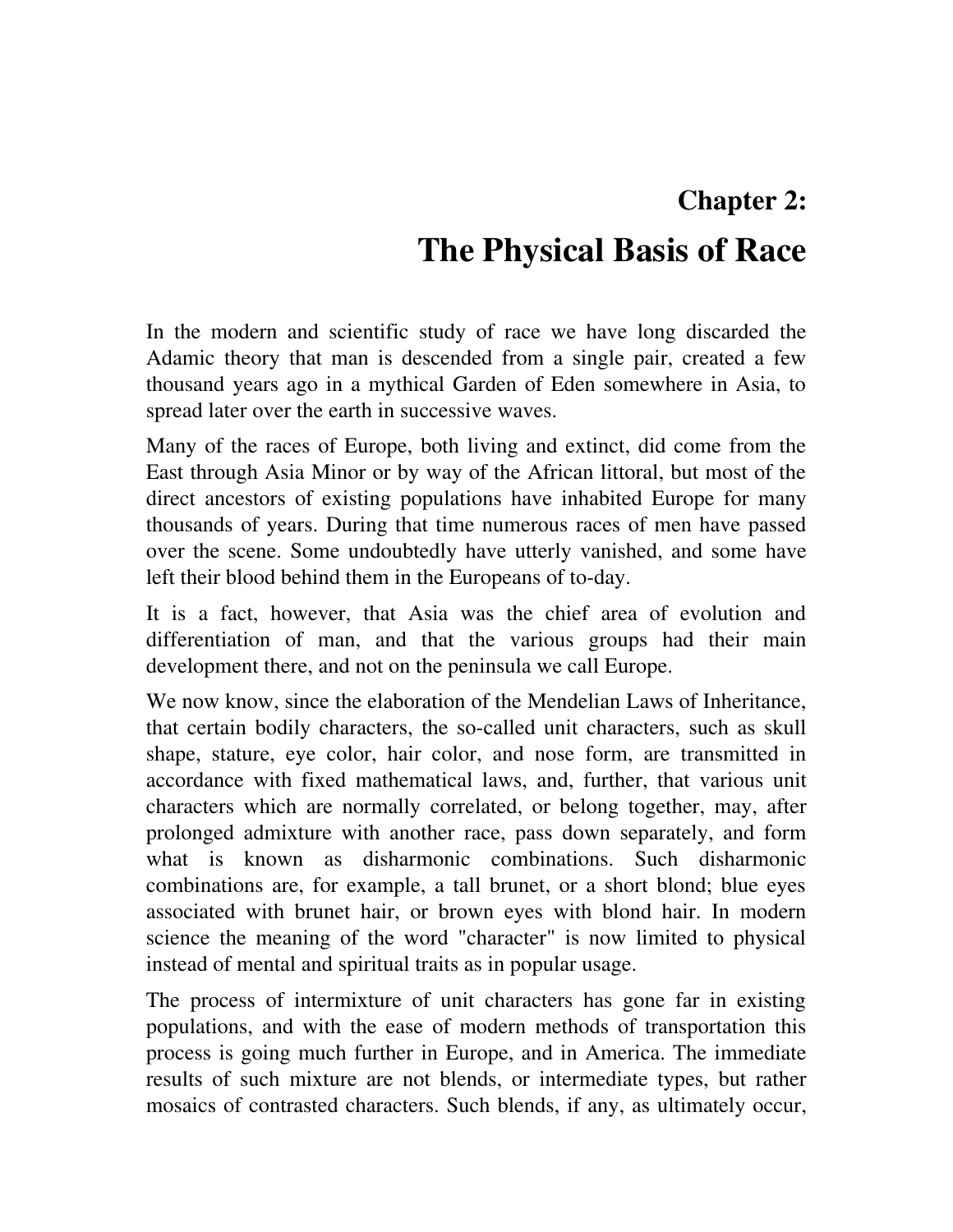are too remote to concern us here. The first result of the crossing of a pure: brunet with a pure blond is to produce either pure blonds or pure brunets in certain known proportions, instead of offspring of an intermediate type; or else a third group which may be either blond or brunet, but which possesses latent characters of the contrasted type. Such latent or recessive characters often reappear in remote descendants.

In defining race in Europe it is necessary not only to consider pure groups or pure types, but also the distribution of unit characters belonging to each particular subspecies of man found there. The interbreeding of these populations has progressed to such an extent that in many cases such an analysis of physical characters is necessary to reconstruct the elements which have entered into their ethnic composition.

Sometimes we find a unit character appearing here and there as the sole remnant of a once numerous race, for example, the occasional appearance in European populations of a skull of the Neanderthal type, a race widely spread over Europe 40,000 years ago, or of the Cro-Magnon type, the predominant race  $I6,000$  years ago. Before the fossil remains of the Neanderthal and Cro-Magnon races were studied and understood such reversional specimens were considered pathological, instead of being recognized as the reappearance of an ancient and submerged type.

Unit characters are to all intents and purposes immutable, and they do not change during the lifetime of a language or an empire. The skull shape of the Egyptian fellaheen, in the unchanging environment of the Nile Valley, is absolutely identical in measurements, proportions and capacity with skulls found in the predynastic tombs dating back more than six thousand years.

There exists to-day a widespread and fatuous belief in the power of environment, as well as of education and opportunity to alter heredity, which arises from the dogma of the brotherhood of man, derived in turn from the loose thinkers of the French Revolution and their American mimics. Such beliefs have done much damage in the past, and if allowed to go uncontradicted, may do much more serious damage in the future. Thus the view that the negro slave was an unfortunate cousin of the white man, deeply tanned by the tropic sun, and denied the blessings of Christianity and civilization, played no small part with the sentimentalists of the Civil War period, and it has taken us fifty years to learn that speaking English,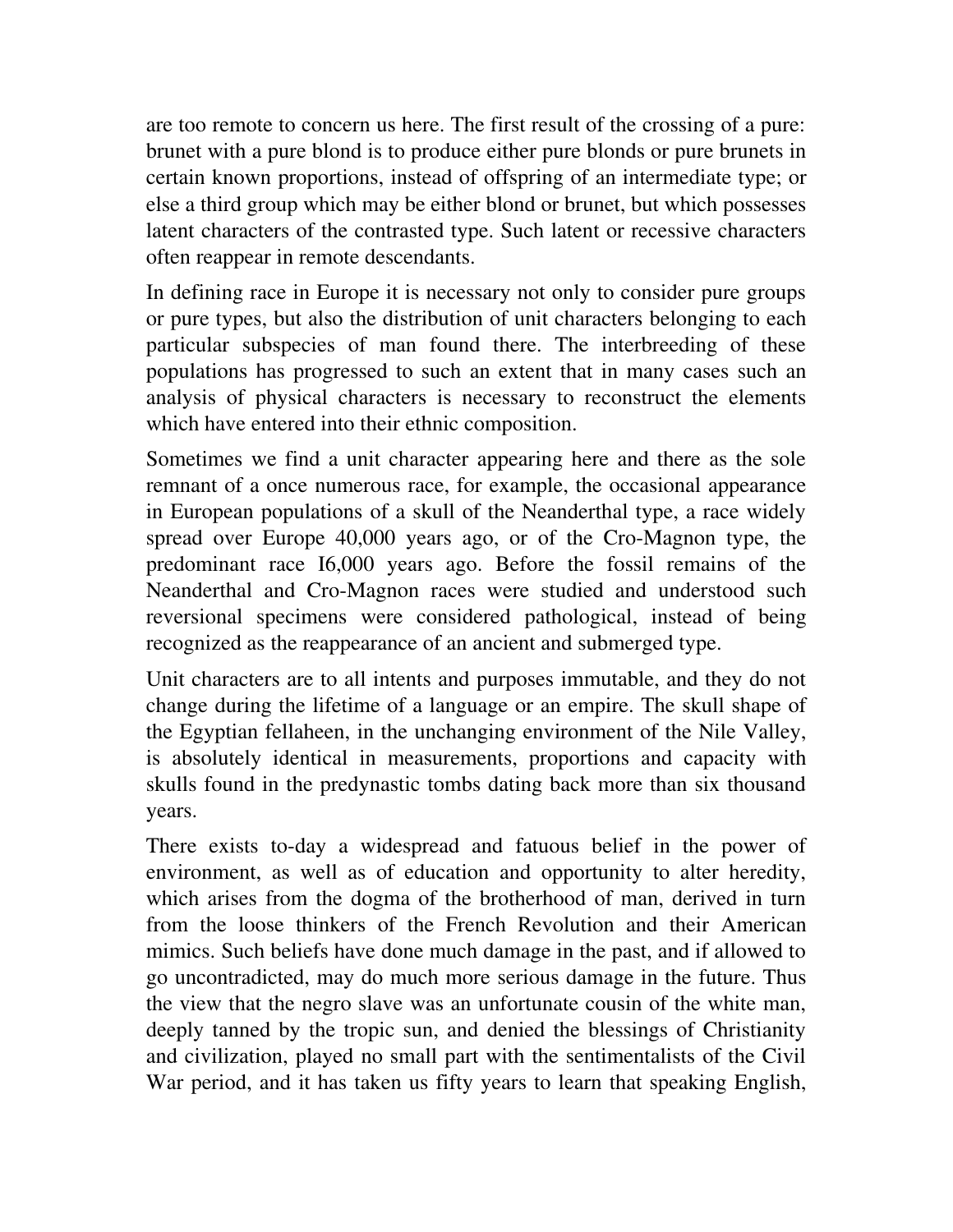wearing good clothes, and going to school and to church, does not transform a negro into a white man. Nor was a Syrian or Egyptian freedman transformed into a Roman by wearing a toga, and applauding his favorite gladiator in the amphitheatre. We shall have a similar experience with the Polish Jew, whose dwarf stature, peculiar mentality, and ruthless concentration on self-interest are being engrafted upon the stock of the nation.

Recent attempts have been made in the interest of inferior races among our immigrants to show that the shape of the skull does change, not merely in a century, but in a single generation.

In 191O, the report of the anthropological expert of the Congressional Immigration Commission, gravely declared that a round skull Jew on his way across the Atlantic might and did have a round skull child, but that a few years later, in response to the subtle elixir of American institutions, as exemplified in an East Side tenement, might and did have a child whose skull was appreciably longer; and that a long skull south Italian, breeding freely, would have precisely the same experience in the reverse direction. In other words, the Melting Pot was acting instantly under the influence of a changed environment.

What the Melting Pot actually does in practice, can be seen in Mexico, where the absorption of the blood of the original Spanish conquerors by the native Indian population has produced the racial mixture which we call Mexican, and which is now engaged in demonstrating its incapacity for self-government. The world has seen many such mixtures of races, and the character of a mongrel race is only just beginning to be understood at its true value.

It must be borne in mind that the specializations which characterize the higher races are of relatively recent development, are highly unstable and when mixed with generalized or primitive characters, tend to disappear. Whether we like to admit it or not, the result of the mixture of two races, in the long run, gives us a race reverting to the more ancient, generalized and lower type. The cross between a white man and an Indian is an Indian; the cross between a white man and a negro is a negro; the cross between a white man and a Hindu is a Hindu; and the cross between any of the three European races and a Jew is a Jew.

In the crossing of the blond and brunet elements of a population, the more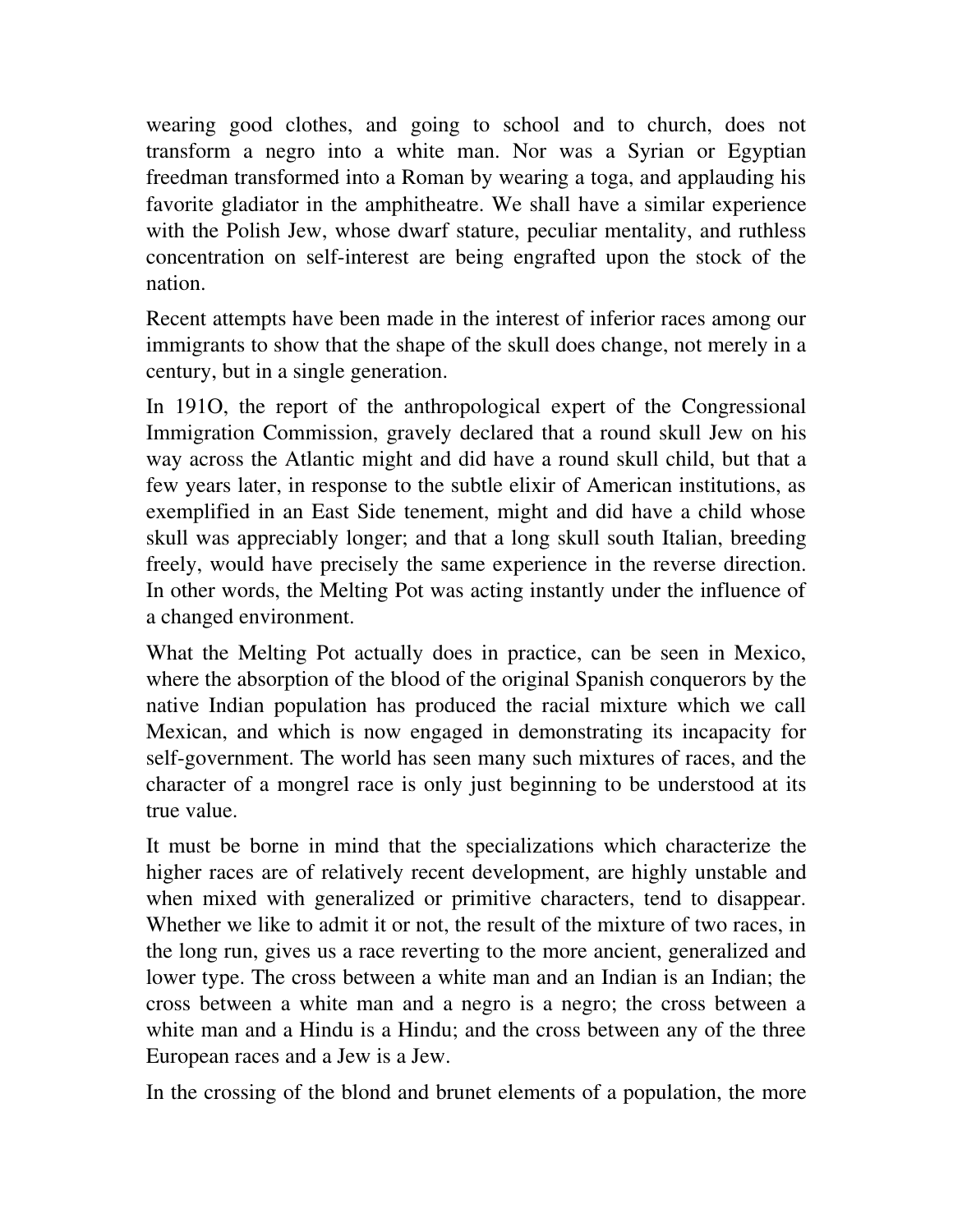deeply rooted and ancient dark traits are prepotent or dominant. This is matter of everyday observation, and the working of this law of nature is not influenced or affected by democratic institutions or by religious beliefs.

As measured in terms of centuries, unit characters are immutable, and the only benefit to be derived from a changed environment and better food conditions, is the opportunity afforded a race which has lived under adverse conditions, to achieve its maximum development, but the limits of that development are fixed for it by heredity and not by environment.

In dealing with European populations the best method of determining race has been found to lie in a comparison of proportions of the skull, the socalled cephalic index. This is the ratio of maximum length to maximum width taken at the widest part of the skull above the ears. Skulls with an index of 75 or less, that is, when the width is three-fourths or less than the length, are considered dolichocephalic, or long skulls. Skulls of an index of 80 or over are round skulls, or brachycephalic. Intermediate indices, between 75 and 80, are considered mesocephalic. These are cranial indices. To allow for the flesh on living specimens, about two per cent is to be added to the index, and the result is the cephalic index. In the following pages only long and round skulls are considered and the intermediate forms, or mesocephs, are assigned to the dolichocephalic group.

This cephalic index, though an extremely important if not the controlling unit character, is, nevertheless, but a single character and must be checked up with other somatological traits. Normally, a long skull is associated with a long face, and a round skull with a round face.

The use of this test, the cephalic index, enables us to divide the great bulk of the European populations into three distinct subspecies of man, one northern and one southern, both dolichocephalic or characterized by a long skull, and a central subspecies which is brachycephalic, or characterized by a round skull.

The first is the Nordic or Baltic subspecies. This race is long skulled, very tall, fair skinned, with blond or brown hair and light colored eyes. The Nordics inhabit the countries around the North and Baltic Seas, and include not only the great Scandinavian and Teutonic groups, but also other early peoples who first appear in southern Europe and in Asia as representatives of Aryan language and culture.

The second is the dark Mediterranean or Iberian subspecies, occupying the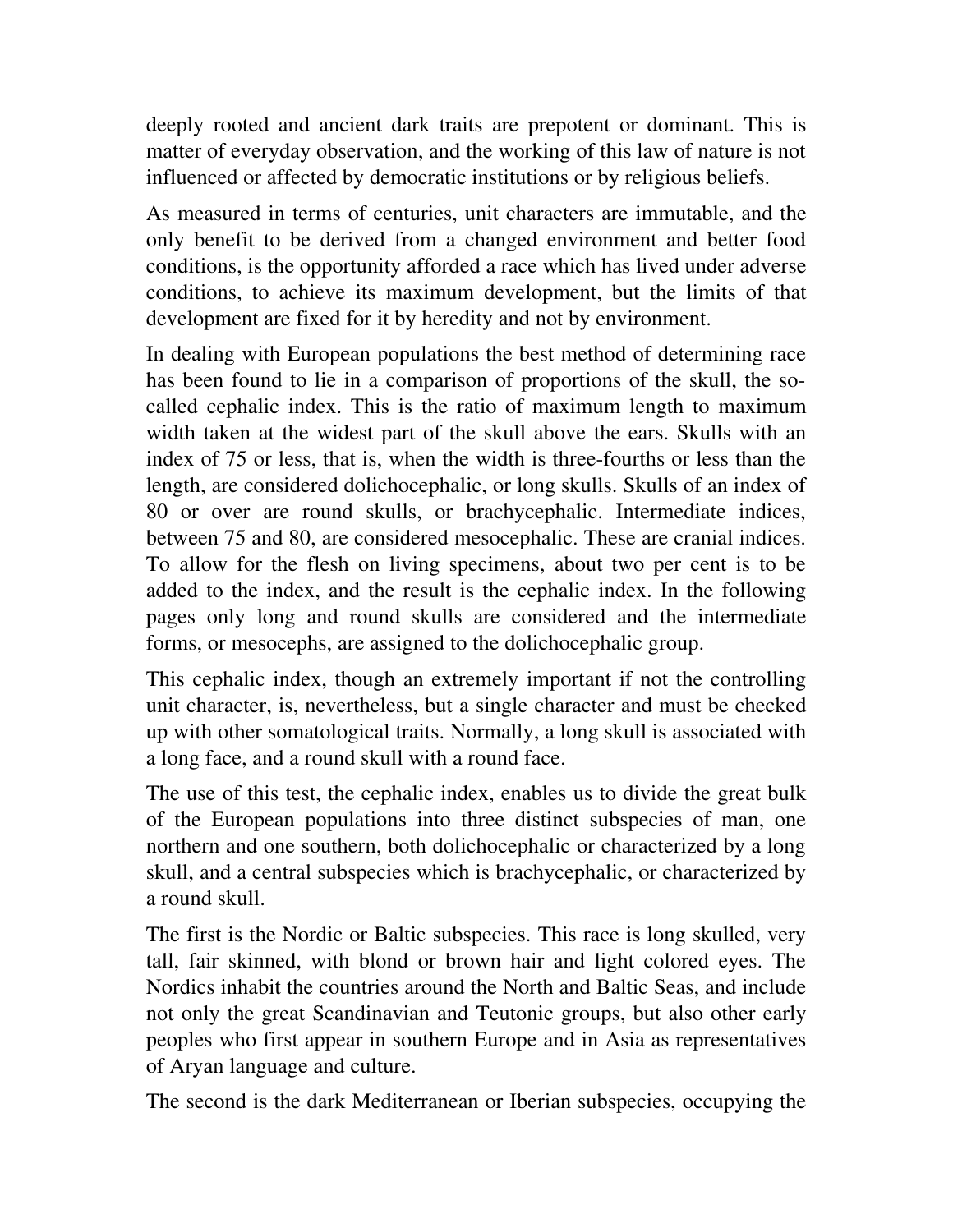shores of the inland sea, and extending along the Atlantic coast until it reaches the Nordic species. It also spreads far east into southern Asia. It is long skulled like the Nordic race, but the absolute size of the skull is less. The eyes and hair are very dark or black, and the skin more or less swarthy. The stature is stunted in comparison to that of the Nordic race and the musculature and bony framework weak.

The third is the Alpine subspecies occupying all central and eastern Europe, and extending through Asia Minor to the Hindu Kush and the Pamirs. The Armenoids constitute an Alpine subdivision and represent the ancestral type of this race which remained in the mountains and high plateaux of Anatolia and western Asia. The Alpines are round skulled, of medium height and sturdy build, both as to skeleton and muscles. The coloration of both hair and eyes was originally very dark and still tends strongly in that direction, but many light colored eyes, especially gray, are now found in the Alpine populations of western Europe.

While the inhabitants of Europe betray as a whole their mixed origin, nevertheless the three main subspecies are each found in large numbers and in great purity, as well as sparse remnants of still more ancient races represented by small groups or by individuals, and even by unit characters.

These three main groups have bodily characters which constitute them distinct subspecies of Homo sapiens. Each has several varieties, but for the sake of clearness the word race and not the word species or subspecies will hereafter be used nearly, but not quite, exclusively. In zoology the term species implies the existence of a certain definite amount of divergence from the most closely related type, but race does not require a similar amount of difference. In man, where all groups are more or less fertile when crossed, so many intermediate or mixed types occur that the word species has too limited a meaning for wide use. Related species when grouped together constitute subgenera and genera.

The old idea that fertility or infertility of races of animals was the measure of species, is now abandoned. One of the greatest difficulties in classifying man is his perverse predisposition to mismate. This is a matter of daily observation, especially among the women of the better classes, probably because of their wider range of choice.

The cephalic index is of less value in the classification of Asiatic populations, but the distribution of round and long skulls is similar to that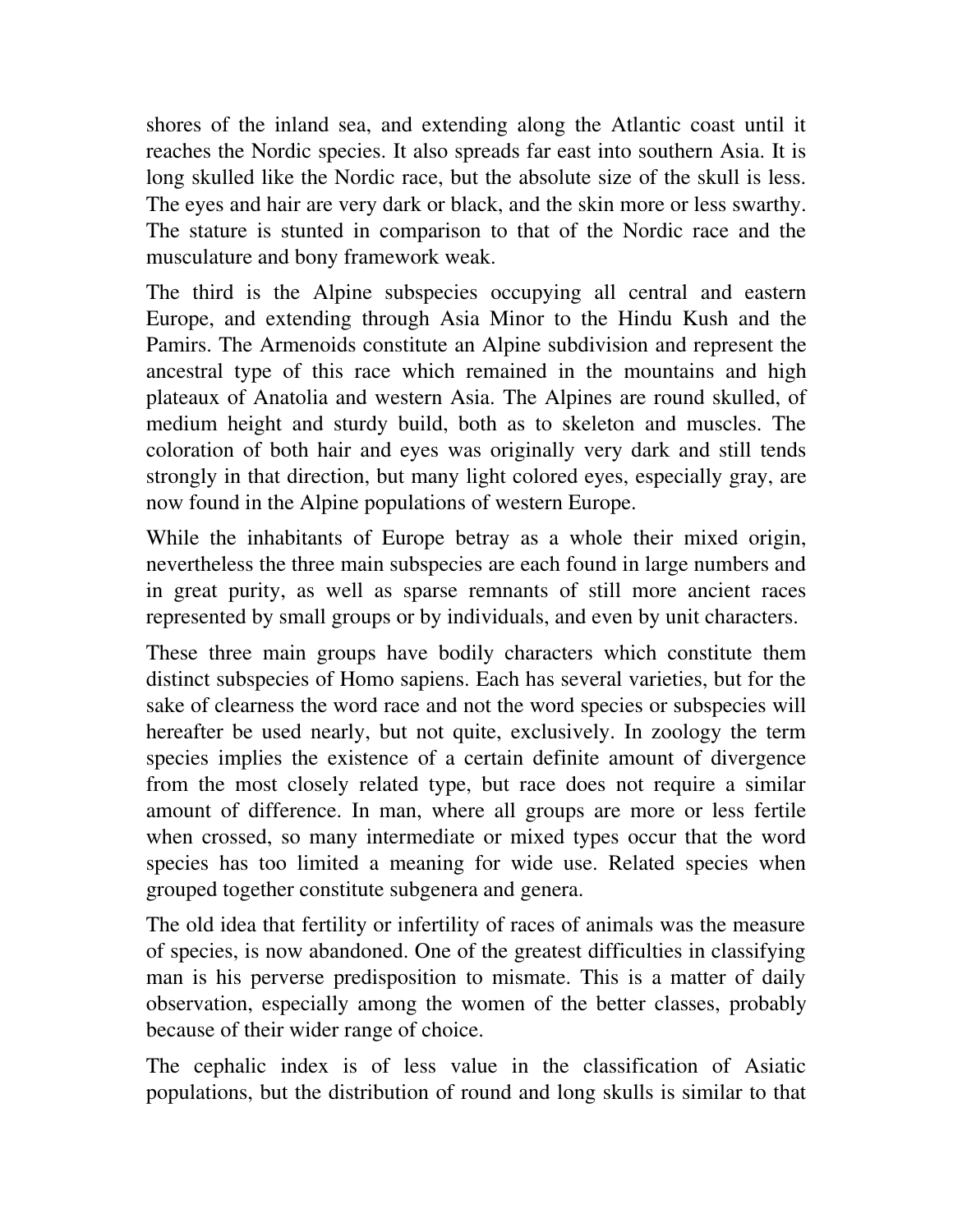in Europe. The vast central plateau of that continent is inhabited by round skulls. In fact, Thibet and the western Himalayas were probably the centre of radiation of all the round skulls of the world. In India and Persia south of this central area occurs a long skull race related to Mediterranean man in Europe.

Both skull types occur, much intermixed, among the American Indians, and the cephalic index is of little value in classifying the Amerinds. No satisfactory explanation of the variability of the skull shape of this species has as yet been found, but the total range of variation of physical characters from northern Canada to southern Patagonia is less than the range of such variation from Normandy to Provence in France.

In Africa the cephalic index is also of small classification value because all of the populations are characterized by a long skull.

The distinction between a long skull and a round skull in mankind probably goes back at least to early Paleolithic times, if not to a period still more remote. It is of such great antiquity that when new species or races appear in Europe at the close of the Paleolithic, between IO,OOO and 7,000 years B.C., the skull characters among them are as clearly defined as they are today.

The fact that two distinct species of mankind both have long skulls, as have the north European and the African negro, is no necessary indication of relationship, and in that instance is merely a case of parallel specialization. The fact, however, that the Swede has a long skull and the Savoyard a round skull does prove them to be descendants of distinct subspecies.

The claims that the Nordic race is a mere variation of the Mediterranean race, and that the latter is, in turn, derived from the Ethiopian negro, rest upon a mistaken idea that a dolichocephaly in common must mean identity of origin, as well as upon a failure to take into consideration many somatological characters of almost equal value with the cephalic index. In this connection it is well to remark that this measurement, being merely a ratio, may yield identical figures for skulls differing in every other proportion and detail, as well as in absolute size and capacity.

Eye color is of very great importance in race determination, because all blue, gray, or green eyes in the world to-day came originally from the same source, namely, the Nordic race of northern Europe. This light colored eye has appeared nowhere else on earth, and is a specialization of this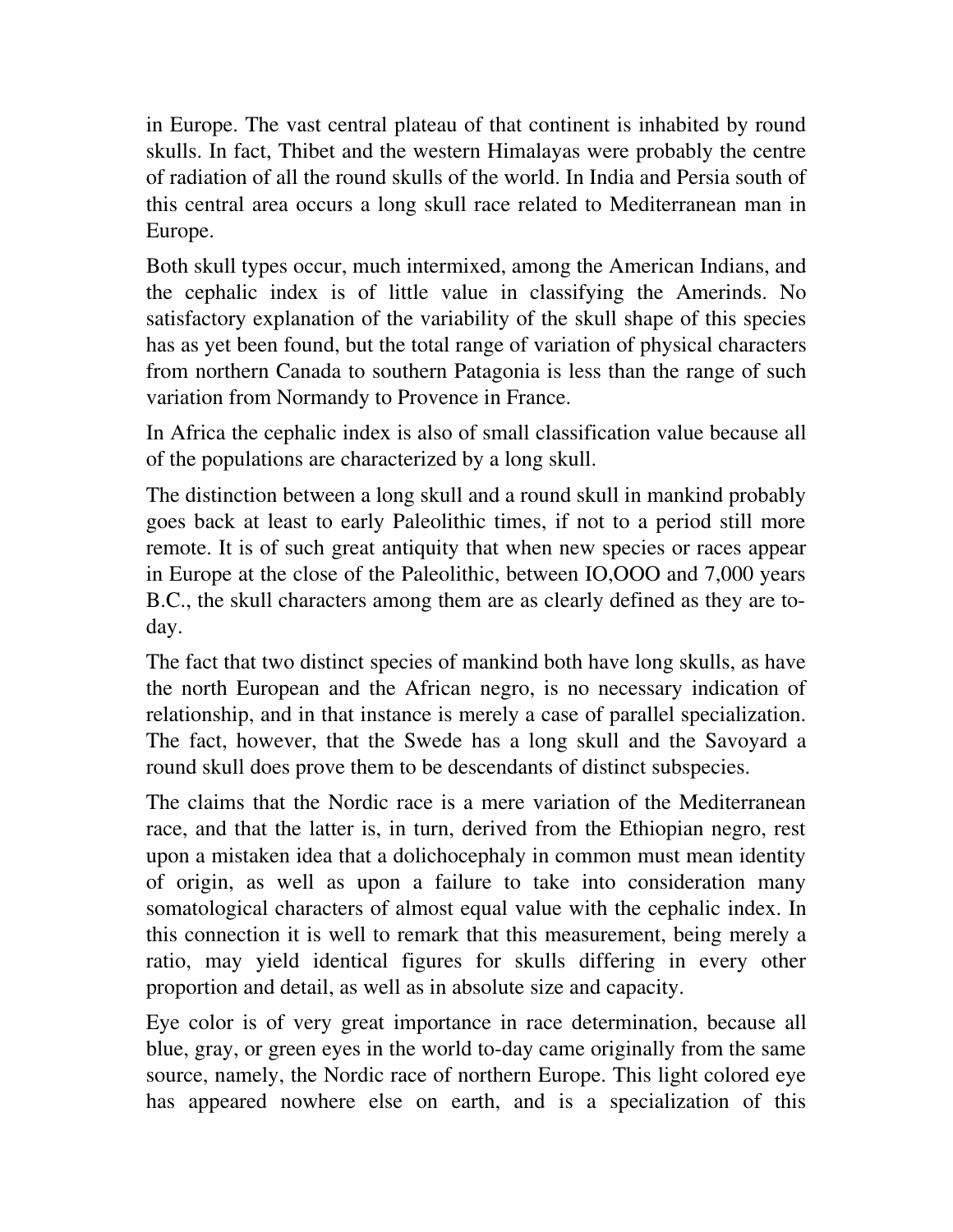subspecies of man only, and is consequently one of extreme value in the classification of European races. Dark colored eyes are all but universal among wild mammals, and entirely so among the primates, man's nearest relatives. It is, therefore, an absolute certainty that all the original races of man had dark eyes.

One subspecies of man, and one alone, specialized in light colored eyes. This same subspecies also evolved light or blond hair, a character far less deeply rooted than eye color, as blond children tend to grow darker with advancing years, and populations largely of Nordic extraction, such as those of Lombardy, upon admixture with darker races, lose their blond hair more readily than their light colored eyes.

Blond hair also comes everywhere from the Nordic species, and from nowhere else. Whenever we find blondness among the darker races of the earth we may be sure some Nordic wanderer has passed that way. When individuals of perfect blond type occur, as sometimes in Greek islands, we may suspect a recent visit of sailors from a passing ship, but when only single characters remain spread thinly, but widely, over considerable areas, like the blondness of the Atlas Berbers or of the Albanian mountaineers, we must search in the dim past for the origin of these blurred traits of early invaders.

The range of blond hair color in pure Nordic peoples runs from flaxen and red to shades of chestnut and brown. The darker shades may indicate crossing in some cases, but absolutely black hair certainly does mean an ancestral cross with a dark race-in England with the Mediterranean race.

In Nordic populations the women are, in general, lighter haired than the men, a fact which points to a blond past and a darker future for those populations. Women in all human races, as the females among all mammals, tend to exhibit the older, more generalized and primitive traits of the race's past. The male in his individual development indicates the direction in which the race is tending under the influence of variation and selection.

It is interesting to note in connection with the more primitive physique of the female, that in the spiritual sphere also, women retain the ancient and intuitive knowledge that the great mass of mankind is not free and equal, but bond and unequal.

The color of the skin is a character of importance, but one that is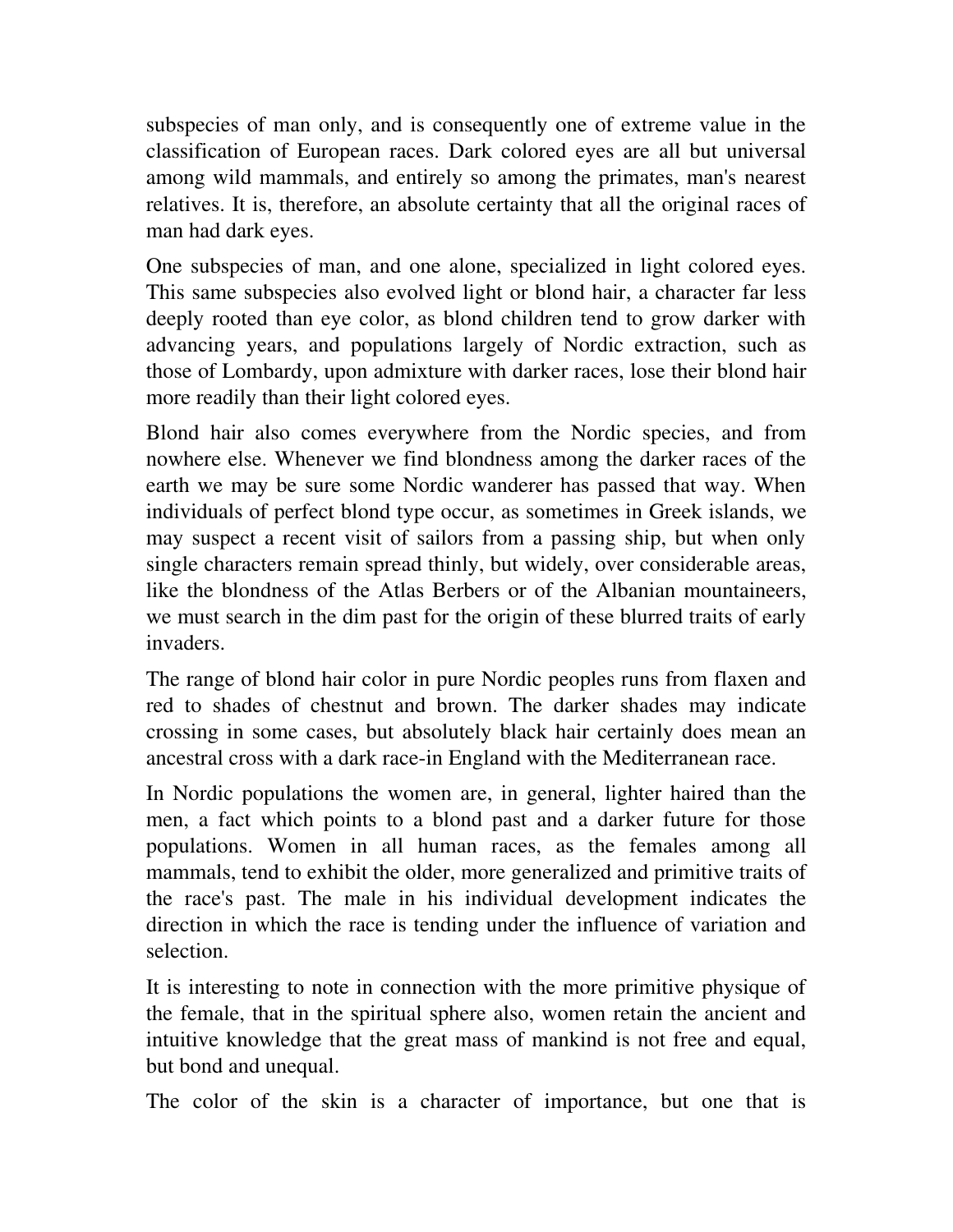exceedingly hard to measure as the range of variation in Europe between skins of extreme fairness and those that are exceedingly swarthy, is almost complete. In general the Nordic race in its purity has an absolutely fair skin, and is consequently the Homo albus, the white man par excellence.

Many members of the Nordic race otherwise apparently pure have skins, as well as hair, more or less dark, so that the determinative value of this character is uncertain. There can be no doubt that the quality of the skin and the extreme range of its variation in color from black, brown, red, yellow to ivory-white are excellent measures of the specific or subgeneric distinctions between the larger groups of mankind, but in dealing with European populations it is sometimes difficult to correlate shades of fairness with other physical characters.

It often happens that an individual with all the Nordic characters in great purity, has a skin of an olive or dark tint, and it much more frequently happens that we find an individual with absolutely pure brunet traits in possession of a skin of almost ivory whiteness and of great clarity. This last combination is very frequent among the brunets of the British Isles. That these are, to some extent, disharmonic combinations we may be certain, but beyond that our knowledge does not lead. Owners, however, of a fair skin have always been, and still are, the objects of keen envy by those whose skins are black, yellow, or red.

Stature is another unit character of greater value than skin color, and perhaps than hair color, and is one of much importance in European classification because on that continent we have the most extreme variations of human height.

Exceedingly adverse economic conditions may inhibit a race from attaining the full measure of its growth, and to this extent environment plays its part in determining stature, but fundamentally it is race, always race, that sets the limit. The tall Scot and the dwarfed Sardinian owe their respective sizes to race, and not to oatmeal or olive oil. It is probable that the fact that the stature of the Irish is, on the average, shorter than that of the Scotch, is due partly to economic conditions, and partly to the depressing effect of a considerable population of primitive short stock.

Mountaineers all over the world tend to be tall and vigorous, a fact probably due to the rigid elimination of defectives by the unfavorable environment. In this case altitude would operate like latitude, and produce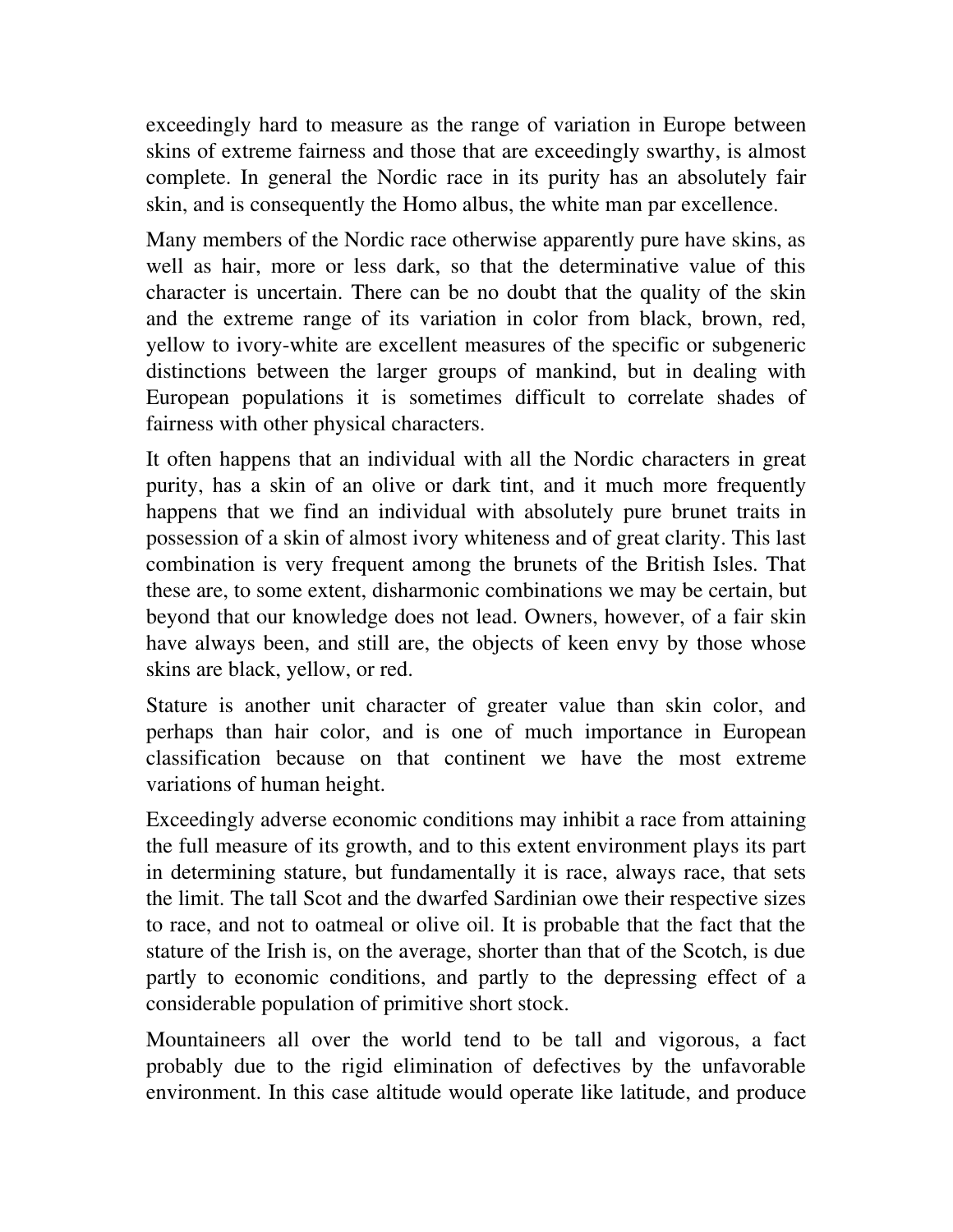the severe conditions which seem essential to human vigor. The short stature of the Lapps and the Esquimaux may have been originally attributable to the trying conditions of an Arctic habitat, but in any event it has long since become a racial character.

So far as the main species of Europe are concerned, stature is a very valuable measure of race.

To recapitulate as to this character, the Mediterranean race is everywhere marked by a relatively short stature, sometimes greatly depressed, as in south Italy and in Sardinia, and also by a comparatively light bony framework and feeble muscular development.

The Alpine race is taller than the Mediterranean although shorter than the Nordic, and is characterized by a stocky and sturdy build.

The Nordic race is nearly everywhere distinguished by great stature. Almost the tallest stature in the world is found among the pure Nordic populations of the Scottish and English borders, while the native British of Pre-Nordic brunet blood are, for the most part, relatively short; and no one can question the race value of stature who observes on the streets of London the contrast between the Piccadilly gentleman of Nordic race and the cockney costermonger of the old Neolithic type.

In many cases where these three European races have become mixed, stature seems to be one of the first Nordic characters to vanish, but wherever in Europe we find great stature in a population otherwise lacking in Nordic characters, we may be certain of Nordic crossing, as in the case of a large proportion of the inhabitants of Burgundy, of Switzerland, of the Tyrol, and of the Dalmatian Alps south to Albania.

These four unit characters, skull shape, eye color, hair color, and stature, are sufficient to enable us to differentiate clearly between the three main races of Europe, but if we wish to discuss the minor variations and mixtures, we would have to go much further and take up other proportions of the skull than the cephalic index, as well as the shape and position of the eyes, and the proportions and shape of the jaws and chin.

The nose also is an exceedingly important character. The original human nose was, of course, broad and bridgeless. This trait is shown clearly in new-born infants who recapitulate in their development the various stages of the evolution of the human genus. A bridgeless nose with wide flaring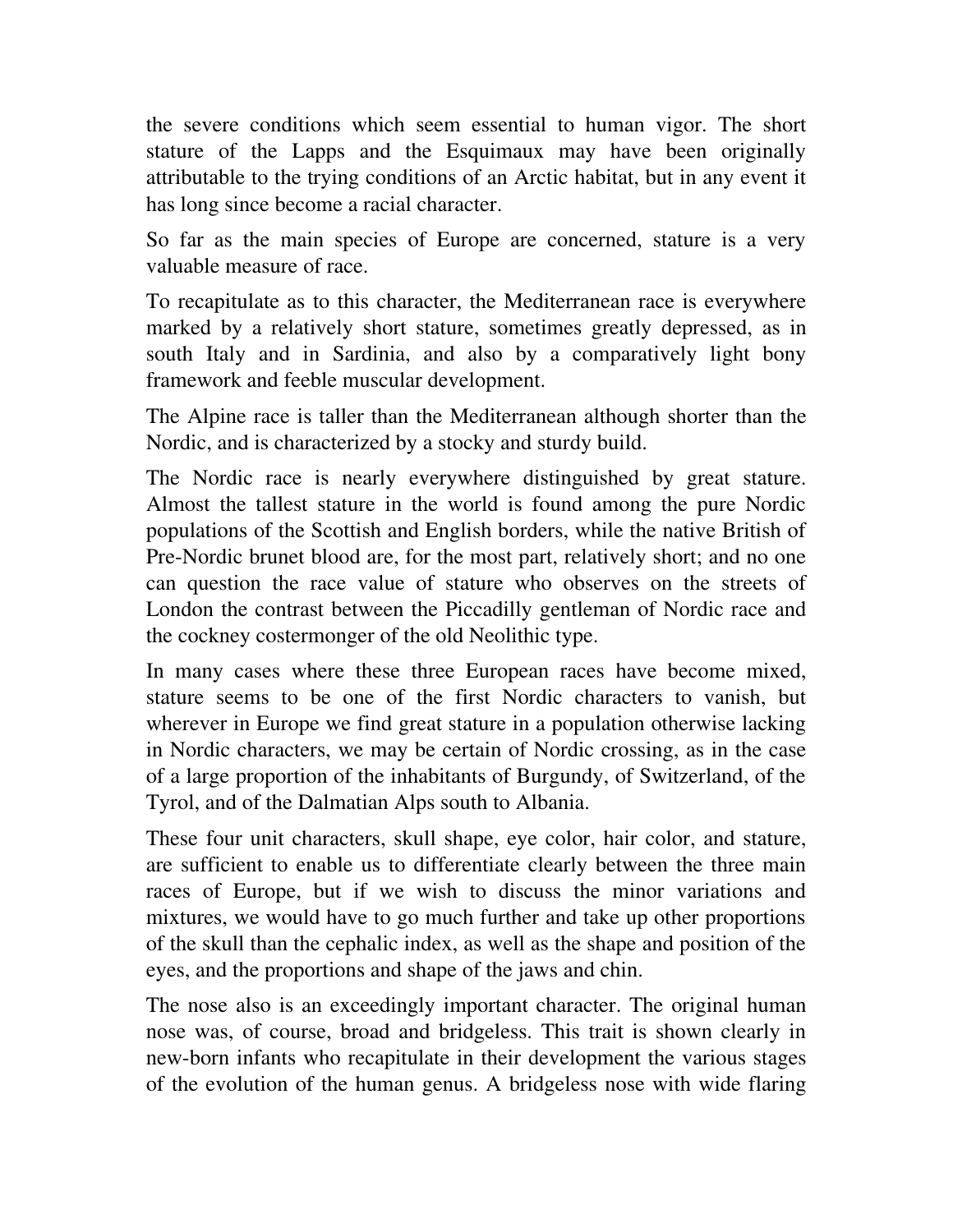nostrils is a very primitive character, and is still retained by some of the larger divisions of mankind throughout the world. It appears occasionally in white populations of European origin, but is everywhere a very ancient, generalized, and low character.

The high bridge and long, narrow nose, the so-called Roman, Norman, or aquiline nose, is characteristic of the most highly specialized races of mankind. While an apparently unimportant character, the nose is one of the very best clews to racial origin, and in the details of its form, and especially in the lateral shape of the nostrils, is a race determinant of the greatest value.

The lips, whether thin or fleshy or whether cleancut or everted, are race characters. Thick, protruding, everted lips are very ancient traits and are characteristic of primitive races. A high instep also has long been esteemed an indication of patrician type, while the flat foot is often the test of lowly origin.

The absence or abundance of hair and beard and the relative absence or abundance of body hair are characters of no little value in classification. Abundant body hair is, to a large extent, peculiar to populations of the very highest as well as the very lowest species, being characteristic of the north European as well as of the Australian savages. It merely means the retention in both these groups of a very early and primitive trait which has been lost by the Negroes, Mongols, and the Amerinds.

The Nordic and Alpine races are far better equipped with head and body hair than the Mediterranean, which is throughout its range a glabrous or relatively naked race.

The so-called red haired branch of the Nordic race has special characters in addition to red hair, such as a greenish cast of eye, a skin of peculiar texture tending either to great clarity or to freckles, and certain peculiar temperamental traits. This was probably a variety closely related to the blonds, and it first appears in history in association with them.

In the structure of the head hair of all races of mankind we find a regular progression from extreme kinkiness to lanky straightness, and this straightness or curliness depends on the shape of the cross section of the hair itself. This cross section has three distinct forms, corresponding with the most extreme divergences among human species.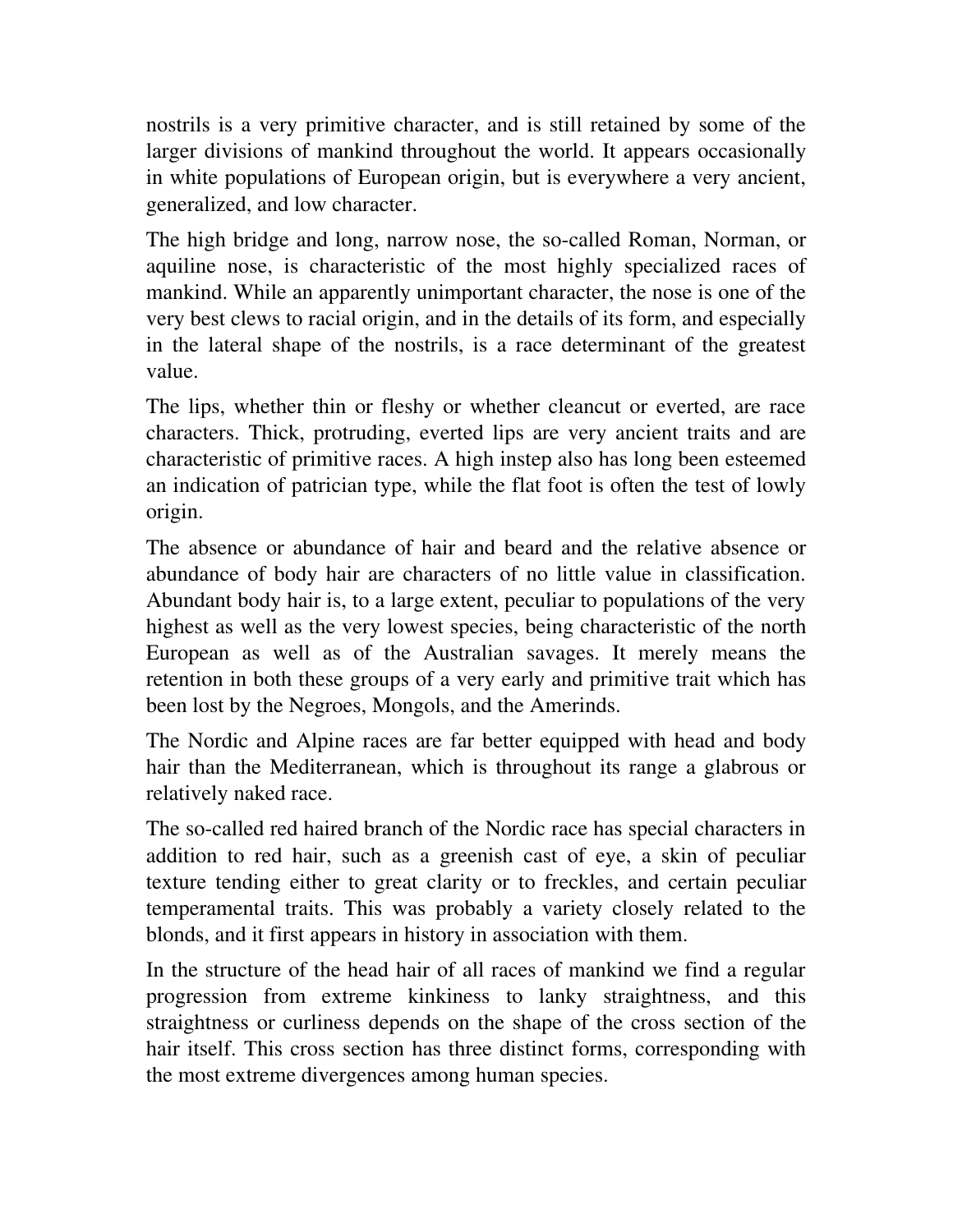While the three main European races are the subject of this book, and while it is not the intention of the author to deal with the other human types, it is necessary at this point to state that these three European subspecies, are subdivisions of one of the primary groups or subgenera of the genus Homo which, taken together, we must call the Caucasian for lack of a better name.

The great mass of the rest of mankind can be roughly divided into the Negroes and Negroids, and the Mongols and Mongoloids.

The former apparently originated in south Asia and entered Africa from the northeasterly corner of that continent. Africa south of the Sahara is now the chief home of this race, though remnants of Negroid aborigines are found throughout south Asia from India to the Philippines, while the very distinct black Melanesians and the Australoids lie farther to the east and south.

A third subgenus of mankind includes the round skulled Mongols and their derivatives, the Amerinds, or American Indians. This group is essentially Asiatic, and occupies the centre and the eastern half of that continent. A description of these Negroid and Mongoloid subgenera and their derivatives, as well as of certain aberrant species of man, lies outside of the scope of this work.

In the consideration of this measurement, the cross section of the hair in connection with these main subgenera, we find that a permanent relation exists, and that each of the three primary divisions of mankind is, in the shape of the cross section of its hair, differentiated from the others.

The cross section of the hair of the Negro and Negroid races is a flat ellipse with the result that all the members of this subgenus have kinky hair.

The cross section of the hair of the Mongols and their derivatives, the Amerinds, is a complete circle, and the hair of this subgenus is perfectly straight and lank.

The cross section of the hair of the so-called Caucasians, including the Mediterranean, Alpine, and Nordic subspecies, is an oval ellipse, and consequently is intermediate between the cross sections of the Negroids and Mongoloids. Hair of this structure is wavy or curly, never either kinky or absolutely straight, and is characteristic of all the European populations, almost without exception.

We have confined our discussion to the most important unit characters, but there are many other valuable aids to classification to be found in the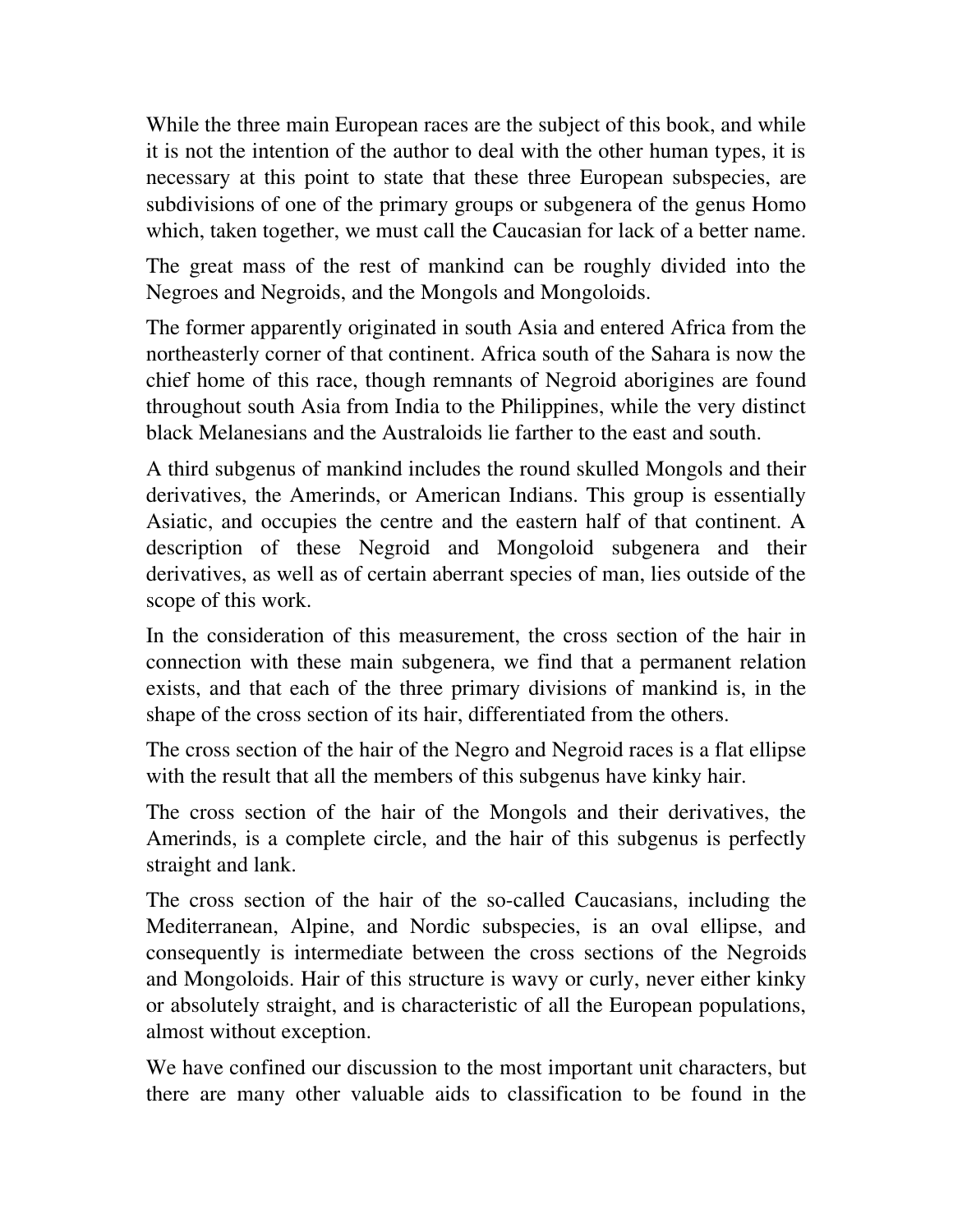proportions of the body and the relative length of the limbs. For an example, it is a matter of common knowledge that there occur among white women two distinct types in this latter respect, the one long legged and short bodied, the other long bodied and short legged. All such facts have a race value as yet not understood.

Without going into further physical details, it is probable that all relative proportions in the body, the features, the skeleton, and the skull which are fixed and constant and lie outside of the range of individual variation represent dim inheritances from the past. Every human being unites in himself the blood of thousands of ancestors, stretching back through thousands of years, superimposed upon a prehuman inheritance of still greater antiquity, and the face and body of every living man offer an intricate mass of hieroglyphs that science will some day learn to read and interpret.

We shall use the foregoing main unit characters as the basis of our definition of race, and shall later call attention to such temperamental and spiritual traits as seem to be associated with distinct physical types.

We shall only discuss European populations and shall not deal with those quarters of the globe where the races of man are such that other physical characters must be called upon to provide clear definitions.

A fascinating subject would open up if we were to dwell upon the effect of racial combinations and disharmonies, as, for instance, where the mixed Nordic and Alpine populations of Lombardy retain the skull shape, hair color, and stature of the Alpine race, with the light eye color of the Nordic race, or where the mountain populations along the east coast of the Adriatic from the Tyrol to Albania have the stature of the Nordic race and an Alpine skull and coloration.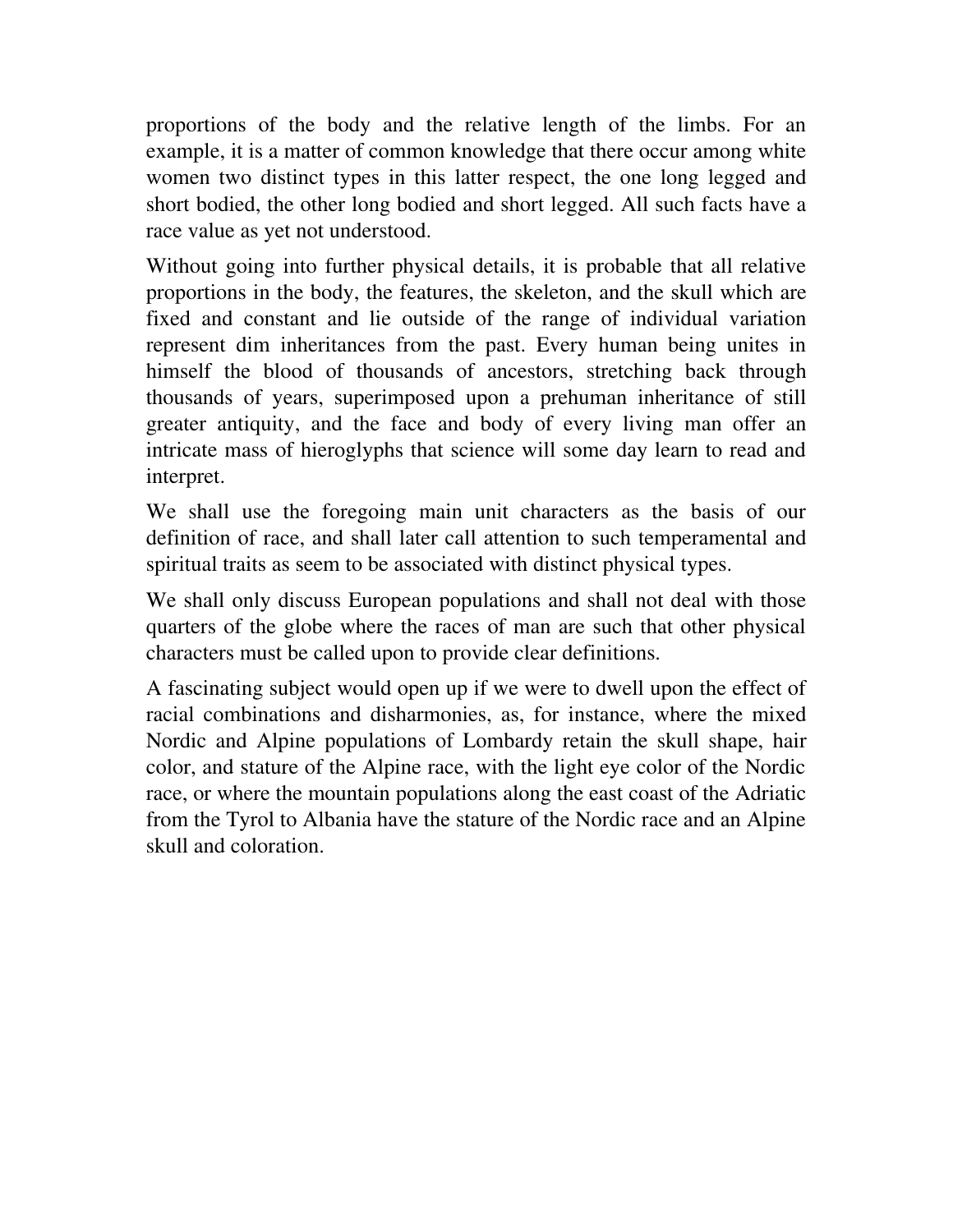### <span id="page-25-0"></span>[Chapter 3:](#page-25-0) [Race and Habitat](#page-25-0)

THE laws which govern the distribution of the various races of man and their evolution through selection are substantially the same as those controlling the evolution and distribution of the larger mammals.

Man, however, with his superior mentality, has freed himself from many of the elements which impose restraint upon the expansion of animals. In his case selection through disease and social and economic competition has replaced selection through adjustment to the limitations of food supply.

Man is the most cosmopolitan of animals, and in one form or another thrives in the tropics and in the arctics, at sea level and on high plateaux, in the desert and in the reeking forests of the equator. Nevertheless, the various races of Europe with which we deal in this book have, each of them, a certain natural habitat in which each achieves its highest development.

#### THE NORDIC HABITAT

The Nordics appear in their present centre of distribution, the basin of the Baltic, at the close

of the Paleolithic, as soon as the retreating glaciers left habitable land. This race was probably at that time in possession of its fundamental characters, and its extension in the Teutonic group from the plains of Russia to Scandinavia was not in the nature of a radical change of environment. The race in consequence is now and always has been, probably always will be, adjusted to certain environmental conditions, chief of which is protection from a tropical sun. The actinic rays of the sun at the same latitude are uniform in strength the world over, and continuous sunlight affects adversely the delicate nervous organization of the Nordics. The fogs and long winter nights of the North serve as a protection from too much sun, and from its too direct rays.

Scarcely less important is the presence of a large amount of moisture, but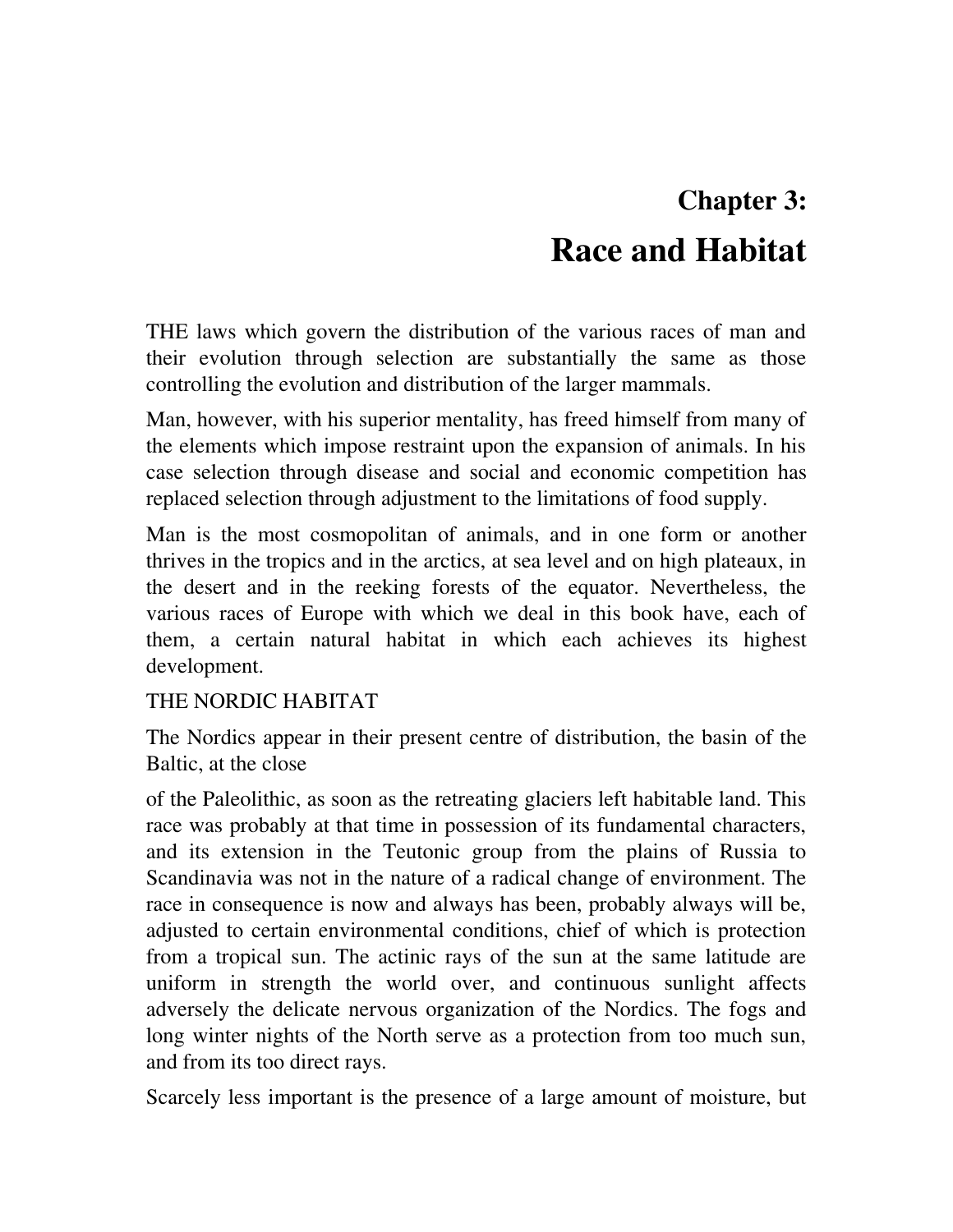above all a constant variety of temperature is needed. Sharp contrast between night and day temperature, and between summer and winter are necessary to maintain the vigor of the blond race at a high pitch. Uniform weather, if long continued, lessens its energy. Too great extremes, as in midwinter or midsummer in New England, are injurious. Limited but constant alternations of heat and cold, of moisture and dryness, of sun and clouds, of calm and cyclonic storms, offer the ideal surroundings for the Nordic race.

Men of the Nordic race may not enjoy the fogs and snows of the North, the endless changes of weather, and the violent fluctuations of the thermometer, and they may seek the sunny southern isles, but under the former conditions they flourish, do their work, and raise their families. In the south they grow listless and cease to breed.

In the lower classes the increasing proportion of poor whites and "crackers" are symptoms of lack of climatic adjustment. The whites in Georgia, the Bahamas, and above all the Barbadoes are excellent examples of the deleterious effects of residence outside the natural habitat of the Nordic race.

The poor whites of the Cumberland Mountains in Kentucky and Tennessee present a more difficult problem, because here the altitude, even though small, should modify the effects of latitude, and the climate of these mountains cannot be particularly unfavorable to men of Nordic breed. There are probably other hereditary forces at work here as yet little understood.

No doubt bad food and economic conditions, prolonged inbreeding, and the loss through emigration of the best elements have played a large part in the degeneration of these poor whites. They represent to a large extent the offspring of bond servants brought over by the rich planters in early Colonial times. Their names indicate that, many of them are the descendants of the old borderers along the Scotch and English frontier, and the persistence with which family feuds are maintained certainly points to such an origin. The physical type is typically Nordic, for the most part pure Saxon or Anglian, and the whole mountain population show somewhat aberrant but very pronounced physical, moral, and mental characteristics which would repay scientific investigation. The problem is too complex to be disposed of by reference to the hookworm, illiteracy, or competition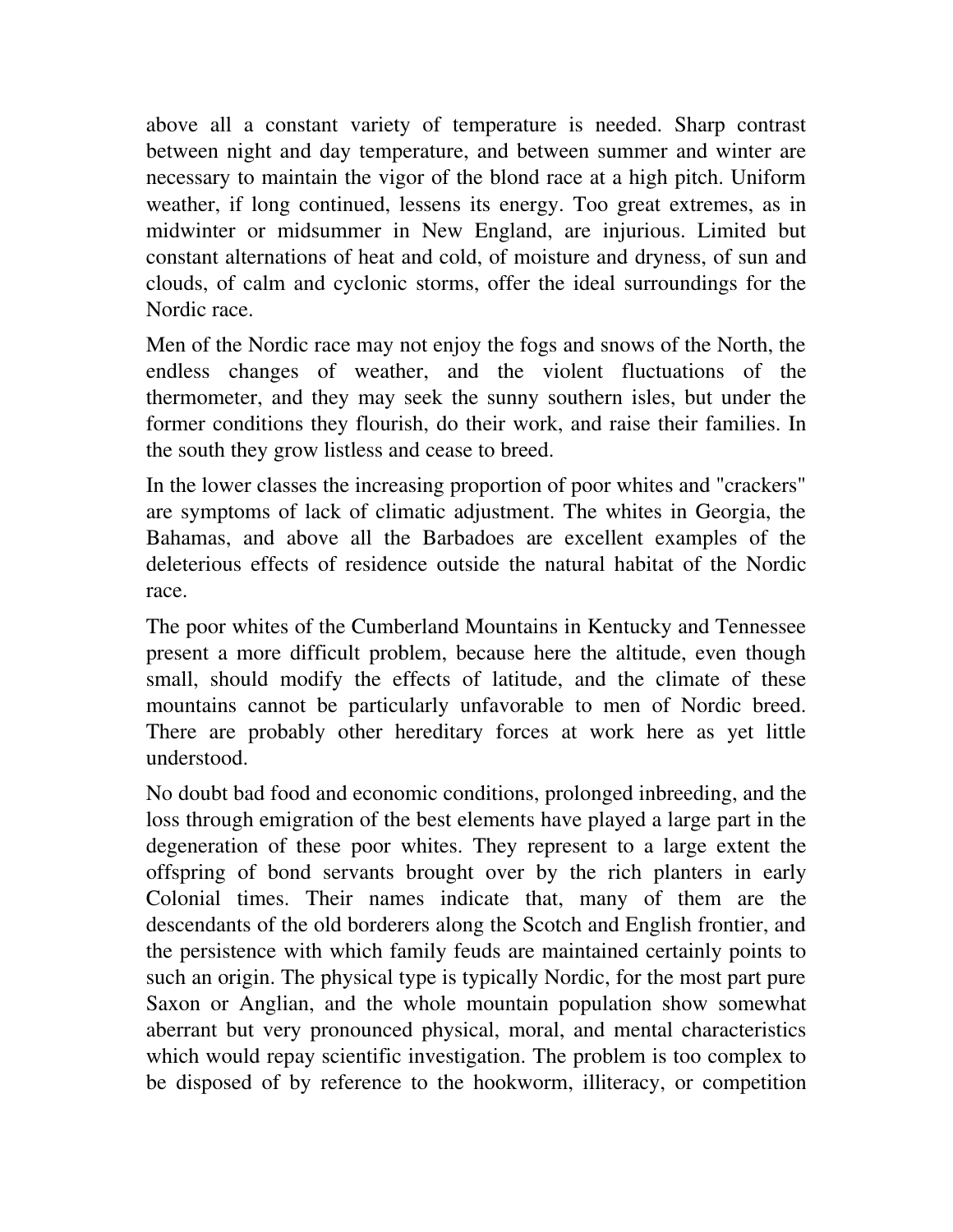with negroes.

This type played a very large part in the settlement of the Middle West, by way of Kentucky, Tennessee, and Missouri. Thence they passed both up the Missouri River and down the Santa Fe trail, and contributed rather more than their share of the train robbers horse thieves, and bad men of the West.

Scotland and the Bahamas are inhabited by men of precisely the same race, but the vigor of the English in the Bahamas is gone, and the beauty of their women has faded. The fact that they were not in competition with an autochthonous race better adjusted to climatic conditions has enabled them to survive, but the type could not have persisted, even during the last two hundred years, if they had been compelled to compete on terms of equality with a native and acclimated population.

Another element entering into racial degeneration on many other islands, and for that matter in many New England villages, is the loss through emigration of the more vigorous and energetic individuals, leaving behind the less efficient to continue the race at home.

In subtropical countries, when the energy of the Nordics is at a low ebb, it would appear that the racial inheritance of physical strength and mental vigor were suppressed and recessive rather than destroyed. Many individuals who were born in unfavorable climatic surroundings, but who move back to the original habitat of their race in the north, recover their full quota of energy and vigor. New York and other Northern cities have many Southerners who are fully as efficient as pure Northerners.

This blond race can exist outside of its native environment as land owning aristocrats who are not required to do manual labor in the fields under a blazing sun. As such an aristocracy it continues to exist under Italian skies, but as a field laborer the man of Nordic blood could not compete with his Alpine or Mediterranean rival. It is not to be supposed that the Teutonic armies which for a thousand years after the fall of Rome poured down from the Alps like the glaciers to melt in the southern sun, were composed solely of knights and gentlemen who became the landed nobility of Italy. The man in the ranks also took up his land and work in Italy, but he had to compete directly with the native under climatic conditions which were unfavorable to his race. In this competition the blue eyed Nordic giant died, and the native survived. His officer, however, lived in the castle and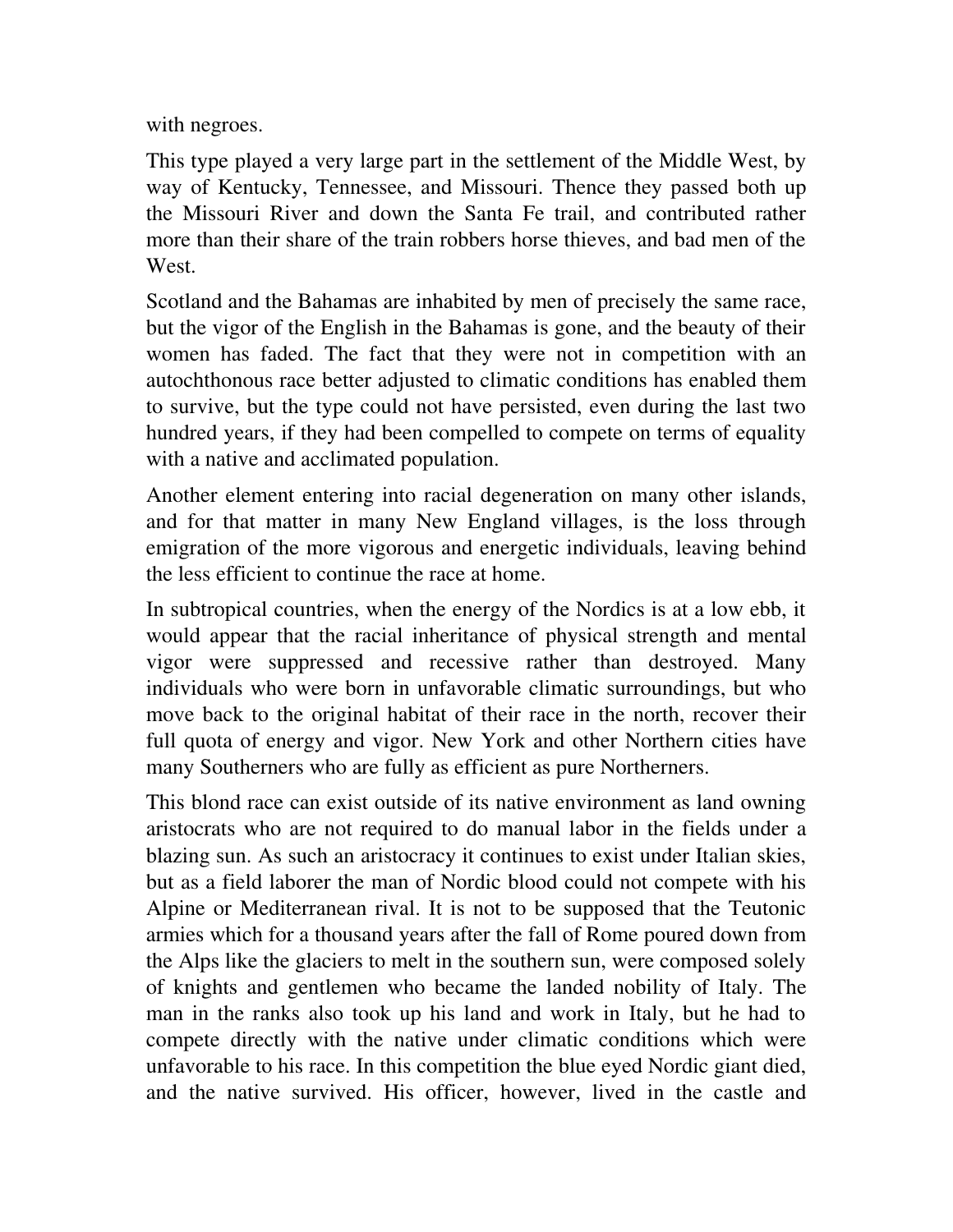directed the labor of his bondsmen without other preoccupation than the chase and war, and he long maintained his vigor.

The same thing happened in our South before the Civil War. There the white men did not work in the fields or in the factory. The heavy work under the blazing sun was performed by negro slaves, and the planter was spared exposure to an unfavorable environment. Under these conditions he was able to retain much of his vigor. When slavery was abolished, and the white man had to plough his own fields or work in the factory, deterioration began.

The change in the type of men who are now sent by the Southern States to represent them in the Federal Government from their predecessors in antebellum times is partly due to these causes, but in a greater degree it is to be attributed to the fact that a very large portion of the best racial strains in the South were killed off during the Civil War. In addition the war shattered the aristocratic traditions which formerly secured the selection of the best men as rulers. The new democratic ideals with universal suffrage in free operation among the whites result in the choice of representatives who lack the distinction and ability of the leaders of the Old South.

A race may be thoroughly adjusted to a certain country at one stage of its development and be at a disadvantage when an economic change occurs, such as was experienced in England a century ago when the nation changed from an agricultural to a manufacturing community. The type of man that flourishes in the fields is not the type of man that thrives in the factory, just as the type of man required for the crew of a sailing ship is not the type useful as stokers on a modern steamer.

#### THE HABITAT OF THE ALPINES AND MEDITERRANEANS

The environment of the Alpine race seems to have always been the mountainous country of central and eastern Europe, as well as western Asia. This type has never flourished in the deserts of Arabia or the Sahara, nor has it succeeded in maintaining its colonies in the north of Europe within the domain of the Nordic long heads. It is, however, a sturdy and persistent stock, and, while much of it may not be overrefined or cultured, undoubtedly possesses great potentialities for future development.

The Alpines in the west of Europe, especially in Switzerland and the districts immediately surrounding, have been so thoroughly Nordicized, and so saturated with the culture of the adjoining nations, that they stand in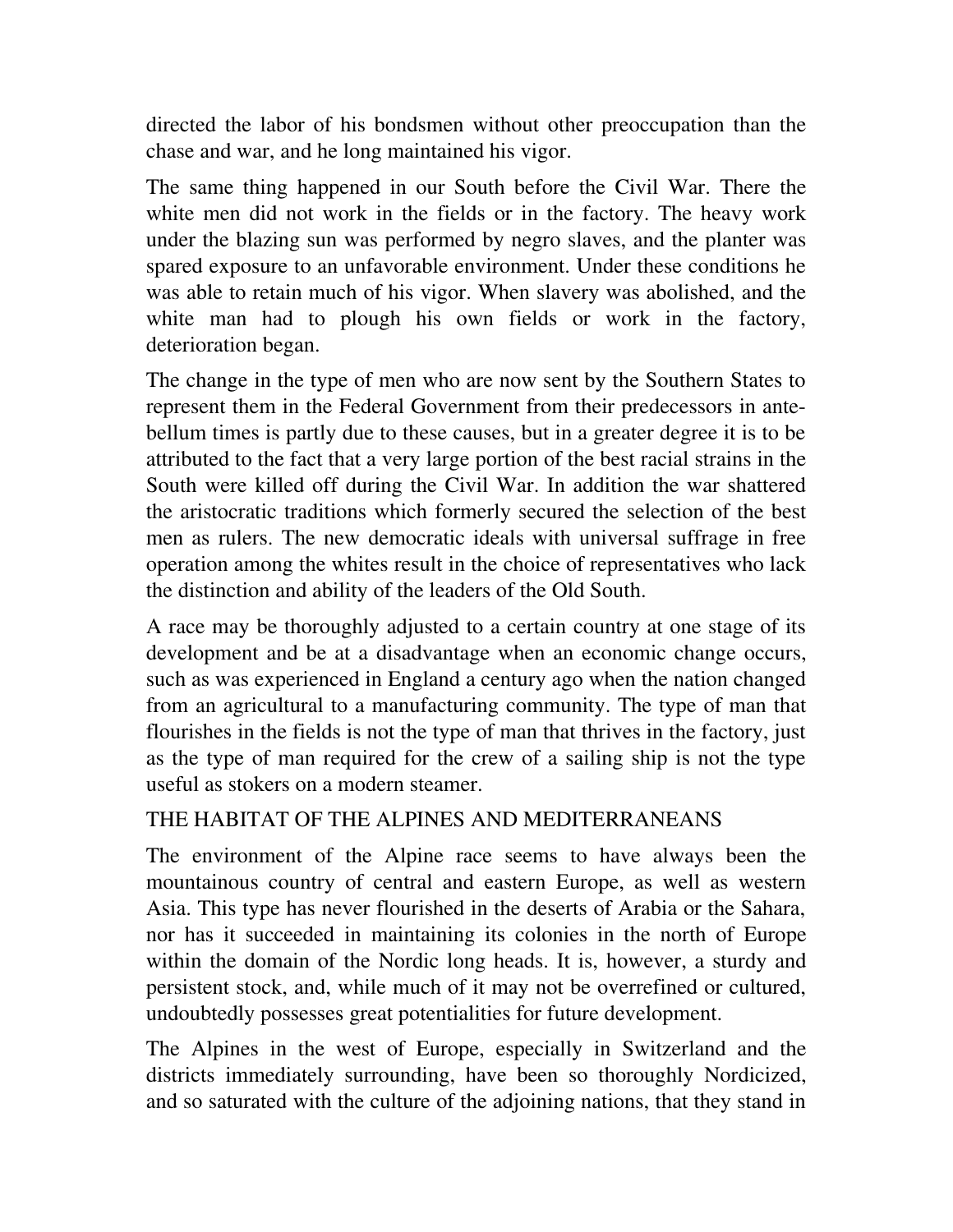sharp contrast to backward Alpines of Slavic speech in the Balkans and east of Europe.

The Mediterranean race, on the other hand, is clearly a southern type with eastern affinities. It is a type that did not flourish in the north of Europe under old agricultural conditions, nor is it suitable to the farming districts and frontiers of America and Canada. It is adjusted to subtropical and tropical countries better than any other European type, and will flourish in our Southern States and around the coasts of the Spanish Main. In France it is well known that members of the Mediterranean race are better adapted for colonization in Algeria than are French Alpines or Nordics. This subspecies of man is notoriously intolerant of extreme cold, owing to its sensibility to diseases of the lungs, and it shrinks from the blasts of the northern winter in which the Nordics revel.

The brunet Mediterranean element in the native American seems to be increasing at the expense of the blond Nordic element generally throughout the Southern States, and probably also in the large cities. This type of man, however, is scarce on our frontiers. In the Northwest, and in Alaska in the days of the gold rush, it was in the mining camps a matter of comment if a man turned up with dark eyes, so universal were blue and gray eyes among the American pioneers.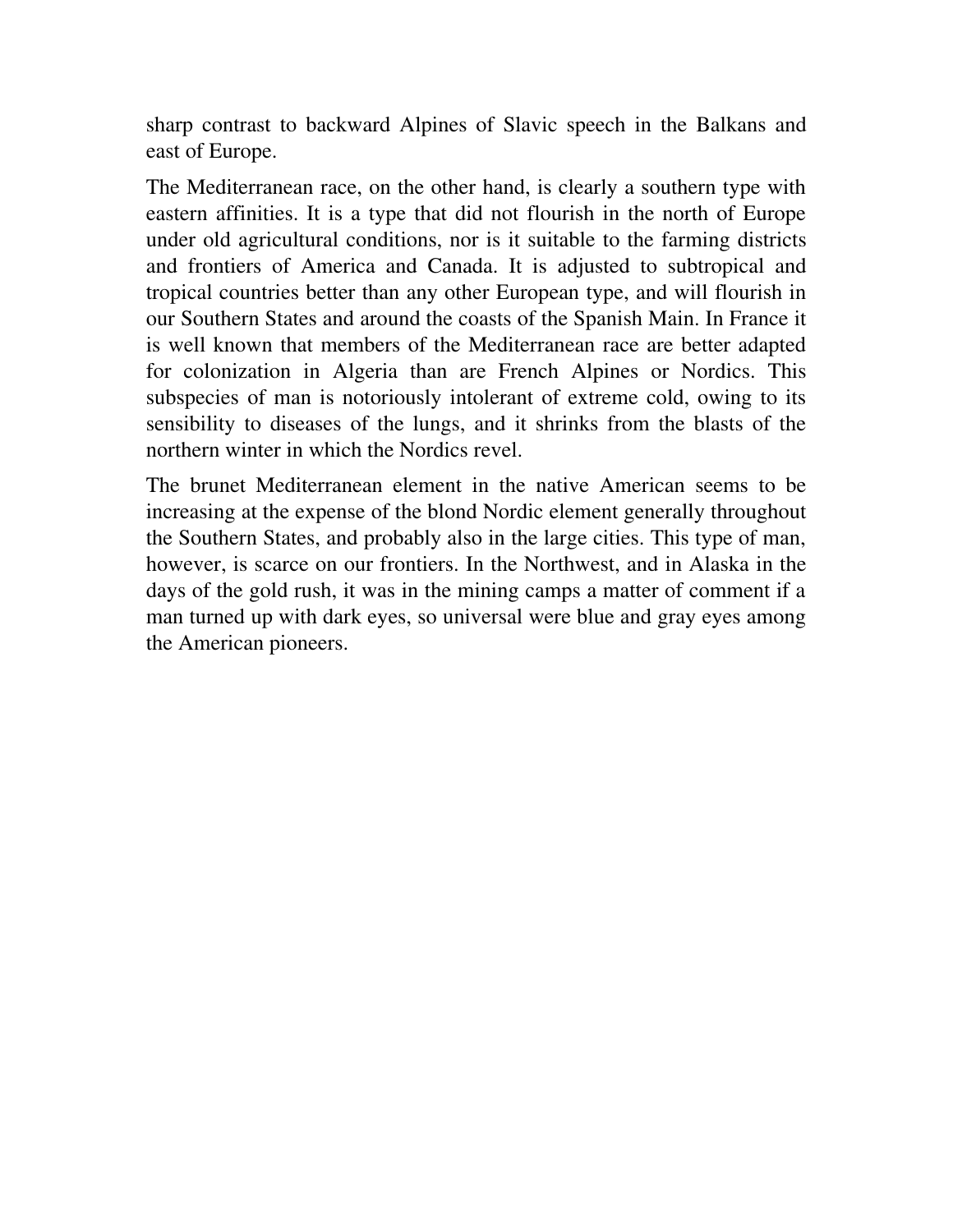## <span id="page-30-0"></span>[Chapter 4:](#page-30-0) [The Competition of Races](#page-30-0)

WHERE two races occupy a country side by side, it is not correct to speak of one type as changing into the other. Even if present in equal numbers one of the two contrasted types will have some small advantage or capacity which the other lacks toward a perfect adjustment to surroundings. Those possessing these favorable variations will flourish at the expense of their rivals, and their offspring will not only be more numerous, but will also tend to inherit such variations. In this way one type gradually breeds the other out. In this sense, and in this sense only, do races change.

Man continuously undergoes selection through social environment. Among native Americans of the Colonial period a large family was an asset, and social pressure and economic advantage both counselled early marriage and numerous children. Two hundred years of continuous political expansion and material prosperity changed these conditions and children, instead of being an asset to till the fields and guard the cattle, became an expensive liability. They now require support, education, and endowment from their parents, and a large family is regarded by some as a serious handicap in the social struggle.

These conditions do not obtain at first among immigrants, and large families among the newly arrived population are still the rule, precisely as they were in Colonial America, and are to-day in French Canada, where backwoods conditions still prevail.

The result is that one class or type in a population expands more rapidly than another, and ultimately replaces it. This process of replacement of one type by another does not mean that the race changes, or is transformed into another. It is a replacement pure and simple and not a transformation.

The lowering of the birth rate among the most valuable classes, while the birth rate of the lower classes remains unaffected, is a frequent phenomenon of prosperity. Such a change becomes extremely injurious to the race if unchecked, unless nature is allowed to maintain by her own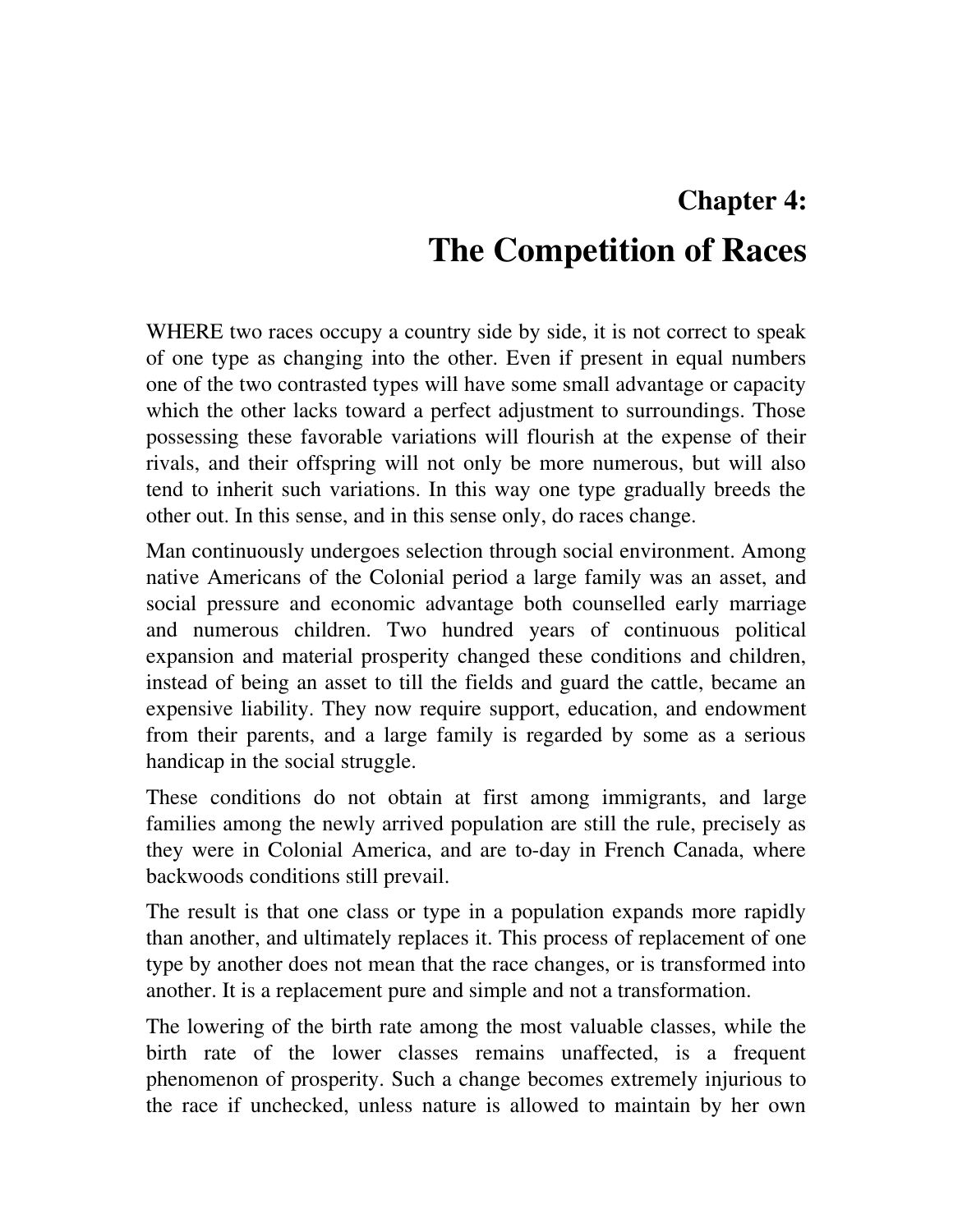cruel devices the relative numbers of the different classes in their due proportions. To attack race suicide by encouraging indiscriminate breeding is not only futile, but is dangerous if it leads to an increase in the undesirable elements. What is needed in the community most of all, is an increase in the desirable classes, which are of superior type physically, intellectually, and morally, and not merely an increase in the absolute numbers of the population.

The value and efficiency of a population are not numbered by what the newspapers call souls, but by the proportion of men of physical and intellectual vigor. The small Colonial population of America was, man for man, far superior to the average of the present inhabitants, although the latter are twenty-five times more numerous. The ideal in eugenics toward which statesmanship should be directed, is, of course, improvement in quality rather than quantity. This, however, is at present a counsel of perfection, and we must face conditions as they are.

The small birth rate in the upper classes is, to some extent, offset by the care received by such children as are born, and the better chance they have to become adult and breed in their turn. The large birth rate of the lower classes is, under normal conditions, offset by a heavy infant mortality, which eliminates the weaker children.

Where altruism, philanthropy, or sentimentalism intervene with the noblest purpose, and forbid nature to penalize the unfortunate victims of reckless breeding, the multiplication of inferior types is encouraged and fostered. Efforts to indiscriminately preserve babies among the lower classes often result in serious injury to the race.

Mistaken regard for what are believed to be divine laws and a sentimental belief in the sanctity of human life, tend to prevent both the elimination of defective infants and the sterilization of such adults as are themselves of no value to the community. The laws of nature require the obliteration of the unfit, and human life is valuable only when it is of use to the community or race.

It is highly unjust that a minute minority should be called upon to supply brains for the unthinking mass of the community, but it is even worse to burden the responsible and larger, but still overworked, elements in the community with an ever increasing number of moral perverts, mental defectives, and hereditary cripples.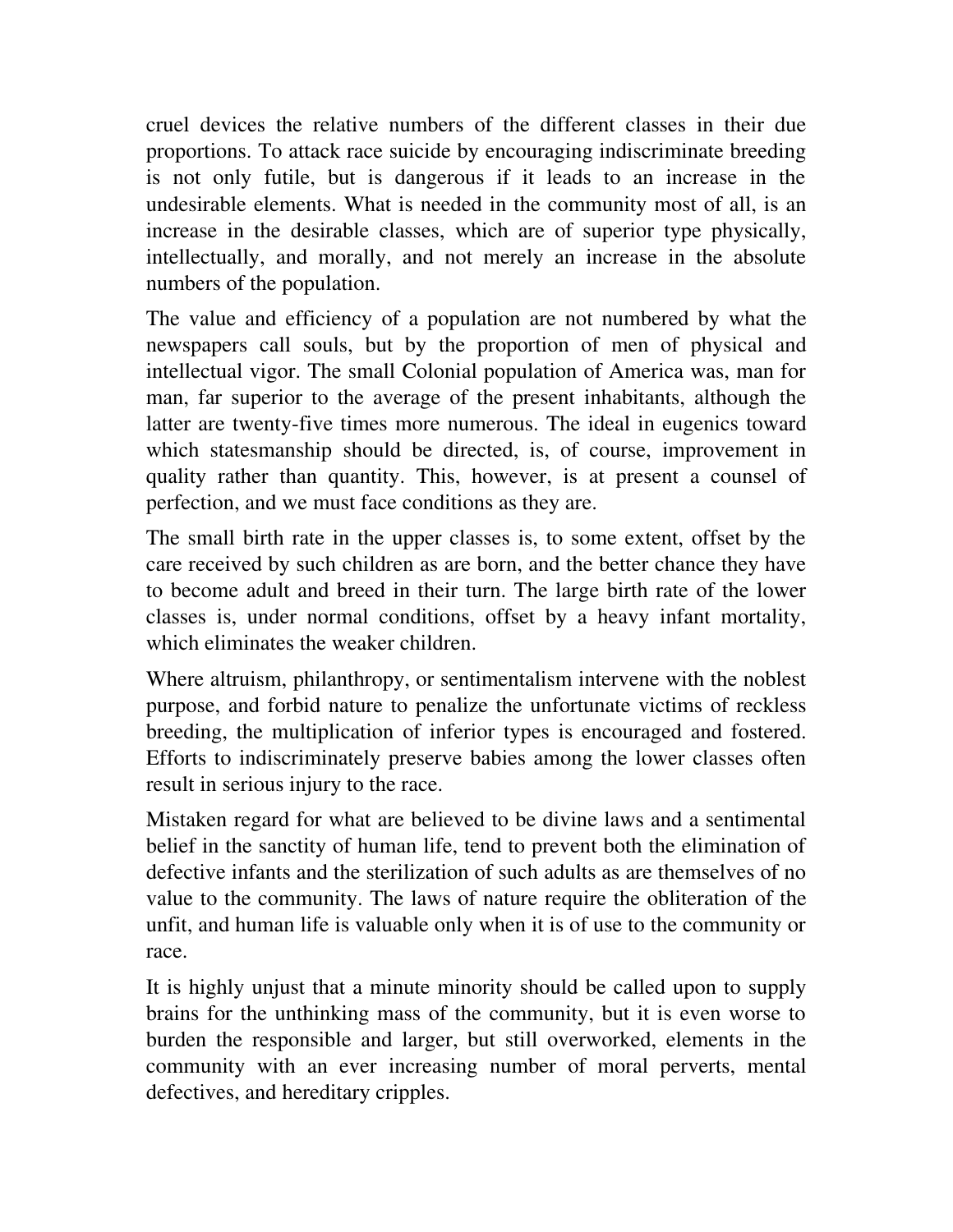The church assumes a serious responsibility toward the future of the race whenever it steps in and preserves a defective strain. The marriage of deaf mutes was hailed a generation ago as a triumph of humanity. Now it is recognized as an absolute crime against the race. A great injury is done to the community by the perpetuation of worthless types. These strains are apt to be meek and lowly, and as such make a strong appeal to the sympathies of the successful. Before eugenics were understood much could be said from a Christian and humane view-point in favor of indiscriminate charity for the benefit of the individual. The societies for charity, altruism, or extension of rights, should have, however, in these days, in their management some small modicum of brains, otherwise they may continue to do, as they have sometimes done in the past, more injury to the race than black death or smallpox.

As long as such charitable organizations confine themselves to the relief of suffering individuals, no matter how criminal or diseased they may be, no harm is done except to our own generation, and if modern society recognizes a duty to the humblest malefactors or imbeciles, that duty can be harmlessly performed in full, provided they be deprived of the capacity to procreate their defective strain.

Those who read these pages will feel that there is little hope for humanity, but the remedy has been found, and can be quickly and mercifully applied. A rigid system of selection through the elimination of those who are weak or unfit-in other words, social failures-would solve the whole question in one hundred years, as well as enable us to get rid of the undesirables who crowd our jails, hospitals, and insane asylums. The individual himself can be nourished, educated, and protected by the community during his lifetime, but the state through sterilization must see to it that his line stops with him, or else future generations will be cursed with an ever increasing load of victims of misguided sentimentalism. This is a practical, merciful, and inevitable solution of the whole problem, and can be applied to an ever widening circle of social discards, beginning always with the criminal, the diseased, and the insane, and extending gradually to types which may be called weaklings rather than defectives, and perhaps ultimately to worthless race types.

Efforts to increase the birth rate of the genius producing classes of the community, while most desirable, encounter great difficulties. In such efforts we encounter social conditions over which we have as yet no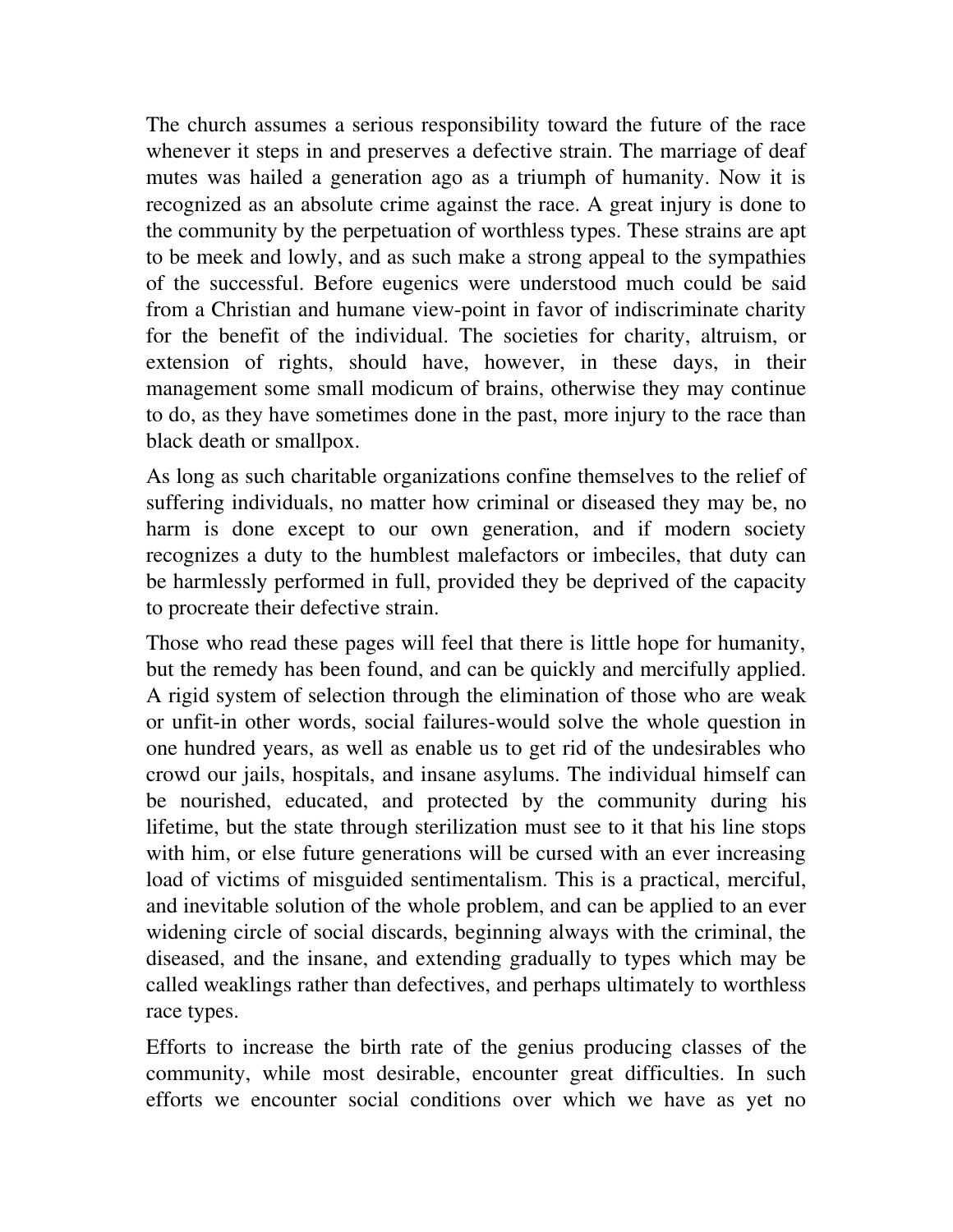control. It was tried two thousand years ago by Augustus, and his efforts to avert race suicide and the extinction of the old Roman breed were singularly prophetic of what some far seeing men are attempting in order to preserve the race of native Americans of Colonial descent.

Man has the choice of two methods of race improvement. He can breed from the best, or he can eliminate the worst by segregation or sterilization. The first method was adopted by the Spartans, who had for their national ideals, military efficiency and the virtues of self control, and along these lines the results were completely successful. Under modern social conditions it would be extremely difficult in the first instance to determine which were the most desirable types, except in the most general way, and even if a satisfactory selection were finally made, it would be, in a democracy, a virtual impossibility to limit by law the right to breed to a privileged and chosen few.

Experiments in limiting breeding to the undesirable classes were unconsciously made in mediaeval Europe under the guidance of the church. After the fall of Rome, social conditions were such that all those who loved a studious and quiet life, were compelled to seek refuge from the violence of the times in monastic institutions, and upon such the church imposed the obligation of celibacy, and thus deprived the world of offspring from these desirable classes.

In the Middle Ages, through persecution resulting in actual death, life imprisonment, and banishment, the free thinking, progressive, and intellectual elements were persistently eliminated over large areas, leaving the perpetuation of the race to be carried on by the brutal, the servile, and the stupid. It is now impossible to say to what extent the Roman Church by these methods has impaired the brain capacity of Europe, but in Spain alone, for a period of over three centuries, from the year I47I to I78I, the Inquisition condemned to the stake or imprisonment an average of I,OOO persons annually. During these three centuries no less than 32,000 were burned alive, and 291,000 were condemned to various terms of imprisonment and other penalties, and 7,000 persons were burned in effigy, representing men who had died in prison or had fled the country.

No better method of eliminating the genius producing strains of a nation could be devised, and if such were its purpose the result was eminently satisfactory, as is demonstrated by the superstitious and unintelligent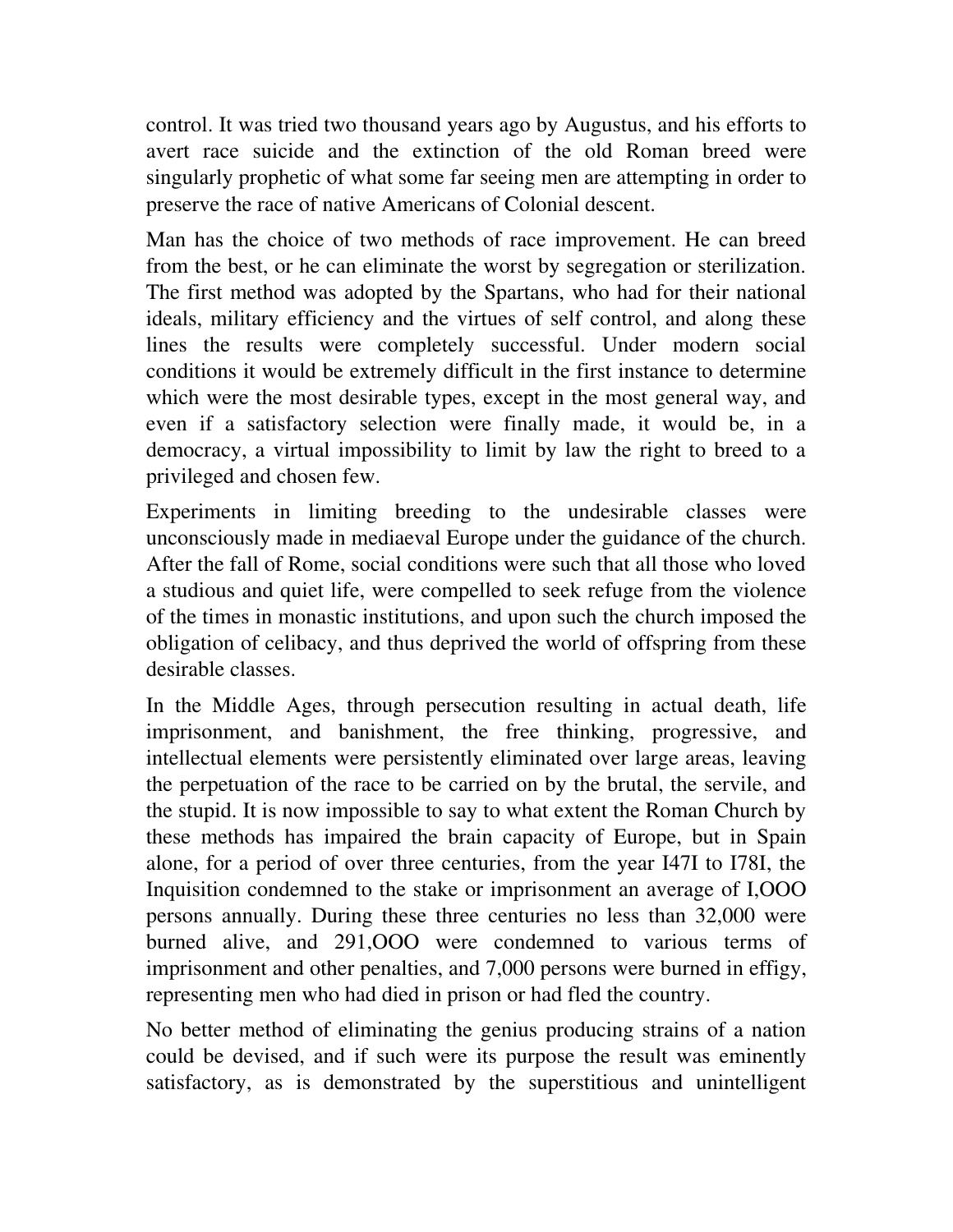Spaniard of to-day. A similar elimination of brains and ability took place in northern Italy and in France, and in the Low Countries, where hundreds of thousands of Huguenots were murdered or driven into exile.

Under existing conditions the most practical and hopeful method of race improvement is through the elimination of the least desirable elements in the nation by depriving them of the power to contribute to future generations. It is well known to stock breeders that the color of a herd of cattle can be modified by continuous elimination of worthless shades, and of course this is true of other characters. Black sheep, for instance, have been practically destroyed by cutting out generation after generation all animals that show this color phase, until in carefully maintained flocks a black individual only appears as a rare sport.

In mankind it would not be a matter of great difficulty to secure a general consensus of public opinion as to the least desirable, let us say, ten per cent of the community. When this unemployed and unemployable human residuum has been eliminated, together with the great mass of crime, poverty, alcoholism, and feeblemindedness associated therewith, it would be easy to consider the advisability of further restricting the perpetuation of the then remaining least valuable types. By this method mankind might ultimately become sufficiently intelligent to deliberately choose the most vital and intellectual strains to carry on the race.

In addition to selection by climatic environment, man is now, and has been for ages, undergoing selection through disease. He has been decimated throughout the centuries by pestilences such as the black death and bubonic plague. In our fathers' days yellow fever and smallpox cursed humanity. These plagues are now under control, but similar diseases, now regarded as mere nuisances to childhood, such as measles, mumps, and scarlatina, are terrible scourges to native populations without previous experience with them. Add to these smallpox and other white men's diseases, and one has the great empire builders of yesterday. It was not the swords in the hands of Columbus and his followers that decimated the American Indians, it was the germs that his men and their successors brought over, implanting the white man's maladies in the red man's world. Long before the arrival of the Puritans in New England, smallpox had flickered up and down the coast until the natives were but a broken remnant of their former numbers.

At the present time the Nordic race is undergoing selection through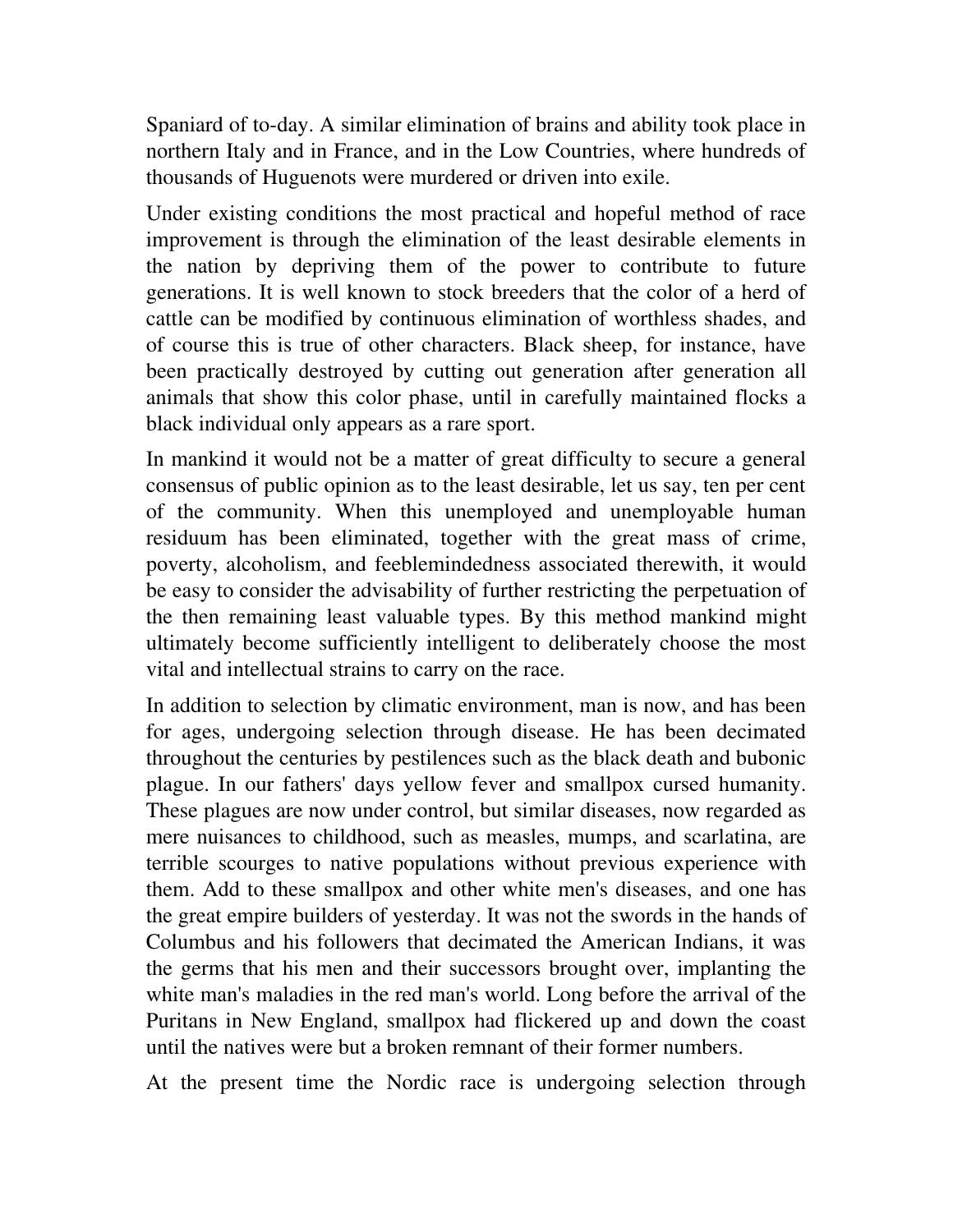alcoholism, a peculiarly Nordic vice, and through consumption, and both these dread scourges unfortunately attack those members of the race that are otherwise most desirable, differing in this respect from filth diseases like typhus, typhoid, or smallpox. One has only to look among the more desirable classes for the victims of rum and tubercule to realize that death or mental and physical impairment through these two causes have cost the race many of its most brilliant and attractive members.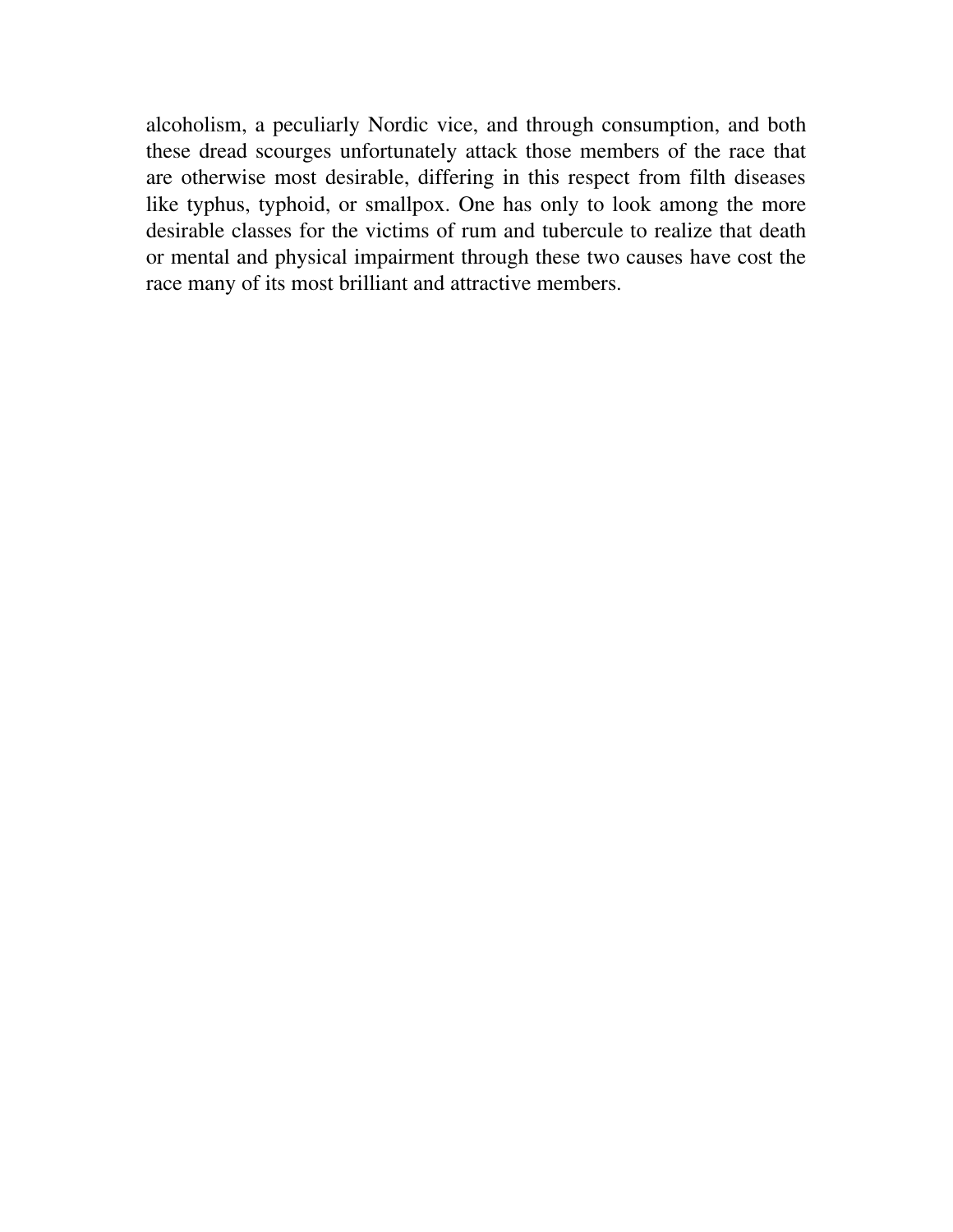# <span id="page-36-0"></span>[Chapter 5:](#page-36-0) [Race, Language, and Nationality](#page-36-0)

NATIONALITY is an artificial political grouping of population, usually centering around a single language as an expression of traditions and aspirations. Nationality can, however, exist independently of language, but states thus formed, such as Belgium or Austria, are far less stable than those where a uniform language is prevalent, as, for example, France or England.

States without a single national language are constantly exposed to disintegration, especially where a substantial minority of the inhabitants speak a tongue which is predominant in an adjoining state with, as a consequence, a tendency to gravitate toward such state.

The history of the last century in Europe has been the record of a long series of struggles to unite in one political unit all those speaking the same, or closely allied, dialects. With the exception of internal and social revolutions, every European war since the Napoleonic period has been caused by the effort to bring about the unification either of Italy or of Germany, or by the desperate attempts of the Balkan States to struggle out of Turkish chaos into modern European nations on a basis of community of language. The unification of both Italy and Germany is as yet incomplete, according to the views held by their more advanced patriots, and the solution of the Balkan question is still in the future.

Men are keenly aware of their nationality and are very sensitive about their language, but only in a few cases, notably in Sweden and Germany, does any large section of the population possess anything analogous to true race consciousness? although the term "race" is everywhere misused to designate linguistic or political groups.

It sometimes happens that a section of the population of a large nation gathers around language, reinforced by religion, as an expression of individuality. The struggle between the French-speaking Alpine Walloons and the Nordic Flemings of Low Dutch tongue in Belgium is an example of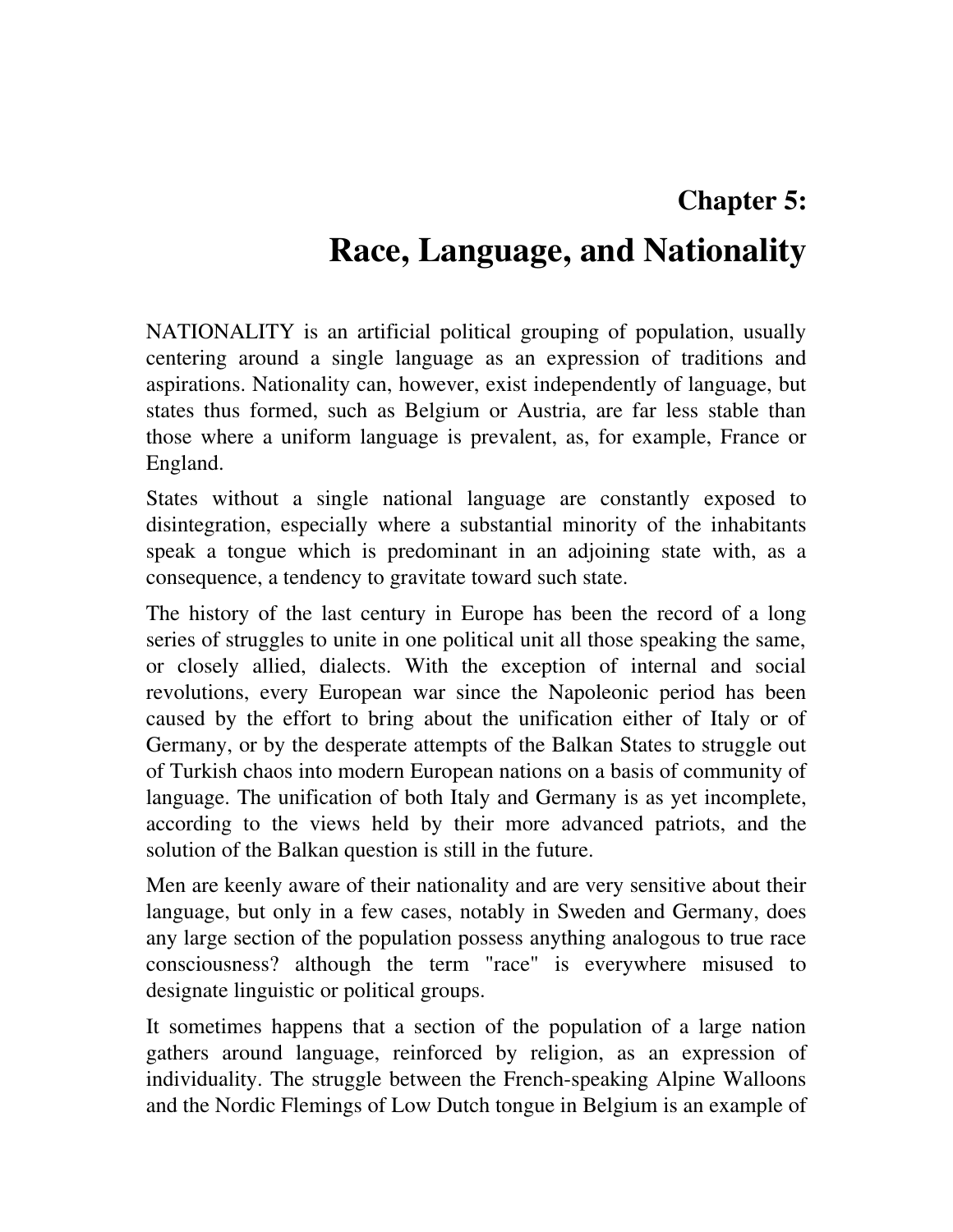two competing languages in an artificial nation which was formed originally around religion. On the other hand, the Irish National movement centers chiefly around religion, reinforced by myths of ancient grandeur. The French Canadians and the Poles use both religion and language to hold together what they consider a political unit. None of these so-called nationalities are founded on race.

During the past century alongside of the tendency to form imperial or large national groups, such as the Pan-Germanic, Pan-Slavic, Pan-Rumanian or Italia Irredenta movements, there has appeared a counter movement on the part of small disintegrating " nationalities " to reassert themselves, such as the Bohemian, Bulgar, Serb, Irish, and Egyptian national revivals. The upheaval is usually caused, as in the cases of the Irish and the Serbians, by delusions of former greatness now become national obsessions, but sometimes it means the resistance of a small group of higher culture to absorption by a lower civilization.

Examples of a high type threatened by a lower culture are afforded by the Finlanders, who are trying to escape the dire fate of their neighbors across the Gulf of Finland-the Russification of the Germans and Swedes of the Baltic Provinces-and by the struggle of the Danes of Schleswig to escape Germanization. The Armenians, too, have resisted stoutly the pressure of Islam to force them away from their ancient Christian faith. This people really represents the last outpost of Europe toward the Mohammedan East and constitutes the best remaining medium through which Western ideals and culture can be introduced into Asia.

In these as in other cases, the process of absorption from the view-point of the world at large is good or evil exactly in proportion to the relative value of the culture and race of the two groups. The world would be no richer in civilization with an independent Bohemia or an enlarged Rumania, but, on the contrary, an independent Hungarian nation or an enlarged Greece would add greatly to the forces that make for good government and progress. An independent Ireland worked out on a Tammany model is not a pleasing prospect. A free Poland, apart from its value as a buffer state, would be actually a step backward. Poland was once great, but the elements that made it so are dead and gone, and to-day Poland is a geographical expression and nothing more.

The prevailing lack of true race consciousness is probably due to the fact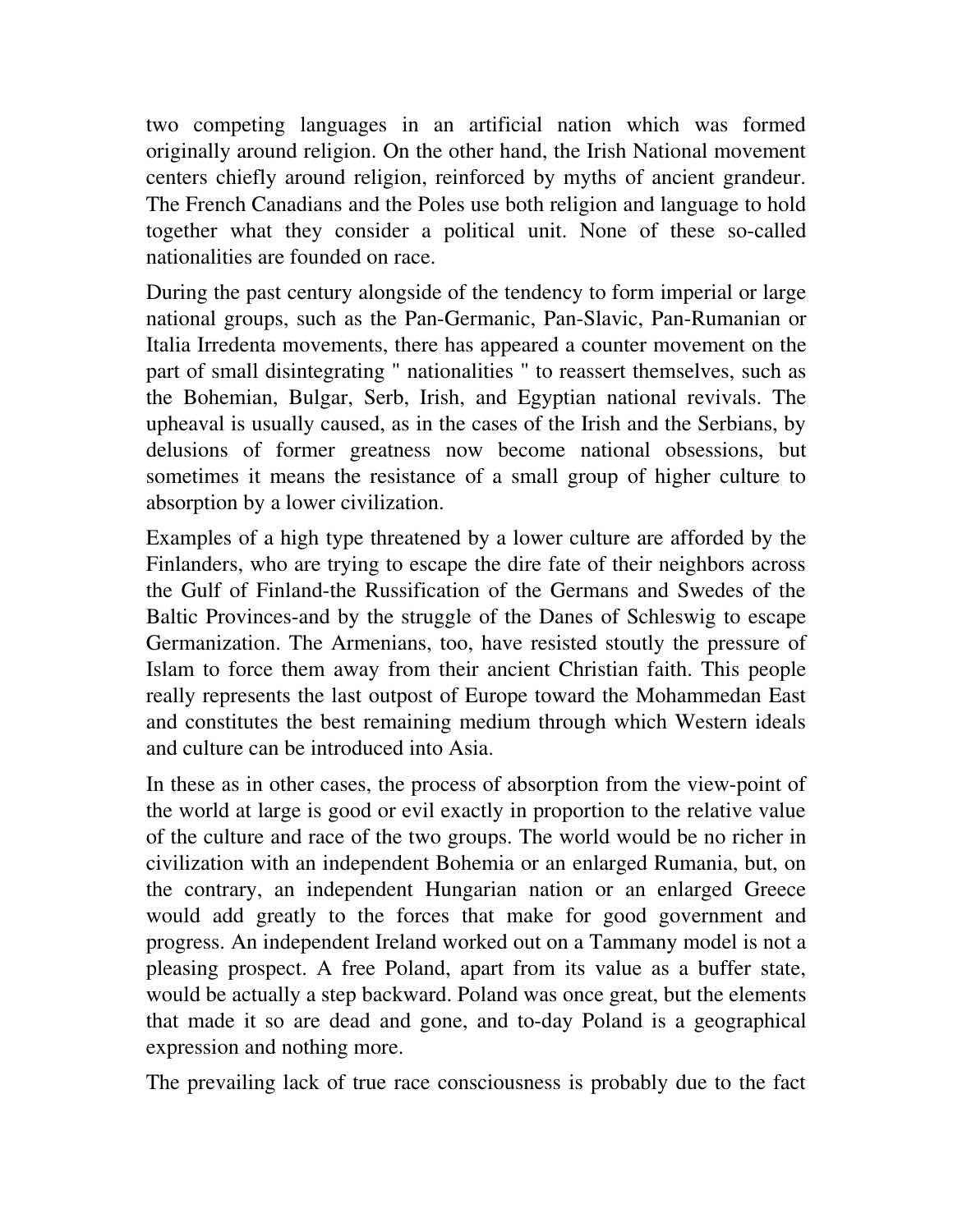that every important nation in Europe, as at present organized, with the sole exception of the Iberian and Scandinavian states, possesses in large proportions representatives of at least two of the fundamental European subspecies of man and of all manner of crosses between them. In France today, as in Caesar's Gaul, the three races divide the nation in almost equal proportions.

In the future, however, with an increased knowledge of the correct definition of true human species and types, and with a recognition of the immutability of fundamental racial characters, and of the results of mixed breeding, far more value will be attached to racial in contrast to national or linguistic affinities. In marital relations the con-sciousness of race will also play a much larger part than at present, although in the social sphere we shall have to contend with a certain strange attraction for contrasted types. When it becomes thoroughly understood that the children of mixed marriages between contrasted races belong to the lower type, the importance of transmitting in unimpaired purity the blood inheritance of ages will be appreciated at its full value, and to bring halfbreeds into the world will be regarded as a social and racial crime of the first magnitude. The laws against miscegenation must be greatly extended if the higher races are to be maintained.

The language that a man speaks may be nothing more than evidence that at some time in the past his race has been in contact, either as conqueror or as conquered, with the original possessors of such language. One has only to consider the spread of the language of Rome over the vast extent of her empire, to realize how few of those who to-day speak Romance languages derive any portion of their blood from the pure Latin stock, and the error of talking about a "Latin race" becomes evident.

There is, however, such a thing as a large group of nations which have a mutual understanding and sympathy, based on the possession of a common or closely related group of languages and the culture of which it is the medium. This group may be called the "Latin nations," but never the "Latin race."

"Latin America" is a still greater misnomer as the great mass of the populations of South and Central America is not even European, and still less "Latin," being overwhelmingly of Amerindian blood.

In the Teutonic group a large majority of those who speak Teutonic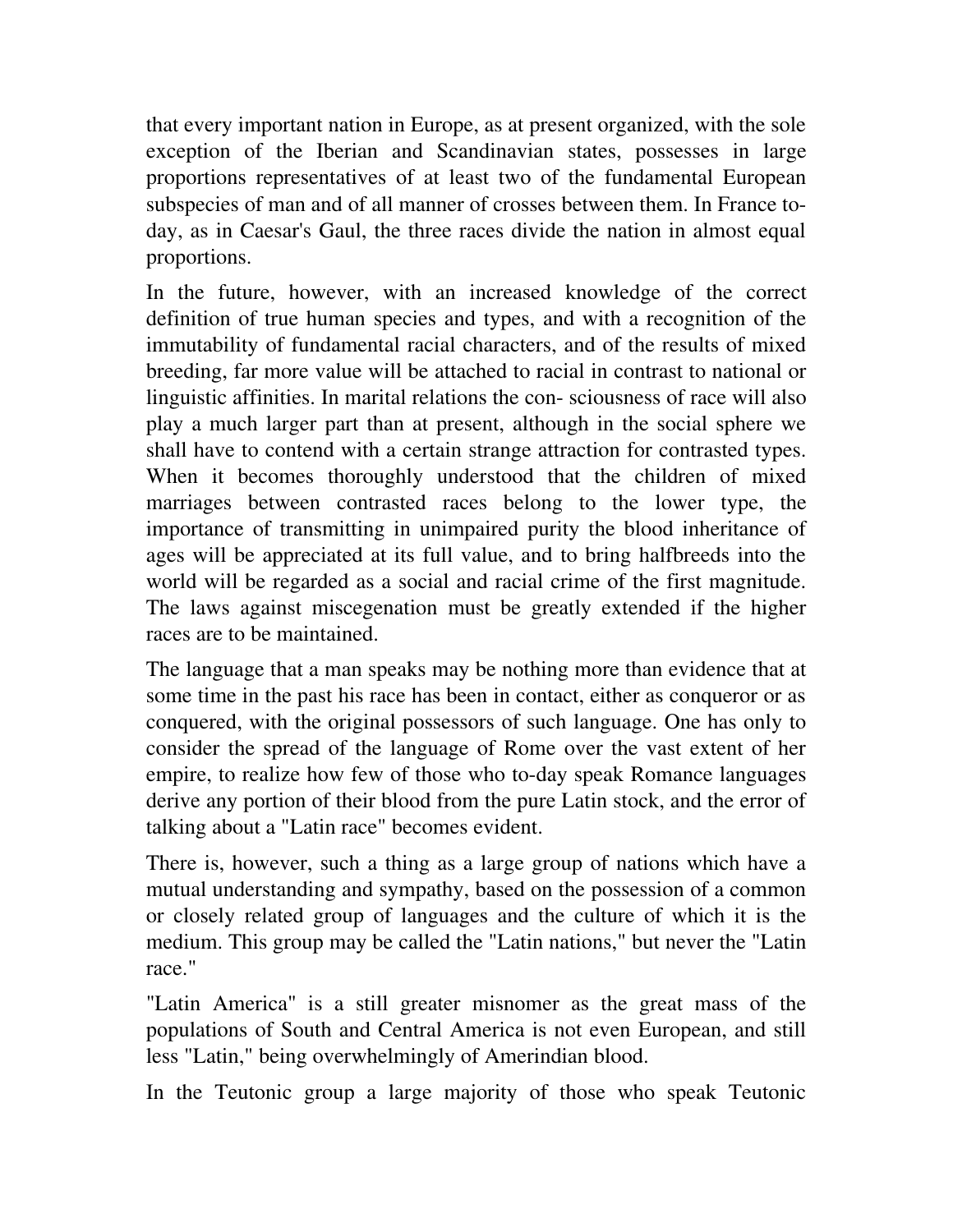languages, as the English, Flemings, Dutch, North Germans, and Scandinavians, are descended from the Nordic race, and the dominant class in Europe is everywhere of that blood.

As to the so-called "Celtic race," the fantastic inapplicability of the term is at once apparent when we consider that those populations on the borders of the Atlantic Ocean, who to-day speak Celtic dialects, are divided into three groups, each one showing in great purity the characters of one of the three entirely distinct human subspecies found in Europe. To class together the Breton peasant with his round Alpine skull; the little, long skull, brunet Welshman of the Mediterranean race, and the tall, blond, light eyed Scottish Highlander of pure Nordic race, in a single group labelled "Celtic," is obviously impossible. These peoples have neither physical, mental, nor cultural characteristics in common. If one be "Celtic" blood the other two clearly are not.

There was a people who were the original users of the Celtic language, and they formed the western vanguard of the Nordic race, which was spread all over central and western Europe, prior to the irruption of the Teutonic tribes. The descendants of these "Celts" must be sought to-day among those having the characters of the Nordic race and not elsewhere.

In England the little, dark Mediterranean Welshman talks about being Celtic quite unconscious that he is the residuum of Pre-Nordic races of immense antiquity. If the Celts are Mediterranean in race, then they are absent from central Europe, and we must regard as "Celts" all the Berbers and Egyptians, as well as many Persians and Hindus.

In France some enthusiasts regard the Breton of Alpine blood in the same light, and ignore his Asiatic origin. If these Alpine Bretons are " Celts " then there is not in the British Isles any substantial trace of their blood, as round skulls are practically absent there, and all the blond elements in England, Scotland, and Ireland must be attributed to the historic Teutonic invasions. Furthermore we must call all the continental Alpines "Celts," and must also include all Slavs, Armenians, and other brachycephs of western Asia within that designation, which would be obviously grotesque. The fact that the original Celts left behind their speech on the tongues of Mediterraneans in Wales, and of Alpines in Brittany, must not mislead us, as it indicates nothing more than that Celtic speech antedates the Teutons in England and the Romans in France. We must once and for all time discard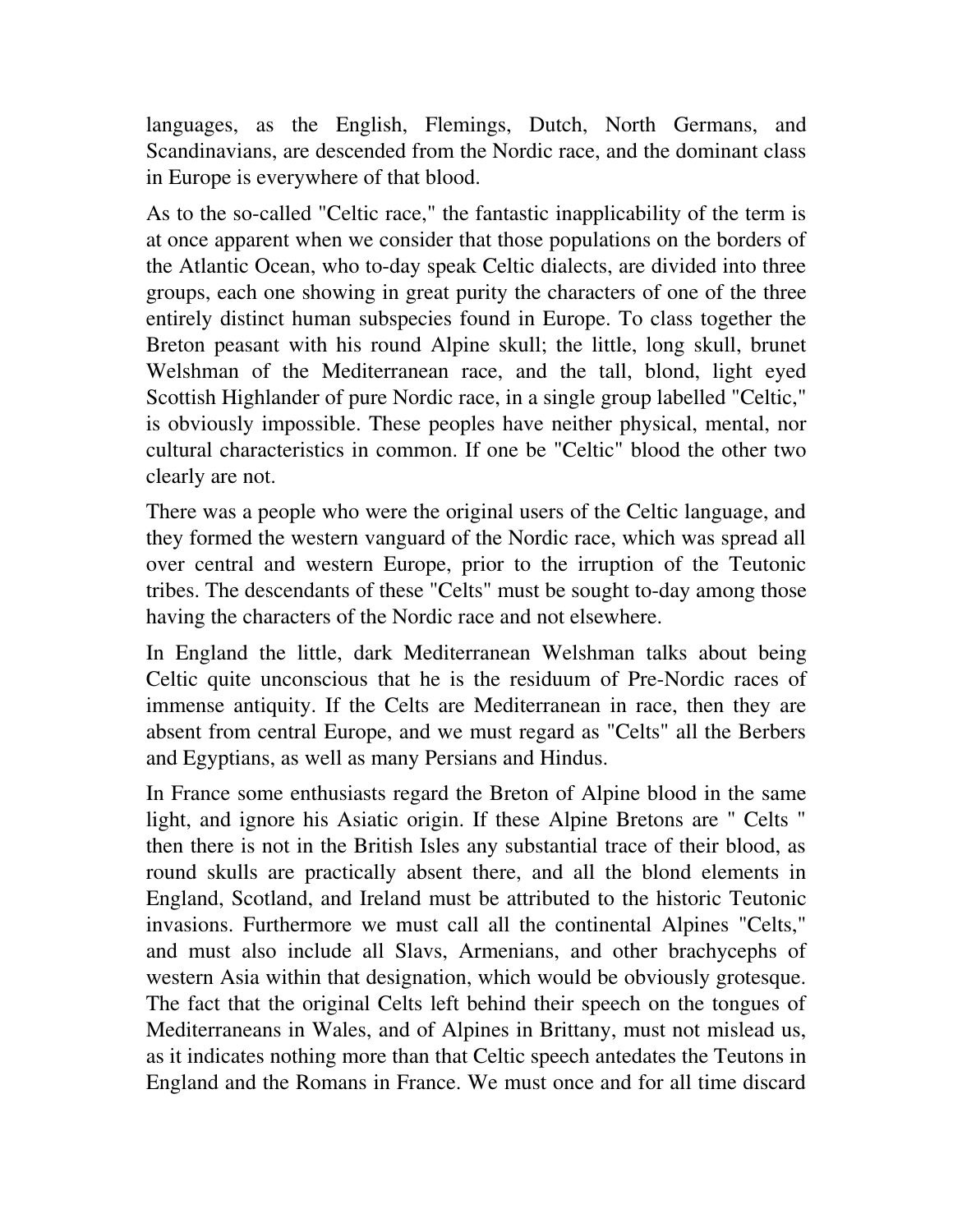the name "Celt" for any existing race whatever, and speak only of " Celtic" language and culture.

In Ireland the big, blond Nordic Danes, claim the honor of the name of "Celt," if honor it be, but the Irish are fully as Nordic as the English, the great mass of them being of Danish, Norse, and Anglo-Norman blood, in addition to earlier and Pre-Teutonic elements. We are all familiar with the blond and the brunet type of Irishman. These represent precisely the same racial elements as those which enter into the composition of the English, namely, the tall Nordic blond and the little Mediterranean brunet. The Irish are consequently not entitled to independent national existence on the ground of race, but if there is any ground for a political separation from England, it must rest, like that of Belgium, on religion, a basis for political combinations now happily obsolete in communities well advanced in culture.

In the case of the so-called "Slavic race," there is much more unity between racial type and language. It is true that in most Slavic-speaking countries the predominant race is clearly Alpine, except perhaps in Russia where there is a very large substratum of Nordic type the so-called Finnic element, which may be considered as Proto-Nordic. The objection which is made to the identification of the Slavic race with the Alpine type rests chiefly on the fact that a very large portion of the Alpine race is Germanspeaking in Germany, Italian-speaking in Italy, and French-speaking in central France. Moreover, large portions of Rumania are of exactly the same racial complexion.

Many of the Greeks are also Alpines; in fact, are little more than Byzantinized Slavs. It was through the Byzantine Empire, that the Slavs first came in contact with the Mediterranean world, and through this Greek medium the Russians, the Serbians, the Rumanians, and the Bulgars received their Christianity.

Situated on the eastern marches of Europe the Slavs were submerged during long periods in the Middle Ages by Mongolian hordes, and were checked in development and warped in culture. Definite traces remain of the blood of the Mongols in both isolated and compact groups in south Russia, and scattered throughout the whole country as far west as the German boundary. The high tide of the Mongol invasion was during the thirteenth century. Three hundred years later the great Muscovite expansion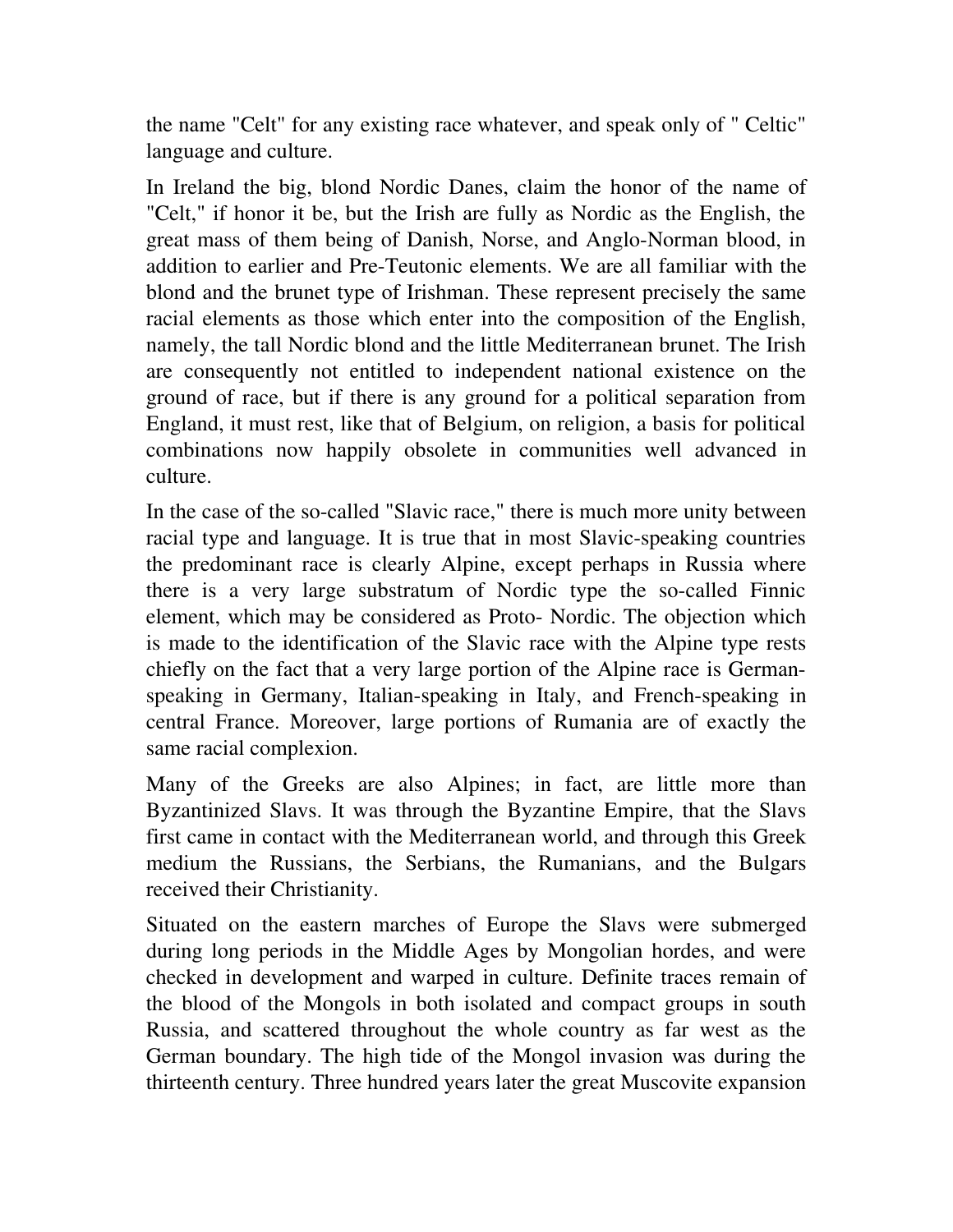began, first over the steppes to the Urals, and then across Siberian tundras and forests to the waters of the Pacific, taking up in its course much Mongolian blood, especially during the early stages of its advance.

The term "Caucasian race" has ceased to have any meaning except where it is used, in the United States, to contrast white populations with negroes or Indians, or, in the Old World, with Mongols. It is, however, a convenient term to include the three European subspecies when considered as divisions of one of the primary branches or subgenera of mankind. At best it is a cumbersome and archaic designation. The name "Caucasian" arose a century ago from a false assumption that the cradle of the blond Europeans was in the Caucasus, where there are now found no traces of any such race, except a small and decreasing minority of blond traits among the Ossetes, a tribe whose Aryan speech is related to that of the Armenians, and who, while mainly brachycephalic, still retain some blond and dolichocephalic elements which are apparently fading fast. The Ossetes have now about thirty per cent fair eyes and ten per cent fair hair. They are supposed to be, to some extent, a remnant of the Alans, a Teutonic tribe closely related to the Goths. Both Alans and Goths very early in our era occupied southern Russia, and were the latest known Nordics in the vicinity of the Caucasus Mountains. If these Ossetes are not partly of Alan origin they may possibly represent the last lingering trace of early Scythian dolichocephalic blondness.

The phrase " Indo-European race " is also of little use. If it has any meaning at all it must include all the three European races as well as members of the Mediterranean race in Persia and India. The use of this name also involves a false assumption of blood relationship between the main European populations and the Hindus, because of their possession in common of Aryan speech.

The name "Aryan race" must also be frankly discarded as a term of racial significance. It is to-day purely linguistic, although there was at one time, of course, an identity between the original Aryan mother tongue and the race that first spoke and developed it. In short there is not now, and there never was either a Caucasian or an Indo-European race, but there was once, thousands of years ago, an Aryan race now long since vanished into dim memories of the past. If used in a racial sense other than as above it should be limited to the Nordic invaders of Hindustan now long extinct. The great lapse of time since the disappearance of the ancient Aryan race as such, is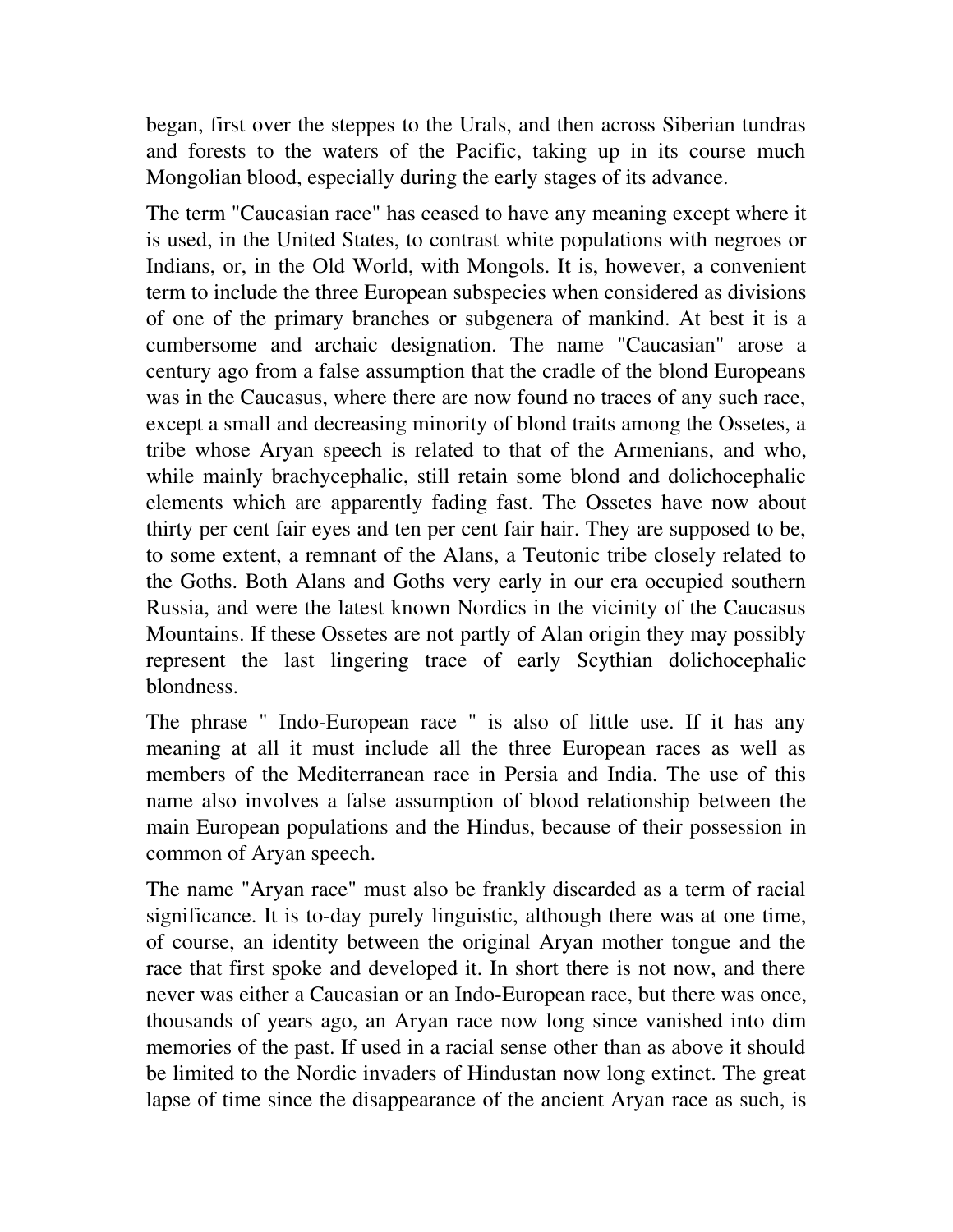measured by the extreme disintegration of the various groups of Aryan languages. These linguistic divergences are chiefly due to the imposition by conquest of Aryan speech upon several unrelated subspecies of man throughout western Asia and Europe.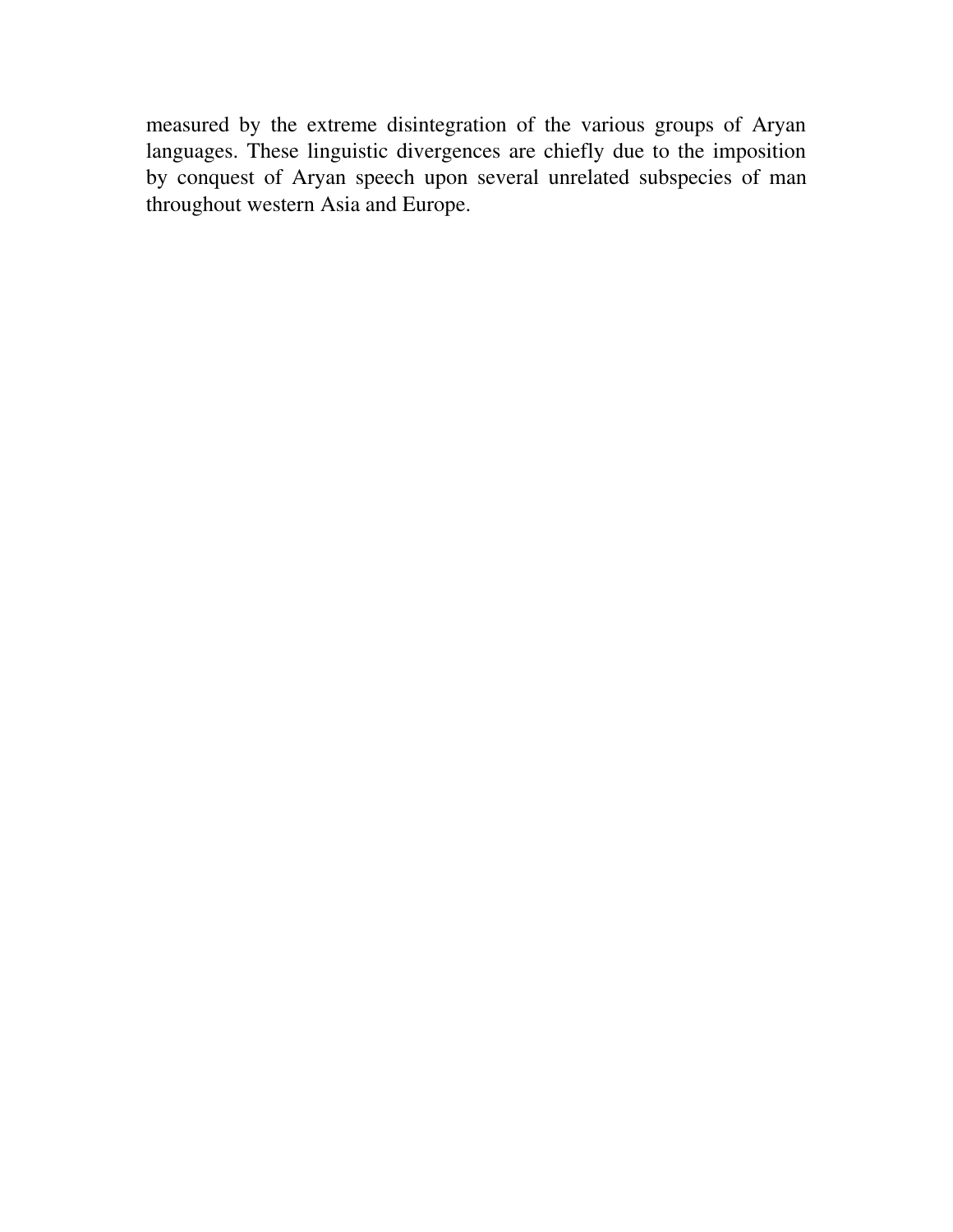### <span id="page-43-0"></span>[Chapter 6:](#page-43-0) [Race and Language](#page-43-0)

WHEN a country is invaded and conquered by a race speaking a foreign language, one of several things may happen, replacement of both population and language, as in the case of eastern England when conquered by the Saxons; or adoption of the language of the victors by the natives, as happened in Roman Gaul, where the invaders imposed their Latin tongue throughout the land, without substantially altering the race.

In England and Scotland later conquerors, Danes and Normans, failed to change the Saxon speech of the country, and in Gaul the German tongue of the Franks, Burgundians, and Northmen could not displace the language of Rome.

Autochthonous inhabitants frequently impose upon their invaders their own language and customs. In Normandy the conquering Norse pirates accepted the language, religion, and customs of the natives, and in a century they vanish from history as Scandinavian heathen and appear as the foremost representatives of the speech and religion of Rome.

In Hindustan the blond Nordic invaders forced their Aryan language on the aborigines, but their blood was quickly and utterly absorbed in the darker strains of the original owners of the land. A record of the desperate efforts of the conquering upper classes in India to preserve the purity of their blood persists until this very day in their carefully regulated system of castes. In our Southern States Jim Crow cars and social discriminations have exactly the same purpose and justification.

The Hindu to-day speaks a very ancient form of Aryan language, but there remains not one recognizable trace of the blood of the white conquerors who poured in through the passes of the Northwest. The boast of the modern Indian that he is of the same race as his English ruler, is entirely without basis in fact, and the little dark native lives amid the monuments of a departed grandeur, professing the religion and speaking the tongue of his long forgotten Nordic conquerors, without the slightest claim to blood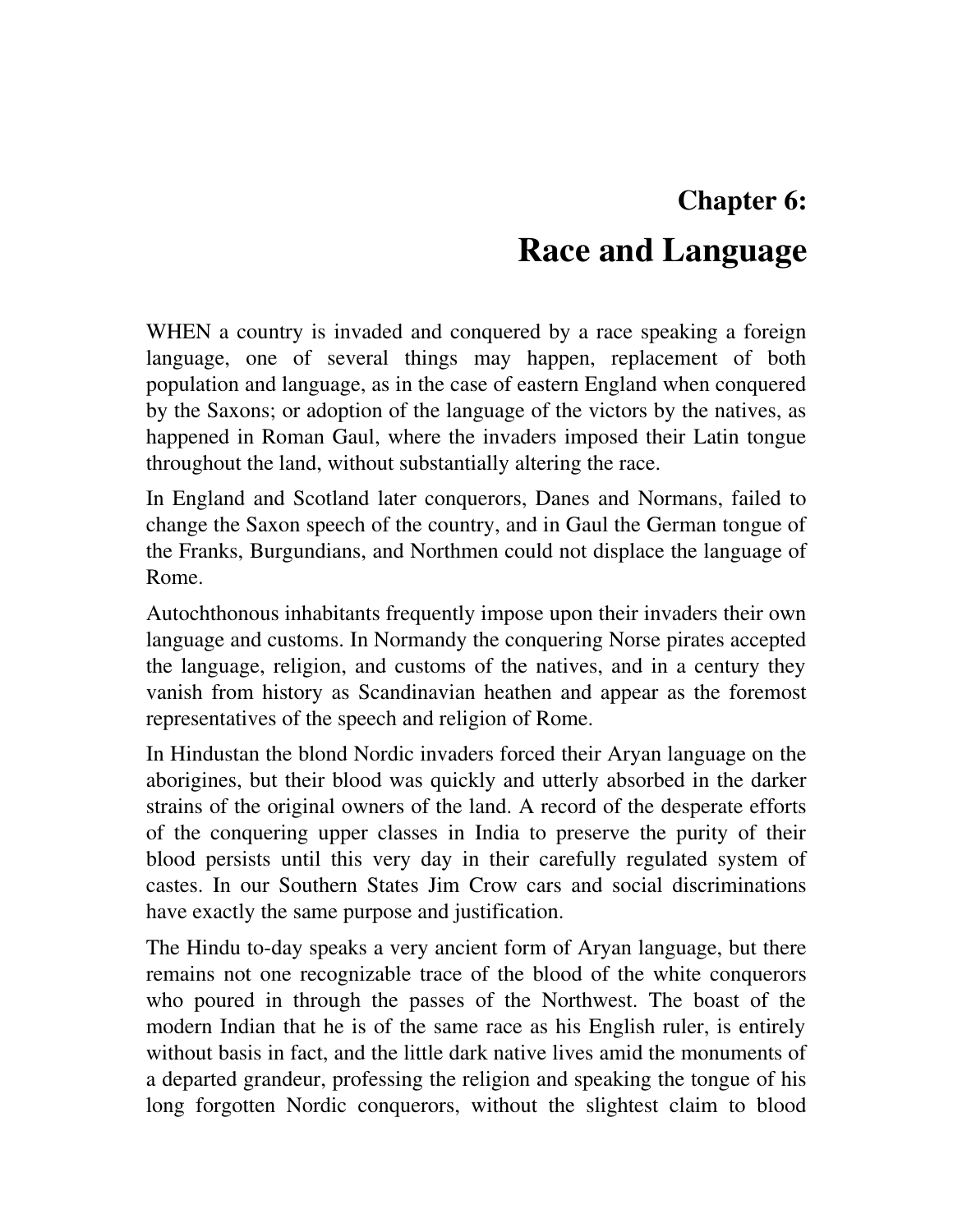kinship. The dim and uncertain traces of Nordic blood in northern India only serve to emphasize the utter swamping of the white man in the burning South.

The power of racial resistance of a dense and thoroughly acclimated population to an incoming army, is very great. No ethnic conquest can be complete unless the natives are exterminated and the invaders bring their own women with them. If the conquerors are obliged to depend upon the women of the vanquished to carry on the race, the intrusive blood strain in a short time becomes diluted beyond recognition.

It sometimes happens that an infiltration of population takes place either in the guise of unwilling slaves, or of willing immigrants, filling up waste places and taking to the lowly tasks which the lords of the land despise, gradually occupying the country and literally breeding out their former masters.

The former catastrophe happened in the declining days of Rome, and the south Italians of to-day are very largely descendants of nondescript slaves of all races, chiefly from the southern and eastern coasts of the Mediterranean, who were imported by the Romans under the Empire to work their vast estates. The latter is occurring to-day in many parts of America, especially in New England.

The eastern half of Germany has a Slavic Alpine substratum which now represents the descendants of the Wends, who by the sixth century had filtered in as far west as the Elbe, occupying the lands left vacant by the Teutonic tribes which had migrated southward. These Wends in turn were Teutonized by a return wave of military conquest from the tenth century onward, and to-day their descendants are considered Germans in good standing. Having adopted the German as their sole tongue they are now in religious, political, and cultural sympathy with the pure Teutons; in fact, they are quite unconscious of any racial distinction.

This historic fact underlies the ferocious controversy which has been raised over the ethnic origin of the Prussians, the issue being whether the populations in Brandenburg, Silesia, Posen, and other districts in eastern Germany, are Alpine Wends or true Nordic Germans. The truth is that the dominant half of the population is purely Teutonic and the lower half of the population are merely Teutonized Wends and Poles of Alpine affinities. Of course these territories must also retain some of their early Teutonic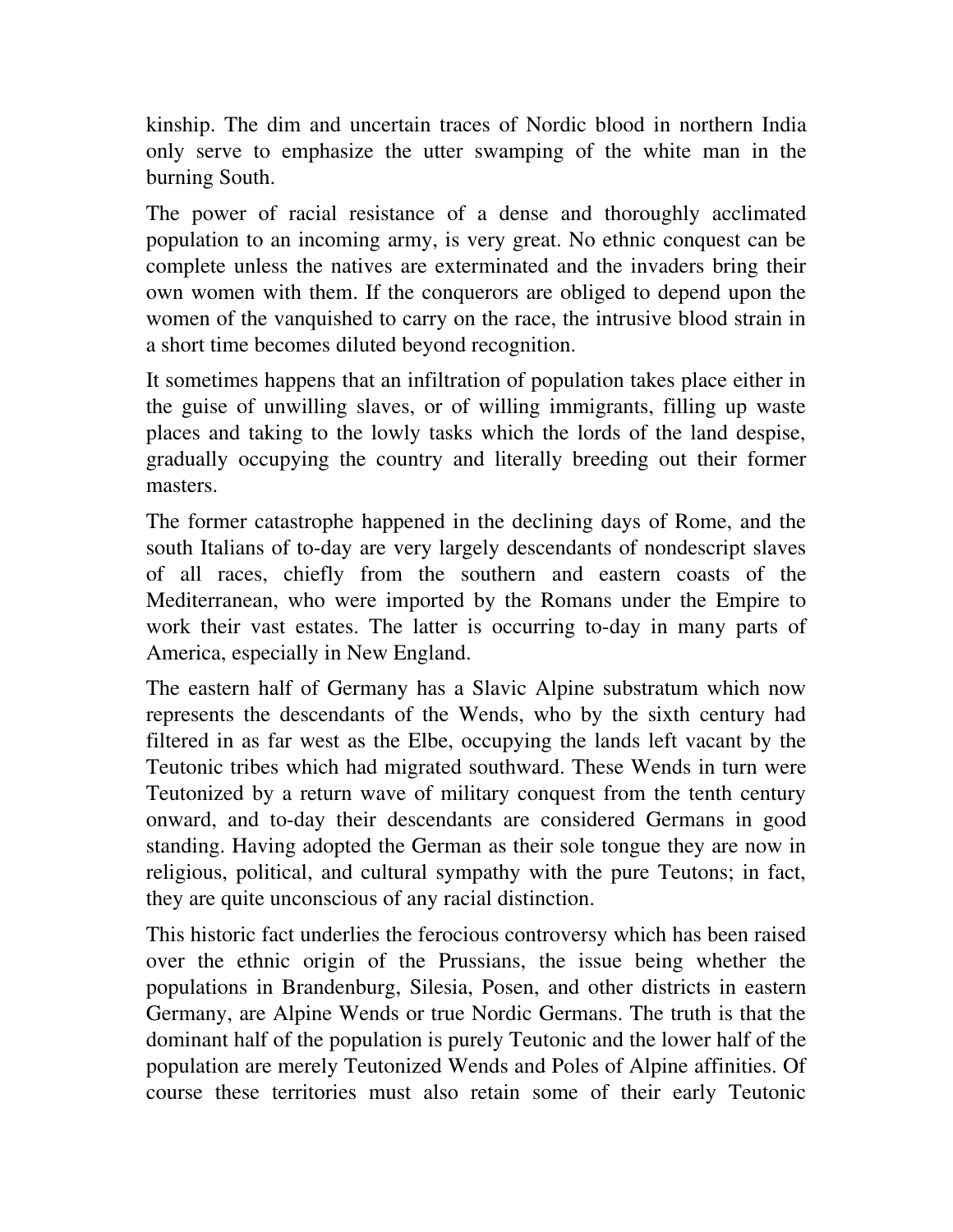population, and the blood of the Goth, Burgund, Vandal, and Lombard, who were at the commencement of our era located there, as well as the later Saxon element, must enter largely into the composition of the Prussian of to-day.

The most important communities in continental Europe of pure German type are to be found in old Saxony, the country around Hanover, and this element prevails generally in the northwestern part of the German Empire among the Low Dutch-speaking population, while the High Germanspeaking population is largely composed of Teutonized Alpines.

All the states involved in the present world war have sent to the front their fighting Nordic element, and the loss of life now going on in Europe will fall much more heavily on the blond giant than on the little brunet.

As in all wars since Roman times, from a breeding point of view, the little dark man is the final winner. No one who saw one of our regiments march on its way to the Spanish War could fail to be impressed with the size and blondness of the men in the ranks as contrasted with the complacent citizen, who from his safe stand on the gutter curb gave his applause to the fighting man, and then stayed home to perpetuate his own brunet type.

This same Nordic element, everywhere the type of the sailor, the soldier, the adventurer, and the pioneer, was ever the type to migrate to new countries, until the ease of transportation and the desire to escape military service in the last forty years reversed the immigrant tide. In consequence of this change our immigrants now largely represent lowly refugees from "persecution" and other social discards.

In most cases the blood of pioneers has been lost to their race. They did not take their women with them. They either died childless or left halfbreeds behind them. The virile blood of the Spanish conquistadores, who are now little more than a memory in Central and South America, died out from these causes.

This was also true in the early days of our Western frontiersmen, who individually were a far finer type than the settlers who followed them.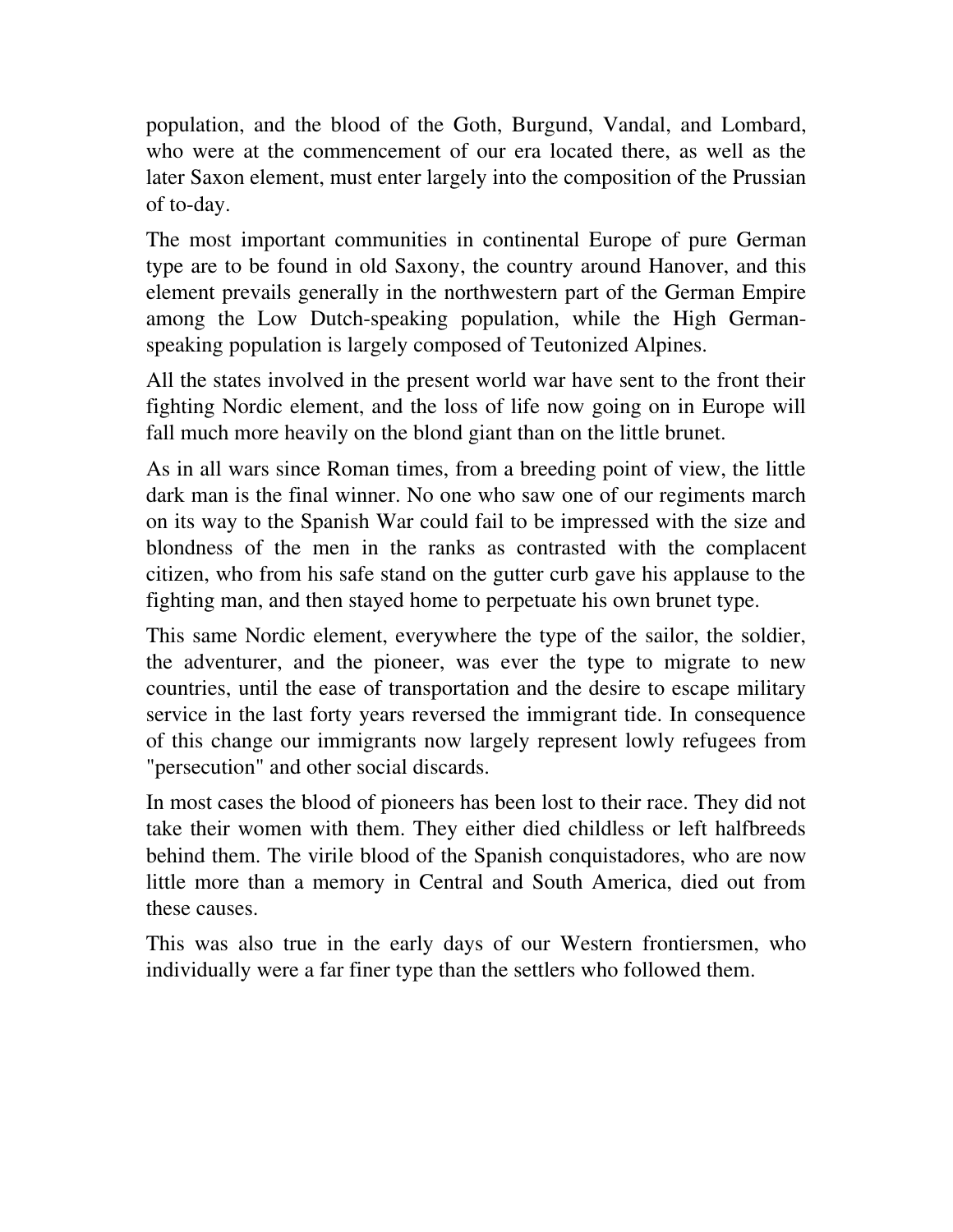### <span id="page-46-0"></span>[Chapter 7:](#page-46-0) [The European Races in Colonies](#page-46-0)

FOR reasons already set forth there are few communities outside of Europe of pure European blood. The racial destiny of Mexico and of the islands and coasts of the Spanish Main is clear. The white man is being rapidly bred out by negroes on the islands and by Indians on the mainland. It is quite evident that the West Indies, the coast region of our Gulf States, and perhaps the black belt of the lower Mississippi Valley, must be abandoned to negroes. This transformation is already complete in Haiti, and is going rapidly forward in Cuba and Jamaica. Mexico and the northern part of South America must also be given over to native Indians with an ever thinning veneer of white culture of the "Latin" type.

In Venezuela the pure whites number about one per cent of the whole population, the balance being Indians and various crosses between Indians, negroes, and whites. In Jamaica the whites number not more than two per cent, while the remainder are negroes or mulattoes. In Mexico the proportion is larger, but the unmixed whites number not more than twenty per cent of the whole, the others being Indians pure or mixed. These latter are the "greasers" of the American frontiersman.

Whenever the incentive to imitate the dominant race is removed, the negro, or for that matter, the Indian, reverts shortly to his ancestral grade of culture. In other words, it is the individual and not the race that is affected by religion, education, and example. Negroes have demonstrated throughout recorded time that they are a stationary species, and that they do not possess the potentiality of progress or initiative from within. Progress from self-impulse must not be confounded with mimicry or with progress imposed from without by social pressure, or by the slavers' lash.

Where two distinct species are located side by side history and biology teach that but one of two things can happen; either one race drives the other out, as the Americans exterminated the Indians, or as the negroes are now replacing the whites in various parts of the South; or else they amalgamate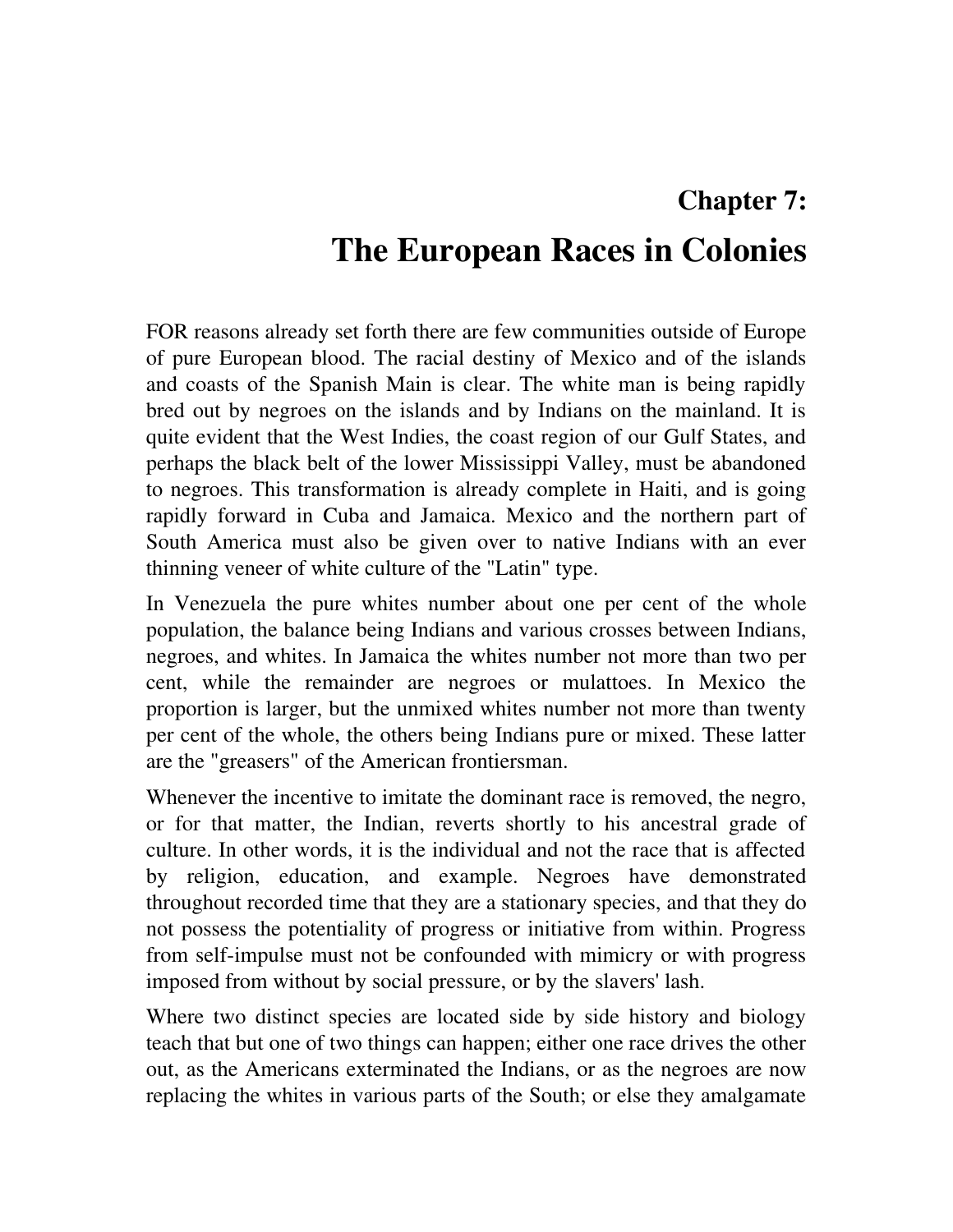and form a population of race bastards in which the lower type ultimately preponderates. This is a disagreeable alternative with which to confront sentimentalists, but nature is only concerned with results and neither makes nor takes excuses. The chief failing of the day with some of our well meaning philanthropists is their absolute refusal to face inevitable facts, if such facts appear cruel.

In Argentine and south Brazil white blood of the various European races is pouring in so rapidly that a community preponderantly white, but of the Mediterranean type, may grow up, but such limited opportunities as the writer has had to observe Argentine types leads him to question the probability of such a result even there.

In Asia, with the sole exception of the Russian settlements in Siberia, there can be and will be no ethnic conquest, and all the white men in India, the East Indies, the Philippines, and China will leave not the slightest trace behind them in the blood of the native population. After several centuries of contact and settlement the pure Spanish in the Philippines are about half of one per cent. The Dutch in their East Indian islands are even less; while the resident whites in Hindustan amount to about one-tenth of one per cent. Such numbers are infinitesimal and of no force in a democracy, but in a monarchy, if kept free from contamination, they suffice for a ruling caste or a military aristocracy.

Australia and New Zealand, where the natives have been exterminated by the whites, are developing into communities of pure Nordic blood, and will for that reason play a large part in the future history of the Pacific. The bitter opposition of the Australians and Californians to the admission of Chinese coolies and Japanese farmers is due primarily to a blind but absolutely justified determination to keep those lands as white man's countries.

In Africa, south of the Sahara, the density of the native population will prevent the establishment of any purely white communities, except at the southern extremity of the continent and possibly on portions of the plateaux of eastern Africa. The stoppage of famines and wars and the abolition of the slave trade, while dictated by the noblest impulses of humanity, are suicidal to the white man. Upon the removal of these natural checks negroes multiply so rapidly that there will not be standing room on the continent for white men, unless, perchance, the lethal sleeping sickness, far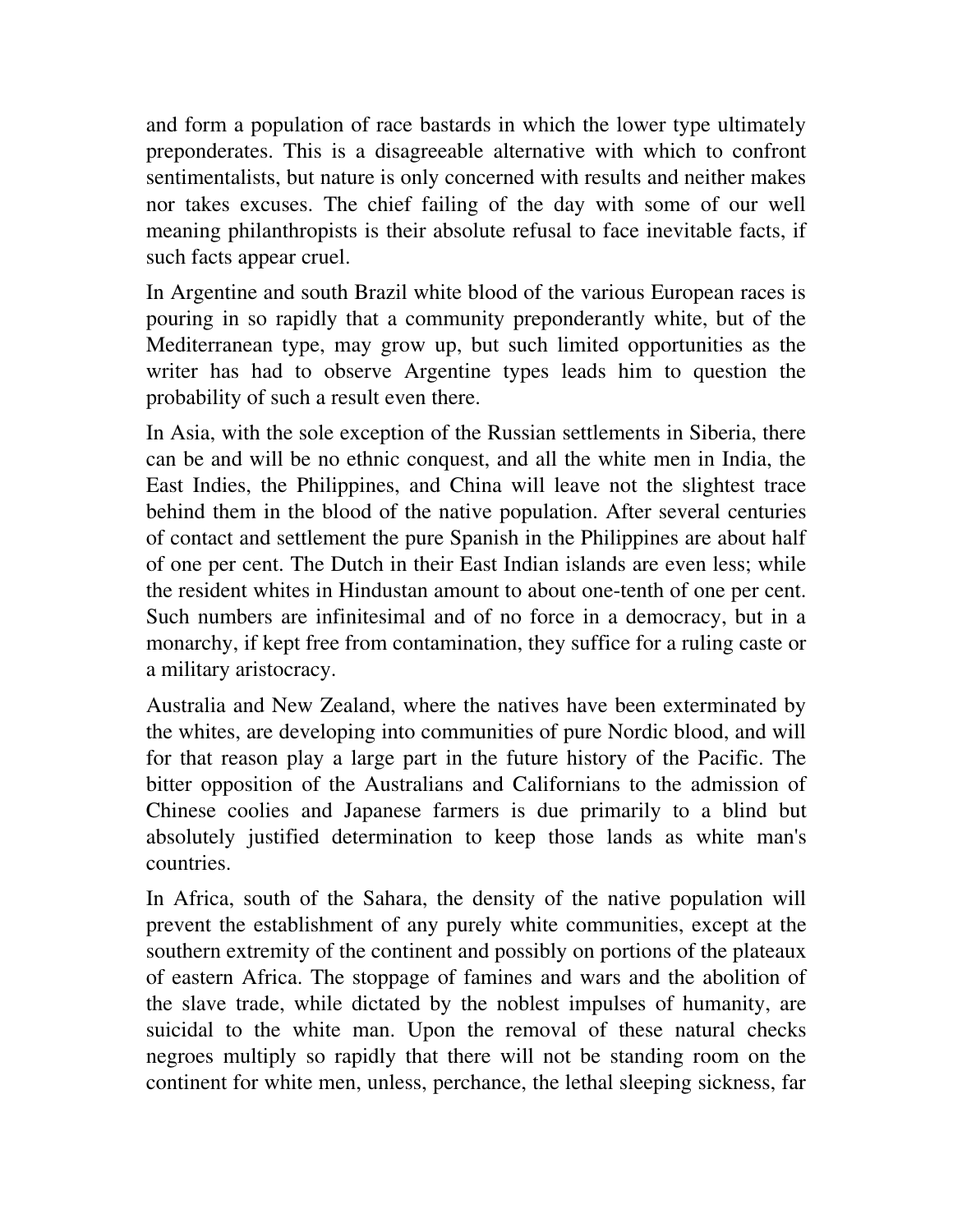more fatal to blacks than to whites, should run its course unchecked.

In South Africa a community of Dutch and English extraction is developing. Here the only difference is one of language. English, being a world tongue, will inevitably prevail over the Dutch patois called "Taal." This Frisian dialect, as a matter of fact, is closer to old Saxon, or rather Kentish, than any living continental tongue, and the blood of the North Hollander is extremely close to that of the Anglo-Saxon of England. The English and the Dutch will merge in a common type just as they did two hundred years ago in the colony of New York. They must stand together if they are to maintain any part of Africa as a white man's country, because they are confronted with the menace of a large black Bantu population which will drive out the whites unless the problem is bravely faced.

The only possible solution is to establish large colonies for the negroes and to allow them outside of them only as laborers, and not as settlers. There must be ultimately a black South Africa and a white South Africa side by side, or else a pure black Africa from the Cape to the cataracts of the Nile.

In upper Canada, as in the United States up to the time of our Civil War, the white population was purely Nordic. The Dominion is, of course, handicapped by the presence of an indigestible mass of French-Canadians, largely from Brittany and of Alpine origin, although the habitant patois is an archaic Norman of the time of Louis XIV. These Frenchmen were granted freedom of language and religion by their conquerors, and are now using these privileges to form separatist groups in antagonism to the English population. The Quebec Frenchmen will succeed in seriously impeding the progress of Canada and will succeed even better in keeping themselves a poor and ignorant community of little more importance to the world at large than are the negroes in the South. The selfishness of the Quebec Frenchmen is measured by the fact that in the present war they will not fight for the British Empire, or for France, or even for clerical Belgium, and they are now endeavoring to make use of the military crisis to secure a further extension of their "nationalistic ideals."

Personally the writer believes that the finest and purest type of a Nordic community outside of Europe will develop in northwest Canada. Most of the other countries in which the Nordic race is now settling lie outside of the special environment in which alone it can flourish.

The negroes of the United States, while stationary, were not a serious drag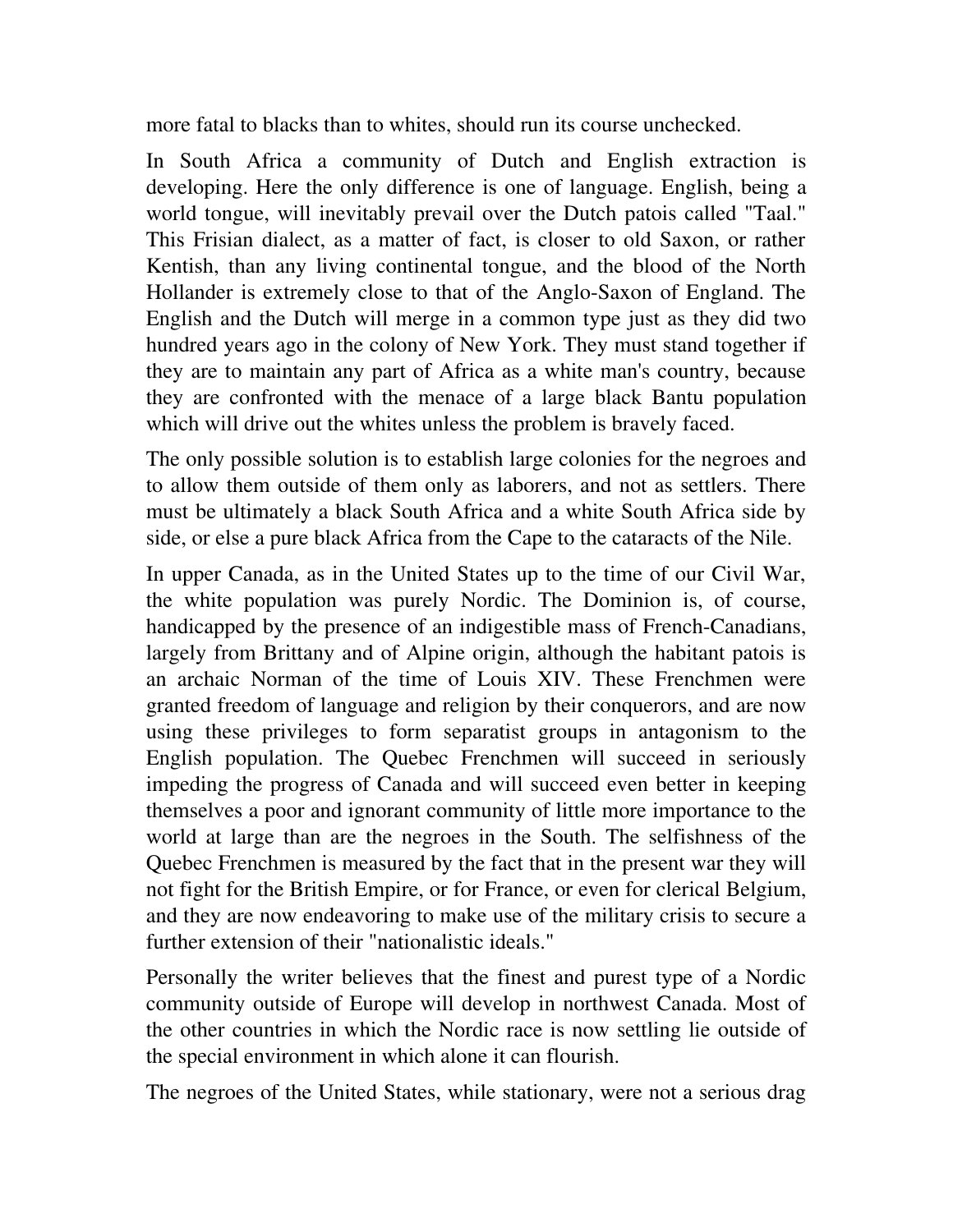on civilization until, in the last century, they were given the rights of citizenship and were incorporated in the body politic. These negroes brought with them no language or religion or customs of their own which persisted, but adopted all these elements of environment from the dominant race, taking the names of their masters just as to-day the German and Polish Jews are assuming American names. They came for the most part from the coasts of the Bight of Benin, but some of the later ones came from the southeast coast of Africa by way of Zanzibar. They were of various black tribes, but have been from the beginning saturated with white blood.

Looking at any group of negroes in America, it is easy to see that while they are all essentially negroes, whether coal black, brown, or yellow, the great majority of them have varying amounts of Nordic blood in them, which has modified their physical structure without transforming them in any way into white men. This miscegenation was, of course, a frightful disgrace to the dominant race, but its effect on the Nordics has been negligible, for the simple reason that it was confined to white men crossing with negro women, and not the reverse process, which would, of course, have resulted in the infusion of negro blood into the American stock.

The United States of America must be regarded racially as a European colony, and owing to current ignorance of the physical bases of race, one often hears the statement made that native Americans of Colonial ancestry are of mixed ethnic origin. This is not true. At the time of the Revolutionary War the settlers in the thirteen Colonies were not only purely Nordic, but also purely Teutonic, a very large majority being Anglo-Saxon in the most limited meaning of that term. The New England settlers in particular came from those counties of England where the blood was almost purely Saxon, Anglian, and Dane.

New England, during Colonial times and long afterward, was far more Teutonic than old England; that is, it contained a smaller percentage of small, Pre-Nordic brunets. Any one familiar with the native New Englander knows the clean cut face, the high stature and the prevalence of gray and blue eyes and light brown hair, and recognizes that the brunet element is less noticeable there than in the South.

The Southern States were populated also by Englishmen of the purest Nordic type, but there is to-day, except among the mountains, an appreciably larger amount of brunet types than in the North. Virginia is in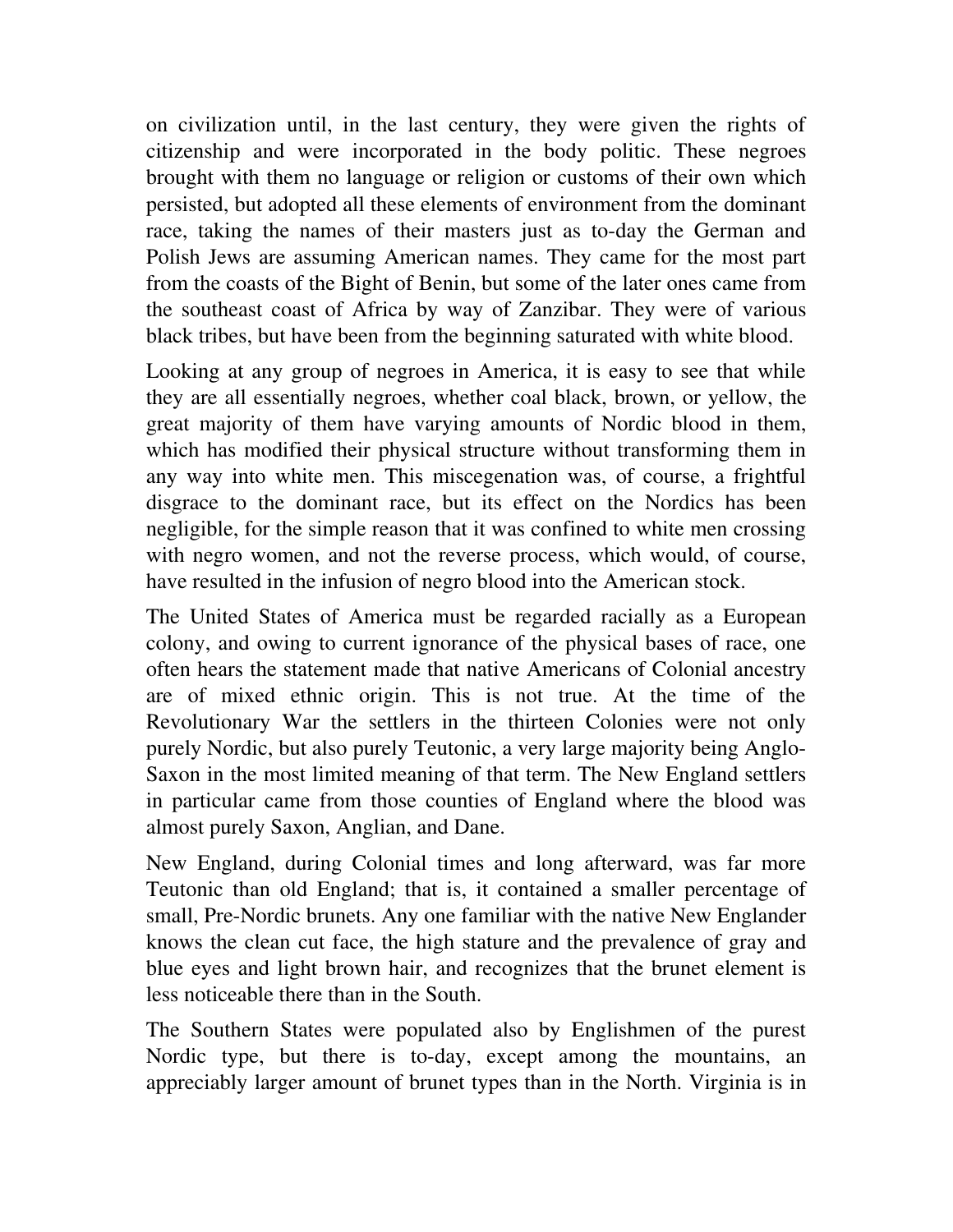the same latitude as North Africa, and south of this line no blonds have ever been able to survive in full vigor, chiefly because the actinic rays of the sun are the same regardless of other climatic conditions. These rays beat heavily on the Nordic race and disturb their nervous system, wherever the white man ventures too far from the cold and foggy North.

The remaining Colonial elements, the Holland Dutch, the Palatine Germans, who came over in small numbers to New York and Pennsylvania, were also purely Teutonic, while the French Huguenots who escaped to America were drawn much more largely from the Nordic than from the Alpine or Mediterranean elements of France. The Scotch-Irish, who were numerous on the frontier of the middle Colonies were, of course, of pure Scotch and English blood, although they had resided in Ireland two or three generations. They were quite free from admixture with the earlier Irish from whom they were cut off socially by bitter religious antagonism, and they are not to be considered as "Irish" in any sense.

There was no important immigration of other elements until the middle of the nineteenth century, when Irish Catholic and German immigrants appear for the first time upon the scene.

The Nordic blood was kept pure in the Colonies, because at that time among Protestant peoples there was a strong race feeling, as a result of which half-breeds between the white man and any native type were regarded as natives and not as white men.

There was plenty of mixture with the negroes as the light color of most negroes abundantly testifies, but these mulattoes, quadroons, or octoroons were then and are now universally regarded as negroes.

There was also abundant cross breeding along the frontiers between the white frontiersman and the Indian squaw, but the half-breed was everywhere regarded as a member of the inferior race.

In the Catholic colonies, however, of New France and New Spain, if the half-breed were a good Catholic he was regarded as a Frenchman or a Spaniard, as the case might be. This fact alone gives the clew to many of our colonial wars where the Indians, other than the Iroquois, were persuaded to join the French against the Americans by half-breeds who considered themselves Frenchmen. The Church of Rome has everywhere used its influence to break down racial distinctions. It disregards origins and only requires obedience to the mandates of the universal church. In that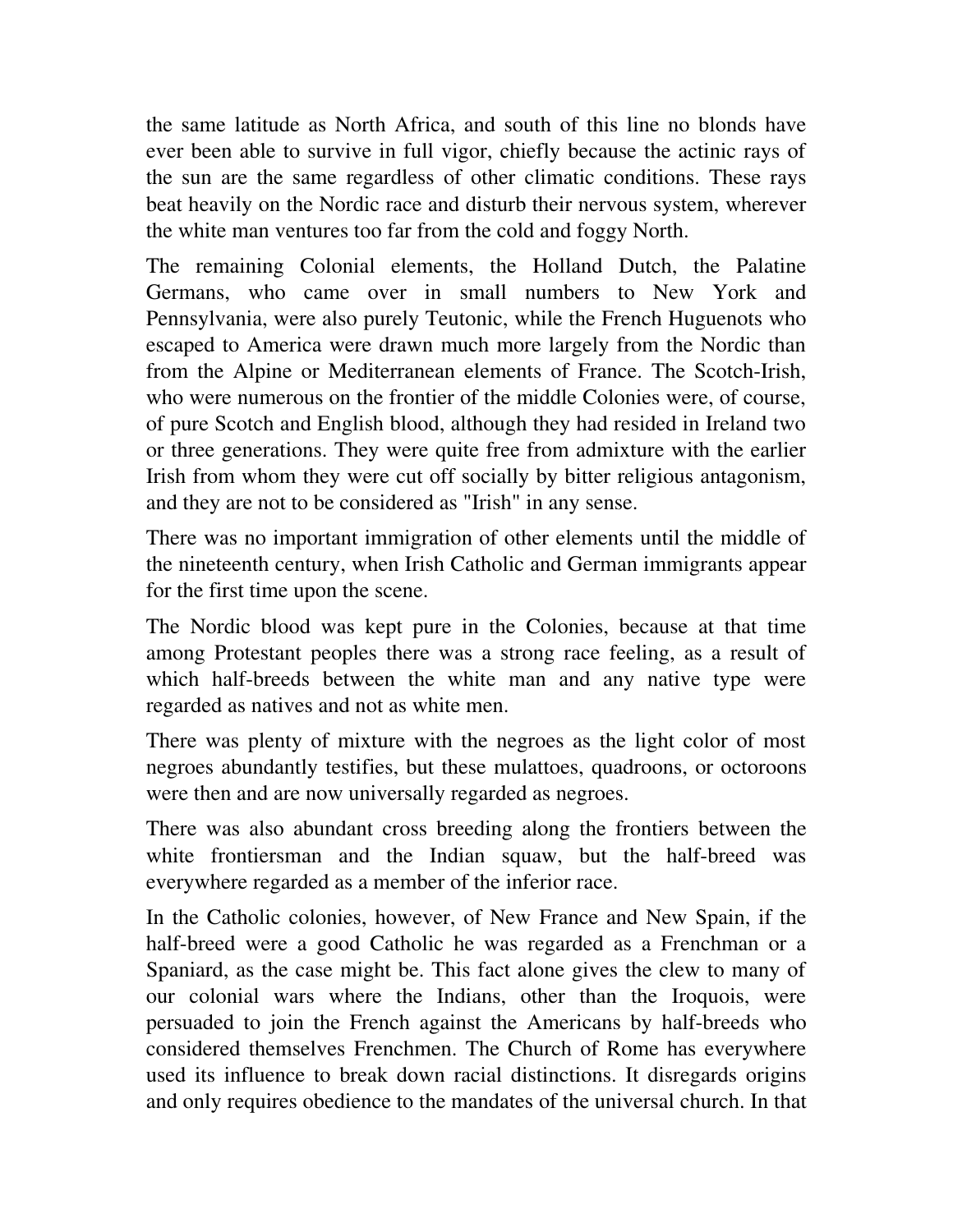lies the secret of the opposition of Rome to all national movements. It is the imperial as contrasted with the nationalistic ideal, and in that respect the inheritance is direct from the Empire.

Race consciousness in the Colonies and in the United States, down to and including the Mexican War, seems to have been very strongly developed among native Americans, and it still remains in full vigor to-day in the South, where the presence of a large negro population forces this question upon the daily attention of the whites.

In New England, however, whether through the decline of Calvinism or the growth of altruism, there appeared early in the last century a wave of sentimentalism, which at that time took up the cause of the negro, and in so doing apparently destroyed, to a large extent, pride and consciousness of race in the North. The agitation over slavery was inimical to the Nordic race, because it thrust aside all national opposition to the intrusion of hordes of immigrants of inferior racial value, and prevented the fixing of a definite American type, such as was clearly appearing in the middle of the century.

The Civil War was fought almost entirely by unalloyed native Americans. The German and Irish immigrants were at that time confined to a few States, and were chiefly mere day laborers and of no social importance. They played no part whatever in the development or policies of the nation, although in the war they contributed a certain number of soldiers to the Northern armies. These Irish and German elements were of Nordic race, and while they did not in the least strengthen the nation either morally or intellectually, they did not impair its physique.

There has been little or no Indian blood taken into the veins of the native American, except in States like Oklahoma and in some isolated families scattered here and there in the Northwest. This particular mixture will play no very important role in future combinations of race on this continent, except in the north of Canada.

The native American has always found, and finds now, in the black men, willing followers who ask only to obey and to further the ideals and wishes of the master race, without trying to inject into the body politic their own views, whether racial, religious, or social. Negroes are never socialists or labor unionists, and as long as the dominant imposes its will on the servient race, and as long as they remain in the same relation to the whites as in the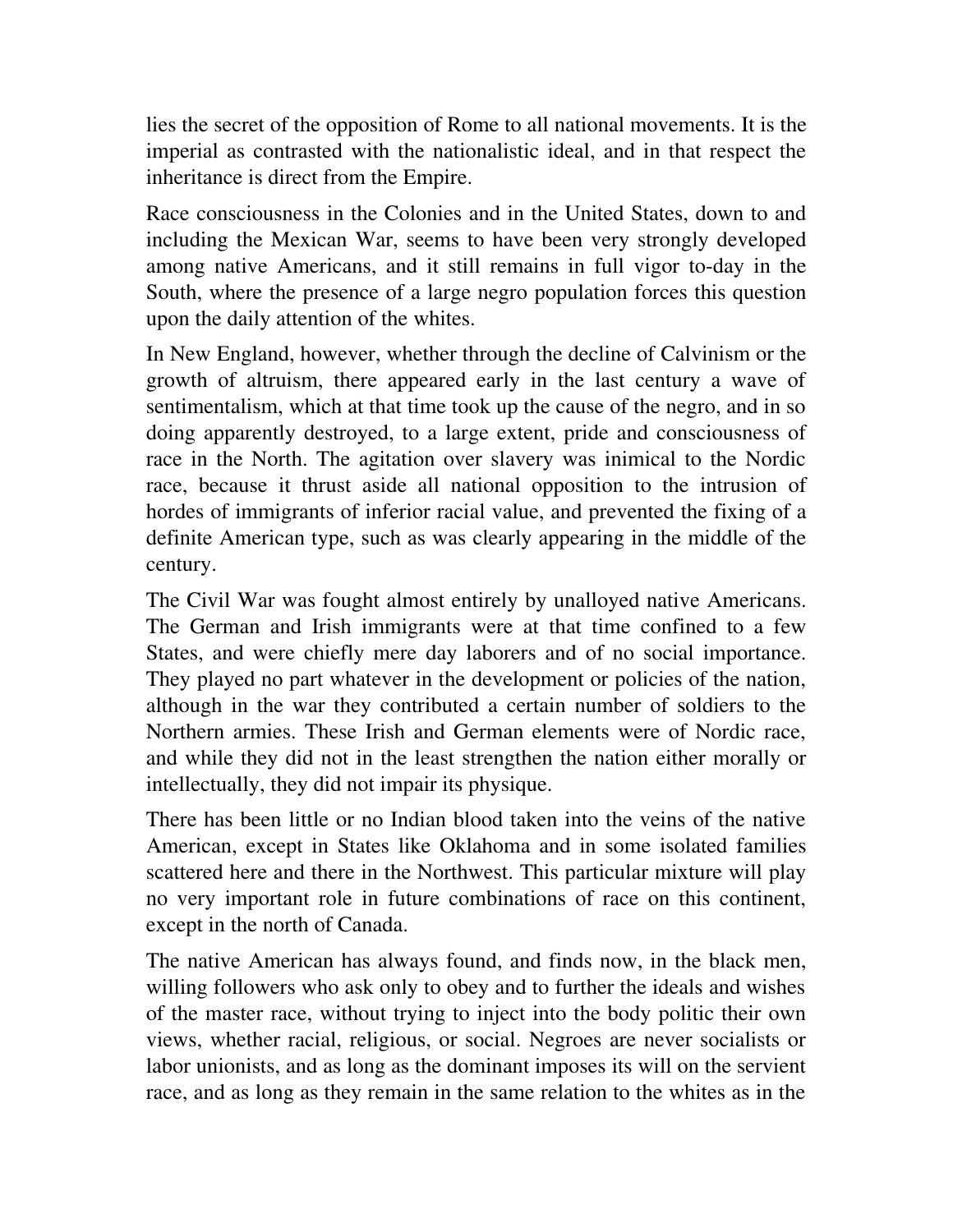past, the negroes will be a valuable element in the community, but once raised to social equality their influence will be destructive to themselves and to the whites. If the purity of the two races is to be maintained, they cannot continue to live side by side, and this is a problem from which there can be no escape.

The native American by the middle of the nineteenth century was rapidly becoming a distinct type. Derived from the Teutonic part of the British Isles, and being almost purely Nordic, he was on the point of developing physical peculiarities of his own, slightly variant from those of his English forefathers, and corresponding rather with the idealistic Elizabethan than with the materialistic Hanoverian Englishman. The Civil War, however, put a severe, perhaps fatal, check to the development and expansion of this splendid type, by destroying great numbers of the best breeding stock on both sides, and by breaking up the home ties of many more. If the war had not occurred these same men with their descendants would have populated the Western States instead of the racial nondescripts who are now flocking there.

The prosperity that followed the war attracted hordes of newcomers who were welcomed by the native Americans to operate factories, build railroads, and fill up the waste spaces "developing the country" it was called.

These new immigrants were no longer exclusively members of the Nordic race as were the earlier ones who came of their own impulse to improve their social conditions. The transportation lines advertised America as a land flowing with milk and honey, and the European governments took the opportunity to unload upon careless, wealthy, and hospitable America the sweepings of their jails and asylums. The result was that the new immigration, while it still included many strong elements from the north of Europe, contained a large and increasing number of the weak, the broken, and the mentally crippled of all races drawn from the lowest stratum of the Mediterranean basin and the Balkans, together with hordes of the wretched, submerged populations of the Polish Ghettos.

With a pathetic and fatuous belief in the efficacy of American institutions and environment to reverse or obliterate immemorial hereditary tendencies, these newcomers were welcomed and given a share in our land and prosperity. The American taxed himself to sanitate and educate these poor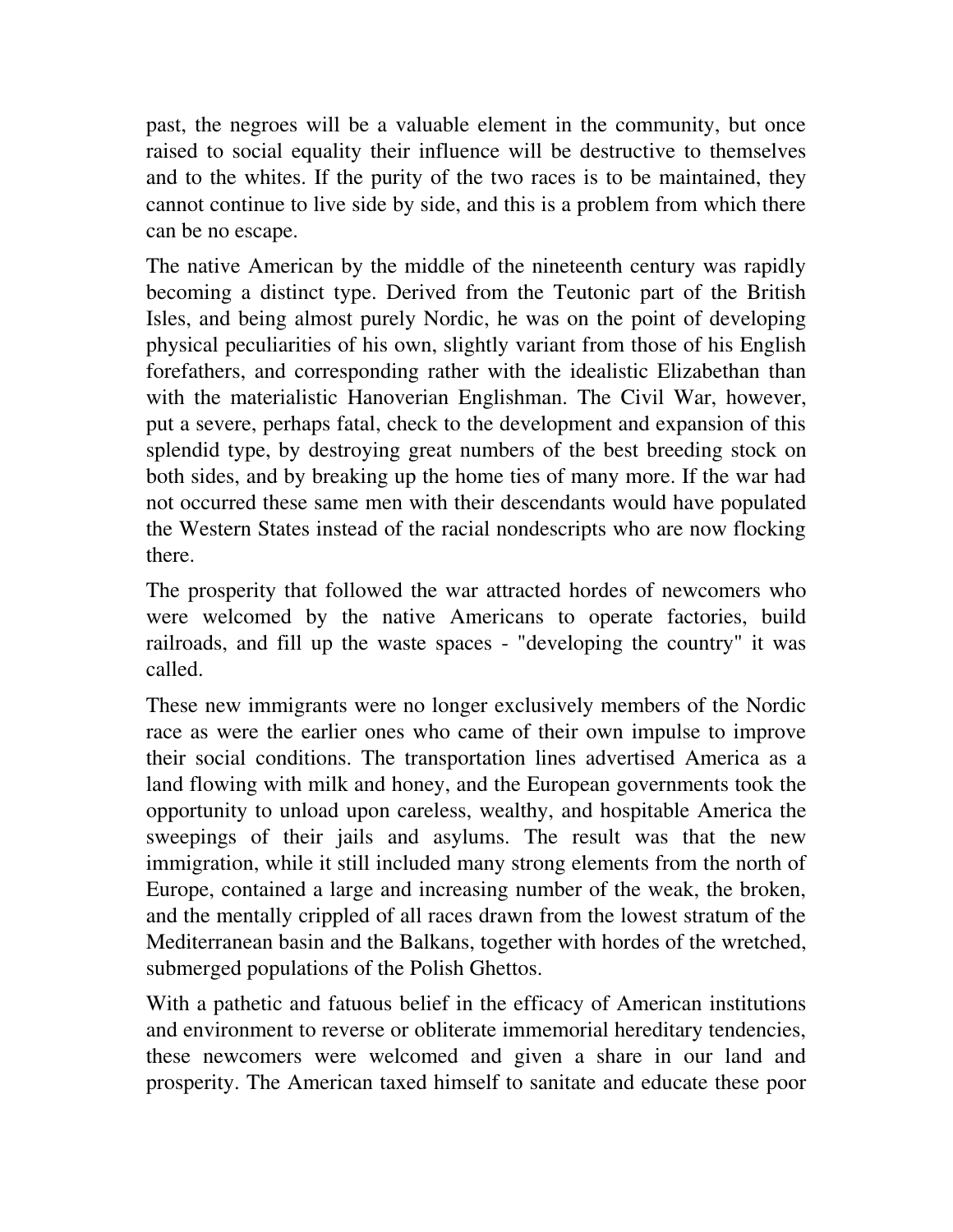helots, and as soon as they could speak English, encouraged them to enter into the political life, first of municipalities, and then of the nation.

The result is showing plainly in the rapid decline in the birth rate of native Americans because the poorer classes of Colonial stock, where they still exist, will not bring children into the world to compete in the labor market with the Slovak, the Italian, the Syrian, and the Jew. The native American is too proud to mix socially with them, and is gradually withdrawing from the scene, abandoning to these aliens the land which he conquered and developed. The man of the old stock is being crowded out of many country districts by these foreigners, just as he is to-day being literally driven off the streets of New York City by the swarms of Polish Jews. These immigrants adopt the language of the native American; they wear his clothes; they steal his name; and they are beginning to take his women, but they seldom adopt his religion or understand his ideals, and while he is being elbowed out of his own home the American looks calmly abroad and urges on others the suicidal ethics which are exterminating his own race.

As to what the future mixture will be it is evident that in large sections of the country the native American will entirely disappear. He will not intermarry with inferior races, and he cannot compete in the sweat shop and in the street trench with the newcomers. Large cities from the days of Rome, Alexandria, and Byzantium have always been gathering points of diverse races, but New York is becoming a cloaca gentium which will produce many amazing racial hybrids and some ethnic horrors that will be beyond the powers of future anthropologists to unravel.

One thing is certain: in any such mixture, the surviving traits will be determined by competition between the lowest and most primitive elements and the specialized traits of Nordic man; his stature, his light colored eyes, his fair skin and blond hair, his straight nose, and his splendid fighting and moral qualities, will have little part in the resultant mixture.

The "survival of the fittest" means the survival of the type best adapted to existing conditions of environment, to-day the tenement and factory, as in Colonial times they were the clearing of forests, fighting Indians, farming the fields, and sailing the Seven Seas. From the point of view of race it were better described as the "survival of the unfit."

This review of the colonies of Europe would be discouraging were it not that thus far little attention has been paid to the suitability of a new country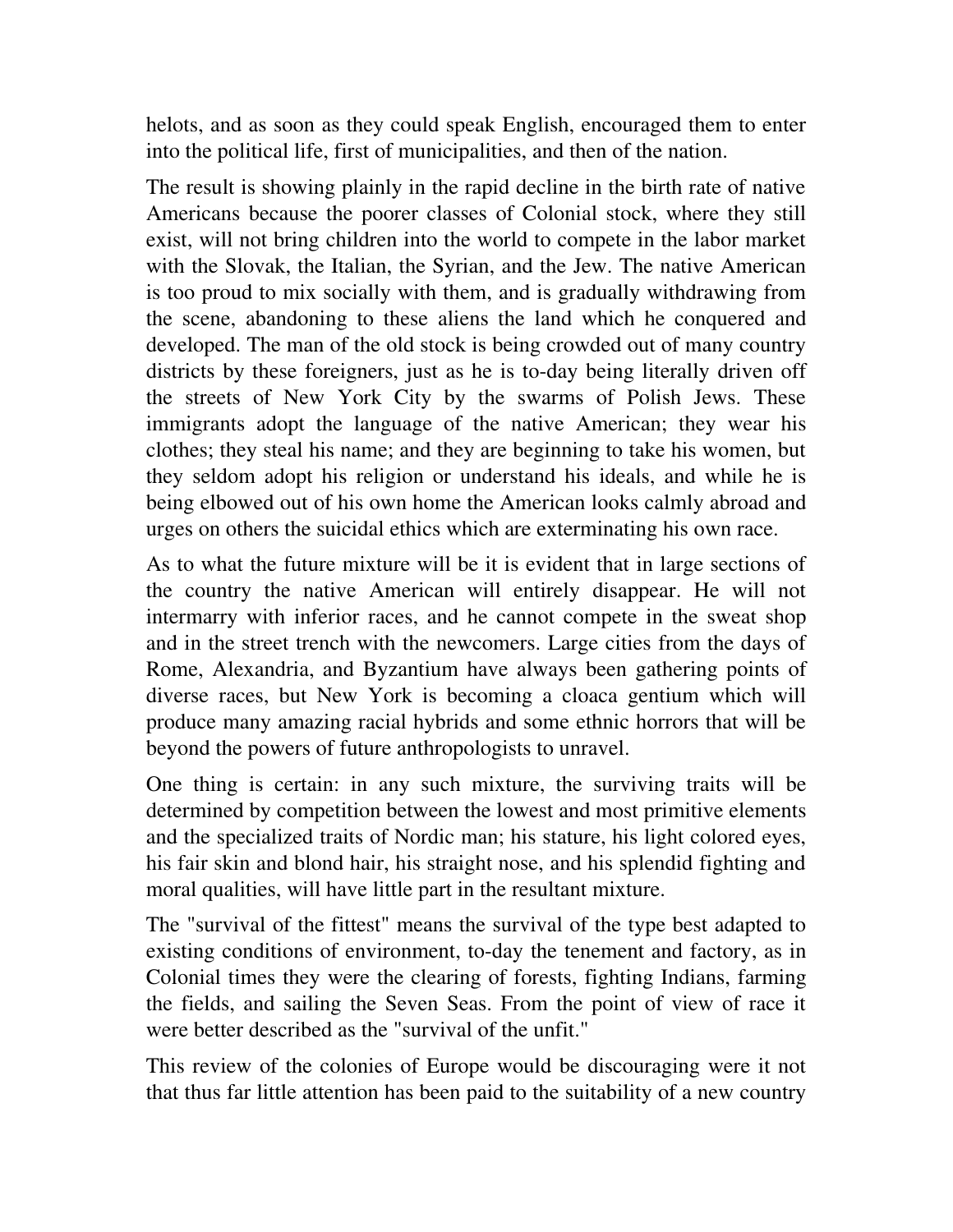for the particular colonists who migrate there. The process of sending out colonists is as old as mankind itself, and probably in the last analysis most of the chief races of the world, certainly most of the inhabitants of Europe, represent the descendants of successful colonists.

Success in colonization depends on the selection of new lands and climatic conditions in harmony with the immemorial requirements of the incoming race. The adjustment of each race to its own peculiar habitat is based on thousands of years of rigid selection which cannot be safely ignored. A certain isolation and freedom from competition with other races, for some centuries at least, is also important, so that the colonists may become habituated to their new surroundings.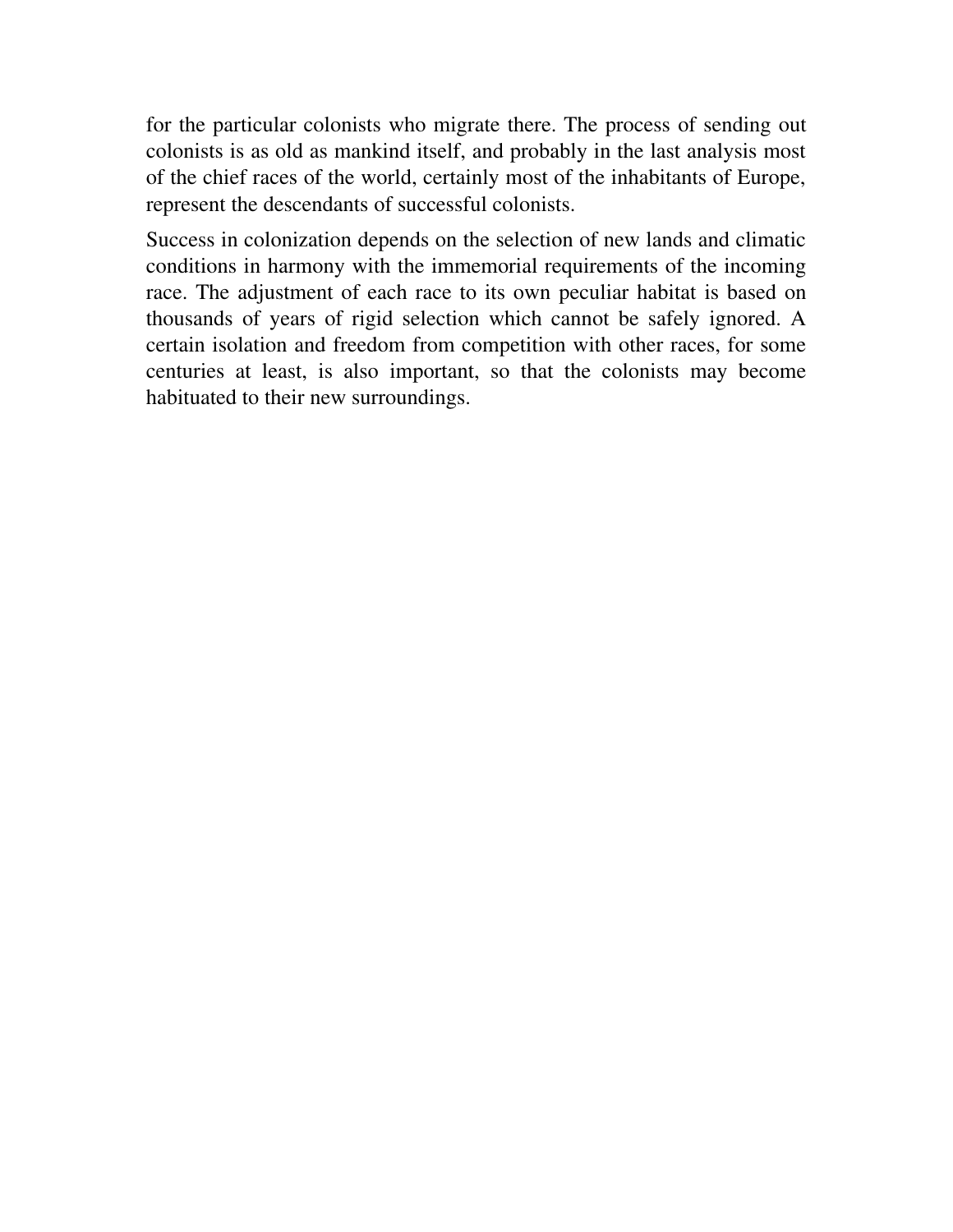# Part II: European Races in History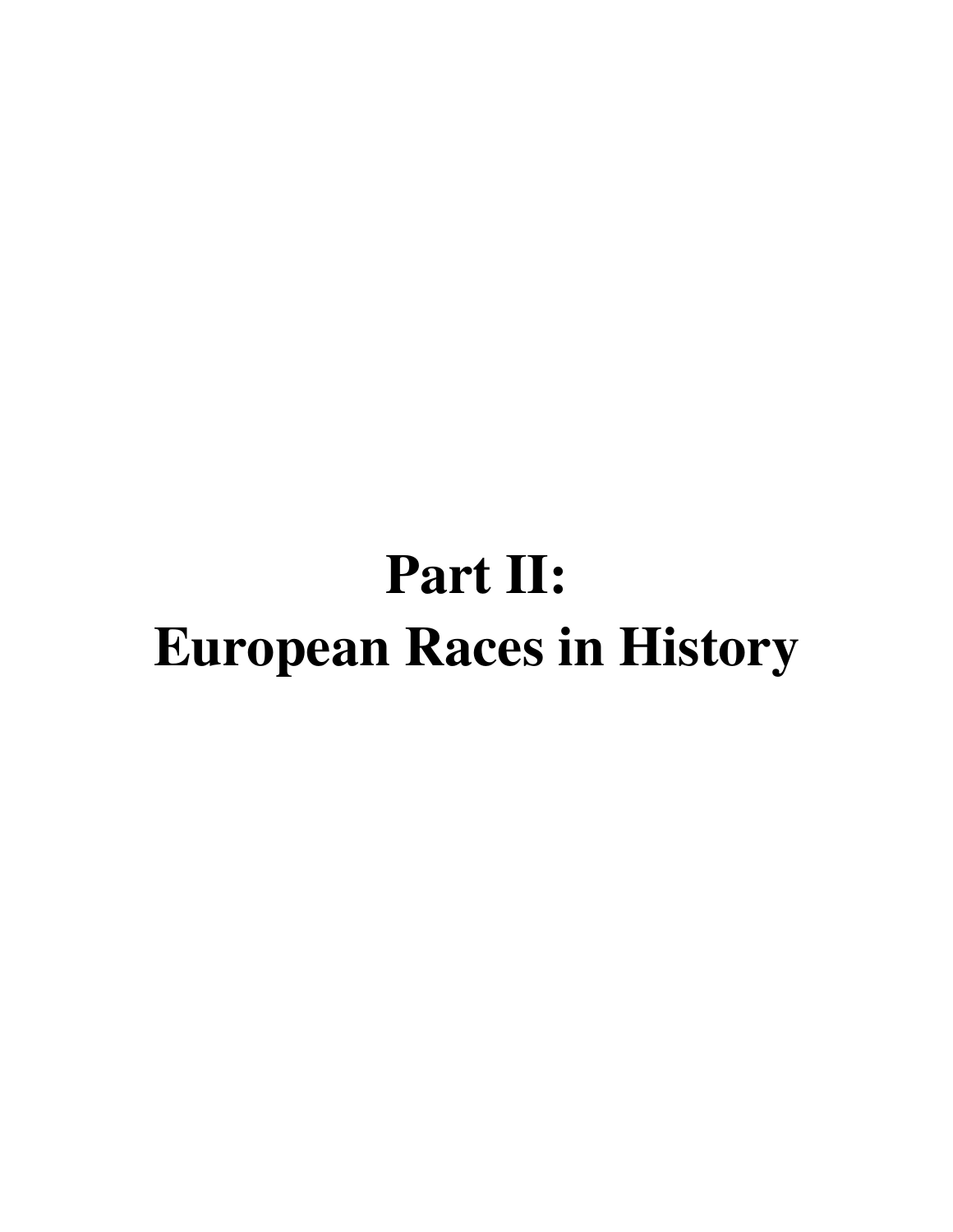### <span id="page-56-0"></span>[Chapter 8:](#page-56-0) [Eolithic Man](#page-56-0)

BEFORE considering the living populations of Europe, we must give consideration to the extinct peoples that preceded them.

The science of anthropology is very recent-in its present form less than fifty years old-but it has already revolutionized our knowledge of the past and extended prehistory so that it is now measured not by thousands but by tens of thousands of years.

The history of man prior to the period of metals has been divided into ten or more subdivisions, many of them longer than the time covered by written records. Man has struggled up through the ages, to revert again and again into savagery and barbarism, but apparently retaining each time something gained by the travail of his ancestors.

So long as there is in the world a freely breeding stock or race that has in it an inherent capacity for development and growth, mankind will continue to ascend until, possibly through the selection and regulation of breeding as intelligently applied as in the case of domestic animals, he will control his own destiny and attain moral heights as yet unimagined.

The impulse upward, however, is supplied by a very small number of nations, and by a very small portion of the population in such nations. The section of any community that produces leaders or genius of any sort is only a minute percentage. To invent new processes, to establish new principles, to elucidate and unravel the laws of nature, calls for genius. To imitate or to adopt what others have invented is not genius but mimicry.

This something which we call "genius" is not a matter of family, but of stock or strain, and is inherited in precisely the same manner as are the purely physical characters. It may be latent through several generations of obscurity, and then flare up when the opportunity comes. Of this we have many examples in America. This is what education or opportunity does for a community; it permits in these rare cases fair play for development, but it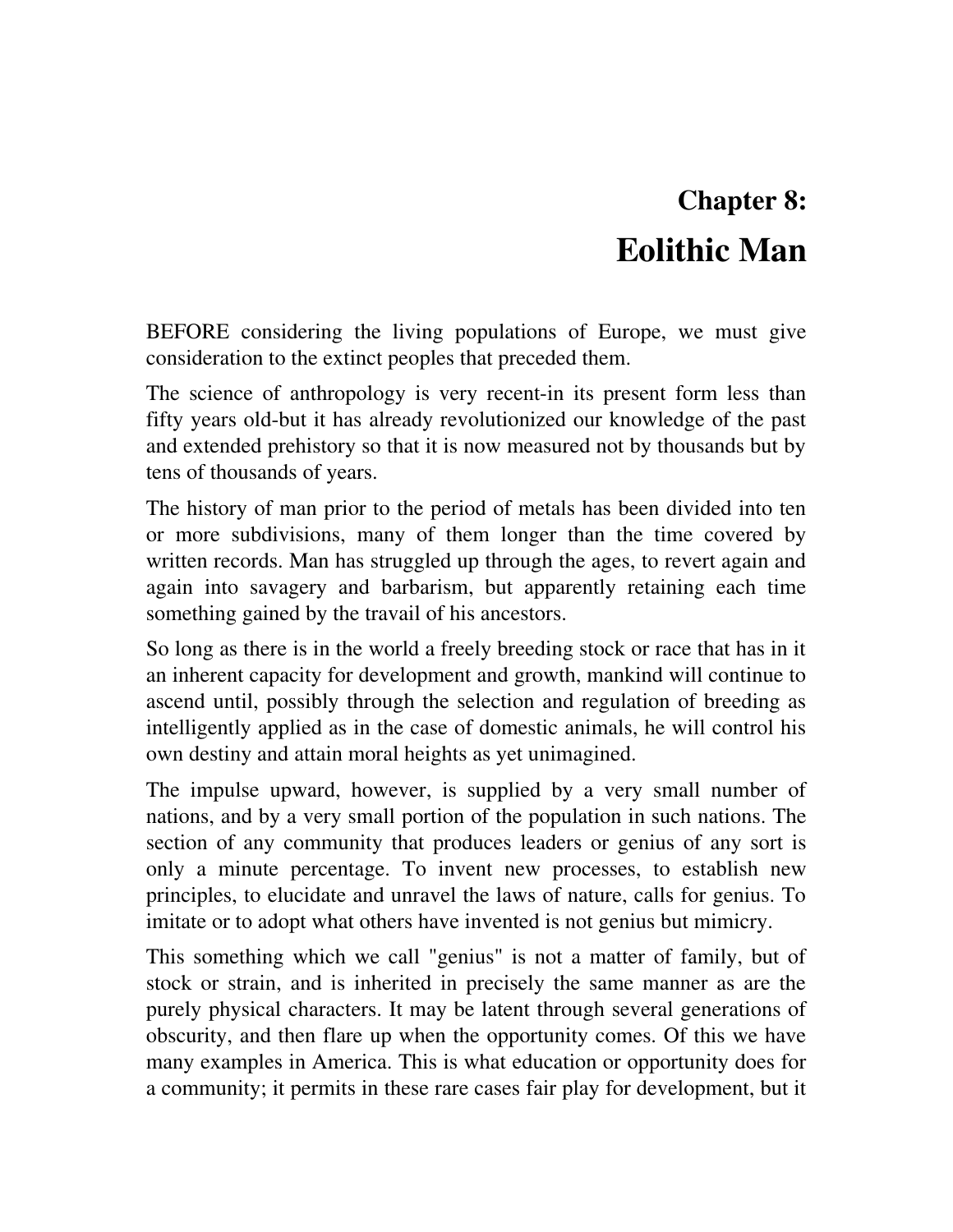is race, always race, that produces genius.

This genius producing type is slow breeding, and there is real danger of its loss to mankind. Some idea of the value of these small strains can be gained from the recent statistics which demonstrate that Massachusetts produces more than fifty times as much genius per hundred thousand whites as does Georgia, Alabama, or Mississippi, although apparently the race, religion, and environment, other than climatic conditions, are much the same, except for the numbing presence in the South of a large stationary negro population.

The more thorough the study of European prehistory becomes, the more we realize how many advances of culture have been made and then lost. Our parents were accustomed to regard the overthrow of ancient civilization in the Dark Ages as the greatest catastrophe of mankind, but we now know that the classic period of Greece was preceded by similar dark ages caused by the Dorian invasions, which overthrew the Homeric-Mycenaean culture, which in its turn had flourished after the destruction of its parent, the Minoan culture of Crete. Still earlier, some twelve thousand years ago, the Azilian period of poverty and retrogression succeeded the wonderful achievements of the hunter-artists of the Upper Paleolithic.

The progress of civilization becomes evident only when immense periods are studied and compared, but the lesson is always the same, namely, that race is everything. Without race there can be nothing except the slave wearing his master's clothes, stealing his master's proud name, adopting his master's tongue, and living in the crumbling ruins of his master's palace. Everywhere on the sites of ancient civilization the Turk, the Kurd, and the Bedouin camp; and Americans might well pause and consider the fate of this country which they, and they alone, founded and nourished with their blood. The immigrant ditch diggers and the railroad navvies were to our fathers what their slaves were to the Romans, and the same transfer of political power from master to servant is taking place to-day.

Man's place of origin was undoubtedly Asia. Europe is only a peninsula of the Eurasiatic continent, and although the extent of its land area during the Pleistocene was much greater than at present, it is certain, from the distribution of the various species of man, that the main races evolved in Asia long before the centre of that continent was reduced to deserts by progressive desiccation.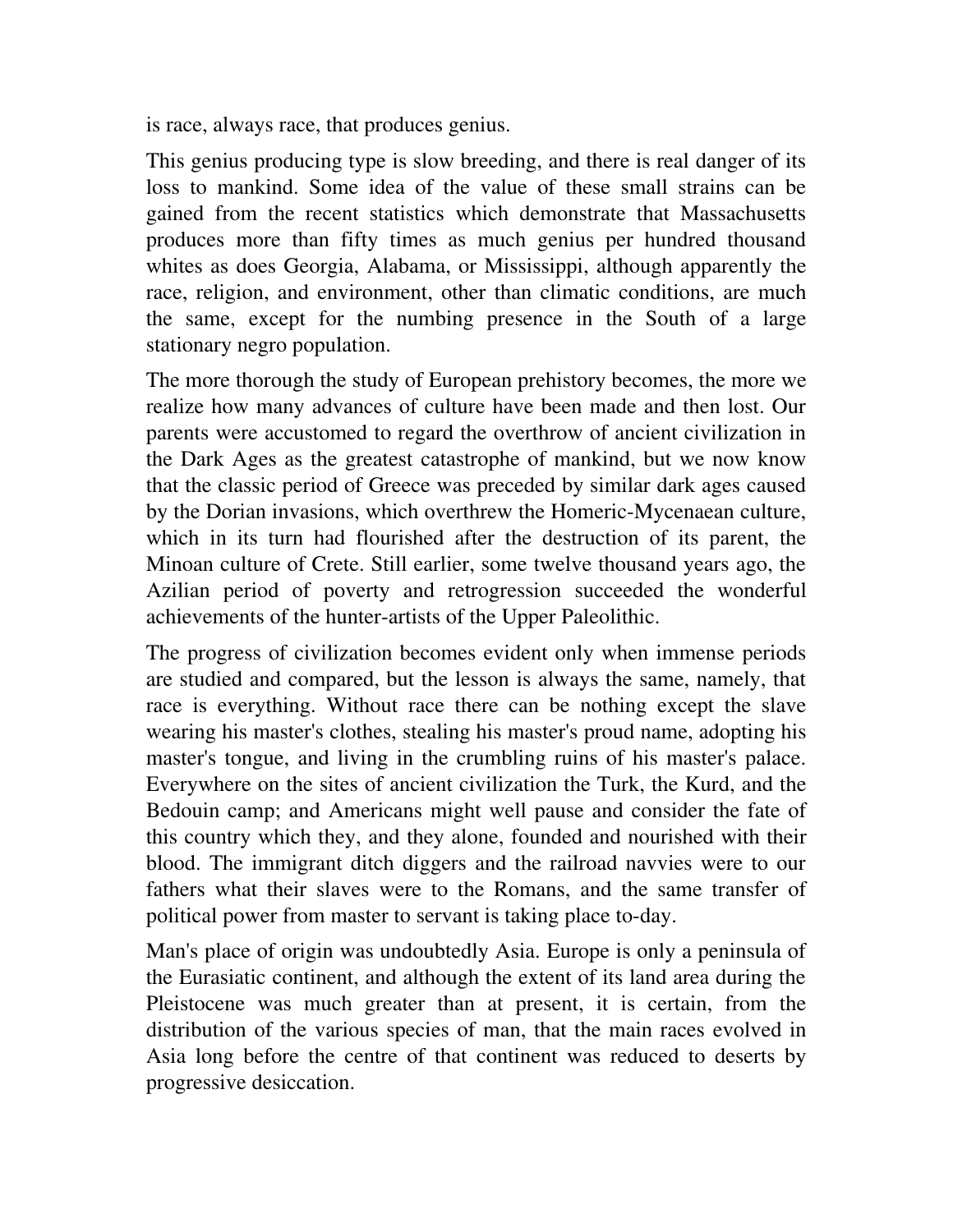Evidence of the location of the early evolution of man in Asia and the geologically recent submerged area toward the southeast is afforded by the fossil deposits in the Siwalik hills of northern India, where have been found the remains of primates which were either ancestral or closely related to the four genera of living anthropoids; and by the discovery in Java, which in Pliocene times was connected with the mainland over what is now the South China Sea, of the earliest known form of erect primate, the Pithecanthropus. This apelike man is practically the "missing link," being intermediate between man and the anthropoids. Pithecanthropus is generally believed to have been contemporary with the Gunz glaciation of some 500,000 years ago, the first of the four great glacial advances in Europe.

One or two forms of fossil anthropoid apes have been discovered in the Miocene of Europe which may possibly have been remotely related to the ancestors of man, but when the archaeological exploration of Asia shall be as complete and intensive as that of Europe, it is probable that more forms of fossil anthropoids and new species of man will be found there.

Man existed in Europe during the second and third interglacial periods, if not earlier. We have his artifacts in the form of eoliths, at least as early as the second interglacial stage, the Mindel-Riss, of some 300,000 years ago. A single jaw found near Heidelberg is referred to this period and is the earliest skeletal evidence of man in Europe. From certain remarkable characters in this jaw, it has been assigned to a new species, Homo heidelbergensis.

Then follows a long period of scanty industrial relics and no known skeletal remains. Man was slowly and painfully struggling up from an eolithic culture phase, where chance flints served his temporary purpose. This in turn was succeeded by a stage of human development where slight chipping and retouching of flints for man's increasing needs led, after vast intervals of time, to the deliberate manufacture of tools. This period is known as the Eolithic, and is necessarily extremely hazy and uncertain. Whether or not certain chipped or broken flints, called eoliths, or dawn stones, were really human artifacts or were the products of natural forces is really immaterial because man must have passed through such an eolithic stage.

The further back we go toward the commencement of such an eolithic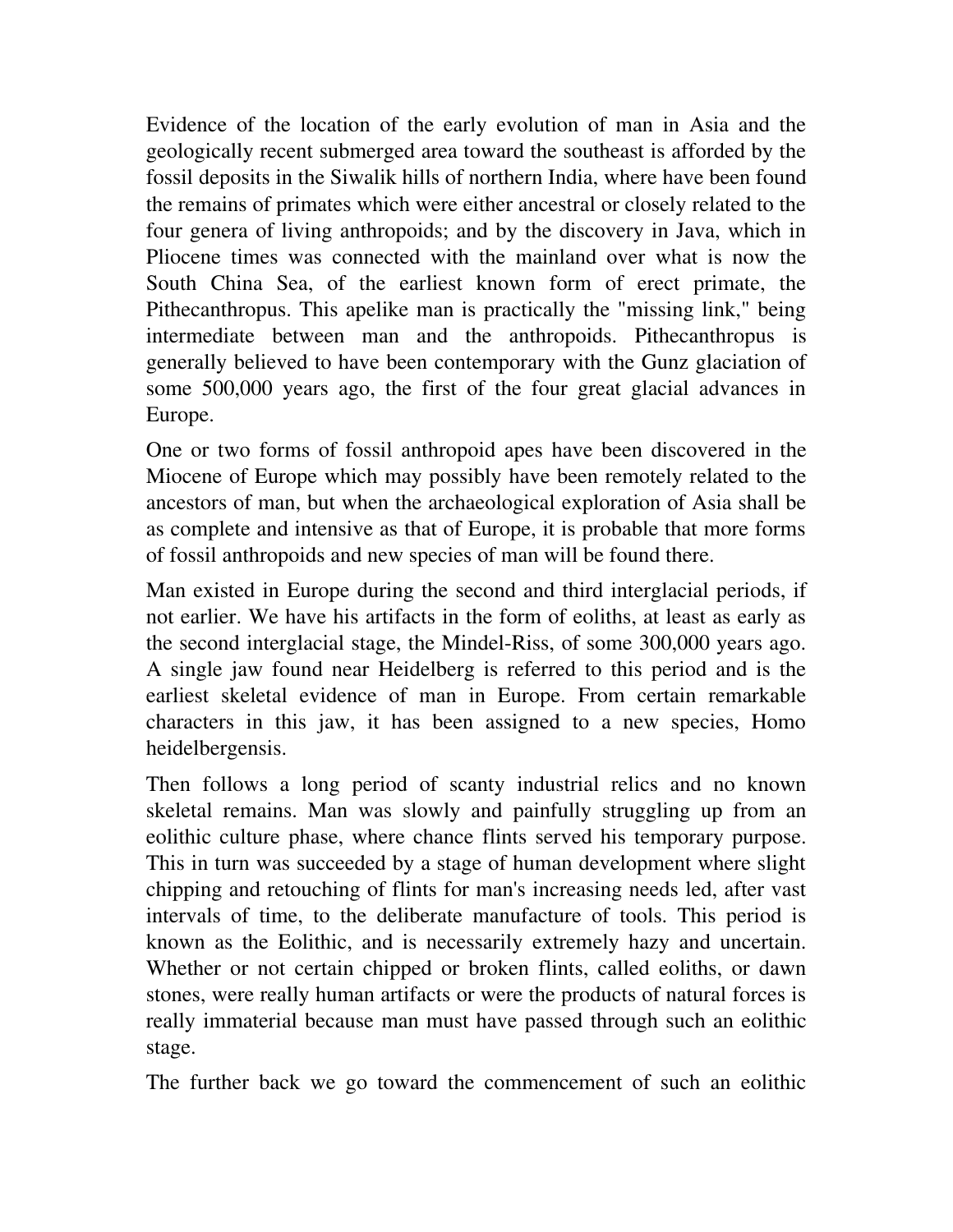culture, the more and more unrecognizable the flints necessarily become until they finally cannot be distinguished from natural stone fragments, because at the beginning the earliest man merely picked up a convenient stone, used it once and flung it away, precisely as an anthropoid ape would act to-day if he wanted to break in the shell of a tortoise or crack an ostrich egg.

Man must have experienced the following phases of development in the transition from the prehuman to the human stage: first, the utilization of chance stones and sticks; second, the casual adaptation of flints by a minimum amount of chipping; third, the deliberate manufacture of the simplest implements from flint nodules; and fourth, the invention of new forms of weapons and tools in ever increasing variety.

Of the last two stages we have an extensive and clear record. Of the second stage we have in the eoliths intermediate forms ranging from flints that are evidently results of natural causes to flints that are clearly artifacts. The first and earliest stage, of course, could leave behind it no definite record and must always rest on hypothesis.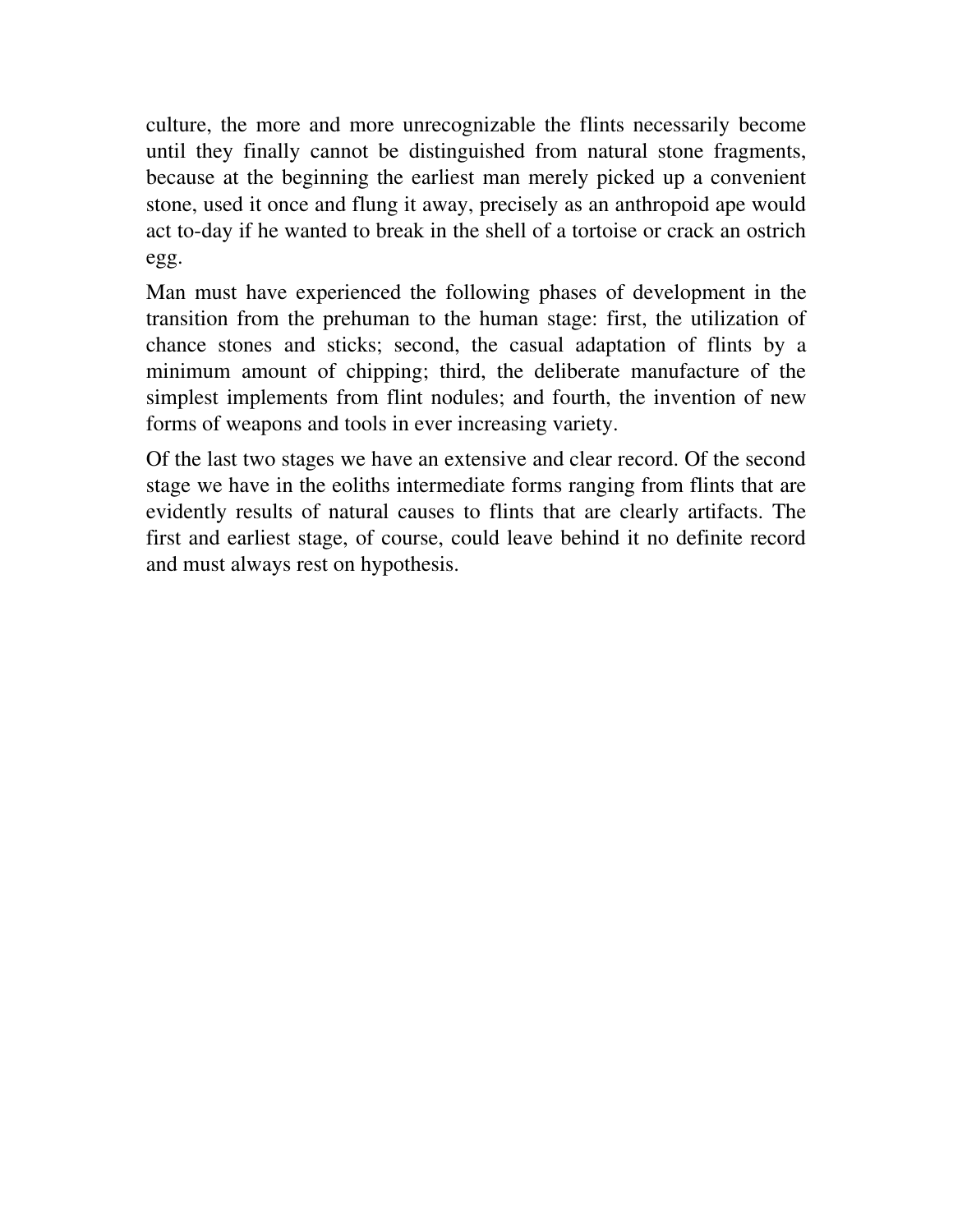#### <span id="page-60-0"></span>[Chapter 9:](#page-60-0) [Paleolithic Man](#page-60-0)

WITH the deliberate manufacture of implements from flint nodules, we enter the beginning of Paleolithic time, and from here on our way is relatively clear. The successive stages of the Paleolithic were of great length, but are each characterized by some improvement in the manufacture of tools. During long ages man was merely a tool making and tool using animal, and, after all is said, that is about as good a definition as we can find to-day for the primate we call human.

The Paleolithic Period, or Old Stone Age, lasted from the somewhat indefinite termination of the Eolithic, some  $150,000$  years ago, to the Neolithic or New Stone Age, which began about 7,000 B. C.

The Paleolithic falls naturally into three great subdivisions. The Lower Paleolithic includes the whole of the last interglacial stage with the subdivisions of the Pre-Chellean, Chellean, and Acheulean; the Middle Paleolithic covers the whole of the last glaciation, and is co-extensive with the Mousterian Period and the dominance of the Neanderthal species of man. The Upper Paleolithic covers all the postglacial stages down to the Neolithic, and includes the subdivisions of the Aurignacian, Solutrean, Magdalenian, and Azilian. During the entire Upper Paleolithic, except the short closing phase, the Cro-Magnon race flourished.

It is not until after the third severe period of great cold, known as the Riss glaciation, and until we enter, some 150,000 years ago, the third and last interglacial stage of temperate climate, known as the Riss-Wurm, that we begin a definite and ascending series of culture. The Pre-Chellean, Chellean and Acheulean divisions of the Lower Paleolithic occupied the whole of this warm or rather temperate interglacial phase, which lasted nearly 1OO,OOO years.

A shattered skull, a jaw, and some teeth have been discovered recently in Sussex, England. These remains were all attributed to the same individual, who was named the Piltdown Man. Owing to the extraordinary thickness of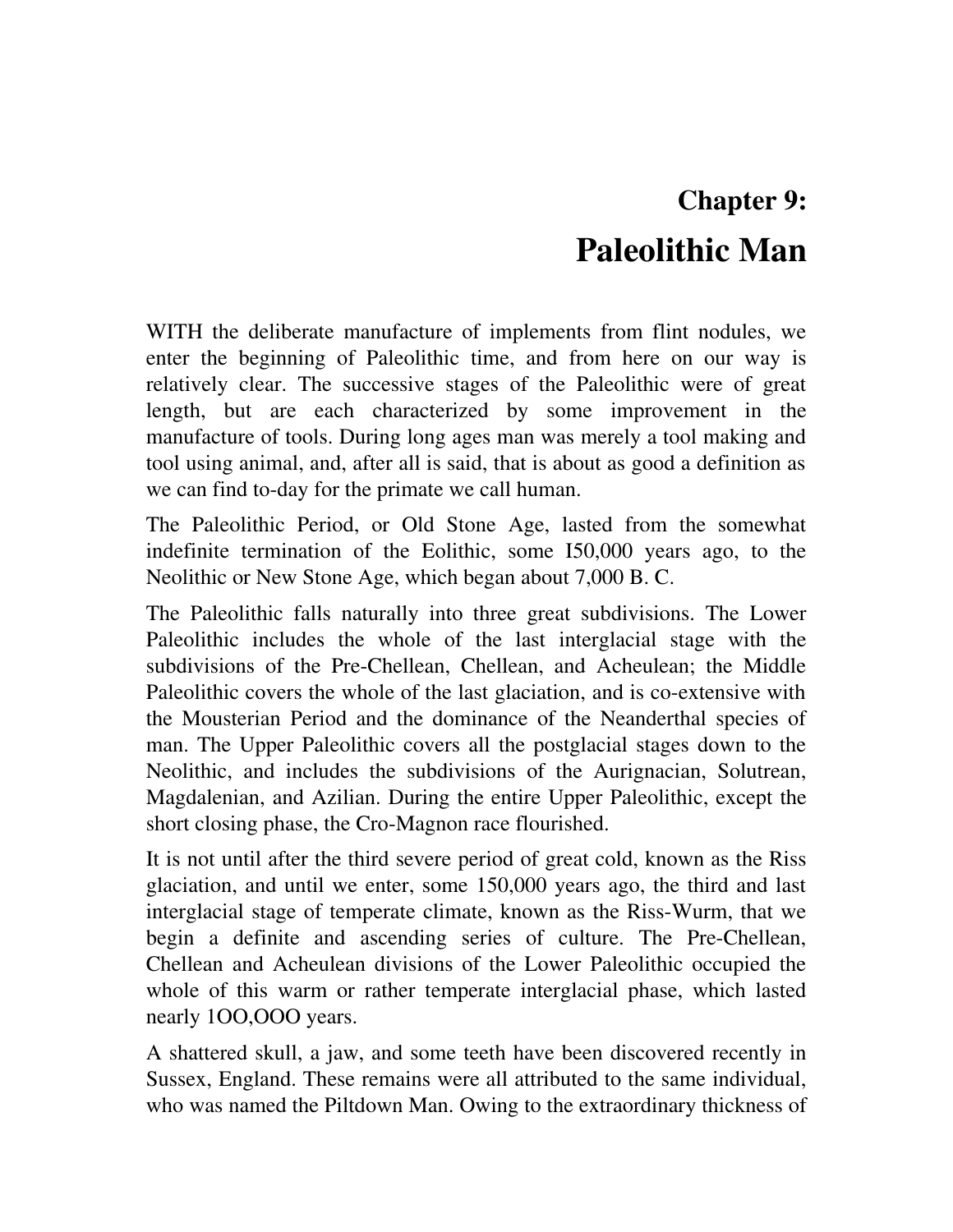the skull and the simian character of the jaw, a new genus, Eoanthropus, the "dawn man, " was created and assigned to PreChellean times. Further study and comparison with the jaws of other primates demonstrated that the jaw belonged to a chimpanzee, so that the genus Eoanthropus must now be abandoned, and the Piltdown Man must be included in the genus Homo as at present constituted. Future discoveries of the Piltdown type and for that matter of Heidelberg Man may, however, raise either or both of them to generic rank.

Some of the tentative restorations of the fragmentary bones make this skull altogether too modern and too capacious for a Pre-Chellean or even a Chellean. In any event the Piltdown Man is highly aberrant and, so far as our present knowledge goes, does not appear to be related to any other species of man found during the Lower Paleolithic.

In later, Acheulean, times a new species of man, very likely descended from the early Heidelberg Man of Eolithic times, appears on the scene, and is known as the Neanderthal race. Many fossil remains of this type have been found.

The Neanderthaloids occupied the European stage exclusively, with the possible exception of the Piltdown Man, so far as our information extends, from the first appearance of man in Europe to the end of the Middle Paleolithic. The Neanderthals flourished throughout the entire duration of the last glacial advance known as the Wurm glaciation. This period, known as the Mousterian, began about 50,000 years ago, and lasted some 25,000 years.

The Neanderthal species disappears suddenly and completely with the advent of postglacial times, when, about  $25,000$  years ago, he was apparently exterminated by a new and far higher race, the famous Cro-Magnons.

There may well have been, and probably were, during Mousterian times, races of man in Europe other than the Neanderthaloids, but of them we have no record. Among the numerous remains of Neanderthals, however, we do find traces of distinct types showing that this race in Europe was undergoing evolution and was developing marked variations in characters.

Neanderthal Man was a purely meat eating hunter, living in caves, or rather in their entrances. He was dolichocephalic and not unlike existing Australoids, although not necessarily of black skin, and was, of course, in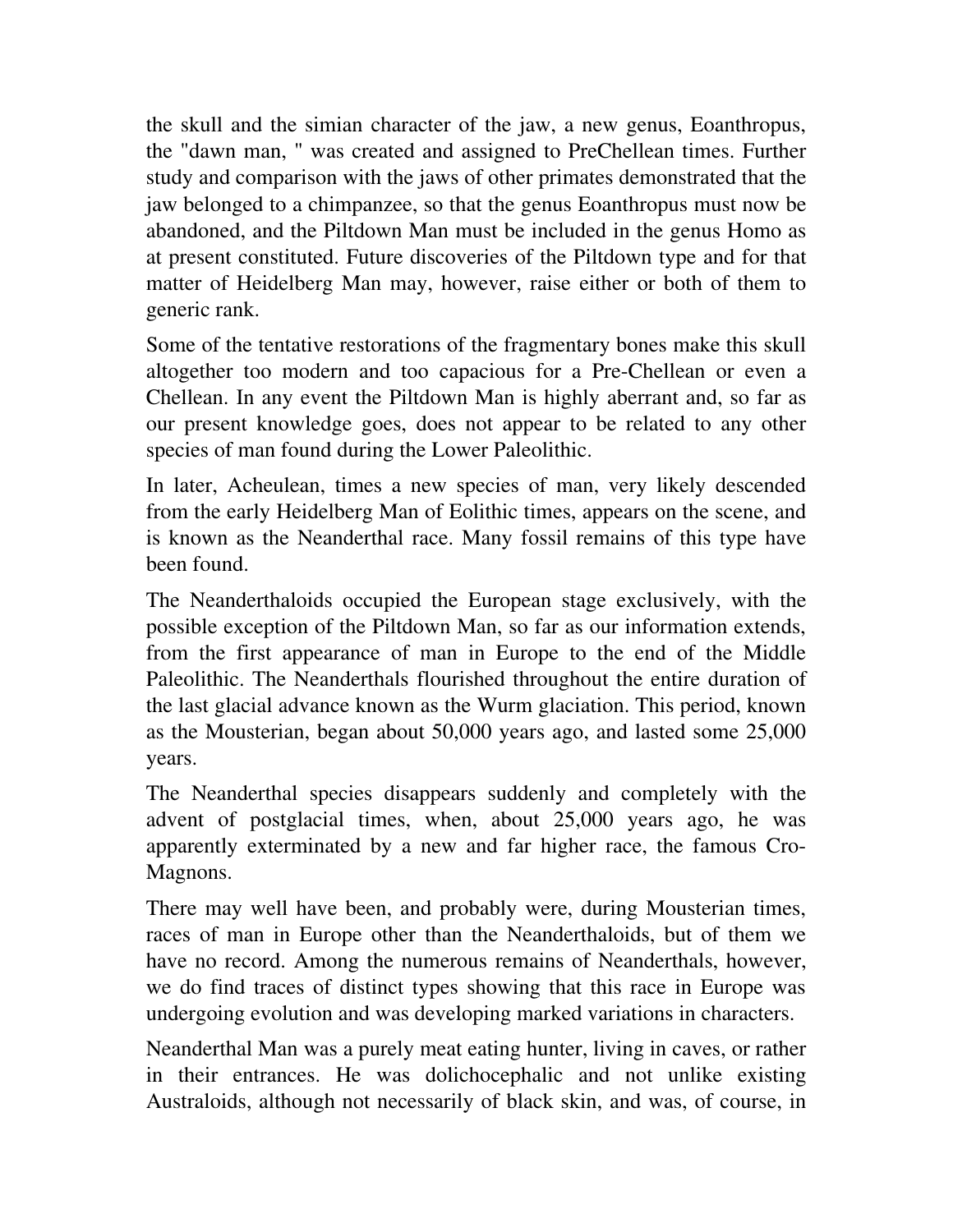no sense a negro.

The skull was characterized by heavy superorbital ridges, a low, receding forehead, protruding and chinless under jaw, and the posture was imperfectly erect. This race was widely spread and rather numerous. Some of its blood has trickled down to the present time, and occasionally one sees a skull of the Neanderthal type. The best skull of this type ever seen by the writer belonged to an old and very intellectual professor in London, who was quite innocent of his value as a museum specimen. In the old black breed of Scotland the overhanging brow and deep-set eyes are suggestive of this race.

Along with other ancient and primitive racial remnants, ferocious gorilla like living specimens of the Neanderthal man are found not infrequently on the west coast of Ireland, and are easily recognized by the great upper lip, bridgeless nose, beetling brow and low growing hair, and wild and savage aspect. The proportions of the skull which give rise to this large upper lip, the low forehead, and the superorbital ridges are clearly Neanderthal characters. The other traits of this Irish type are common to many primitive races. This is the Irishman of caricature, and the type was very frequent in America when the first Irish immigrants came in 1846 and the following years. It seems, however, to have almost disappeared in this country.

In the Upper Paleolithic, which began after the close of the fourth and last glaciation, about 25,000 years ago, the Neanderthal race was succeeded by men of very modern aspect, known as Cro-Magnons. The date of the beginning of the Upper Paleolithic is the first we can fix with accuracy, and its correctness can be relied on within narrow limits. The Cro-Magnon race first appears in the Aurignacian subdivision of the Upper Paleolithic. Like the Neanderthals, they were dolichocephalic, with a cranial capacity superior to the average in existing European populations, and a stature of very remarkable size.

It is quite astonishing to find that the predominant race in Europe 25,000 years ago, or more, was not only much taller, but had an absolute cranial capacity in excess of the average of the present population. The low cranial average of existing populations in Europe can be best explained by the presence of large numbers of individuals of inferior mentality. These defectives have been carefully preserved by modern charity, whereas in the savage state of society the backward members are allowed to perish and the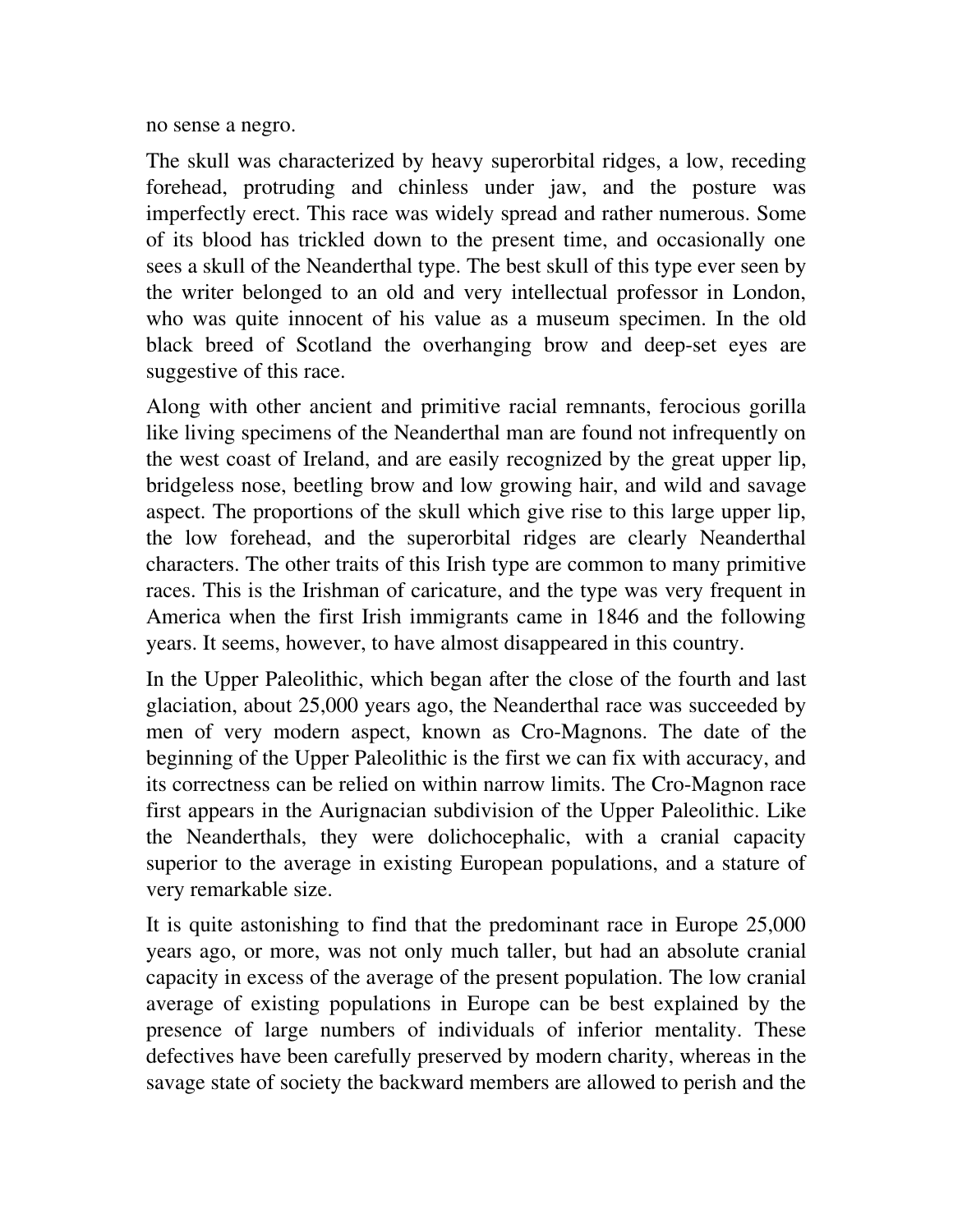race is carried on by the vigorous and not by the weaklings.

The high brain capacity of the Cro-Magnons is paralleled by that of the ancient Greeks, who in a single century gave to the world out of their small population very much more genius than all the other races of mankind have since succeeded in producing in a similar length of time. Athens between 530 and 430 B. C. had an average population of about 90,000 freemen, and yet from these small numbers there were born no less than fourteen geniuses of the very highest rank. This would indicate a general intellectual status as much above that of the Anglo-Saxons as the latter are above the negroes. The existence at these early dates of a very high cranial capacity and its later decline shows that there is no upward tendency inherent in mankind of sufficient strength to overcome obstacles placed in its way by stupid social customs.

All historians are familiar with the phenomenon of a rise and decline in civilization such as has occurred time and again in the history of the world, but we have here in the disappearance of the Cro-Magnon race the earliest example of the replacement of a very superior race by an inferior one. There is great danger of a similar replacement of a higher by a lower type here in America unless the native American uses his superior intelligence to protect himself and his children from competition with intrusive peoples drained from the lowest races of eastern Europe and western Asia.

While the skull of the Cro-Magnon was long, the cheek bones were very broad, and this combination of broad face with long skull constitutes a peculiar disharmonic type which occurs to-day only among the very highly specialized Esquimaux and one or two other unimportant groups.

Skulls of this particular type, however, are found in small numbers among existing populations in central France, precisely in the district where the fossil remains of this race were first discovered These isolated Frenchmen probably represent the last lingering remnant of this splendid race of hunting savages.

The Cro-Magnon culture is found all around the basin of the Mediterranean, and this fact, together with the conspicuous absence in eastern Europe of its earliest phases, the lower Aurignacian, indicates that it entered Europe by way of north Africa, precisely as did, in Neolithic times, its successors, the Mediterranean race. There is little doubt that the Cro-Magnons originally developed in Asia and were in their highest stage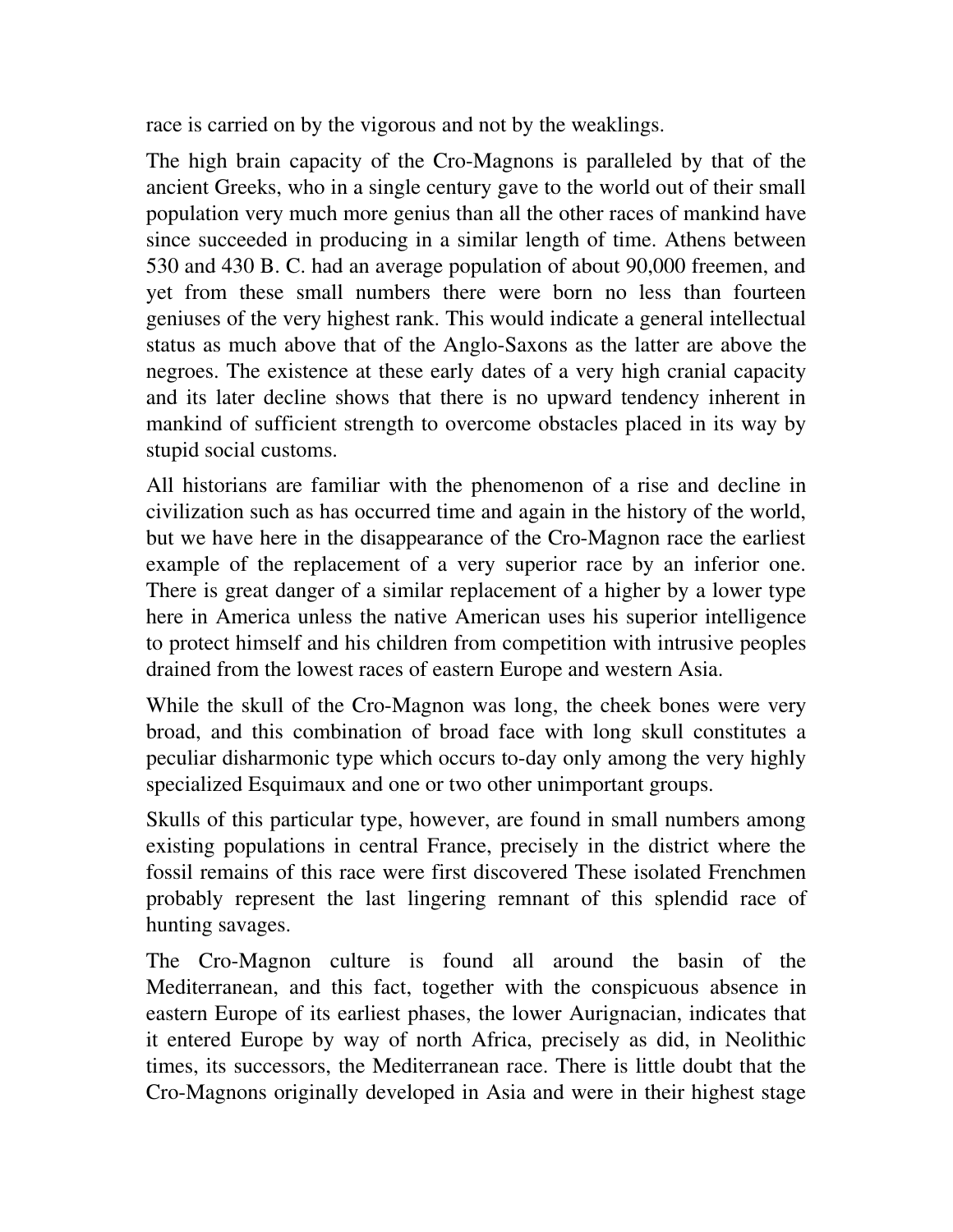of physical development at the time of their first appearance in Europe. Whatever change took place in their stature during their residence there seems to have been in the nature of a decline rather than of a further development.

There is nothing whatever of the negroid in the Cro-Magnons, and they are not in any way related to the Neanderthals, who represent a distinct and extinct species of man.

The Cro-Magnon race persisted through the entire Upper Paleolithic, during the periods known as the Aurignacian, Solutrean, and Magdalenian, from 25,000 to 1O,OOO B. C. While it is possible that the blood of this race enters somewhat into the composition of the peoples of western Europe, its influence cannot be great, and the Cro-Magnons disappear from view with the advent of the warmer climate of recent times.

It has been suggested that, following the fading ice edge north and eastward through Asia into North America, they became the ancestors of the Esquimaux, but certain anatomical objections are fatal to this interesting theory. No one, however, who is familiar with the culture of the Esquimaux, and especially with their wonderful skill in bonecarving, can fail to be struck with the similarity of their technique to that of the Cro-Magnons.

To the Cro-Magnon race the world owes the birth of art. Caverns and shelters are yearly uncovered in France and Spain, where the walls and ceilings are covered with polychrome paintings or with incised bas-reliefs of animals of the chase. A few clay models, sometimes of the human form, are also found together with abundant remains of their chipped but unpolished stone weapons and tools. Certain facts stand out clearly, namely, that they were pure hunters and clothed themselves in furs and skins. They knew nothing of agriculture or of domestic animals, even the dog being as yet untamed, and the horse was regarded merely as an object of chase.

The question of their knowledge of the principle of the bow and arrow during the Aurignacian and Solutrean is an open one, but there are definite indications of the use of the arrow, or at least the barbed dart, in early Magdalenian times, and this weapon was well known in the succeeding Azilian Period.

The presence toward the end of this last period of quantities of very small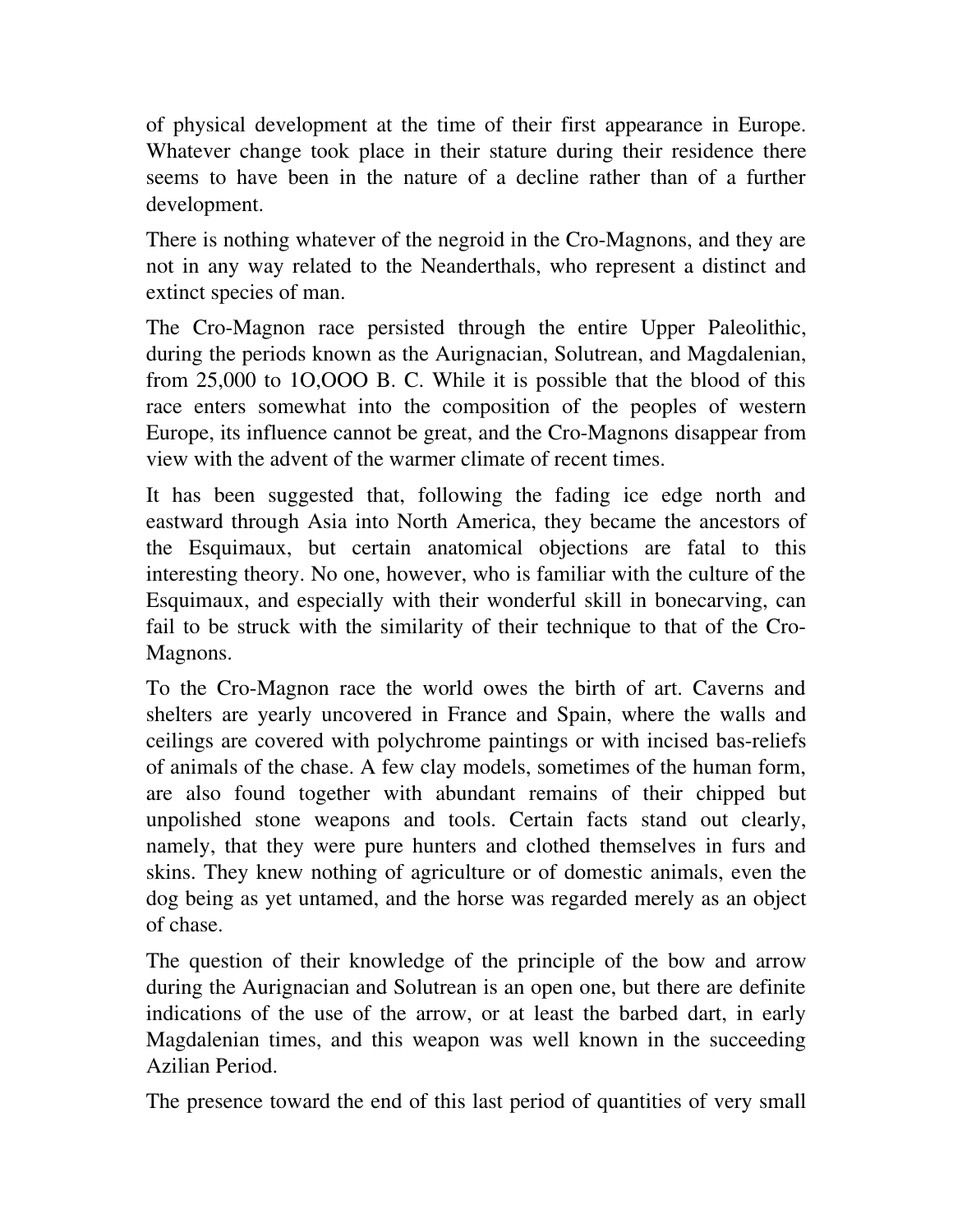flints, called microliths, has given rise to much controversy. It is possible that these microliths represent the tips of small poisoned arrows such as are now in very general use among primitive hunting tribes the world over. Certain grooves in some of the flint weapons of the Upper Paleolithic may well have been also used for the reception of poison. It is highly probable that these skilful savages, the Cro-Magnons, perhaps the greatest hunters that ever lived, not only used poisoned darts, but were adepts in trapping game by means of pitfalls and snares, precisely as do some of the hunting tribes of Africa to-day. Barbed arrowheads of flint or bone, such as were commonly used by the North American Indians, have not been found in Paleolithic deposits.

In the next period, the Solutrean, the Cro-Magnons shared Europe with a new race known as the Brunn-Pwredmost, found in central Europe. This race is characterized by a long face as well as a long skull, and was, therefore, harmonic. This Brunn-Pwredmost race would appear to have been well settled in the Danubian and Hungarian plains, and this location indicates an eastern rather than a southern origin.

Good anatomists have seen in this race the last lingering traces of the Neanderthaloids, but it is more probable that we have here the first advance wave of the primitive forerunners of one of the modern European dolichocephalic races.

This new race was not artistic, but had great skill in fashioning weapons. It is possibly associated with the peculiarities of Solutrean culture and the decline of art which characterizes that period. The artistic impulse of the Cro-Magnons which flourished so vigorously during the Aurignacian, seems to be quite suspended during this Solutrean period, but reappears in the succeeding Magdalenian times. This Magdalenian art is clearly the direct descendant of Aurignacian models, and in this closing age of the Cro-Magnons all forms of Paleolithic art, carving, engraving, painting, and the manufacture of weapons, reach their highest and final culmination.

Nine thousand or ten thousand years may be assigned for the Aurignacian and Solutrean Periods, and we may with considerable certainty give the minimum date of 16,000 B. C. for the beginning of Magdalenian time. Its entire duration can be safely set down at 6,000 years, thus bringing the final termination of the Magdalenian to 1O,OOO B. C. All these dates are extremely conservative, and the error, if any, would be in assigning too late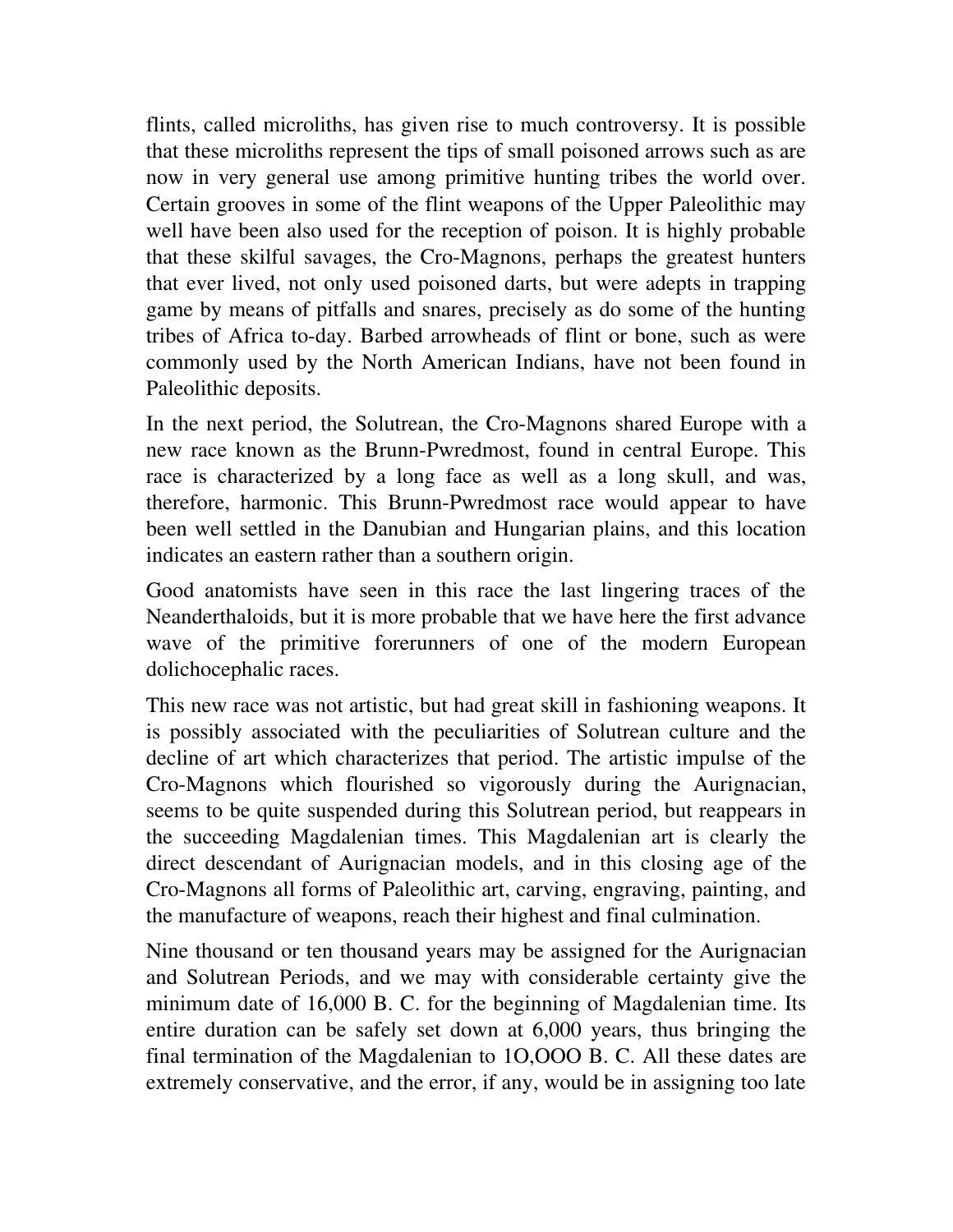and not too early a period to the end of Magdalenian times.

At the close of the Magdalenian we enter upon the last period of Paleolithic times, the Azilian, which lasted from about 1O,OOO to 7,000 B. C., when the Upper Paleolithic, the age of chipped flints, definitely and finally ends. This period takes its name from the Mas d'Azil or "House of Refuge," a huge cavern in the eastern Pyrenees, where the local Protestants took shelter during the persecutions. In this cave the extensive deposits are typical of this epoch, and here certain marked pebbles show the earliest known traces of the alphabet.

With the advent of this closing Azilian Period art entirely disappears, and the splendid physical specimens of the Cro-Magnons are succeeded by what appear to have been degraded savages, who had lost the force and vigor necessary for the strenuous chase of large game, and had turned to the easier life of fishermen.

The bow and arrow in the Azilian are in common use in Spain, and it is well within the possibilities that the introduction of this new weapon from the south may have played its part in the destruction of the Cro-Magnons; otherwise it is hard to account for the disappearance of this race of large stature and great brain power.

The Azilian, also called the Tardenoisian in the north of France, was evidently a period of racial disturbance, and at its close the beginnings of the existing races are found.

>From the first appearance of man in Europe, and for many tens of thousands of years down to some ten or twelve thousand years ago, all known human remains are of dolichocephalic type.

In the Azilian Period there appears the first round skull race. It comes clearly from the east. Later we shall find that this invasion of the forerunners of the existing Alpine race came from southwestern Asia by way of the Iranian plateaux, Asia Minor, the Balkans, and the valley of the Danube, and spread over nearly all of Europe. The earlier round skull invasions may as well have been infiltrations as armed conquests, since apparently from that day to this the round skulls have occupied the poorer mountain districts and have seldom ventured down to the rich and fertile plains.

This new brachycephalic race is known as the Furfooz or Grenelle race, so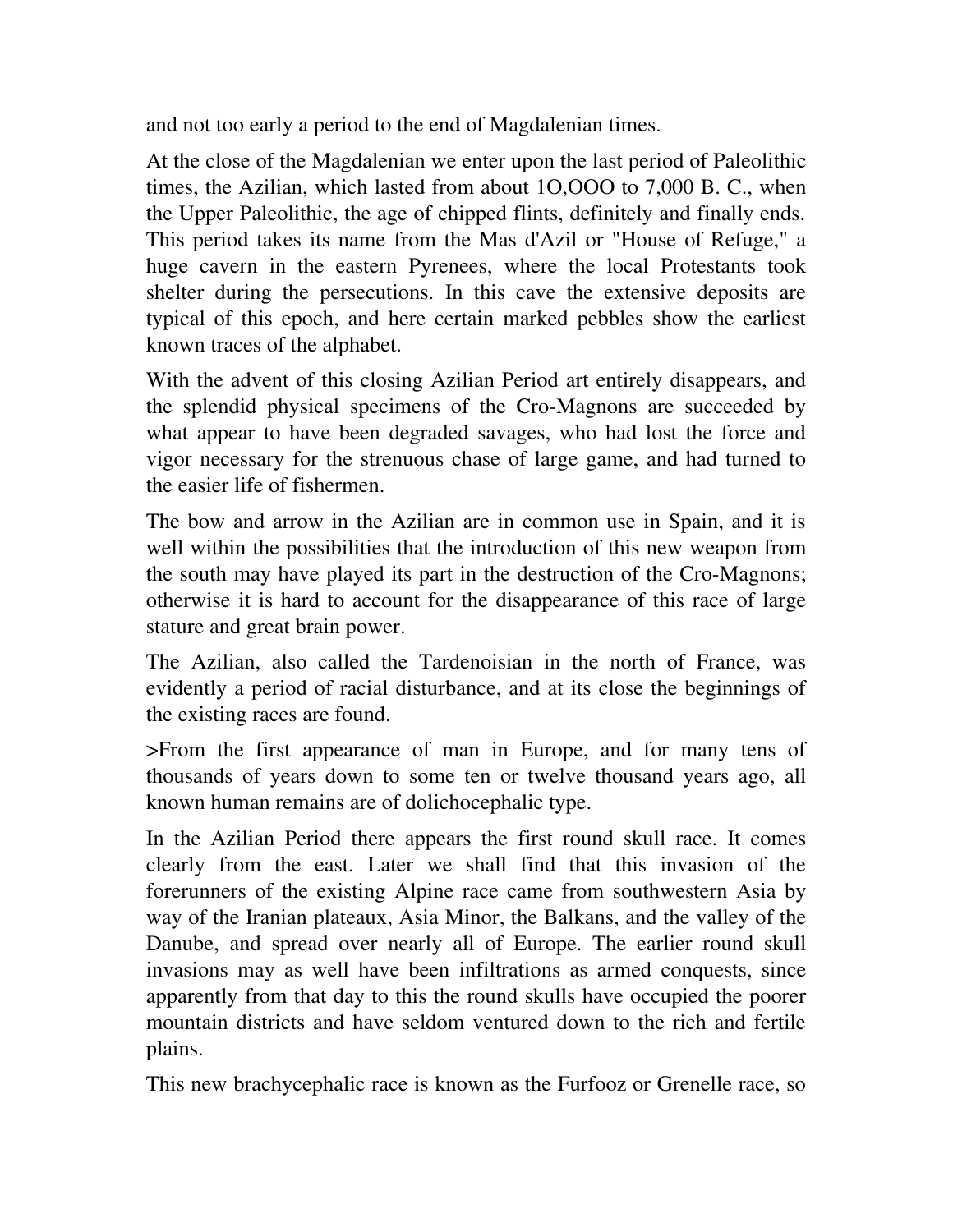called from the localities in Belgium and France where it was first discovered. Members of this round skull race have also been found at Ofnet, in Bavaria, where they occur in association with a dolichocephalic race, our first historic evidence of the mixture of contrasted races. The descendants of this Furfooz-Grenelle race and of the succeeding waves of invaders of the same brachycephalic type now occupy central Europe as Alpines and form the predominant peasant type in central and eastern Europe.

In this same Azilian Period there appear, coming this time from the south, the first forerunners of the Mediterranean race. The descendants of this earliest wave of Mediterraneans and their later reinforcements occupy all the coast and islands of the Mediterranean, and are spread widely over western Europe. They can everywhere be identified by their short stature, long skull, and brunet hair and eyes.

While during this Azilian-Tardenoisian Period these ancestors of two of the existing European races are appearing in central and southern Europe, a new culture phase, also distinctly Pre-Neolithic, was developing along the shores of the Baltic. It is known as Maglemose from its type locality in Denmark. It is probably the work of the first wave of the Nordic subspecies, possibly the Proto-Teutons, who had followed the retreating glaciers north over the old land connections between Denmark and Sweden to occupy the Scandinavian Peninsula. In the remains of this culture we find for the first time definite evidence of the domesticated dog. As yet, however, no skeletal remains have been discovered.

With the appearance of the Mediterranean race the Azilian-Tardenoisian draws to its close, and with it the entire Paleolithic Period. It is safe to assign for the end of the Paleolithic and the beginning of the Neolithic or Polished Stone Age, the date of 7000 or 8000 B. C.

The races of the Paleolithic Period arrived successively on the scene with all their characters fully developed. The evolution of all these subspecies and races took place somewhere in Asia or eastern Europe. None of these races appear to be ancestral one to another, although the scanty re-mains of the Heidelberg Man would indicate that he may have given rise to the later Neanderthals. Other than this possible affinity, the various races of Paleolithic times are not related one to another.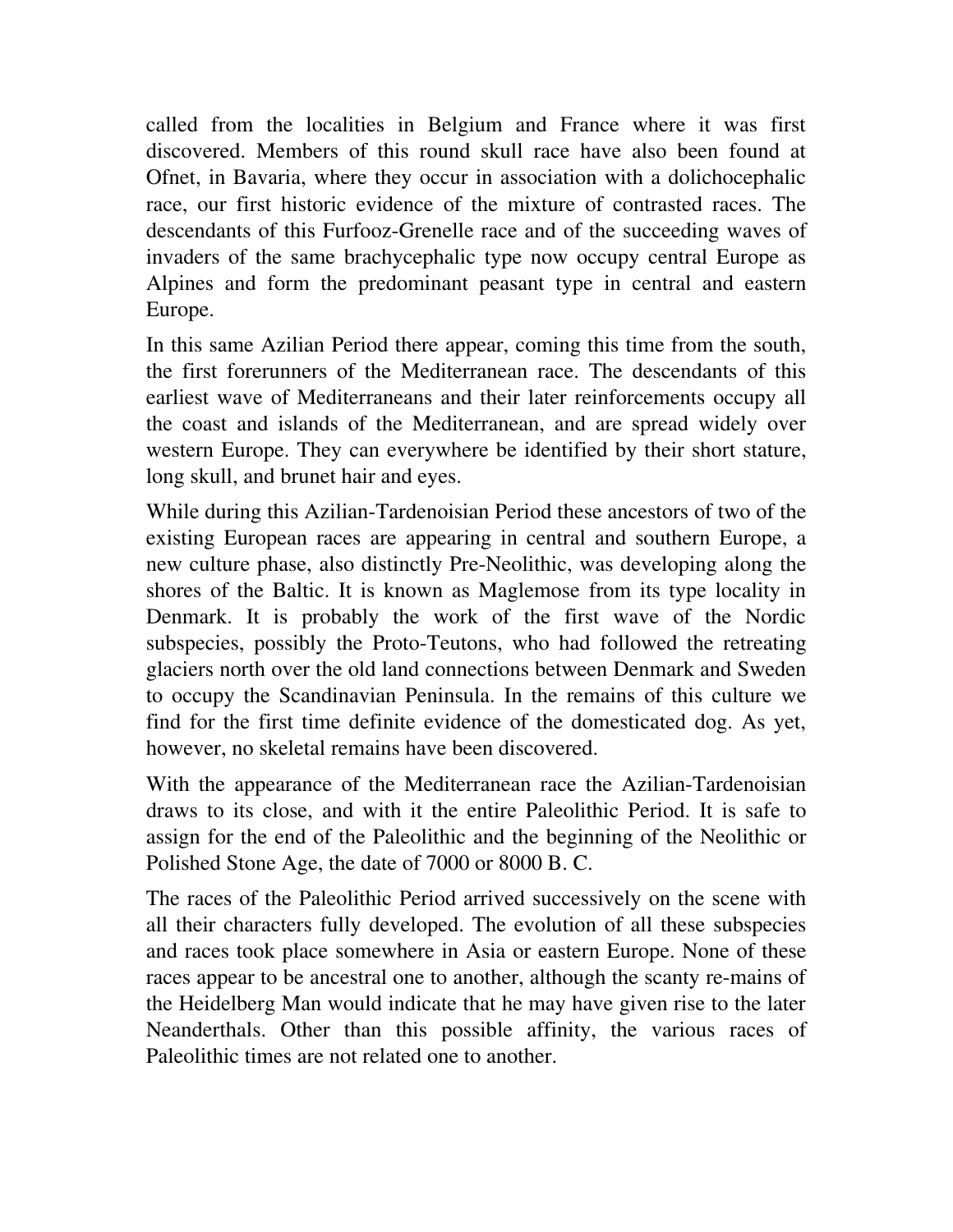## <span id="page-68-0"></span>[Chapter 10:](#page-68-0) [The Neolithic and Bronze Ages](#page-68-0)

ABOUT 7000 B.C. we enter an entirely new period in the history of man, the Neolithic or New Stone Age, when the flint implements were polished and not merely chipped. Early as is this date in European culture, we are not far from the beginnings of an elaborate civilization in parts of Asia. The earliest organized states, so far as our present knowledge goes, were the Mesopotamian empires of Accad and Sumer-though they may have been preceded by the Chinese civilization, whose origin remains a mystery, nor can we trace any connection between it and western Asia. Balkh, the ancient Bactra, the mother of cities, is located where the trade routes between China, India, and Mesopotamia converged, and it is in this neighborhood that careful and thorough excavations will probably find their greatest rewards.

However, we are not dealing with Asia, but with Europe only, and our knowledge is confined to the fact that the various cultural advances at the end of the Paleolithic and the beginning of the Neolithic correspond with the arrival of new races.

The transition from the Paleolithic to the Neolithic was formerly considered as revolutionary, an abrupt change of both race and culture, but a period more or less transitory, known as the Campignian, now appears to bridge over this gap. This is but what should be expected, since in human archaeology as in geology the more detailed our knowledge becomes, the more gradually we find one period or horizon merges into its successor.

For a long time after the opening of the Neolithic the old fashioned chipped weapons and implements remain the predominant type, and the polished flints so characteristic of the Neolithic appear at first only sporadically, then increase in number, until finally they entirely replace the rougher designs of the preceding Old Stone Age.

So in turn these Neolithic polished stone implements which ultimately became both varied and effective as weapons and tools continued in use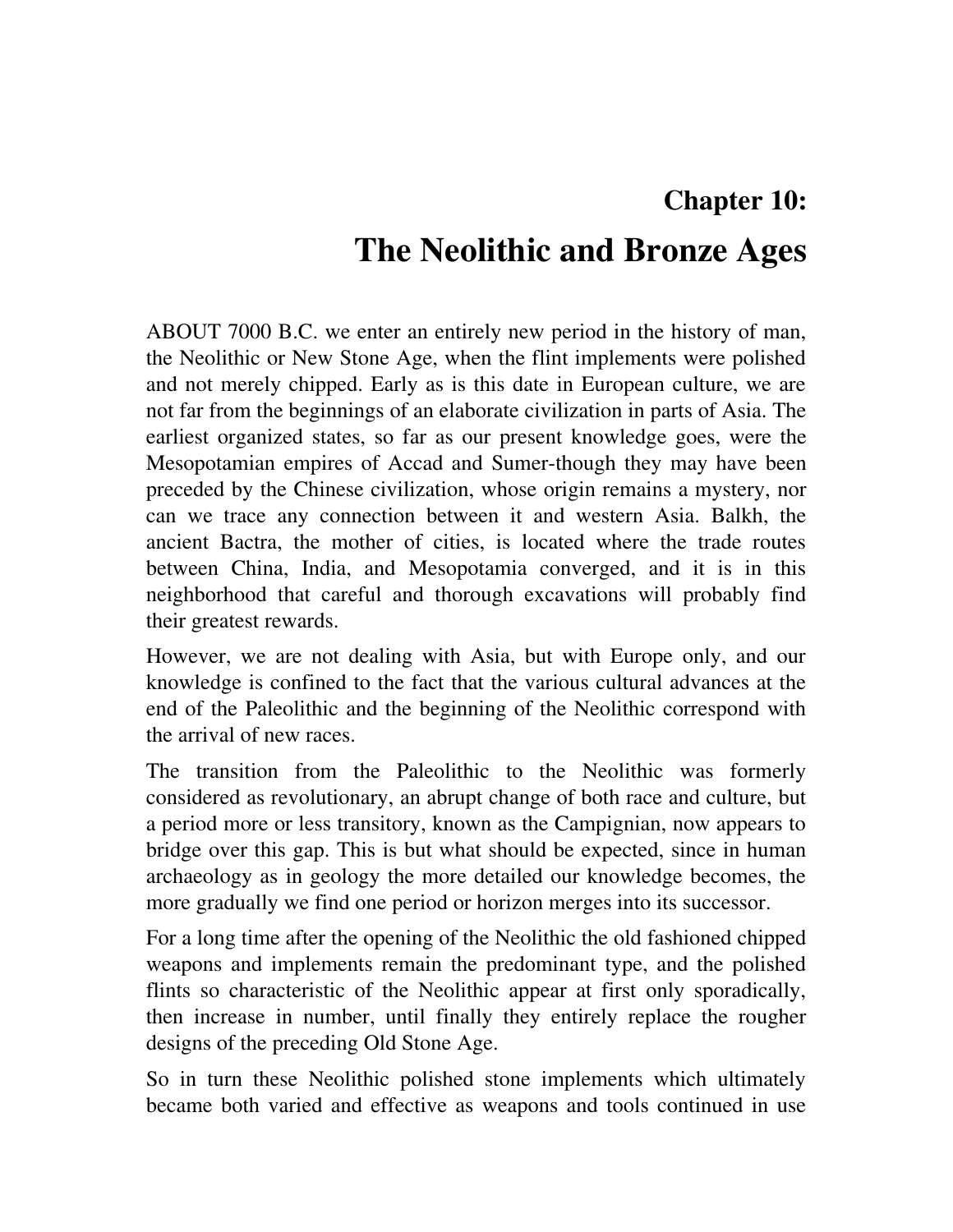long after metallurgy developed. In the Bronze Period, of course, metal armor and weapons were for ages of the greatest value. So they were necessarily in the possession of the military and ruling classes only, while the unfortunate serf or common soldier who followed his master to war did the best he could with leather shield and stone weapons. In the ring that clustered around Harold for the last stand on Senlac Hill many of the English thanes died with their Saxon king, armed solely with the stone battle-axes of their ancestors.

In Italy also there was a long period known to the Italian archaeologists as the Eneolithic Period, when good flint tools existed side by side with very poor copper and bronze implements; so that, while the Neolithic lasted in western Europe four or five thousand years, it is, at its commencement, without clear definition from the preceding Paleolithic, and at its end it merged gradually into the succeeding ages of metals.

After the opening Campignian phase there followed a long period typical of the Neolithic, known as the Robenhausian, or Age of the Swiss Lake Dwellers, which reached its height about 5000 B. C. The lake dwellings seem to have been the work exclusively of the round skull Alpine races and are found in numbers throughout the region of the Alps and their foothills and along the Danube valley.

These Robenhausian pile built villages were in Europe the earliest known form of fixed habitation, and the culture found in association with them was a great advance on that of the preceding Paleolithic. This type of permanent habitation flourished through the entire Upper Neolithic and the succeeding Bronze Age. Pile villages end in Switzerland with the first appearance of iron, but elsewhere, as in the upper Danube, they still existed in the days of Herodotus.

Domesticated animals and agriculture, as well as rough pottery, appear during the Robenhausian for the first time. The chase, supplemented by trapping and fishing, was still common, but it probably was more for clothing than for food. Of course, a permanent site is the basis of an agricultural community, and involves at least a partial abandonment of the chase, because only nomads can follow the game in its seasonal migrations, and hunted animals soon leave the neighborhood of settlements.

The Terramara Period of northern Italy was a later phase of culture contemporaneous with the Upper Robenhausian, and was typical of the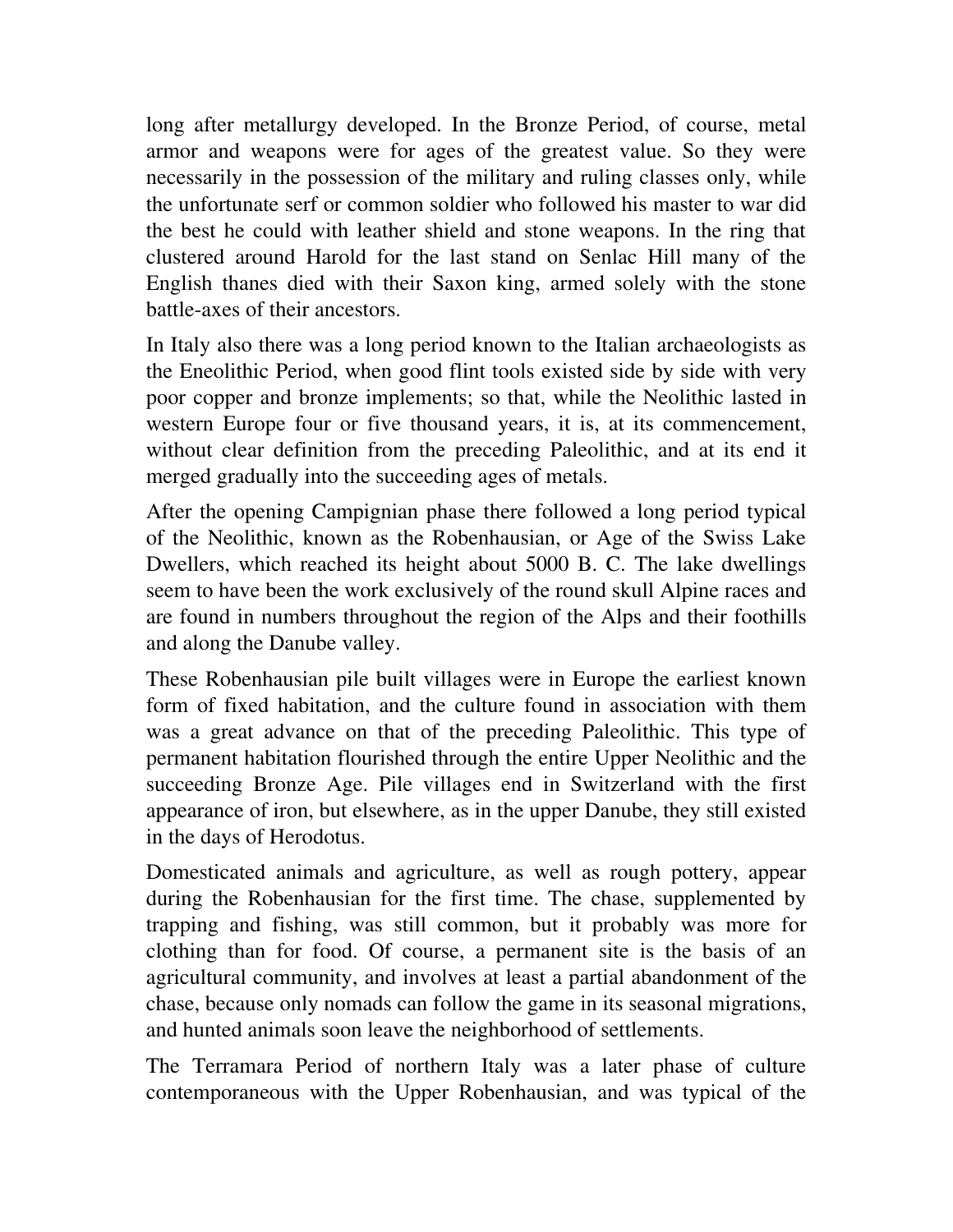Bronze Age. During the Terramara Period fortified and moated stations in swamps or close to the banks of rivers became the favorite resorts instead of pile villages built in lakes. The first traces of copper are found during this period. The earliest human remains in the Terramara deposits are long skulled, but round skulls soon appear in association with bronze implements. This indicates an original population of Mediterranean affinities swamped later by Alpines.

Neolithic culture also Nourished in the north of Europe and particularly in Scandinavia, now free from ice. The coasts of the Baltic were apparently occupied for the first time at the very beginning of this period, as no trace of Paleolithic industry has been found there, other than the Maglemose, which represents only the very latest phase of the Old Stone Age. The kitchen middens, or refuse heaps, of Sweden, and more particularly of Denmark, date from the early Neolithic, and thus are somewhat earlier than the lake dwellers. No trace of agriculture has been found in them, and the dog seems to have been the only domesticated animal.

>From these two centres, the Alps and the North, an elaborate and variegated Neolithic culture spread through western Europe, and an autochthonous development took place little influenced by trade intercourse with Asia after the first immigrations of the new races.

We may assume that the distribution of races during the Neolithic was roughly as follows: The Mediterranean basin and western Europe, including Spain, Italy, Gaul, Britain, and the western portions of Germany, populated by Mediterranean long heads; the Alps and the territories immediately surrounding, except the valley of the Po, together with much of the Balkans, inhabited by Alpine types. These Alpines extended northward until they came in touch in eastern Germany and Poland with the southernmost Nordics, but as the Carpathians at a much later date, namely from the fourth to the eighth century A. D., were the centre of radiation of the Alpine Slavs, it is very possible that during the Neolithic the early Nordics lay farther north and east.

North of the Alpines and occupying the shores of the Baltic and Scandinavia, together with eastern Germany, Poland, and Russia, were located the Nordics. At the very base of the Neolithic, and perhaps still earlier, this race occupied Scandinavia, and Sweden became the nursery of the Teutonic subdivision of the Nordic race. It was in that country that the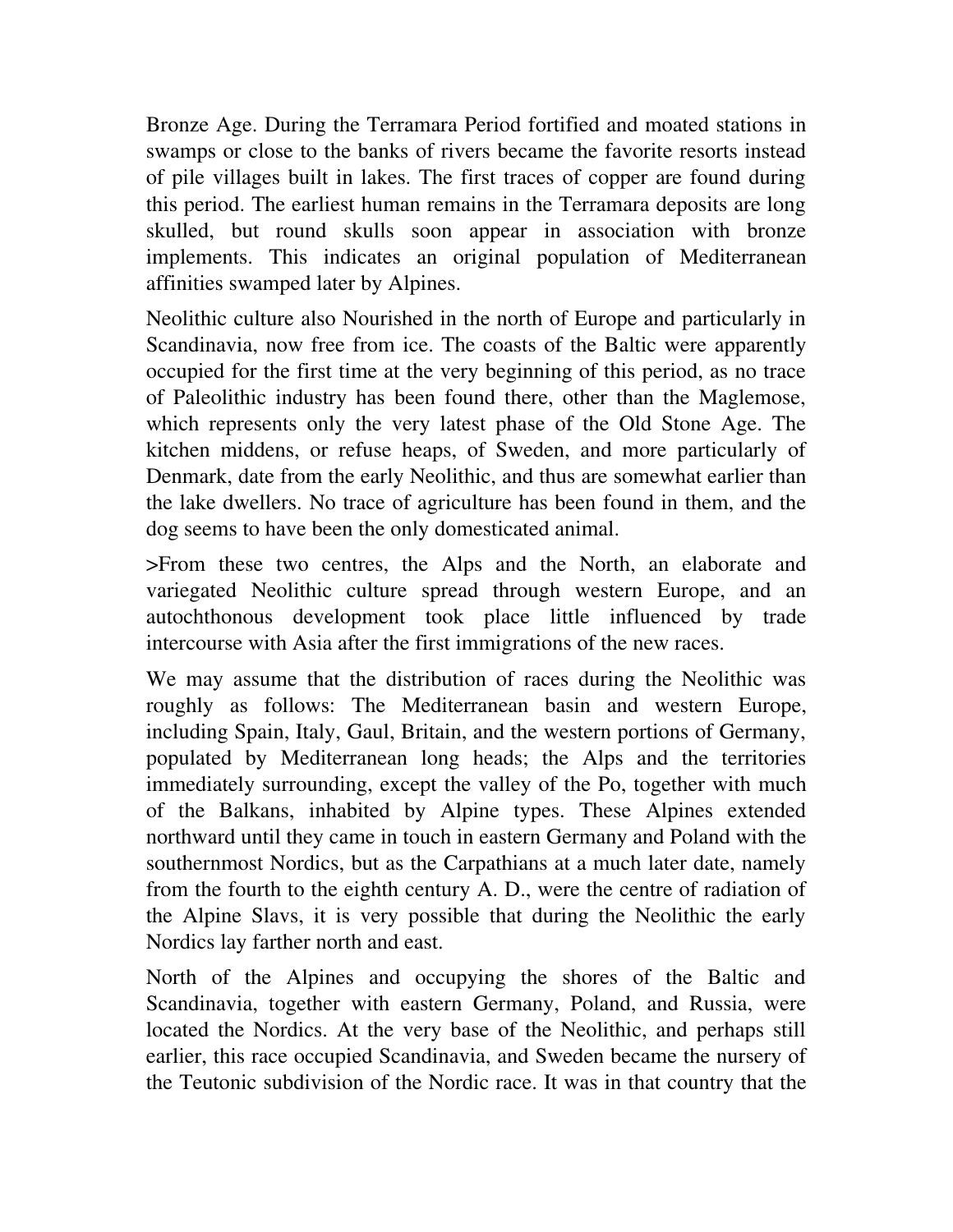peculiar characters of stature and blondness became most accentuated, and it is there that we find them to-day in their greatest purity. During the Neolithic the remnants of early Paleolithic man must have been numerous, but later they were either exterminated or absorbed by the existing European races.

During all this Neolithic Period Mesopotamia and Egypt were thousands of years in advance of Europe, but only a small amount of culture from these sources seems to have trickled westward up the valley of the Danube, then and long afterward the main route of intercourse between western Asia and the heart of Europe. Some trade also passed from the Black Sea up the Russian rivers to the Baltic coasts. Along these latter routes there came from the north to the Mediterranean world the amber of the Baltic, a fossil resin greatly prized by early man for its magic electrical qualities.

Gold was probably the first metal to attract the attention of primitive man, but, of course, could only be used for purposes of ornamentation. Copper, which is often found in a pure state, was also one of the earliest metals known, and probably came first either from the mines of Cyprus or of the Sinai Peninsula. These latter mines are known to have been worked before 3800 B. C. by systematic mining operations, and much earlier the metal must have been obtained by primitive methods from surface ore. It is, therefore, probable that copper was known and used, at first for ornament and later for implements, in Egypt before 5000 B. C., and probably even earlier in the Mesopotamian regions.

With the use of copper the Neolithic fades to its end and the Bronze Age commences soon thereafter. This next step in advance was made apparently about 4000 B. C., when some unknown genius discovered that an amalgam of nine parts of copper to one part of tin would produce the metal we now call bronze, which has a texture and strength suitable for weapons and tools. The discovery revolutionized the world. The new knowledge was a long time spreading and weapons of this material were of fabulous value, especially in countries where there were no native mines, and where spears and swords could only be obtained through trade or conquest. The esteem in which these bronze weapons, and still more the later weapons of iron, were held, is indicated by the innumerable legends and myths concerning magic swords and armor, the possession of which made the owner wellnigh invulnerable and invincible.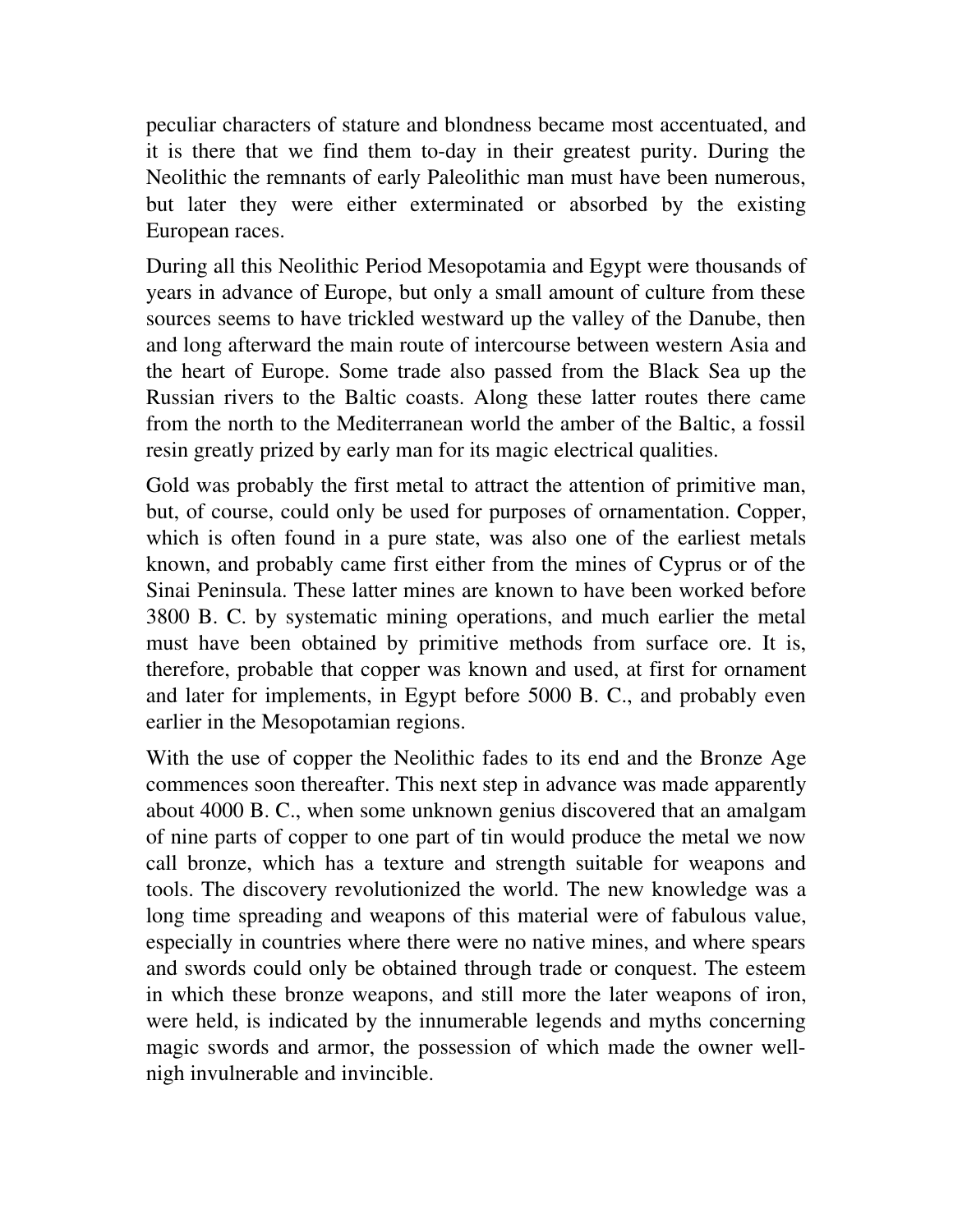The necessity of obtaining tin for this amalgam led to the early voyages of the Phoenicians, who from the cities of Tyre and Sidon, and their daughter, Carthage, traversed the entire length of the Mediterranean, founded colonies in Spain to work the Spanish tin mines, passed the Pillars of Hercules, and finally voyaged through the stormy Atlantic to the Cassiterides, the Tin Isles of Ultima Thule. There, on the coasts of Cornwall, they traded with the native British, of kindred Mediterranean race, for the precious tin. These dangerous and costly voyages become explicable only if the value of this metal for the composition of bronze be taken into consideration.

After these bronze weapons were elaborated in Egypt, the knowledge of their manufacture and use was extended through conquest into Palestine, and about 3000 B. C. northward into Asia Minor.

The effect of the possession of these new weapons on the Alpine populations of western Asia was magical, and resulted in an intensive and final expansion of round skulls into Europe. This invasion came through Asia Minor, the Balkans, and the valley of the Danube, poured into Italy from the north, introduced bronze among the earlier Alpine lake dwellers of Switzerland, and among the Mediterraneans of the Terramara stations of the valley of the Po, and at a later date reached as far west as Britain and as far north as Holland and Norway.

The simultaneous appearance of bronze about 3000 or 2800 B.C. in the south as well as in the north of Italy can probably be attributed to a wave of this same invasion which reached Tunis and Sicily, passing through Egypt, where it left behind the so-called Giza round skulls. With the first knowledge of metals begins the Eneolithic Period of the Italians.

The introduction into England and into Scandinavia of bronze may be safely dated about one thousand years later, around 1800 B.C. The fact that the Alpines only barely reached Ireland, and that the invasion of Britain itself was not sufficiently intensive to leave any substantial record of its passing in the skulls of the existing population, indicates that at this time Ireland was severed from England, and that the land connection between England and France had been broken. The computation of the foregoing dates, of course, is somewhat hypothetical, but the fixed fact remains that this last expansion of the Alpines brought the knowledge of bronze to western and northern Europe and to the Mediterranean and Nordic peoples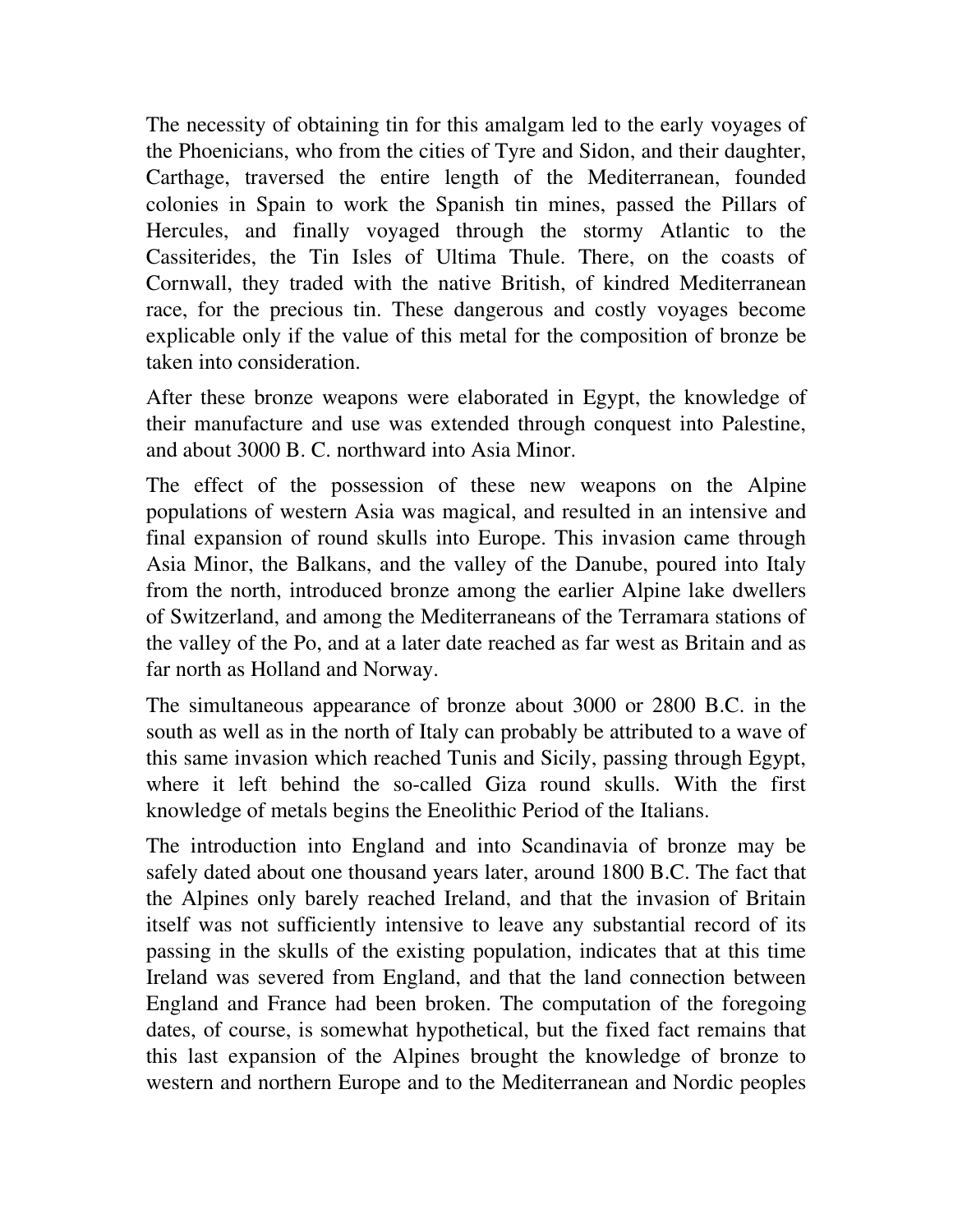living there.

The effect of the introduction of bronze in the areas occupied chiefly by the Mediterranean race along the Atlantic coast and in Britain, as well as in North Africa from Tunis to Morocco, is seen in the wide distribution of the megalithic funeral monuments, which appear to have been erected, not by Alpines, but by the dolichocephs. The occurrence of bronze tools and weapons in the interments shows clearly that the megaliths date from this Bronze Age. But their construction and use continued at least until the very earliest trace of iron appeared, and in fact mound burials among the Vikings were common until the introduction of Christianity.

The knowledge of iron as well as bronze in Europe, centres around the area occupied by the Alpines in the eastern Alps and its earliest phase is known as the Hallstatt culture, from a little town in the Tyrol where it was first discovered. This Hallstatt iron culture flourished about 1500 B. C. Whether or not the Alpines introduced from Asia or invented in Europe the smelting of iron, it was the Nordics who benefited by its use. Bronze weapons and the later iron ones proved in the hands of these northern barbarians to be of terrible effectiveness, and were first of all turned against their Alpine teachers. With these metal swords in their grasp, the Nordics first conquered the Alpines of central Europe and then suddenly entered the ancient world as raiders and destroyers of cities, and the classic civilizations of the north coasts of the Mediterranean Sea fell, one after another, before the "Furor Normanorum," just as two thousand years later the provinces of Rome were devastated by the last wave of the men of the north, the Teutonic tribes.

The first Nordics to appear in European history are tribes speaking Aryan tongues, in the form of the various Celtic and related dialects in the west, of Umbrian in Italy and of Thracian in the Balkans, and these tribes, pouring down from the north, swept with them large numbers of Alpines, whom they had already thoroughly Nordicized. The process of conquering and assimilating these Alpines must have gone on for long centuries before our first historic records, and the work was so thoroughly done that the very existence of this Alpine race as a separate subspecies of man was actually forgotten for thousands of years by themselves and by the world at large, until it was revealed in our own day by the science of skull measurements.

The Hallstatt iron culture did not extend into western Europe, and the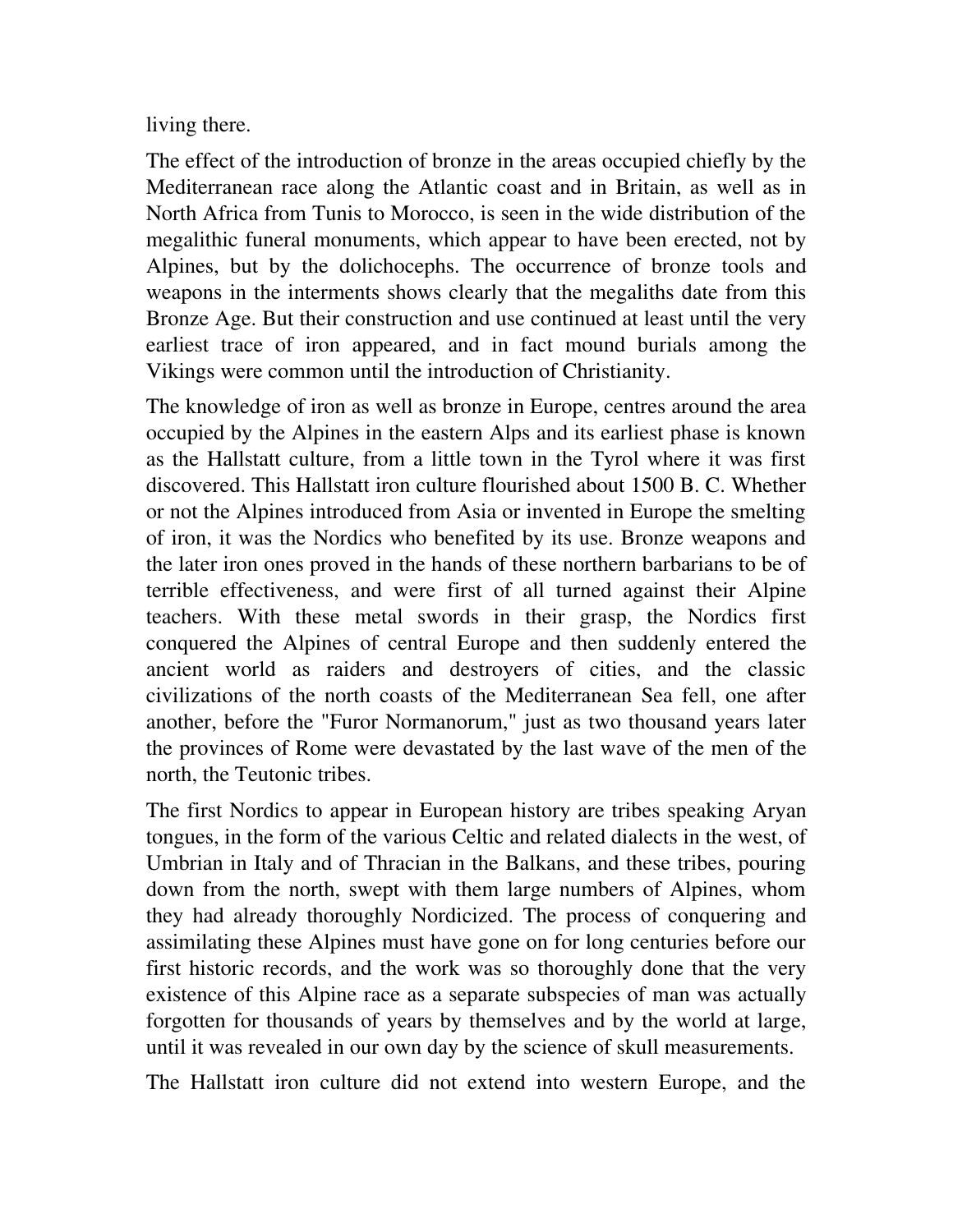smelting and extensive use of iron in south Britain and northwest Europe are of much later date and occur in what is known as the La Tene Period, usually assigned to the fifth and fourth century B. C. Iron weapons were known in England much earlier, perhaps as far back as 800 or 1OOO B.C., but were very rare and were probably importations from the Continent.

The spread of this La Tene culture is associated with the Cymry, who constituted the last wave of Celtic-speaking invaders into western Europe, while the earlier Nordic Gauls and Goidels had arrived in Gaul and Britain equipped with bronze only.

In Roman times, which follow the La Tene Period, the three main races of Europe occupied the relative positions which they had held during the whole Neolithic Period and which they hold today, with the exception that the Nordic species was less extensively represented in western Europe than when, a few hundred years later, the Teutonic tribes flooded these countries; but on the other hand, the Nordics occupied large areas in eastern Germany, Hungary, Poland, and Russia now occupied by the Slavs of Alpine race, and many countries also in central Europe were in Roman times inhabited by fair haired, blue eyed barbarians, where now the population is preponderantly brunet and becoming yearly more so.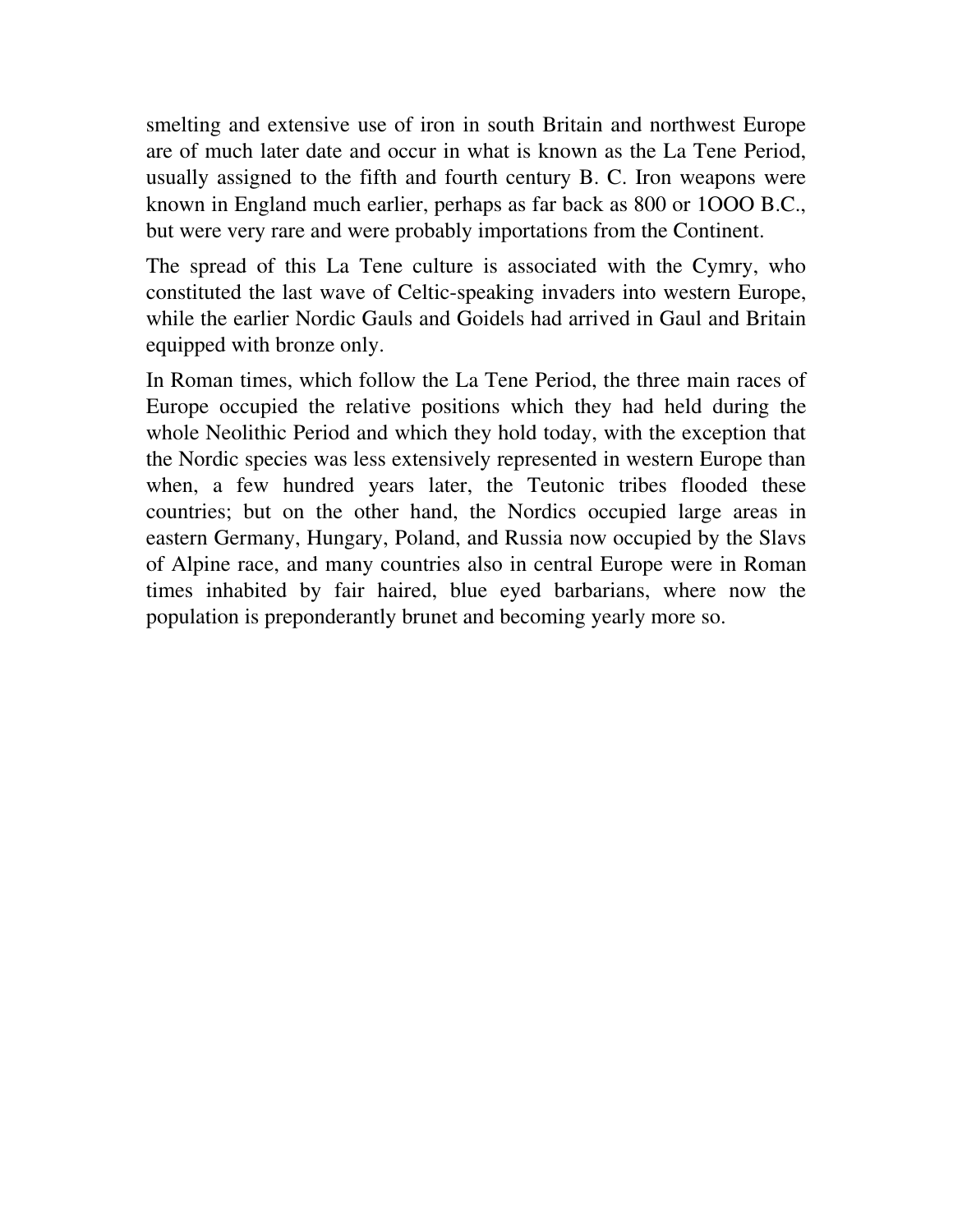## <span id="page-75-0"></span>[Chapter 11:](#page-75-0) [The Alpine Race](#page-75-0)

THE Alpine race is clearly of Eastern and Asiatic origin. It forms the westernmost extension of a widespread subspecies which, outside of Europe, occupies Asia Minor, Iran, the Pamirs, and the Hindu Kush. In fact the western Himalayas were probably its centre of original evolution and radiation, and its Asiatic members constitute a distinct subdivision, the Armenoids.

The Alpine race is distinguished by a round face and correspondingly round skull which in the true Armenians has a peculiar, sugarloaf shape, a character which can be easily recognized. The Alpines must not be confounded with the sliteyed Mongols who centre around Thibet and the steppes of north Asia. The fact that both these races are round skulled does not involve identity of origin any more than the long skulls of the Nordics and of the Mediterraneans require that they be both considered of the same subspecies, although good anthropologists have been misled by this parallelism. The Alpines are of stocky build and moderately short stature, except where they have been crossed with

Nordic elements. This race is also characterized by dark hair, tending to a dark brown color, and in Europe at the present time the eye is usually dark but sometimes grayish. The ancestral Proto-Alpines from the highlands of western Asia must, of course, have had brunet eyes, and very dark, probably black, hair. Whether we are justified in considering gray eyes peculiar to populations of mixed Alpine and Nordic blood is difficult to determine, but one thing is certain, the combination of blue eyes and flaxen hair is never Alpine.

The European Alpines retain very little of their Asiatic origin, except the skull, and have been in contact with the Nordic race so long that in central and western Europe they are everywhere saturated with the blood of that race. Many populations now considered good Germans, such as the majority of the Wurtembergers, Bavarians, Austrians Swiss, and Tyrolese,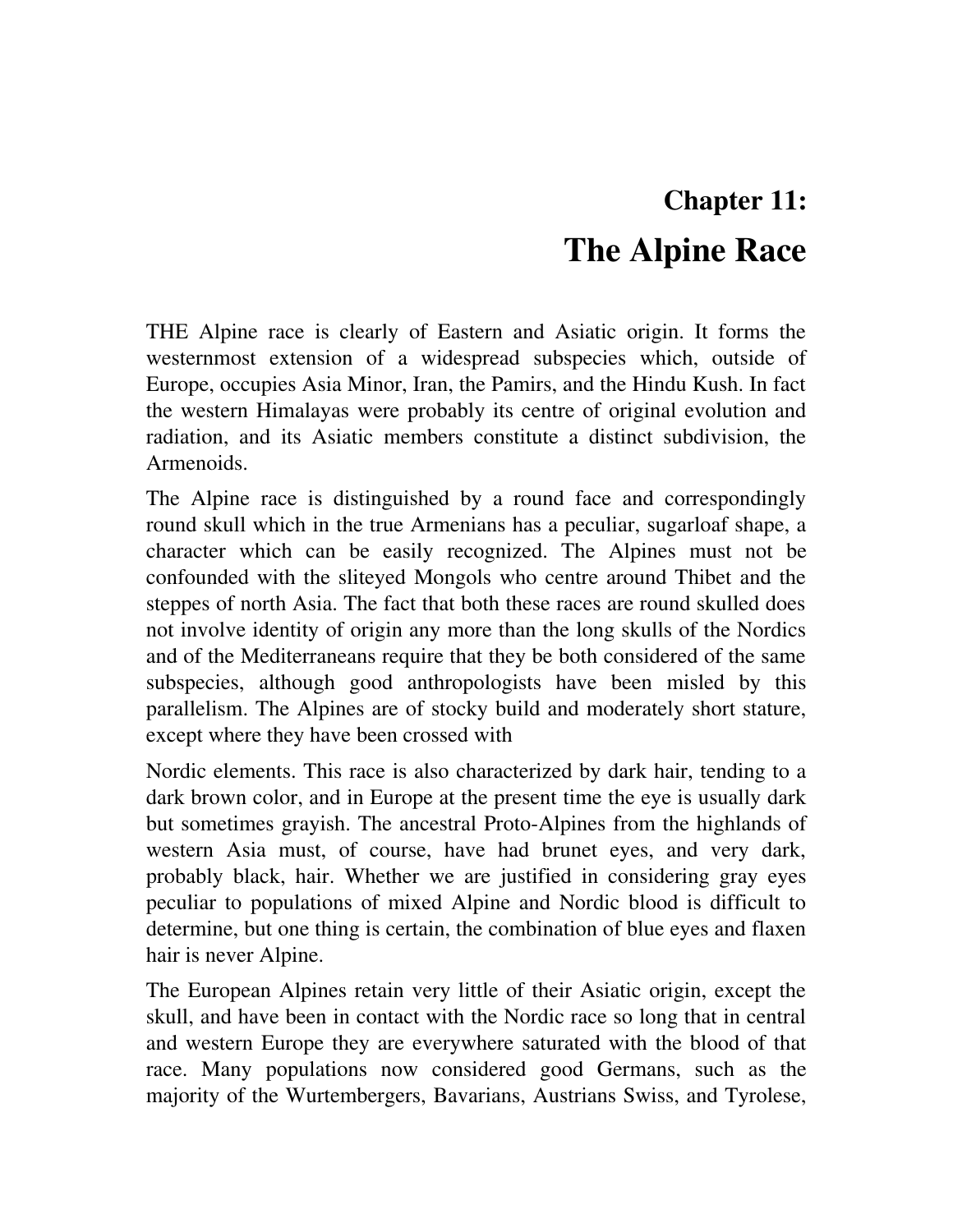are merely Teutonized Alpines.

The first appearance in Europe of the Alpines, dates from the Azilian Period when it is represented by the Furfooz-Grenelle race. There were, later, several invasions of this race which entered Europe during Neolithic times from the Asia Minor plateaux, by way of the Balkans and the valley of the Danube. It appears also to have passed north of the Black Sea, as some slight traces have been discovered there of round skulls which long ante-

date the existing population, but the Russian brachycephaly of to-day is of much later origin.

This race in its final expansion far to the northwest, ultimately reached Norway, Denmark, and Holland, and planted among the dolichocephalic natives small colonies of round skulls, which still exist. When this invasion reached the extreme northwest of Europe its energy was spent, and the invaders were soon forced back into central Europe by the Nordics. The Alpines at this time of maximum extension, about 1800 B.C., crossed into Britain, and a few reached Ireland and introduced bronze into both these islands. As the metal appears about the same time in Sweden, it is safe to assume that it was introduced by this same invasion, a record of which persists to this day in the existence of a colony of round skulls in southwest Norway.

Bronze culture everywhere antedates the earliest appearance of the Celticspeaking Nordics in western Europe.

The men of the Round Barrows in England were Alpines, but their numbers were so scanty that they have not left behind them in the skulls of the living population any demonstrable evidence of their conquest. If we are ever able to accurately dissect out the various strains that enter, in more or less minute quantities, into the blood of the British Isles, we shall find traces of these

Round Barrow men as well as other interesting and ancient remnants, especially in the western isles and peninsulas.

In the study of European populations the great and fundamental fact about the British Isles is the absence there to-day of Alpine round skulls. It is the only important state in Europe in which the round skulls play no part, and the only nation of any rank composed solely of Nordic and Mediterranean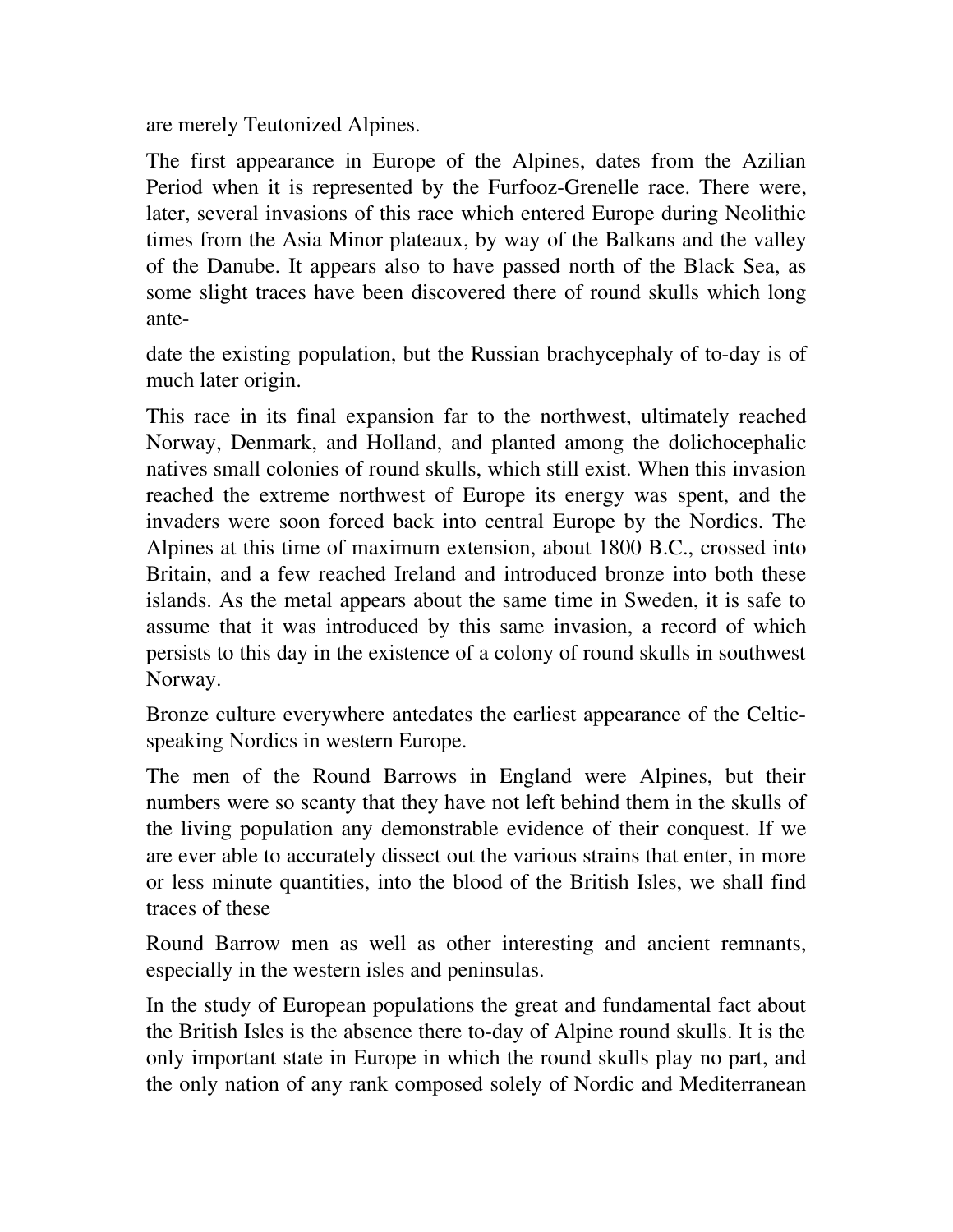races in approximately equal numbers. To this fact is undoubtedly due many of the individualities of the English nation.

The invasion of central Europe by Alpines, which occurred in the Neolithic, following in the wake of the Azilian forerunners of the same type- the Furfooz-Grenelle race - represented a very great advance in culture. They brought with them from Asia the art of domesticating animals and the first knowledge of the cereals and of pottery, and were an agricultural race in sharp contrast to the flesh eating hunters who preceded them.

The Neolithic populations of the lake dwellings in Switzerland and the extreme north of Italy, which flourished about 5000 B.C., all belonged to this Alpine race. A comparison of the scanty physical remains of these lake dwellers with the inhabitants of the existing villages on the lake shores demonstrates that the skull shape has changed little or not at all during the last seven thousand years, and affords us another proof of the persistency of unit characters.

This Alpine race in Europe is now so thoroughly acclimated that it is no longer Asiatic in any respect, and has nothing in common with the Mongols except its round skulls. Such Mongolian elements as exist to-day in scattered groups throughout eastern Europe are remnants of the later invasions of Tatar hordes which, beginning with Attila in the fifth century, ravaged eastern Europe for hundreds of years.

In western and central Europe the present distribution of the Alpine race is a substantial recession from its original extent, and it has been everywhere conquered and completely swamped by Celtic and Teutonic speaking Nordics. Beginning with the first appearance of the Celtic-speaking Nordics in western Europe, this race has been obliged to give ground, but has mingled its blood everywhere with the conquerors, and now after centuries of obscurity it appears to be increasing again at the expense of the master race.

The Alpines reached Spain, as they reached Britain, in small numbers and with spent force, but they still exist along the Cantabrian Alps as well as on the northern side of the Pyrenees, among the French Basques. There are also dim traces all along the north African coast of a round skull

invasion about 3000 B.C. through Syria, Egypt, Tripoli, and Tunis, and from there through Sicily to southern Italy.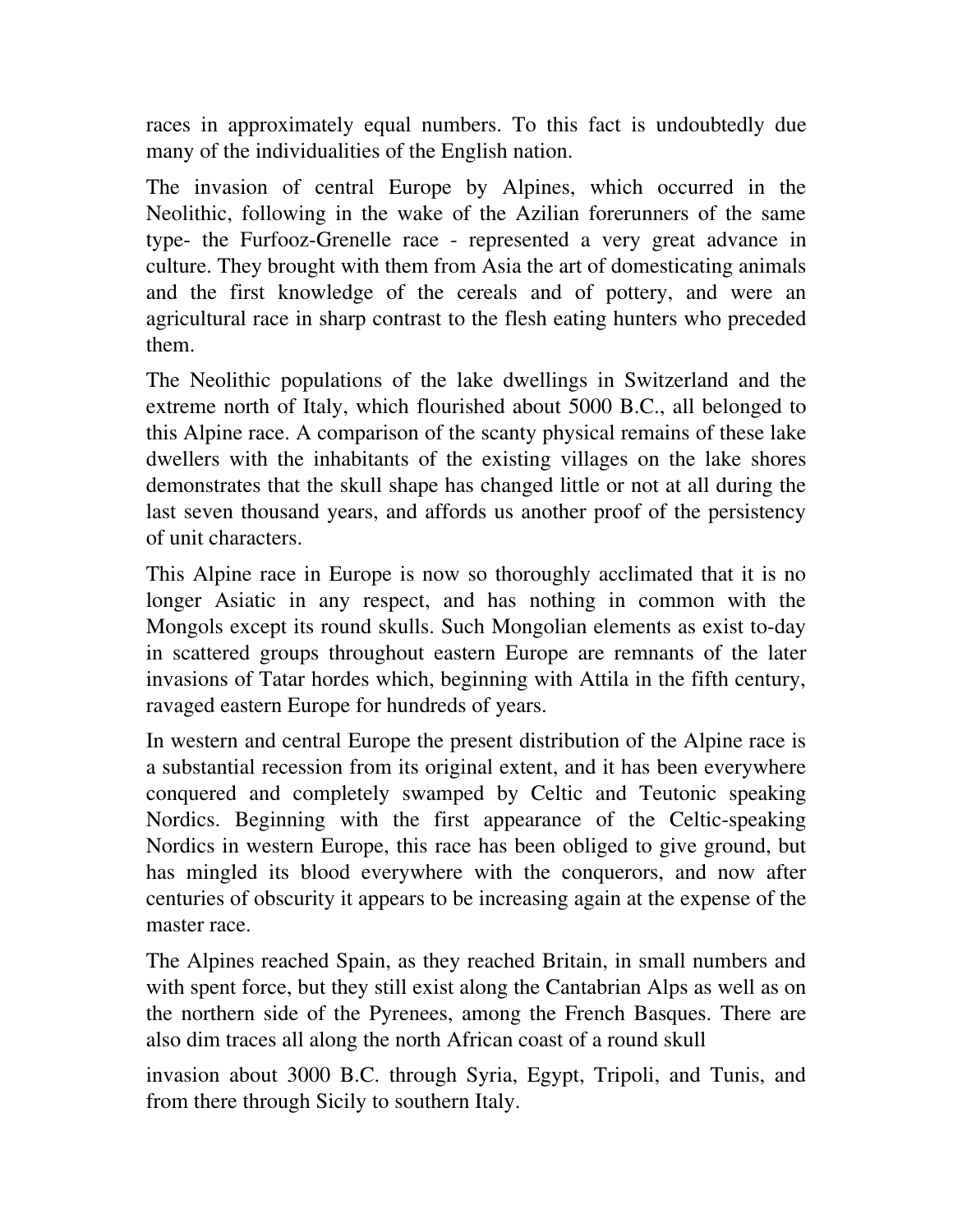The Alpine race forms to-day, as in Caesar's time, the great bulk of the population of central France, with a Nordic aristocracy resting upon it. They occupy, as the lower classes, the uplands of Belgium, where, known as Walloons, they speak an archaic French dialect closely related to the ancient langue d'oil. They form a majority of the upland population of Alsace, Lorraine, Baden, Wurtemberg, Bavaria, Tyrol, Switzerland, and north Italy; in short of the entire central massif of Europe. In Bavaria and the Tyrol the Alpines are so thoroughly Teutonized that their true racial affinities are betrayed by their round skulls alone.

When we reach Austria we come in contact with the Slavic-speaking nations which form a subdivision of the Alpine race, appearing late in history and radiating from the Carpathian Mountains. In western and central Europe, in relation to the Nordic race, the Alpine is everywhere the ancient, underlying, and submerged type. The fertile lands, river valleys, and the cities are in the hands of the Teutons, but in eastern Germany and Poland we find conditions reversed. Here is an old Nordic broodland, with a Nordic substratum underlying the bulk of the peasantry; which now consists of round skull Alpine Slavs. On top of these again we have an aristocratic upper class of relatively recent introduction. In eastern Germany this upper class is Saxon, and in Austria it is Swabian and Bavarian.

The introduction of Slavs in east Germany is known to be by infiltration and not by conquest. In the fourth century these Wends were called Venethi, Antes, and Sclaveni, and were described as strong in numbers but despised in war. Through the neglect of the Teutons they were allowed to range far and wide from their homes near the northeastern Carpathians, and to occupy the lands formerly belonging to the German nations, who had abandoned their country and flocked into the Roman Empire. Goth, Burgund, Lombard, and Vandal were replaced by the lowly Wend, and his descendants to-day form the privates in the east German regiments, while the officers are everywhere recruited from the Nordic upper class. The medieval relation of these Slavic tribes to the dominant Teuton, is well expressed in the meaning slave-which has been attached to their name in western languages.

The occupation of eastern Germany and Poland by the Slavs probably occurred from 400 A.D. to 700 A.D., but these Alpine elements were reinforced from the east and south from time to time during the succeeding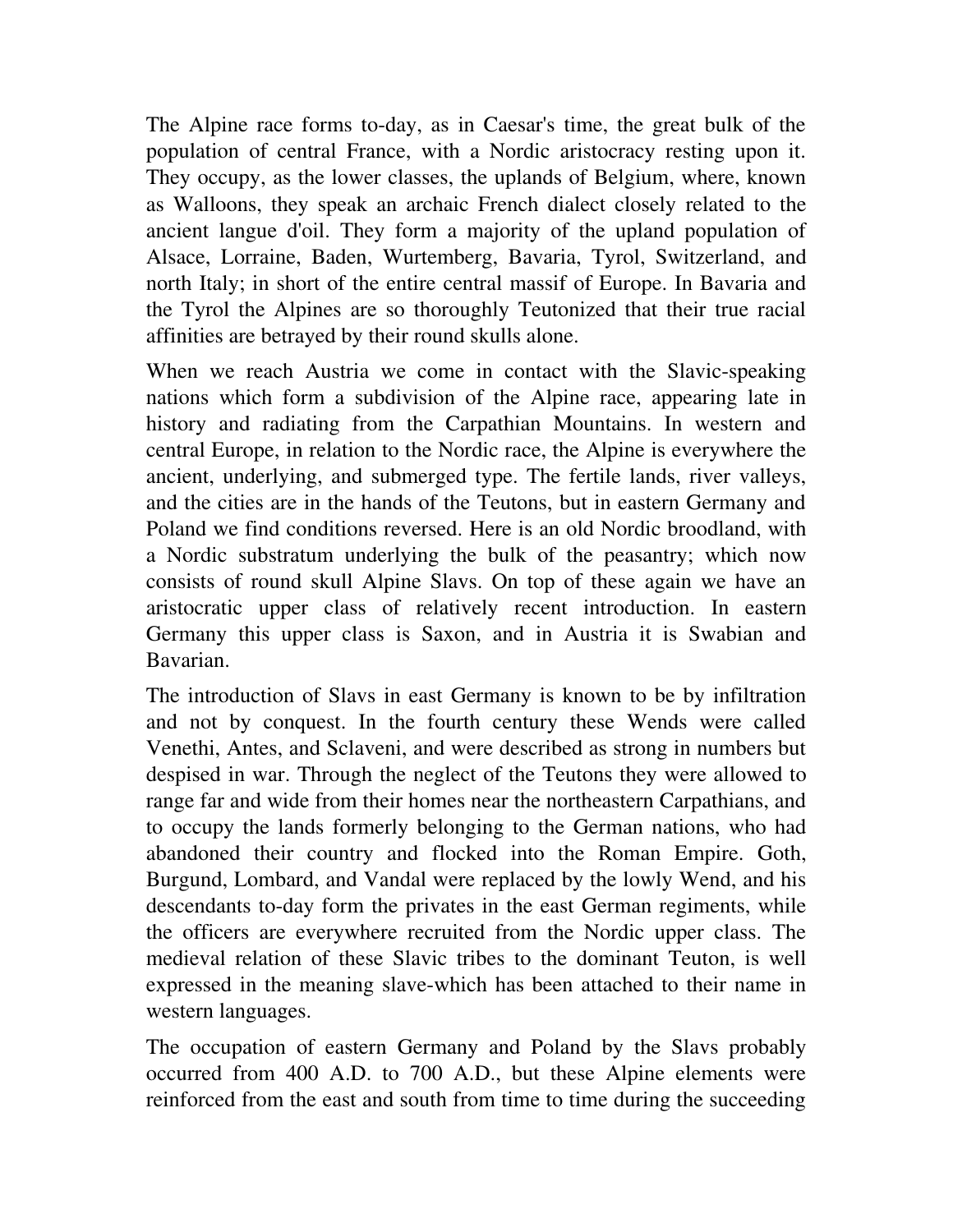centuries. Beginning early in the tenth century, under their Emperor, Henry

the Fowler, the Saxons turned their attention eastward, and during the next two centuries they reconquered and thoroughly Germanized all this section of Europe.

A similar series of changes in racial predominance took place in Russia where, in addition to a nobility largely Nordic, a section of the population is of ancient Nordic type, although the bulk of the peasantry consists of Alpine Slavs.

The Alpines in eastern Europe are represented by various branches of the Slavic nations. Their area of distribution was split into two sections by the occupation of the great Dacian plain by the Hungarians in about 900 A.D. These Magyars came from somewhere in eastern Russia beyond the sphere of Aryan speech, and their invasion separated the northern Slavs, known as Wends, Czechs, Slovaks, and Poles, from the southern Slavs, known as Serbs and Croats. These southern Slavs entered the Balkan Peninsula in the sixth century from the northeast, and to-day form the great mass of the population there.

The center of radiation of all these Slavic-speaking Alpines was located in the Carpathians, especially the Ruthenian districts of Galicia and eastward to the neighborhood of the Pripet swamps and the head-waters of the Dnieper in Polesia, where the Slavic dialects are believed to have developed, and whence they spread throughout Russia about the eighth century. These early Slavs were probably the Sarmatians of the Greek and Roman writers, and their name " Venethi" seems to have been a later designation. The original Proto-Slavic language, being Aryan, must have been at some distant date imposed by Nordics on the Alpines, but its development into the present Slavic tongues was chiefly the work of Alpines.

In other words, the expansion of the Alpines of the Slavic-speaking group seems to have occurred between 400 and 900 A.D., and they have spread in the East over areas which were originally Nordic, very much as the Teutons had previously overrun and submerged the earlier Alpines in the West. The Mongol, Tatar, and Turk, who invaded Europe much later, have little in common with the Alpine race, except the round skull. All these purely Asiatic types have been thoroughly absorbed and Europeanized, except in certain localities in Russia, especially in the east and south, where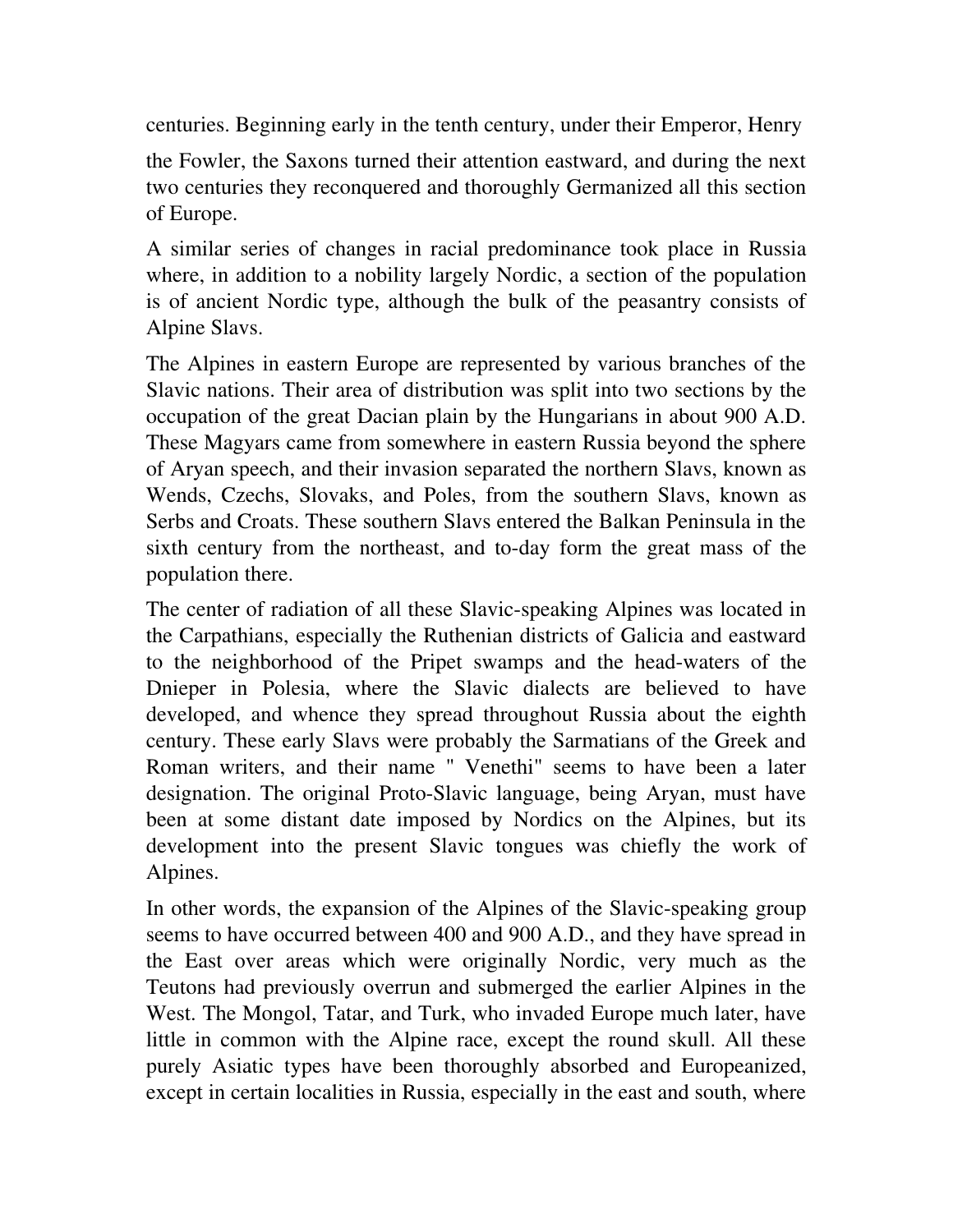Mongoloid tribes have maintained their type either in isolated and relatively large groups, or side by side with their Slavic neighbors. In both cases the isolation is maintained by religious and social differences.

The Avars, also of Asiatic origin, preceded the Magyars in Hungary and the Slavs in the Balkans, but they have merged with the latter without leaving traces that can be identified, unless certain

Mongoloid characters found in Bulgaria are of this origin.

The original physical type of the Magyars and the European Turks has now practically vanished, as a result of prolonged intermarriage with the original inhabitants of Hungary and the Balkans. These tribes have left little behind but their language, and in the case of the Turks, their religion. The brachycephalic Hungarians to-day resemble the Austrian-Germans much more than they do the Slavic-speaking populations surrounding them on the north and south, or the Rumanians on the east.

Following in the wake of the Avars, the Bulgarians appeared south of the Danube about the end of the seventh century, coming from eastern Russia, where the remnants of their kindred still persist along the Volga. To-day they conform physically in the western half of the country with the Alpine Serbs, and in the eastern half with the Mediterranean race, as do also the Rumanians of the Black Sea coast.

Little or nothing remains of the ancestral Bulgars except their name. Language, religion, and nearly, but not quite all, of the physical types have disappeared.

The early members of the Nordic race, in order to reach the Mediterranean world, had to pass through the Alpine populations, and must have absorbed a certain amount of Alpine blood. Therefore the Umbrians in Italy and the Gauls of western Europe, while predominantly Nordic, were more mixed with Alpine blood than were the Belgae or Cymry, or their Teutonic successors, who, as Goths, Vandals, Burgundians, Helvetians, Alemanni, Saxons, Franks, Lombards, Danes, and Northmen, appear in history as pure Nordics of the Teutonic group.

In some portions of their range, notably Savoy and central France, the Alpine race is much less affected by Nordic influence than elsewhere, but on the other hand shows signs of a very ancient admixture with Mediterranean and even earlier elements. Brachycephalic Alpine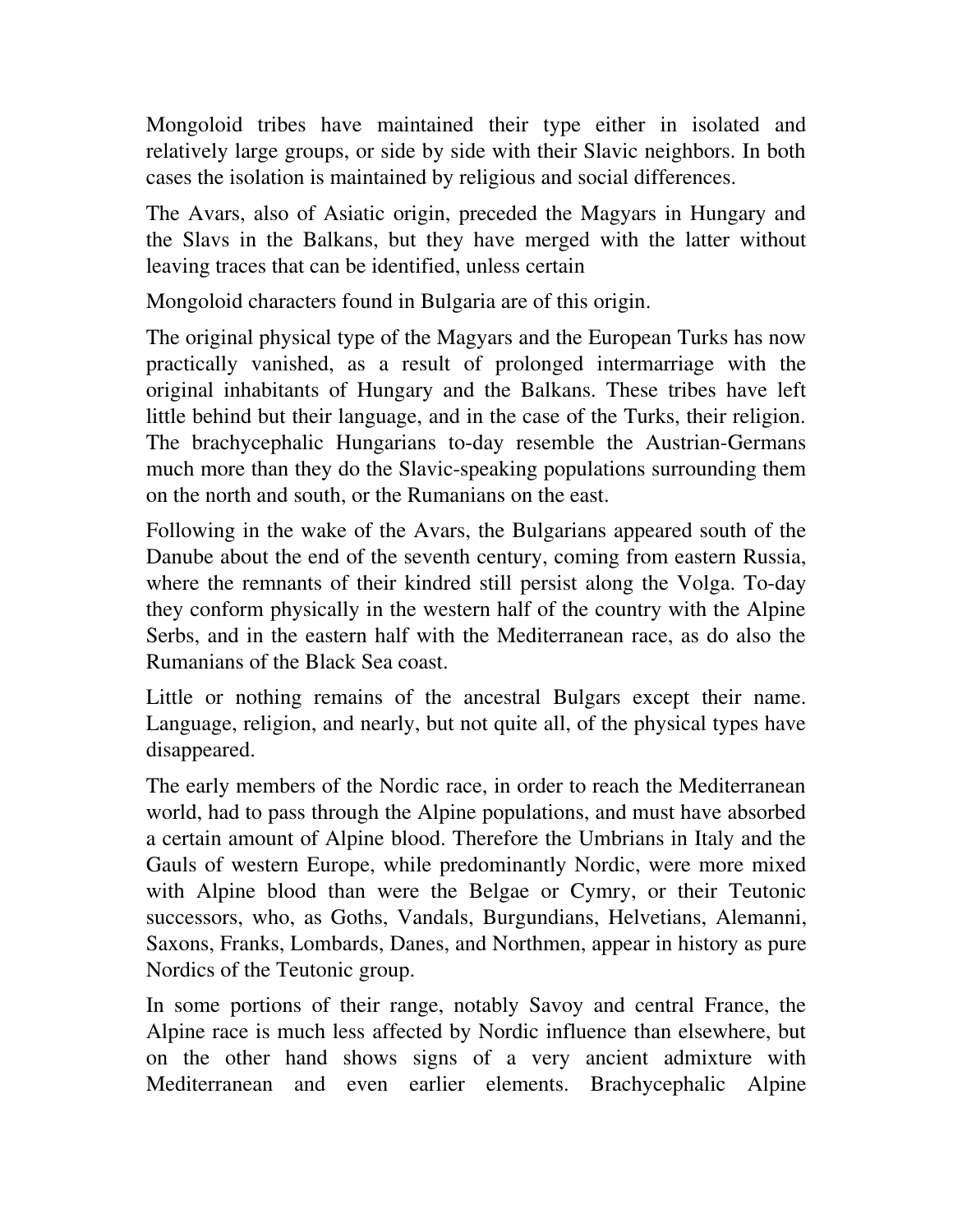populations in comparative purity still exist in the interior of Brittany, although almost completely surrounded by Nordic populations.

While the Alpines were everywhere swamped and driven to the fastnesses of the mountains, the warlike and restless nature of the Nordics has enabled the more stable Alpine population to slowly reassert itself, and Europe is probably much more Alpine to-day than it was fifteen hundred years ago.

The early Alpines made very large contributions to the civilization of the world, and were the medium through which many advances in culture were introduced from Asia into Europe. This race at the time of its first appearance in the west brought to the nomad hunters the knowledge of

agriculture and of primitive pottery and of the domestication of animals, and thus made possible a great increase in population and the establishment of permanent settlements. Still later its final expansion was the means through which the knowledge of metals reached the Mediterranean and Nordic populations of the west and north. Upon the appearance on the scene of the Nordics the Alpine race lost its identity and sank to the subordinate and obscure position which it still occupies.

In western Asia members of this race are entitled to the honor of the earliest civilization of which we have knowledge, namely, that of Sumer and its northerly neighbor, Accad in Mesopotamia. It is also the race of Susa, Elam, and Media. In fact, the whole of Mesopotamian civilization belongs to this race with the exception of later Babylonia and Assyria, which were Arabic and Semitic, and of Persia and the empire of the Kassites, which were Nordic and Aryan.

In classic, medieval, and modern times the Alpines have played an unimportant part in European culture, and in western Europe they have been so thoroughly Nordicized that they exist rather as an element in Nordic race development than as an independent type. There are, however, many indications in current history which point to a great development of civilization in the Slavic branches of this race, and the world must be prepared to face, as one of the results of the present war, a great industrial and cultural expansion in Russia, perhaps based on military power.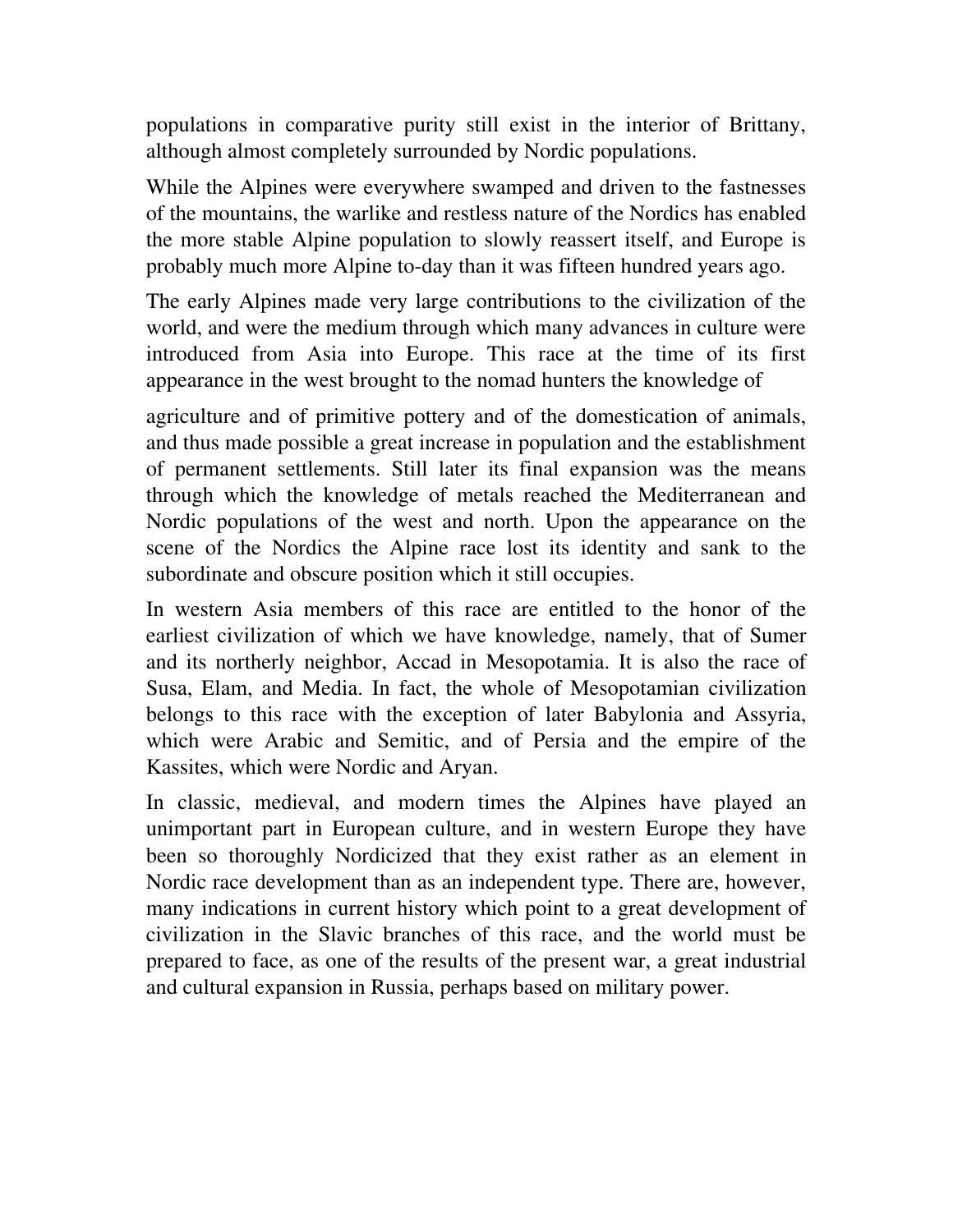## <span id="page-82-0"></span>[Chapter 12:](#page-82-0) [The Mediterranean Race](#page-82-0)

THE Mediterranean subspecies, formerly called the Iberian, is a relatively small, light boned, long skulled race, of brunet color becoming even swarthy in certain portions of its range. Throughout Neolithic times and possibly still earlier, it seems to have occupied, just as it does to-day, all the shores of the Mediterranean, including the coast of Africa from Morocco on the west to Egypt on the east. The Mediterraneans are the western members of a subspecies of man which forms a substantial part of the population of Persia, Afghanistan, Baluchistan, and Hindustan, with perhaps a southward extension into Ceylon.

The Aryanized Afghan and Hindu of northern India speak languages derived from Old Sanskrit, and are distantly related to the Mediterranean race. Aside from a common dolichocephaly these peoples are entirely distinct from the Dravidians of south India whose speech is agglutinative and who show strong evidence of profound mixture with the ancient negrito substratum of southern Asia.

Everywhere throughout the Asiatic portion of its range the Mediterranean race overlies an even more ancient negroid race. These negroids still have representatives among the Pre-Dravidians of India, the Veddahs of Ceylon, the Sakai of the Malay Peninsula, and the natives of the Andaman Islands.

This Mediterranean subspecies at the close of the Paleolithic spread from the basin of the Inland Sea northward by way of Spain throughout western Europe, including the British Isles, and, before the final expansion of the Alpines, was widely distributed up to and touching the domain of the Nordic dolichocephs. It did not cross the Alps from the south, but spread around the mountains across the Rhine into western Germany.

In all this vast range from the British Isles to Hindustan, it is not to be supposed that there is identity of race. Certain portions, however, of the populations of the countries throughout this long stretch do show in their physique clear indications of descent from a Neolithic race of a common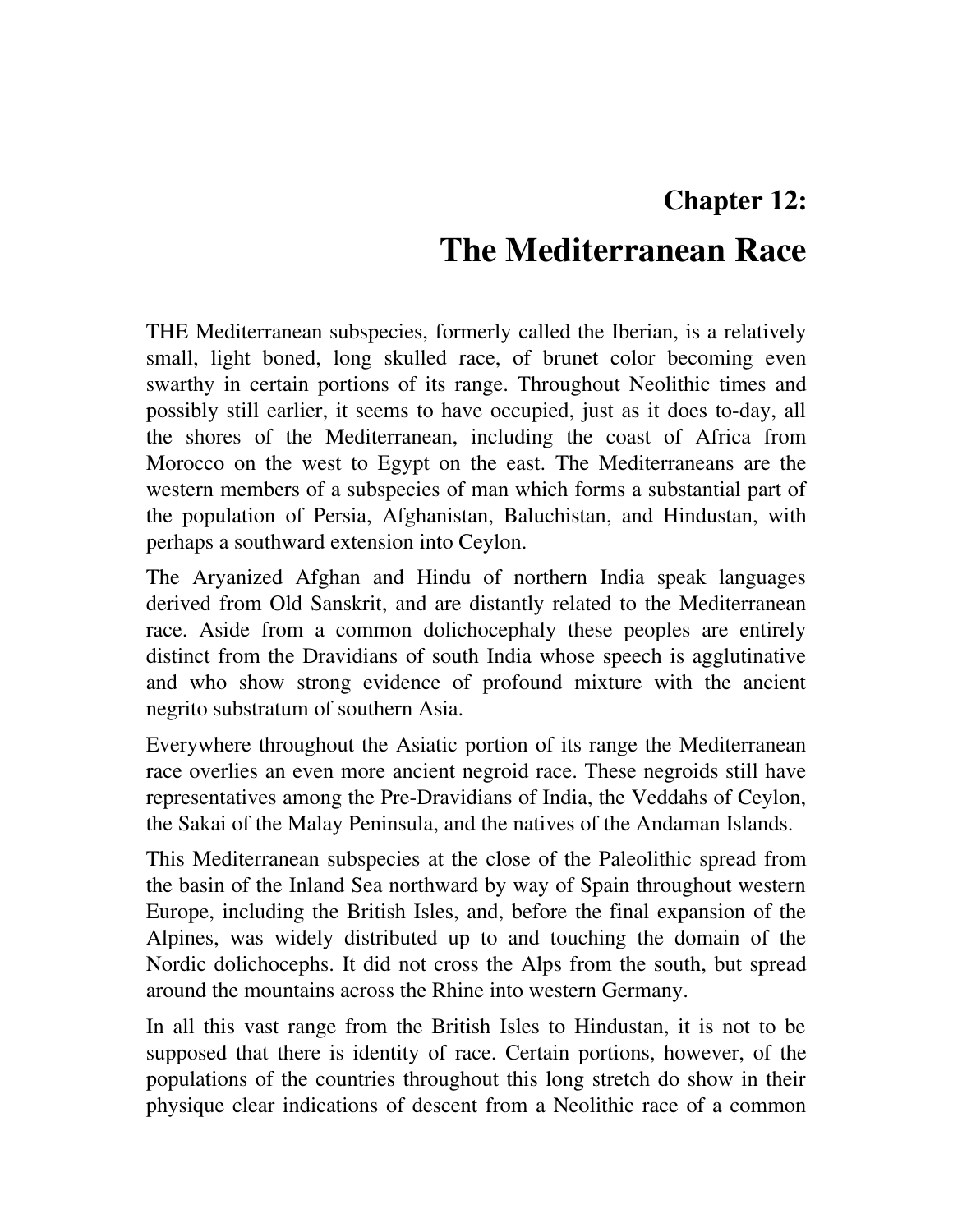original type, which we may call Proto-Mediterranean.

Quite apart from inevitable admixture with late Nordic and early Paleolithic elements, the little brunet Englishman has had perhaps ten thousand years of independent evolution during which he has undergone selection due to the climatic and physical conditions of his northern habitat. The

result is that he has specialized far away from the Proto-Mediterranean race which contributed this blood originally to Britain, probably while it was still a part of continental Europe.

On the other end of the range of the Mediterranean species, this race in India has been crossed with Dravidians and with Pre-Dravidian negroids. The Mediterraneans in India have also had imposed upon them other ethnic elements which came over through the Afghan passes from the northwest. The resultant racial mixture in India has had its own line of specialization. Residence in the fertile but unhealthy river bottoms, the direct rays of a tropic sun, and competition with the immemorial autochthones have unsparingly weeded generation after generation, until the existing Hindu has little in common with the ancestral Proto-Mediterranean.

It is to the Mediterranean race in the British Isles that the English, Scotch, and Americans owe whatever brunet characters they possess. In central Europe it underlies the Alpine race, and, in fact, wherever this race is in contact with either the Alpines or the Nordics, it appears to represent the more ancient stratum of the population.

So far as we know, this Mediterranean type never existed in Scandinavia, and all brunet elements found there are to be attributed to introductions in historic times. Nor did the Mediterranean race ever enter or cross the high Alps as did the Nordics, at a much later date, on their way to the Mediterranean basin from the Baltic coasts.

The Mediterranean race with its Asiatic extensions is bordered everywhere on the north of its enormous range from Spain to India by round skulls, but there does not seem to be as much evidence of mixture between these two subspecies of man as there is between the Alpines and the Nordics.

Along its southern boundary the Mediterranean race is in contact with either the long skull negroes of Ethiopia, or the ancient negrito population of southern Asia. In Africa this race has drifted southward over the Sahara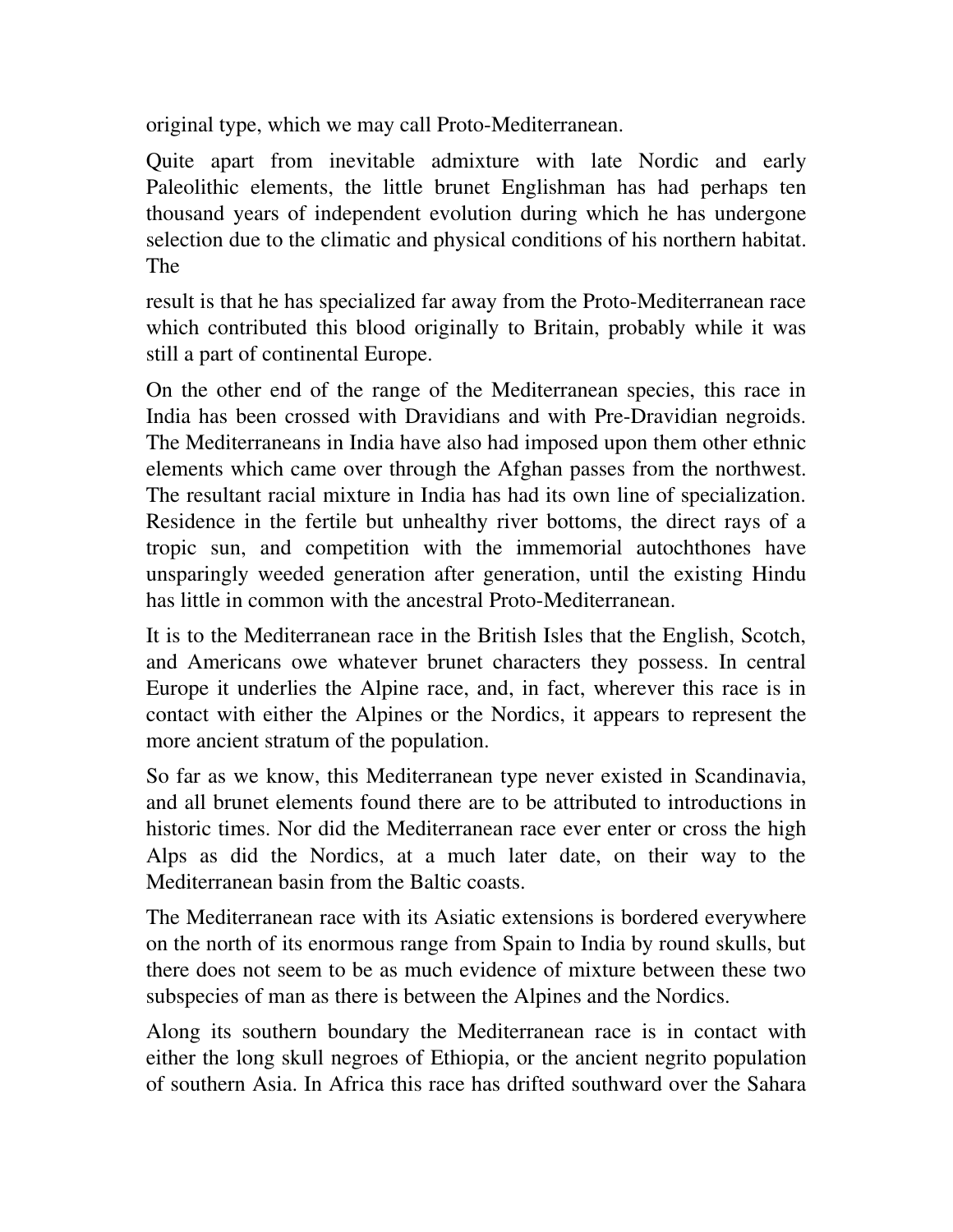and up the Nile valley, and has modified the blood of the negroes in both the Senegambian and equatorial regions.

Beyond these mixtures of blood, there is absolutely no relationship between the Mediterranean race and the negroes. The fact that the Mediterranean race is long skulled as well as the negro, does not indicate relationship as has been suggested. Overemphasis of the importance of the skull shape as a somatological character can easily be misleading, and other unit characters than skull proportions must also be carefully considered in all determinations of race.

Africa north of the Sahara, from a zoological point of view, is now, and has been since early Tertiary times, a part of Europe. This is true

both of animals and of the races of man. The Berbers of north Africa to-day are racially identical with the Spaniards and south Italians and the ancient Egyptians and their modern descendants, the fellaheen, are merely clearly marked varieties of this Mediterranean race.

The Egyptians fade off toward the south into the so-called Hamitic people (to use an obsolete name), and the infusion of negro blood becomes increasingly great, until we finally reach the pure negro. On the east in Arabia we find an ancient and highly specialized subdivision of the Mediterranean race, which has from time out of mind crossed the Red Sea and infused its blood into the negroes of east Africa.

To-day the Mediterranean race forms in Europe a substantial part of the population of the British Isles, the great bulk of the population of the Iberian Peninsula, nearly one-third of the population of France, Liguria, Italy south of the Apennines, and all the Mediterranean coasts and islands, in some of which, like Sardinia, it exists in great purity. It forms the substratum of the population of Greece and of the eastern coasts of the Balkan Peninsula. Everywhere in the interior, except in eastern Bulgaria and Rumania, it has been replaced by the South Slavs and by the Albanians, the latter a mixture of the ancient Illyrians and the Slavs.

In the British Isles the Mediterranean race represents the Pre-Nordic population and exists in considerable numbers in Wales and in certain portions of England, notably in the Fen districts to the north of London. In Scotland it is nearly obliterated, leaving behind only its brunetness as an indication of its former prevalence, though it is now often associated there with tall stature.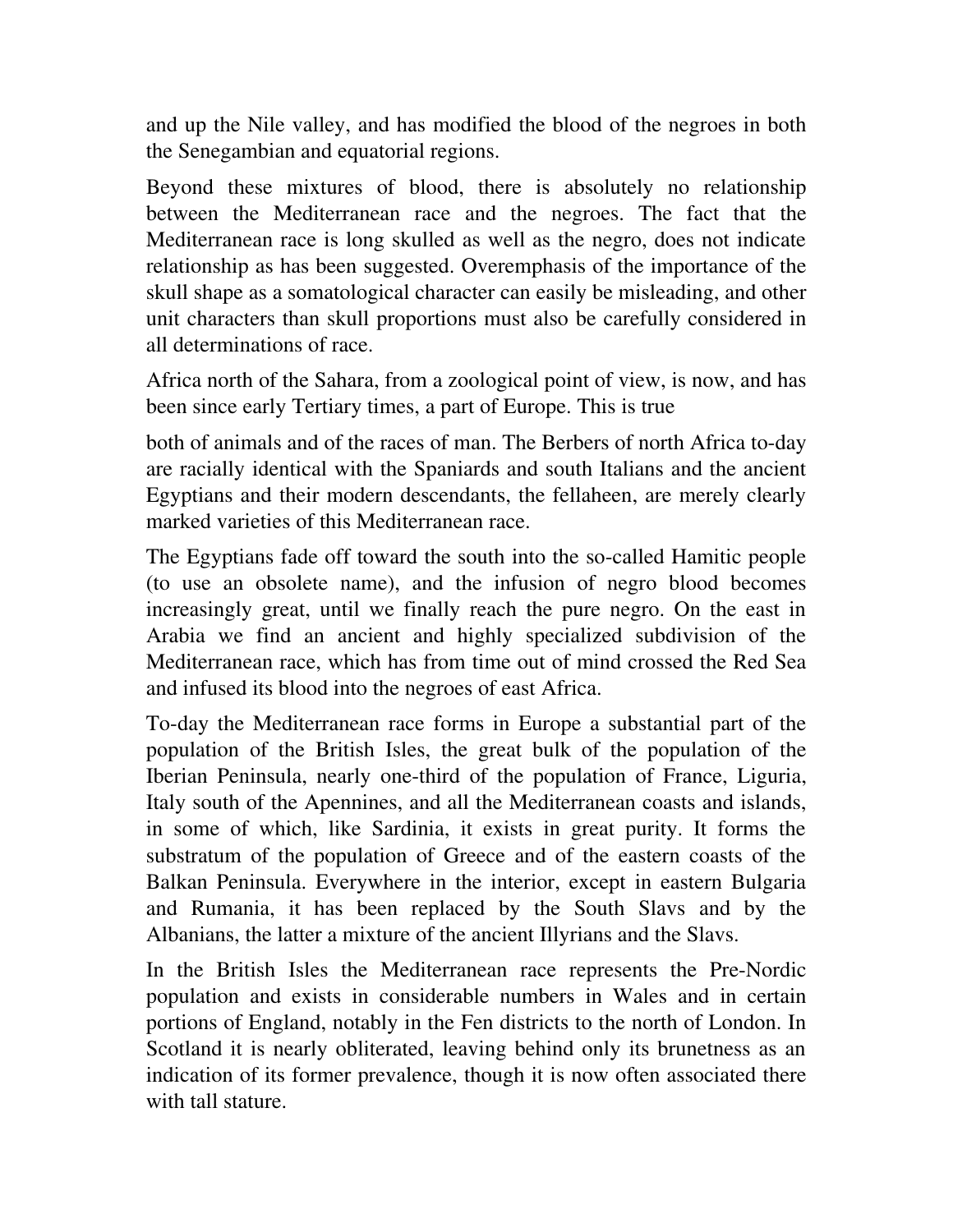This is the race that gave the world the great civilizations of Egypt, of Crete, of Phoenicia including Carthage, of Etruria and of Mycensean Greece. It gave us, when mixed and invigorated with Nordic elements, the most splendid of all civilizations, that of ancient Hellas, and the most enduring of political organizations, the Roman State.

To what extent the Mediterranean race entered into the blood and civilization of Rome, it is now difficult to say, but the traditions of the Eternal City, its love of organization, of law and military efficiency, as well as the Roman ideals of family life, loyalty, and truth, point clearly to a Nordic rather than to a Mediterranean origin.

The struggles in early Rome between Latin and Etruscan, and the endless quarrels between patrician and plebeian, arose from the existence in Rome, side by side, of two distinct and clashing races, probably Nordic and Mediterranean respectively. The northern qualities of Rome are in

sharp contrast to the Levantine traits of the classic Greeks, whose volatile and analytical spirit, lack of cohesion, political incapacity, and ready resort to treason, all point clearly to southern and eastern affinities.

While very ancient, present for probably ten thousand years in western and southern Europe, and even longer on the south shore of the Mediterranean, nevertheless this race cannot be called purely European. The route of its migration along the north coast of Africa, and up the west coast of Europe, can be traced everywhere by its beautifully polished stone weapons and tools. The Megalithic monuments also are found in association with this race, and mark its line of advance in western Europe, although they extend beyond the range of the Mediterraneans into the domain of the Scandinavian Nordics. These huge stone structures were chiefly sepulchral memorials and appear to have been based on an imitation of the Egyptian funeral monuments. They date back to the first knowledge of the manufacture and use of bronze tools by the Mediterranean race, and they occur in great numbers, vast size, and considerable variety along the north coast of Africa and up the Atlantic seaboard through Spain, Brittany, and England to Scandinavia.

It is admitted that the various groups of the Mediterranean race did not speak, in the first in stance, any form of Aryan tongue. These Aryan languages we know were introduced into the Mediterranean world from the north. We have in the Basque tongue to-day a survival of one of the Pre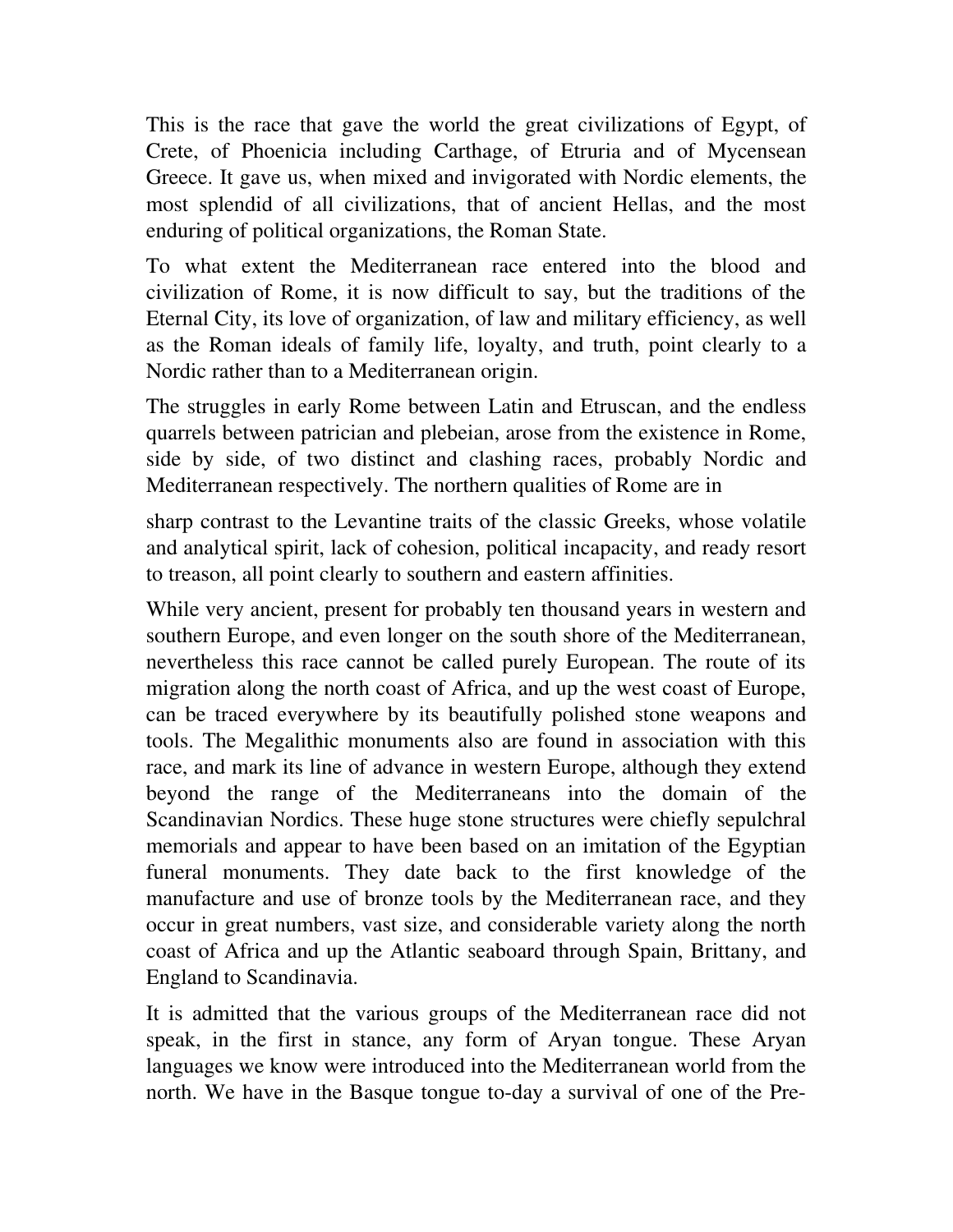Aryan languages, which were spoken by the Mediterranean population of the Iberian Peninsula before the arrival of the Aryan-speaking Gauls of Nordic race.

The language of these invaders was Celtic, and replaced over most of the country the ancient speech of the natives, only in turn to be superseded, along with the Phcenician spoken in some of the southern coast towns, by the Latin of the conquering Roman, and Latin, mixed with some small elements of Gothic construction and Arabic vocabulary forms the basis of modern Portuguese, Castilian, and Catalan.

The native Mediterranean race of the Iberian Peninsula quickly absorbed the blood of these conquering Gauls, just as it later diluted beyond recognition the vigorous physical characters of the Teutonic Vandals, Suevi, and Visigoths. A certain amount of Nordic blood still persists to-day in northwestern Spain, especially in Galicia and along the Pyrenees, as well as generally among the upper classes. The Romans left no evidence of their domination except in their language and religion; while the earlier Phoenicians on the coasts, and the later swarms of Moors and Arabs all over the peninsula, but chiefly in the south, were closely related by race to the native Iberians.

That portion of the Mediterranean race which inhabits southern France oocupies the territory of ancient Languedoc and Provence, and it was these Proven~cals who developed and preserved during the Middle Ages the romantic civilization of the Albigensians, a survival of classic culture, which was drowned in blood by a crusade from the north in the thirteenth century.

In North Italy only the coast of Liguria is occupied by the Mediterranean race. In the valley of the Po the Mediterraneans were the predominant race during the early Neolithic, but with the introduction of bronze the Alpines appear, and round skulls to this day prevail north of the Apennines. About 11OO B.C. the Nordic Umbrians and Oscans swept over the Alps from the northeast, conquered northern Italy and introduced their Aryan speech, which gradually spread southward. The Umbrian state was afterward overwhelmed by the Etruscans, who were of Mediterranean race, and who, by 800 B.C. had extended their empire northward to the Alps. In the sixth century B.C. new swarms of Nordics, coming this time from Gaul and speaking Celtic dialects, seized the valley of the Po, and in 390 B.C. these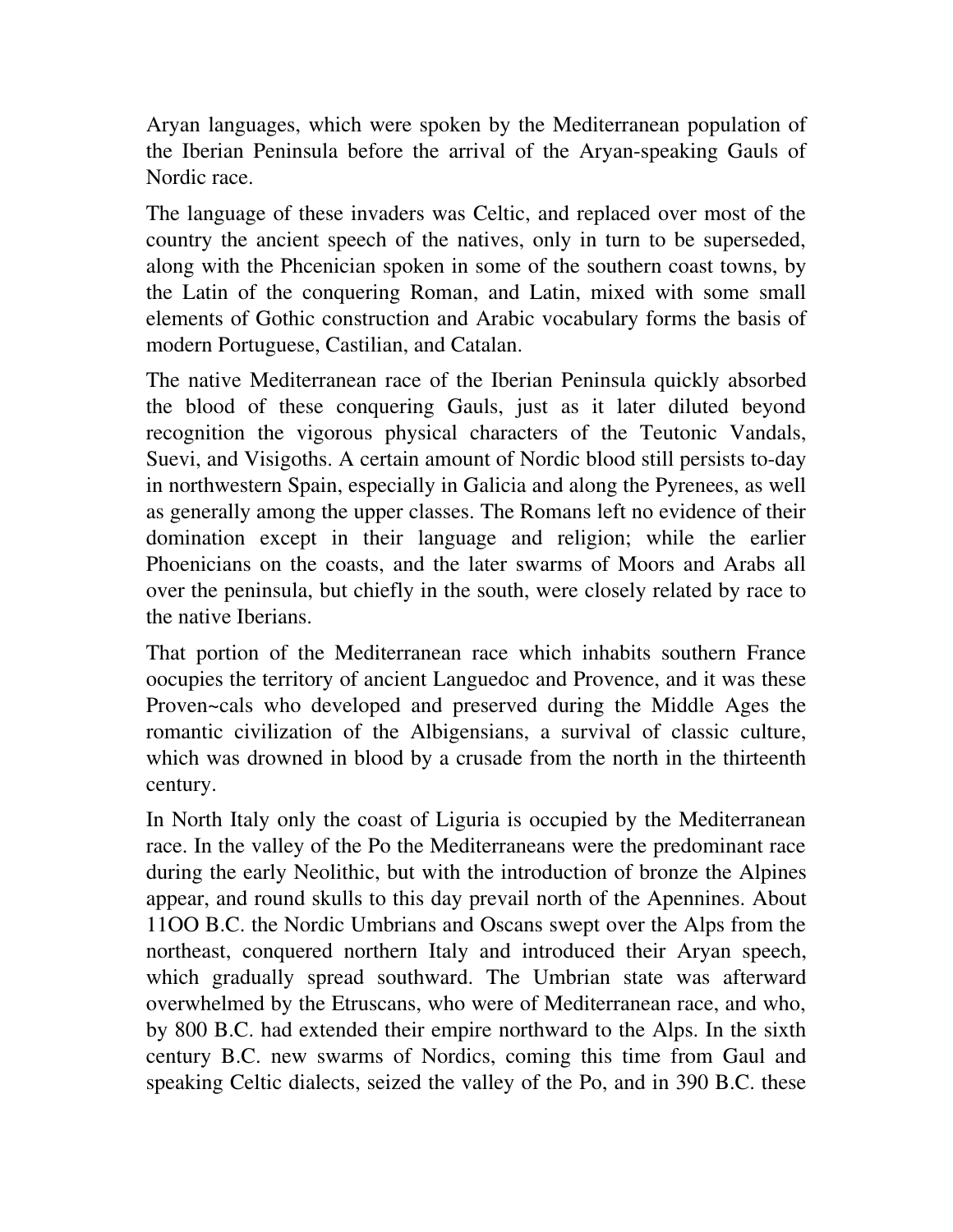Gauls, reinforced from the north and under the leadership of Brennus, stormed Rome and completely destroyed the Etruscan power. From that time onward the valley of the Po became known as Cisalpine Gaul. Mixed with Nordic elements, chiefly Gothic and Lombard, this population persists to this day, and is the backbone of modern Italy.

A similar movement of these same Gauls or Galatians, as the Greek world called them, starting from northern Italy, occurred a century later when these Nordics suddenly appeared before Delphi in Greece in 279 B.C., and then swept over into Asia Minor and founded the state called Galatia, which endured until Christian times.

South Italy, until its conquest by Rome, was Magna Graecia, and the population to-day retains many Pelasgian Greek elements. It is among these Hellenic remnants that artists search for the handsomest types of the Mediterranean race. In Sicily also the race is purely Mediterranean in spite of the admixture of types coming from the neighboring coasts of Tunis. These intrusive elements, however, were all of kindred race. Traces of Alpine elements in these regions and on the adjoining African coast are very scarce, and are to be referred to the great and final wave of round skull invasion which introduced bronze into Europe.

In Greece the Mediterranean Pelasgians, who spoke a non-Aryan tongue, were swamped by the Nordic Achaeans, who entered from the northeast according to tradition prior to 1250 B.C., probably between 1400 and 1300 B.C. There were also probably still earlier waves of these same Nordic invaders as far back as 1700 B.C., which was a period of migration throughout the ancient world. These Achaeans were armed with iron weapons of the Hallstatt culture, with which they conquered the bronze using natives. The two races, as yet unmixed, stand out in clear contrast in the Homeric account of the siege of Troy, which is generally assigned to the date of 1194 to 1184 B.C.

The same invasion that brought the Achaeans into Greece brought a related Nordic people to the coast of Asia Minor, known as Phrygians. Of this race were the Trojan leaders.

Both the Trojans and the Greeks were commanded by huge blond princes, the heroes of Homer, while the bulk of the armies on both sides was composed of little brunet Pelasgians, imperfectly armed and remorselessly butchered by the leaders on either side. The only common soldiers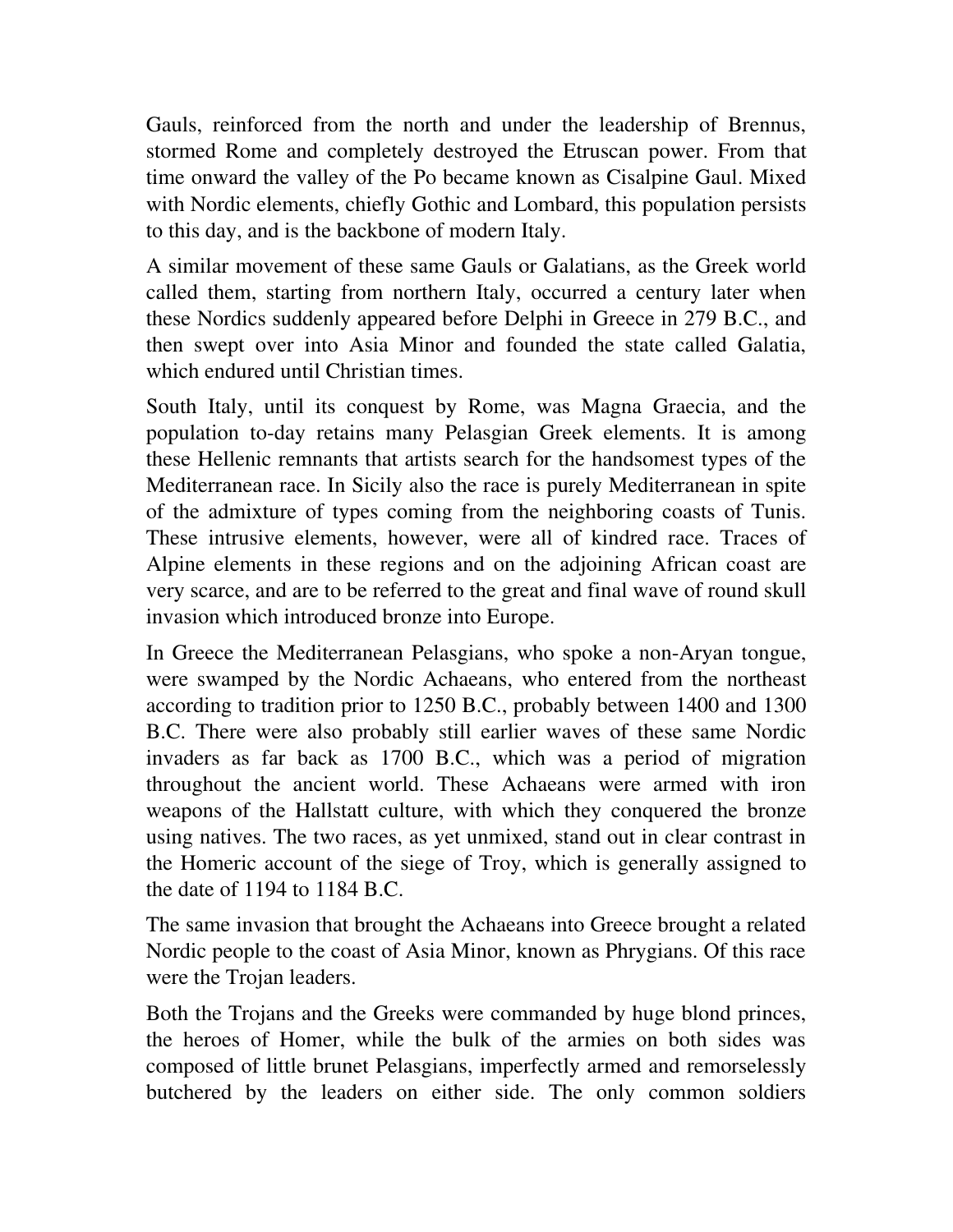mentioned by Homer as of the same race as the heroes, were the Myrmidons of Achilles.

About the time that the Acheeans and the Pelasgians began to amalgamate, new hordes of Nordic barbarians, collectively called Hellenes, entered from the northern mountains and destroyed this old Homeric-Mycenaean civilization. This Dorian invasion took place a little before 1100 B.C. and brought in the three main Nordic strains of Greece, the Dorian, the Aeolian and the Ionian groups, which remain more or less distinct and separate throughout Greek history. It is more than probable that this invasion or swarming of Nordics into Greece was part of the same general racial upheaval that brought the Umbrians and Oscans into Italy.

Long years of intense and bitter conflict follow between the old population and the newcomers, and when the turmoil of this revolution settled down, classic Greece appears. What was left of the Achceans retired to the northern Peloponnesus, and the survivors of the early Pelasgian population remained in Messenia serving as helots their Spartan masters. The Greek colonies in Asia Minor were founded by refugees fleeing from these Dorian invaders.

The Pelasgian strain seems to have persisted best in Attica and the Ionian states. The Dorian Spartans appear to have retained more of the character of the northern barbarians than the Ionian Greeks, but the splendid civilization of Hellas was due to a fusion of the two elements, the Achaean and Hellene of Nordic, and the Pelasgian of Mediterranean race.

The contrast between Dorian Sparta and Ionian Athens, between the military efficiency, thorough organization, and sacrifice of the citizen for the

welfare of the state, which constituted the basis of the Lacedaemonian power, and the Attic brilliancy, instability, and extreme development of individualism, is strikingly like the contrast between Prussia with its Spartan-like culture and France with its Athenian versatility.

To this mixture of the two races in classic Greece the Mediterranean Pelasgians contributed their Mycenaean culture and the Nordic Achaeans and Hellenes contributed their Aryan language, fighting efficiency, and the European aspect of Greek life.

The first result of a crossing of two such contrasted subspecies as the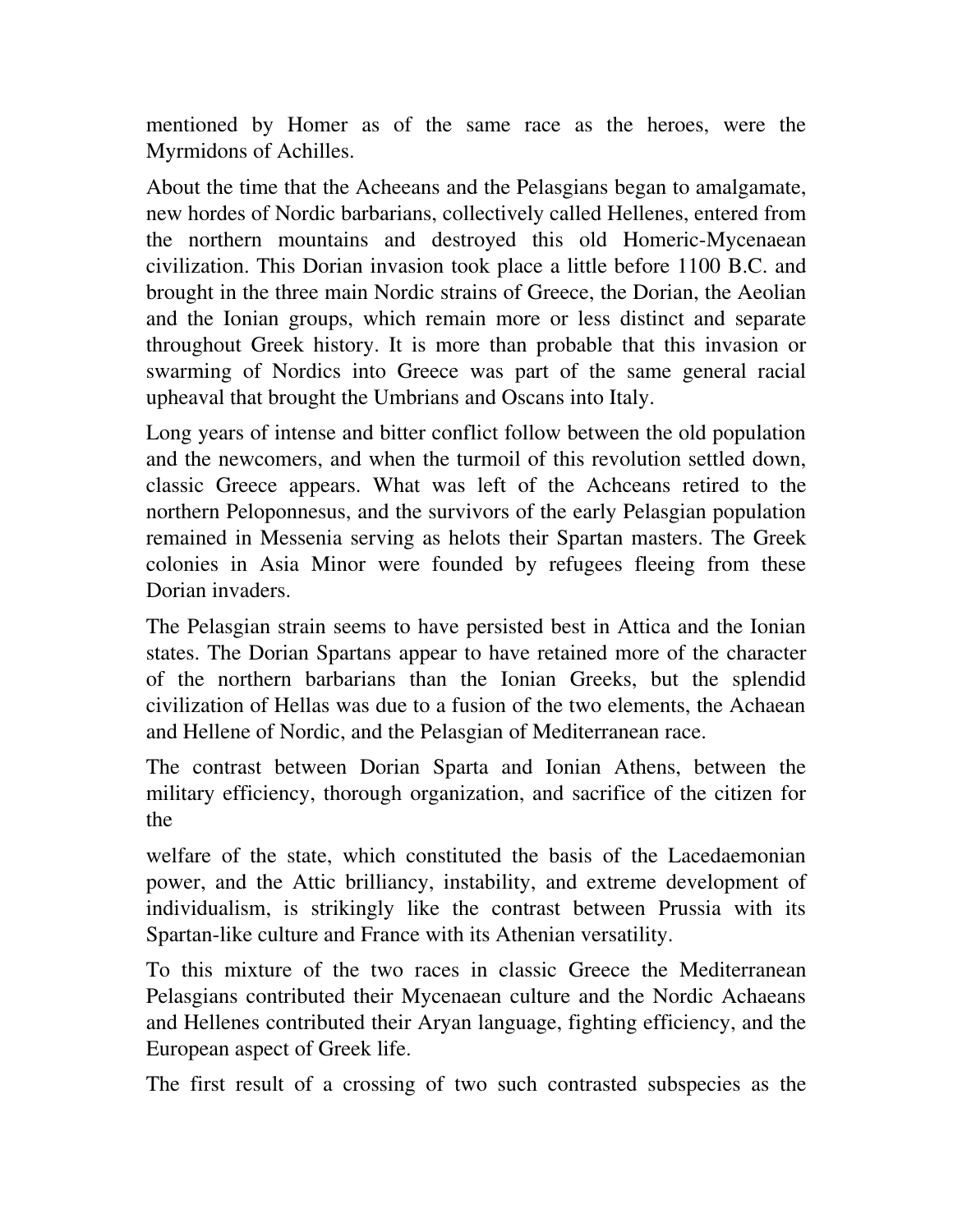Nordic and Mediterranean races, has repeatedly been a new outburst of culture. This occurs as soon as the older race has imparted to the conquerors its civilization, and before the victors have allowed their blood to be swamped by mixture. This process seems to have happened several times in Greece.

Later, in 339 B.C., when the original Nordic blood had been hopelessly diluted by mixture with the ancient Mediterranean elements, Hellas fell an easy prey to Macedon. The troops of Philip and Alexander were Nordic and represented the uncultured but unmixed ancestral type of the Achaeans and Hellenes. Their unimpaired fighting strength was irresistible as soon as it was organized into the Macedonian phalanx, whether directed against their degenerate brother Greeks, or against the Persians, whose original Nordic elements had also by this time practically disappeared. When in its turn the pure Macedonian blood was impaired by intermixture with Asiatics, they, too, vanished, and even the royal Macedonian dynasties in Asia and Egypt soon ceased to be Nordic or Greek except in language and customs.

It is interesting to note that the Greek states in which the Nordic element was most predominant outlived the other states. Athens fell before Sparta, and Thebes outlived them both. Macedon in classic times was considered quite the most barbarous state in Hellas, and was scarcely recognized as forming part of Greece, but it was through the military power of its armies and the genius of Alexander that the Levant and western Asia became Hellenized. Alexander, with his Nordic features, aquiline nose, gently curling yellow hair, and mixed eyes, the left blue and the right very black, typifies this Nordic conquest of the Near East.

It is not possible to-day to find in purity the physical traits of the ancient race in the Greek-speaking lands and islands, and it is chiefly among the pure Nordics of Anglo-Norman type that there occur those smooth and regular classic features, especially the brow and nose lines, that were the delight of the sculptors of Hellas.

So far as modern Europe is concerned culture came from the south and not from the east, and to

this Mediterranean subspecies is due the foundation of our civilization. The ancient Mediterranean world was of this race; the long-sustained civilization of Egypt, which endured during thousands of years of almost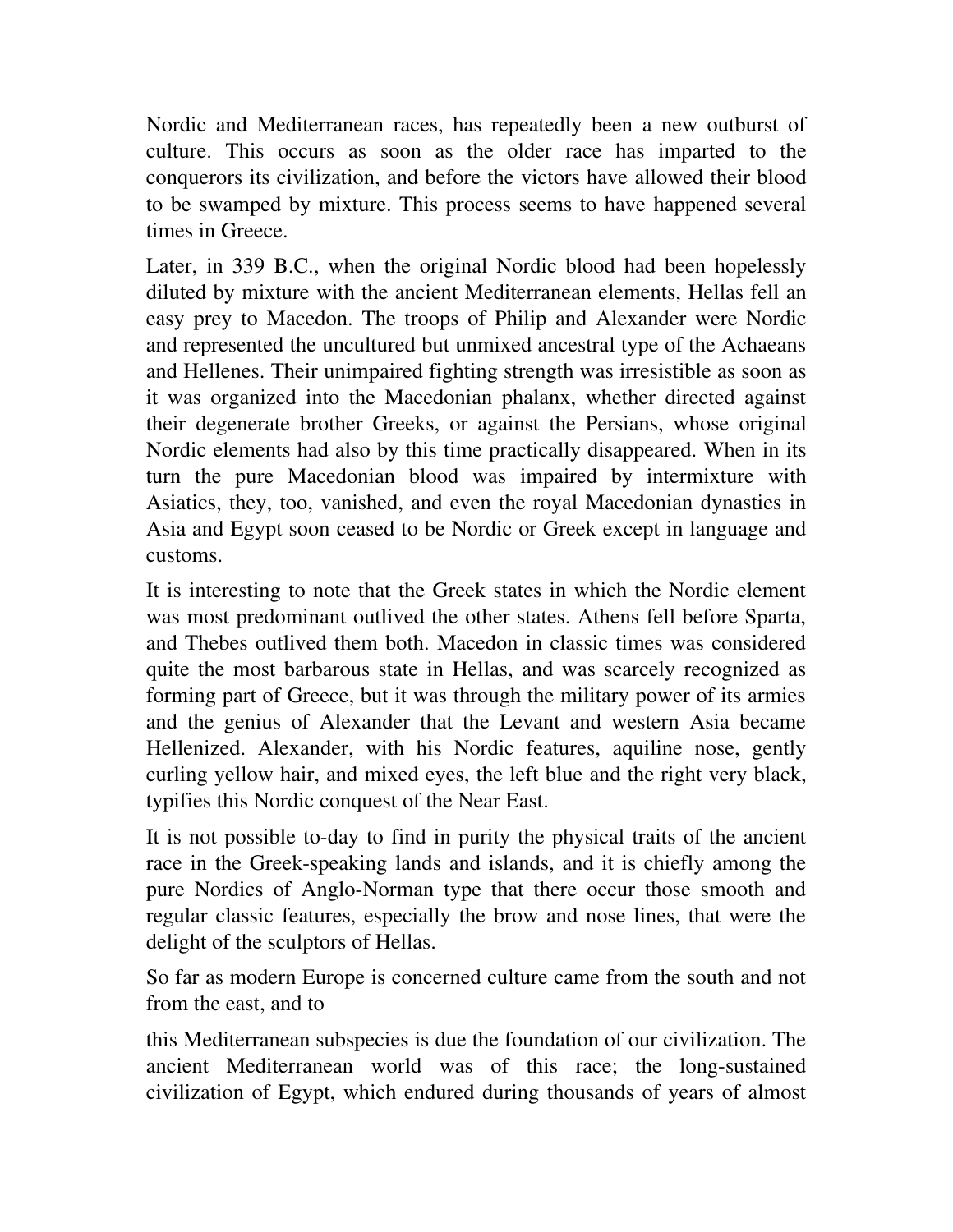uninterrupted sequence; the brilliant Minoan Empire of Crete, which flourished between 4000 and 1200 B.C., and was the ancestor of the Mycensean cultures of Greece, Cyprus, Italy, and Sardinia; the mysterious empire of Etruria, the predecessor and teacher of Rome; the Hellenic states and colonies throughout the Mediterranean and Black Seas; the maritime and mercantile power of Phcenicia and its mighty colony, imperial Carthage; all were the creation of this race. The sea empire of Crete, when its royal palace at Cnossos was burned by the 'sea peoples' of the north, passed to Tyre, Sidon, and Carthage, and from them to the Greeks, so that the early development of the art of navigation is to be attributed to this race, and from them the north, centuries later, learned its maritime architecture.

Even though the Mediterranean race has no claim to the invention of the synthetic languages, and though it played a relatively small part in the development of the civilization of the Middle Ages or of modern times, nevertheless to it belongs the chief credit of the classic civilization of Europe, in the sciences, art, poetry, literature, and philosophy, as well as the major part of the civilization of Greece, and a very large share in the Empire of Rome.

In the Eastern Empire the Mediterraneans were the predominant factor under the guise of Byzantine Greeks. Owing to the fact that our histories have been written under the influence of Roman orthodoxy, and because in the eyes of the Frankish Crusaders the Byzantine Greeks were heretics, they have been regarded by us as degenerate cowards.

But throughout the Middle Ages Byzantium represented in unbroken sequence the Empire of Rome in the East, and as the capital of that empire it held Mohammedan Asia in check for nearly a thousand years. When at last in 1453 the imperial city, deserted by western Christendom, was stormed by the Ottoman Turks, and Constantine, last of Roman Emperors, fell sword in hand, there was enacted one of the greatest tragedies of all time.

With the fall of Constantinople the Empire of Rome passes finally from the scene of history, and the development of civilization is transferred from Mediterranean lands and Mediterranean race to the North Sea and the Nordic race.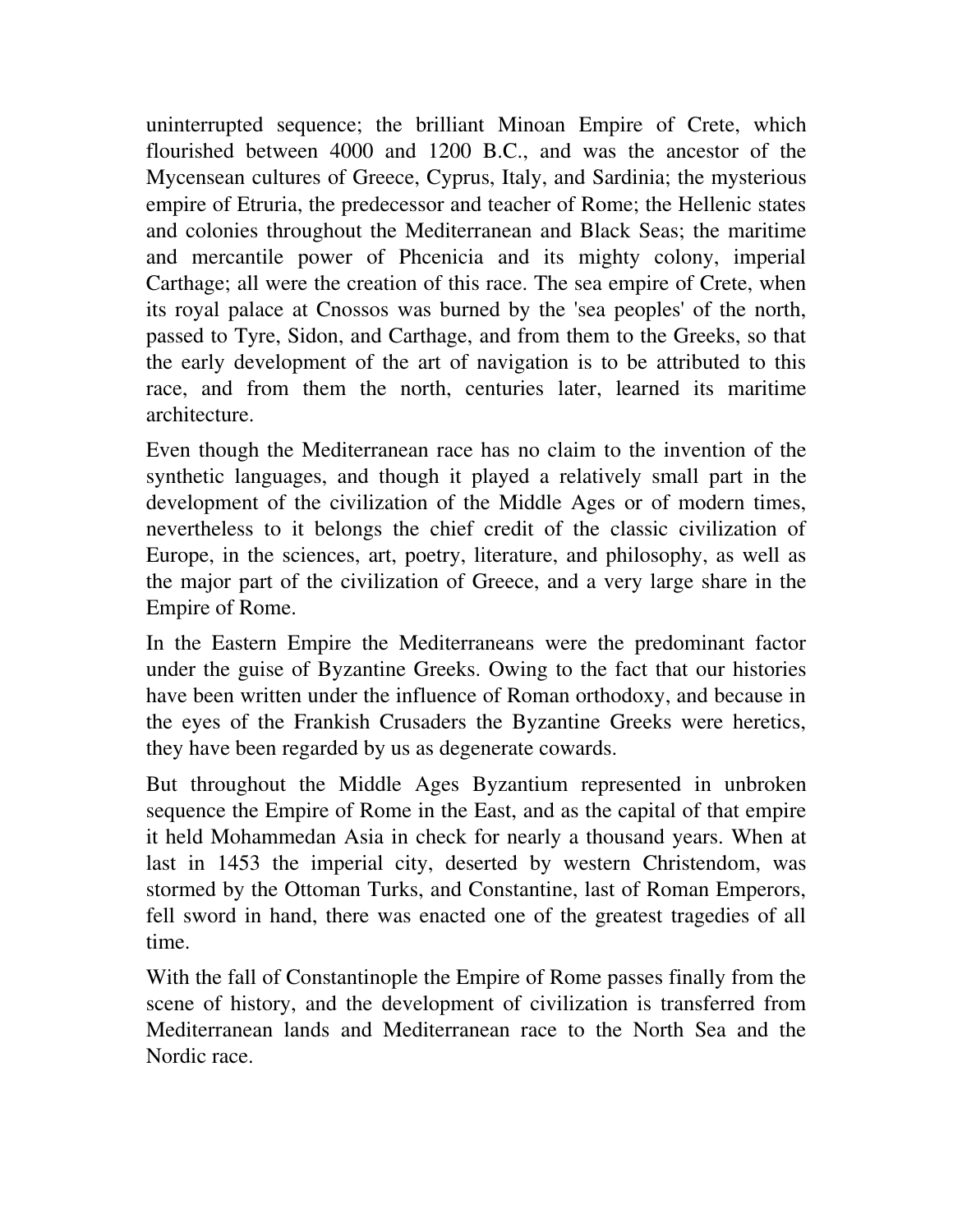### <span id="page-91-0"></span>[Chapter 13:](#page-91-0) [The Nordic Race](#page-91-0)

WE have shown that the Mediterranean race entered Europe from the south and forms part of a great group of peoples extending into southern Asia, that the Alpine race came from the east through Asia Minor and the valley of the Danube, and that its present European distribution is merely the westernmost point of an ethnic pyramid, the base of which rests solidly on the round skulled peoples of the great plateaux of central Asia. Both of these races are, therefore, western extensions of Asiatic subspecies, and neither of them can be considered as exclusively European.

With the remaining race, the Nordic, however, the case is different. This is a purely European type, and has developed its physical characters and its civilization within the confines of that continent. It is, therefore, the Homo europaeus, the white man par excellence. It is everywhere characterized by certain unique specializations, namely, blondness, wavy hair, blue eyes, fair skin, high, narrow and straight nose, which are associated with great stature, and a long skull, as well as with abundant head and body hair.

This abundance of hair is an ancient and generalized character which the Nordics share with the Alpines of both Europe and Asia, but the light colored eyes and light colored hair are characters of relatively recent specialization and consequently highly unstable.

The pure Nordic race is at present clustered around the shores of the Baltic and North Seas, from which is has spread west and south and east in every direction, fading off gradually into the two preceding races.

The centre of its greatest purity is now in Sweden, and there is no doubt that at first the Scandinavian Peninsula, and later the immediately adjoining shores of the Baltic, were the centres of radiation of the Teutonic or Scandinavian branch of this race.

The population of Scandinavia has been composed of this Nordic subspecies from the beginning of Neolithic times, and Sweden to-day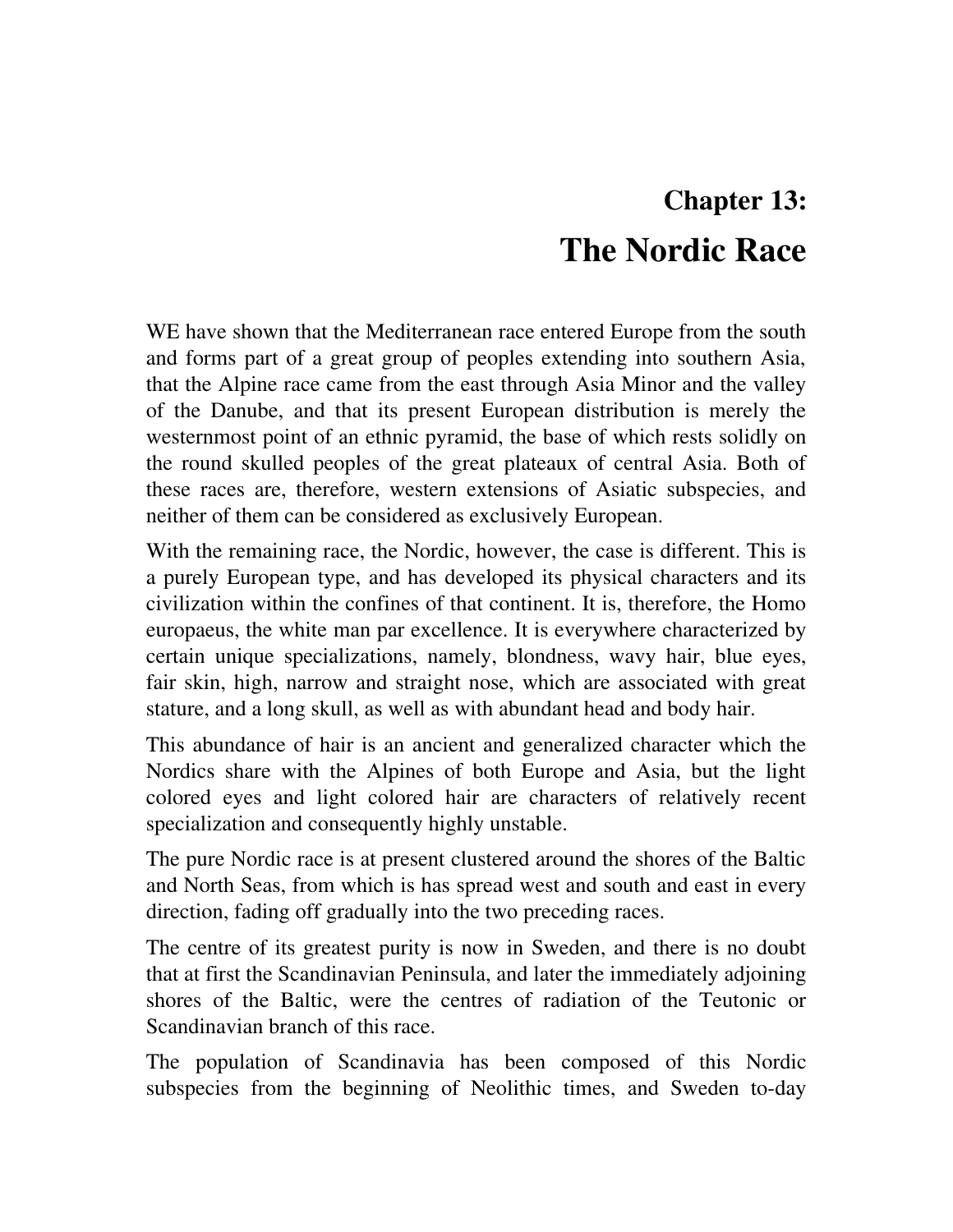represents one of the few countries which has never been overwhelmed by foreign conquest, and in which there has been but a single racial type from the beginning. This nation is unique for its unity of race, language, religion, and social ideals.

Southern Scandinavia only became fit for human habitation on the retreat of the glaciers about twelve thousand years ago and apparently was immediately occupied by the Nordic race. This is one

of the few geological dates which is absolute and not relative. It rests on a most interesting series of computations made by Baron DeGeer, based on an actual count of the laminated deposits of clay laid down annually by the retreating glaciers, each layer representing the summer deposit of the subglacial stream.

The Nordics first appear at the close of the Paleolithic along the coasts of the Baltic. The earliest industry discovered in this region is known as the Maglemose, found in Denmark and elsewhere around the Baltic, and is probably the culture of the Proto-Teutonic branch of the Nordic race. No human remains have as yet been found.

The vigor and power of the Nordic race as a whole is such that it could not have been evolved in so restricted an area as southern Sweden, although its Teutonic section did develop there in comparative isolation. The Nordics must have had a larger field for their specialization, and a longer period for their evolution, than is afforded by the limited time which has elapsed since Sweden became habitable. For the development of so marked a type there is required a continental area isolated and protected for long ages from the intrusion of other races. The climatic conditions must have been such as to impose a rigid elimination of defectives through the agency of hard winters and the necessity of industry and foresight in providing the year's food, clothing, and shelter during the short summer. Such demands on energy, if long continued, would produce a strong, virile, and self-contained race which would inevitably overwhelm in battle nations whose weaker elements had not been purged by the conditions of an equally severe environment.

An area conforming to these requirements is offered by the forests and plains of eastern Germany, Poland, and Russia. It was here that the Proto-Nordic type evolved, and here their remnants are found. They were protected from Asia on the east by the then almost continuous water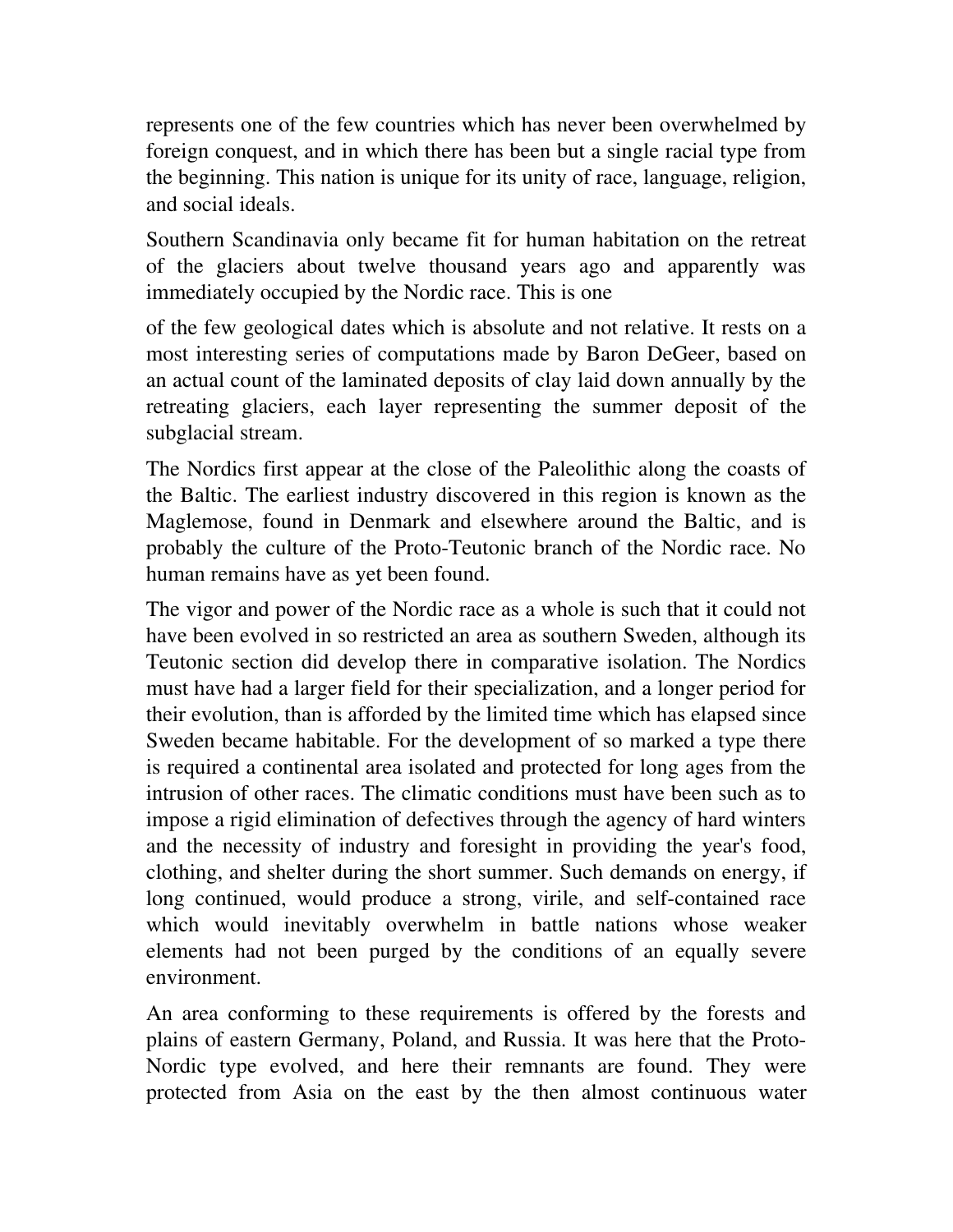connections across eastern Russia between the White Sea and the old Caspian-Aral Sea.

During the last glacial advance (the Wurm glaciation), which, like the preceding glacial advances, is believed to have been a period of land depression, the White Sea extended far to the south of its present limits, while the enlarged Caspian Sea, then and long afterward connected with the Sea of Aral, extended northward to the great bend of the Volga. The intermediate area was studded with large lakes and morasses. Thus an almost complete water barrier of shallow sea, located just west of the low Ural Mountains, separated Europe from Asia during the Wurm glaciation and long afterward. The broken connection was restored just before the dawn of history by the slight ele-

vation of the land and the shrinking of the Caspian-Aral Sea through increasing desiccation which left its present surface below sea level.

An important element in the isolation of this Nordic cradle on the south is the fact that from the earliest times down to this day the pressure of population has everywhere been from the bleak and sterile north southward and eastward into the sunny and enervating lands of France, Italy, Greece, Persia, and India.

In these forests and steppes of the north, the Nordic race gradually evolved in isolation, and at a very early date occupied the Scandinavian Peninsula, together with much of the land now submerged under the Baltic and North Seas.

Nordic strains form everywhere a substratum of population throughout Russia and underlie the round skull Slavs who first appear a little over a thousand years ago as coming, not from the direction of Asia, but from south Poland. Burial mounds called kurgans are widely scattered throughout Russia from the Carpathians to the Urals, and contain numerous remains of a dolichocephalic race; in fact, more than three-fourths of the skulls are of this type. Round skulls first become numerous in ancient Russian graveyards about 900 A.D., and soon increase to such an extent that in the Slavic period from the ninth to the thirteenth centuries one-half of the skulls were brachycephalic, while in modern cemeteries the proportion of round skulls is still greater. This ancient Nordic element, however, still forms a very considerable portion of the population of northern Russia and contributes the blondness and the red-headedness so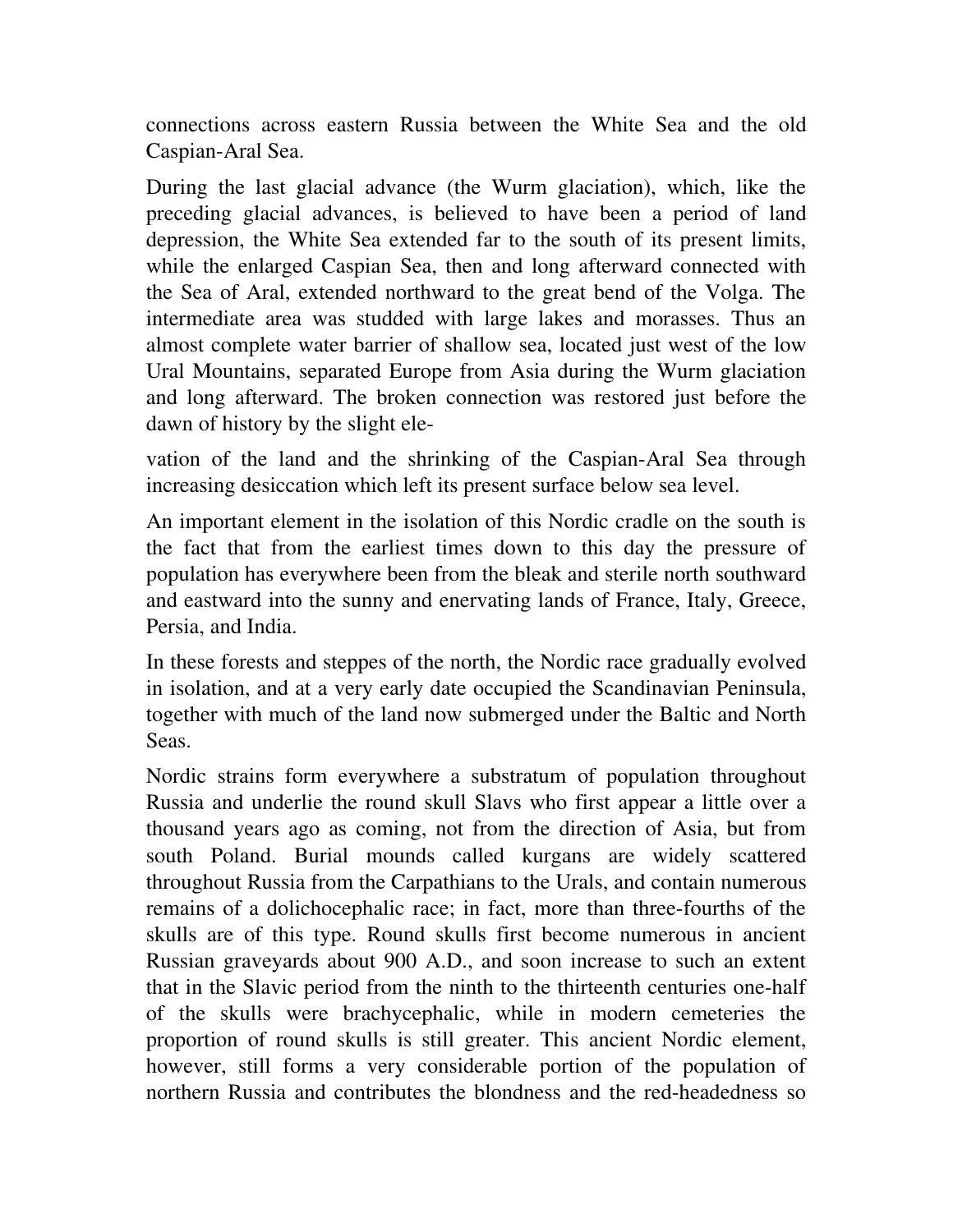characteristic of the Russian of to-day. As we leave the Baltic coasts the Nordic characters fade out both toward the south and east. The blond element in the nobility of Russia is of later Scandinavian and Teutonic origin.

When the seas which separated Russia from Asia dried up, and when the isolation and exacting climate of the north had done their work and produced the vigorous Nordic type, these men burst upon the southern races, conquering east, south, and west. They brought with them from the north the hardihood and vigor acquired under the rigorous selection of a long winter season, and vanquished in battle the inhabitants of older and feebler civilizations, only in their turn to succumb to the softening influences of a life of ease and plenty in their new homes.

The earliest appearance in history of Aryan-speaking Nordics is our first dim vision of the Sacae introducing the Sanskrit into India, the Cimmerians pouring through the passes of the Caucasus from the grasslands of south Russia to invade the Empire of the Medes, and the Achaeans and Phrygians conquering Greece and the Aegean coast

of Asia Minor. About 11OO B.C. Nordics enter Italy as Umbrians and Oscans, and soon after cross the Rhine into Gaul. This western vanguard was composed of Celtic-speaking tribes which had long occupied those districts in Germany which lay south and west of the Teutonic-speaking Nordics, who at this early date were probably confined to Scandinavia and the immediate shores of the Baltic, and were beginning to press southward.

This first wave of Nordics seems to have swept westward along the sandy plains of northern Europe, entering France through the Low Countries. From this point as Goidels they spread north into Britain, reaching there about 800 B.C. As Gauls they conquered all France and pushed on south and west into Spain, and over the Maritime Alps into northern Italy, where they encountered their kindred Nordic Umbrians, who at an earlier date had crossed the Alps from the northeast. Other Celtic-speaking Nordics apparently migrated up the Rhine and down the Danube, and by the time the Romans came on the scene the Alpines of central Europe had been thoroughly Celticized. These tribes pushed eastward into southern Russia and reached the Crimea as early as the fourth century B.C. Mixed with the natives, they were called by the Greeks the Celto-Scyths. This swarming out of Germany of the first Nordics was during the closing phases of the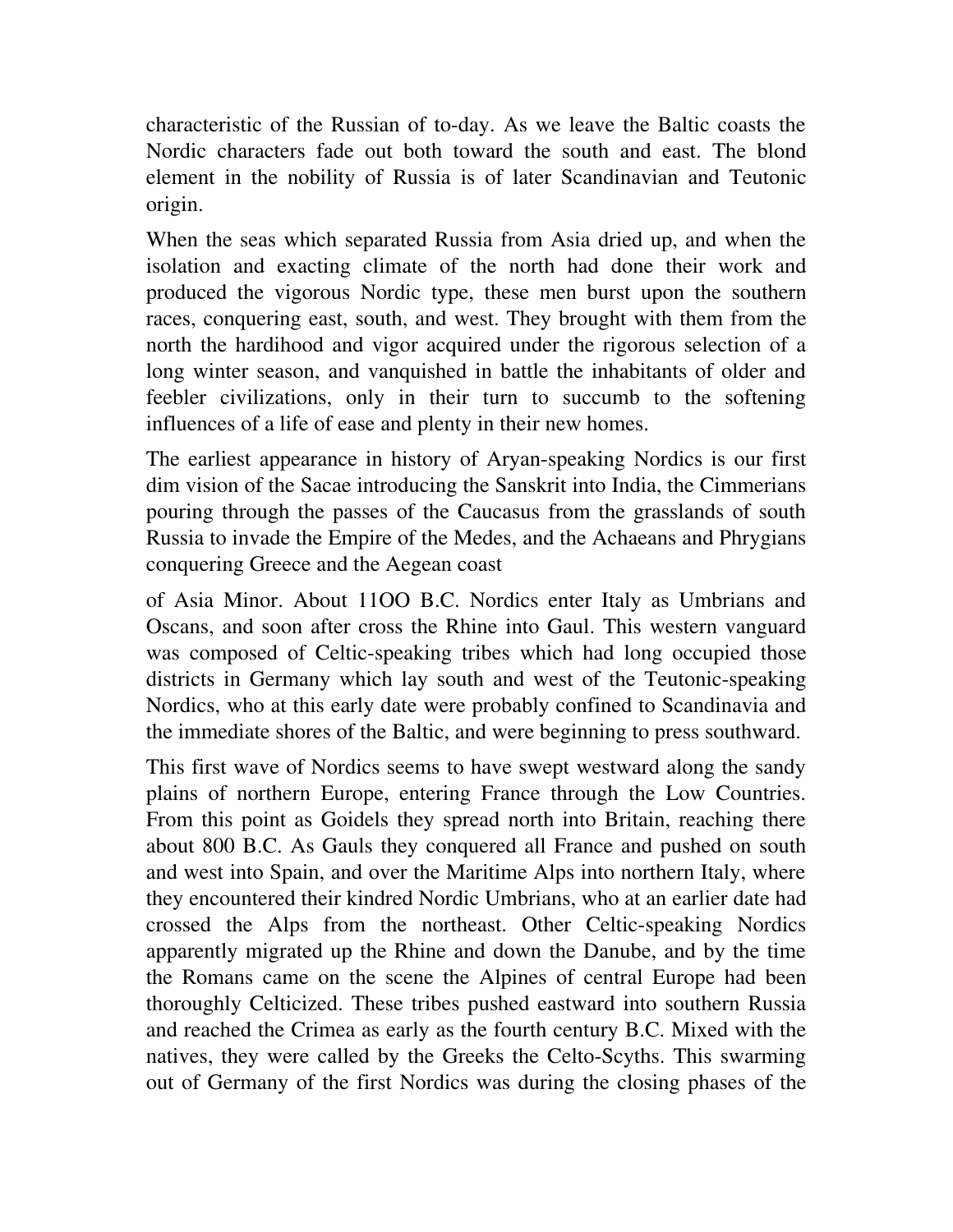Bronze Period, and was contemporary with, and probably caused by, the first great expansion of the Teutons from Scandinavia by way both of Denmark and the Baltic coasts.

These invaders were succeeded by a second wave of Celtic-speaking peoples, the Cymry, who drove their Goidelic predecessors still farther west and exterminated and absorbed them over large areas. These Cymric invasions occurred about 300-100 B.C., and were probably the result of the growing development of the Teutons and their final expulsion of the Celtic-speaking tribes from Germany. These Cymry occupied northern France under the name of Belgae and invaded England as Brythons, and their conquests in both Gaul and Britain were only checked by the legions of Caesar.

These migrations are exceedingly hard to trace because of the confusion caused by the fact that Celtic speech is now found on the lips of populations in nowise related to the Nordics who first introduced it. But one fact stands out clearly, all the original Celtic-speaking tribes were purely Nordic.

What were the special physical characters of these tribes, in which they differed from their Teutonic successors, is now impossible to say, beyond the possible suggestion that in the British Isles the Scottish and Irish populations in which red hair and gray or green eyes are abundant have rather more of this Celtic strain in them than have the

flaxen haired Teutons, whose china blue eyes are clearly not Celtic.

When the peoples called Gauls or Celts by the Romans, and Galatians by the Greeks, first appear in history, they are described in exactly the same terms as were later the Teutons. They were all gigantic barbarians with fair and very often red hair, then more frequent than to-day, with gray or fiercely blue eyes, and were thus clearly members of the Nordic subspecies.

The first Celtic-speaking nations with whom the Romans came in contact were Gaulish, and had probably incorporated much Alpine blood by the time they crossed the mountains into the domain of classic history. The Nordic element had become still weaker by absorption from the conquered populations, when at a later date the Romans broke through the ring of Celtic nations and came into contact with the purely Nordic Cymry and Teutons.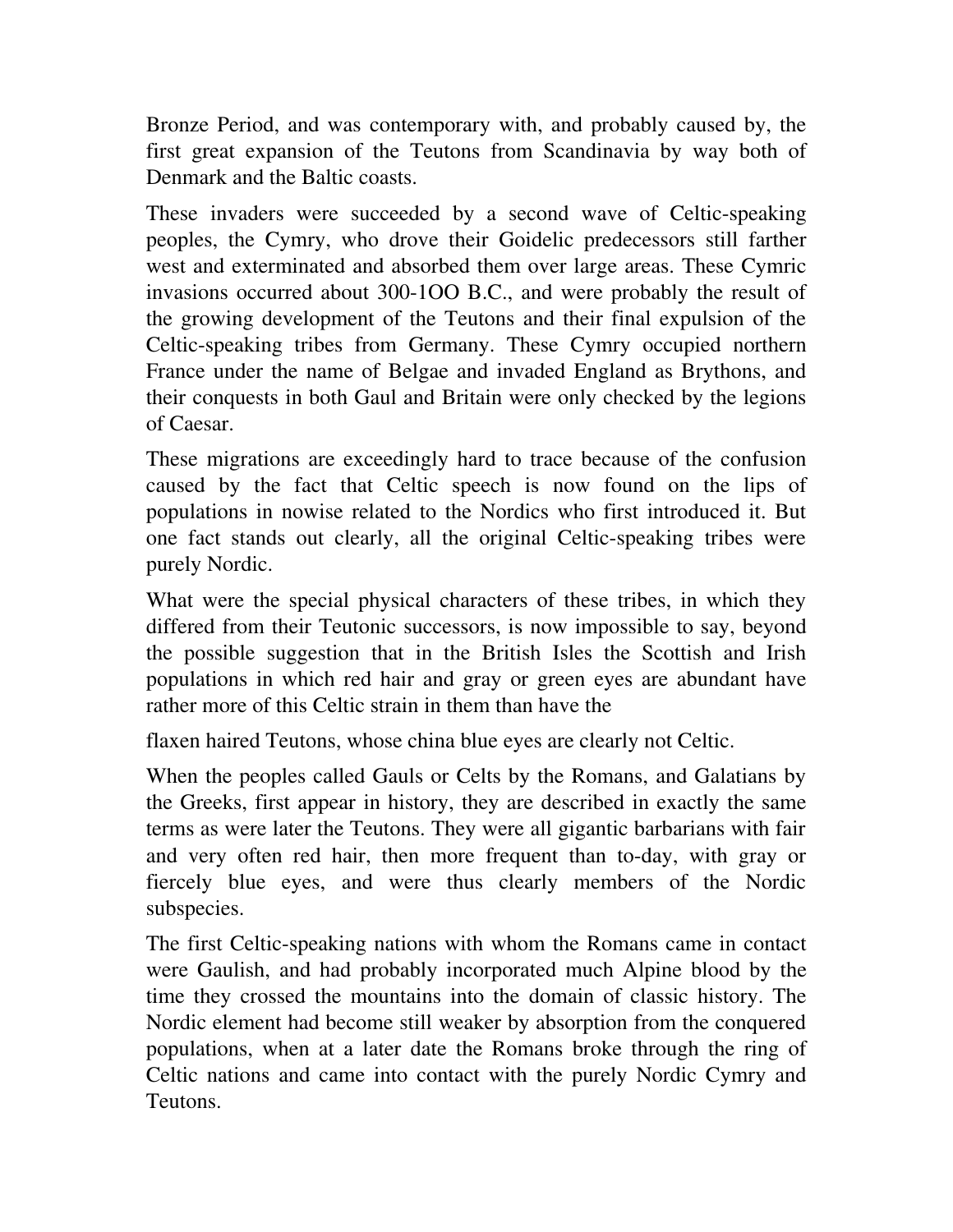After these early expansions of Gauls and Cymry, the Teutons appear upon the scene. Of the pure Teutons within the ken of history, it is not necessary to mention more than the most important of the long series of conquering tribes.

The greatest of them all were perhaps the Goths, who came originally from the south of Sweden and were long located on the opposite German coast, at the mouth of the Vistula. From here they crossed Poland to the Crimea, where they were known in the first century. Three hundred years later they were driven westward by the Huns and forced into the Dacian plain and over the Danube into the Roman Empire. Here they split up; the Ostrogoths after a period of subjection to the Huns on the Danube, ravaged the European provinces of the Eastern Empire, conquered Italy, and founded there a great but shortlived nation. The Visigoths occupied much of Gaul and then entered Spain, driving the Vandals before them into Africa. The Teutons and Cimbri destroyed by Marius in southern Gaul about 1OO B.C.; the Gepidae; the Alans; the Suevi; the Vandals; the Helvetians; the Alemanni of the upper Rhine; the Marcomanni; the Saxons; the Batavians; the Frisians; the Angles; the Jutes, the Lombards and the Heruli of Italy; the Burgundians of the east of France; the Franks of the lower Rhine; the Danes; and latest of all, the Norse Vikings, swept through history. Less well known but of great importance, are the Varangians, who, coming from Sweden in the ninth and tenth centuries, conquered the coast of the Gulf of Finland and much of White Russia, and left there a dynasty and aristocracy of Norse blood. In the tenth and eleventh centuries they were the rulers of Russia.

The traditions of Goths, Vandals, Lombards, and Burgundians all point to Sweden as their

earliest homeland, and probably all the pure Germanic tribes came originally from Scandinavia and were closely related.

When these Teutonic tribes poured down from the Baltic coasts, their Celtic-speaking Nordic predecessors were already much mixed with the underlying populations, Mediterranean in the west and Alpine in the south. These "Celts" were not recognized by the Teutons as kin in any sense, and were all called Welsh or foreigners. From this word are derived the names "Wales," "Cornwales" or "Cornwall," "Valais," "Walloons," and " Wallachian " or "Vlach."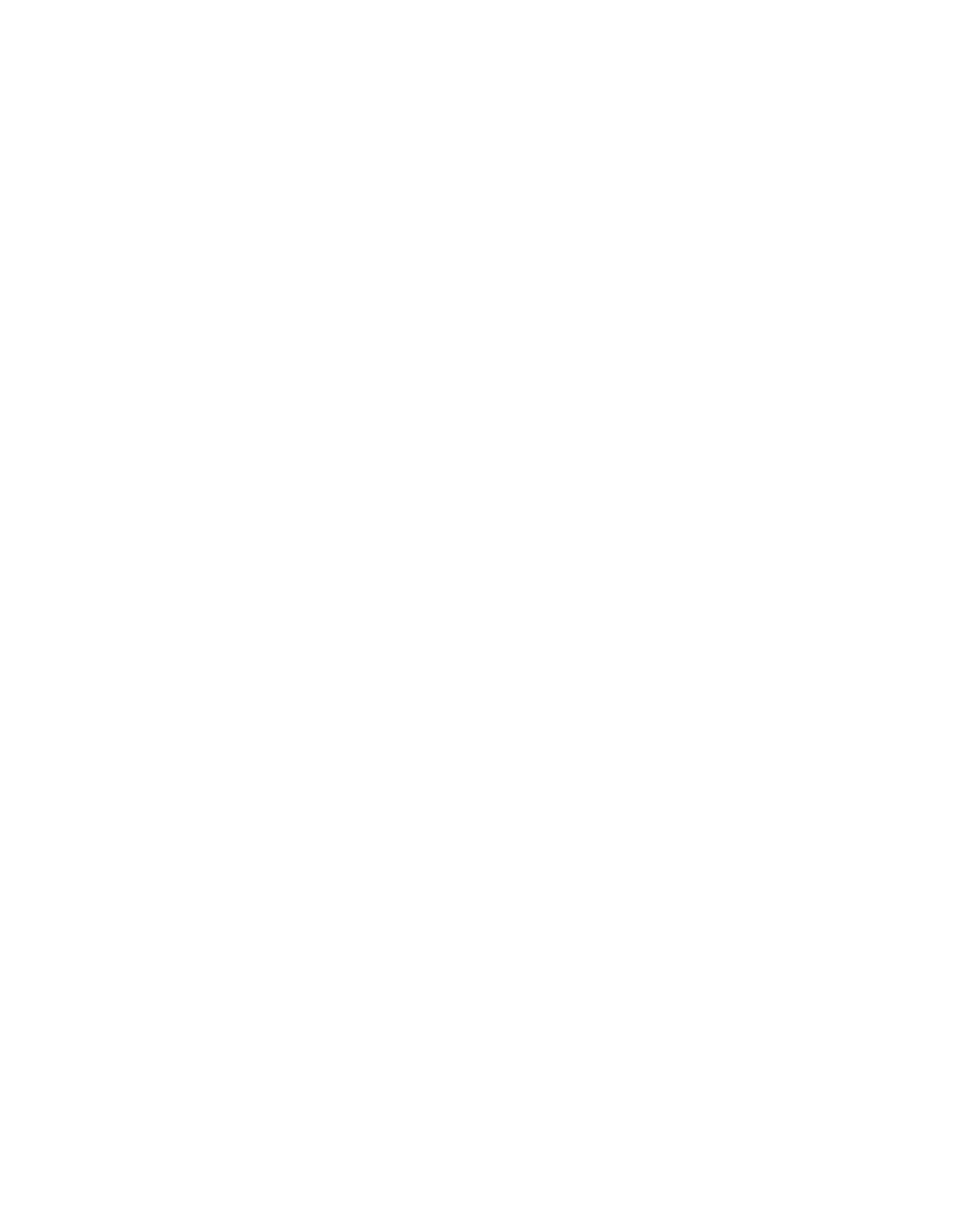#### <span id="page-98-0"></span>[Chapter 14:](#page-98-0) [Teutonic Europe](#page-98-0)

No proper understanding is possible of the meaning of the history of Christendom or full ap- preciation of the place in it of the Teutonic Nordics without a brief review of the events in Eu- rope of the last two thousand years.

When Rome fell and changed trade conditions necessitated the transfer of power from its historic capital in Italy to a strategic situation on the Bosporus, western Europe was definitely and finally abandoned to its Teutonic invaders. These same barbarians swept up again and again to the Propontis, only to recoil before the organized strength of the Byzantine Empire and the walls of Mikkle-gard. The final line of cleavage between the western and eastern Empires corresponded closely to the boundaries of Latin and Greek speech and dif-ferences of language no doubt were the chief cause of the political and later of the religious divergence between them.

Until the coming of the Alpine Slavs the East- ern Empire still held in Europe the Balkan Penin- sula and much of the eastern Mediterranean. The Western Empire, however, collapsed utterly under the impact of hordes of Nordic Teutons at a much earlier date. In the fourth and fifth centu- ries of our era north Africa, once the empire of Carthage, had become the seat of the kingdom of Nordic Vandals. Spain fell under the control of the Visigoths and Lusitania, now Portugal, under that of the Suevi. Gaul was Visigothic in the south and Burgundian in the east, while the Frankish kingdom dominated the north until it finally absorbed and incorporated all the territories of ancient Gaul and made it the land of the Franks. Strictly speaking, the northern half of France and the adjoining districts, the country of Langued'oil, is the true land of the Franks while the southern Languedoc was never Frankish except by conquest, and was never as thoroughly Nordicized as the north. Whatever Nordic elements are still to be found there are Gothic and Burgundian but not Frankish.

Italy fell under the control first of the Ostro- goths and then of the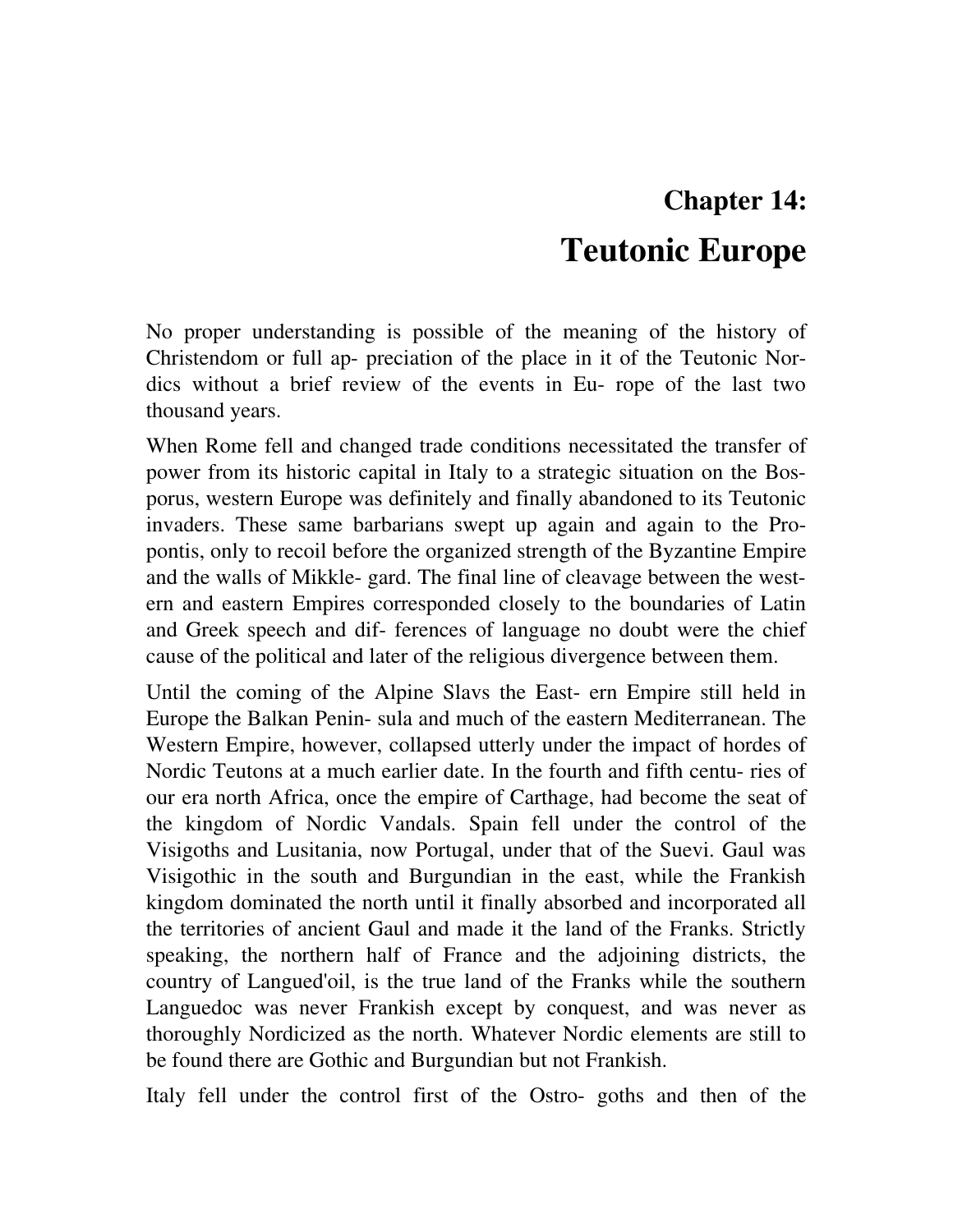Lombards. The purely Nordic Saxons with kindred tribes conquered the British Isles and meanwhile the Norse and Danish Scandinavians contributed a large element to all the coast populations as far south as Spain and the Swedes organized in the eastern Baltic what is now Russia.

Thus when Rome passed all Europe had be- come superficially Teutonic. At first these Teutons were isolated and independent tribes bearing some shadowy relation to the one organized state they knew, the Empire of Rome. Then came the Mo- hammedan invasion, which reached western Eu- rope from Africa and destroyed the Visigothic kingdom. The Moslems swept on unchecked until their light horsemen dashed themselves to pieces against the heavy armed cavalry of Charles Martel and his Franks at Tours in 732 A. D.

The destruction of the Vandal kingdom by the armies of the Byzantine Empire, the conquest of Spain by the Moors and finally the overthrow of the Lombards by the Franks were all greatly facil- itated by the fact that these barbarians, Vandals, Goths, Suevi and Lombards, with the sole excep- tion of the Franks, were originally Christians of the Arian or Unitarian confession and as such were regarded as heretics by their orthodox Christian subjects. The Franks alone were con-verted from heathenism directly to the Trini-tarian faith to which the old populations of the Roman Empire adhered. From this orthodoxy of the Franks arose the close relation between France, "the eldest daughter of the church," and the papacy, a connection which lasted for more than a thousand years — in fact nearly to our own day.

With the Goths eliminated western Christen- dom became Frankish. In the year 800 A. D., Charlemagne was crowned at Rome and re-estab- lished the Roman Empire in the west, which in-cluded all Christendom outside of the Byzantine Empire. In some form or shape this Roman Empire endured until the beginning of the nine teenth century and during all that time it formed the basis of the political concept of European man.

This same concept lies to-day at the root of the imperial idea. Kaiser, Tsar and Emperor each takes his name and in some way undertakes to trace his title from Caesar and the Empire. Charle- magne and his successors claimed and often exer cised overlordship as to all the other continental Christian nations and when the Crusades began it was the German Emperor who led the Frankish hosts against the Saracens. Charlemagne was a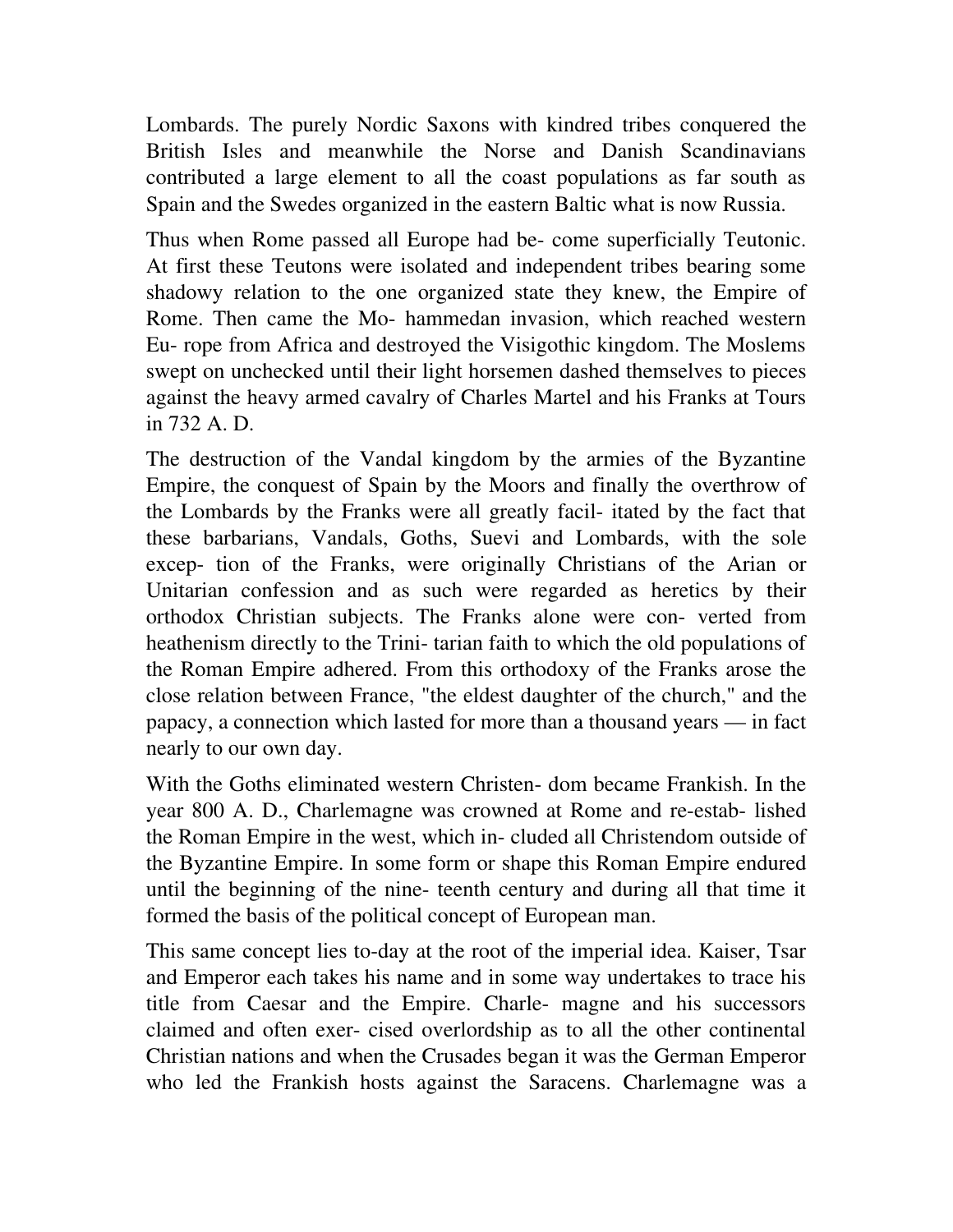German Emperor, his capital was at Aachen within the present limits of the German Empire and the language of his court was German. For several centuries after the conquest of Gaul by the Franks their Teutonic tongue held its own against the Latin speech of the Romanized Gauls.

The history of all Christian Europe is in some degree interwoven with this Holy Roman Em- pire. Though the Empire was neither holy nor Roman but altogether secular and Teutonic, it was, nevertheless, the heart of Europe for ages. Holland and Flanders, Lorraine and Alsace, Burgundy and Luxemburg, Lombardy and the Veneto, Switzerland and Austria, Bohemia and Styria are states which were originally component parts of the Empire although many of them have since been torn away by rival nations or have become in- dependent, while much of northern Italy remained under the sway of Austria within the memory of living men.

The Empire wasted its strength in imperial am- bitions and foreign conquests instead of consoli- dating, organizing and unifying its own territories and the fact that the imperial crown was elective for many generations before it became hereditary in the House of Hapsburg checked the unification of Germany during the Middle Ages.

A strong hereditary monarchy, such as arose in England and in France, would have anticipated the Germany of to-day by a thousand years and made it the predominant state in Christendom, but disruptive elements in the persons of great territorial dukes were successful throughout its history in preventing an effective concentration of power in the hands of the Emperor.

That the German Emperor was regarded, though vaguely, as the overlord of all Christian monarchs was clearly indicated when Henry VIII of England and Francis I of France appeared as candidates for the imperial crown against Charles of Spain, afteiward the Emperor Charles V.

Europe was the Holy Roman Empire and the Holy Roman Empire was Europe predominantly until the Thirty Years' War. This war was per-haps the greatest catastrophe of all the ghastly crimes committed in the name of religion. It de-stroyed an entire generation, taking each year for thirty years the finest manhood of the nations.

Two-thirds of the population of Germany was destroyed, in some states such as Bohemia three- fourths of the inhabitants were killed or exiled, while out of 500,000 inhabitants in Wurtemberg there were only 48,000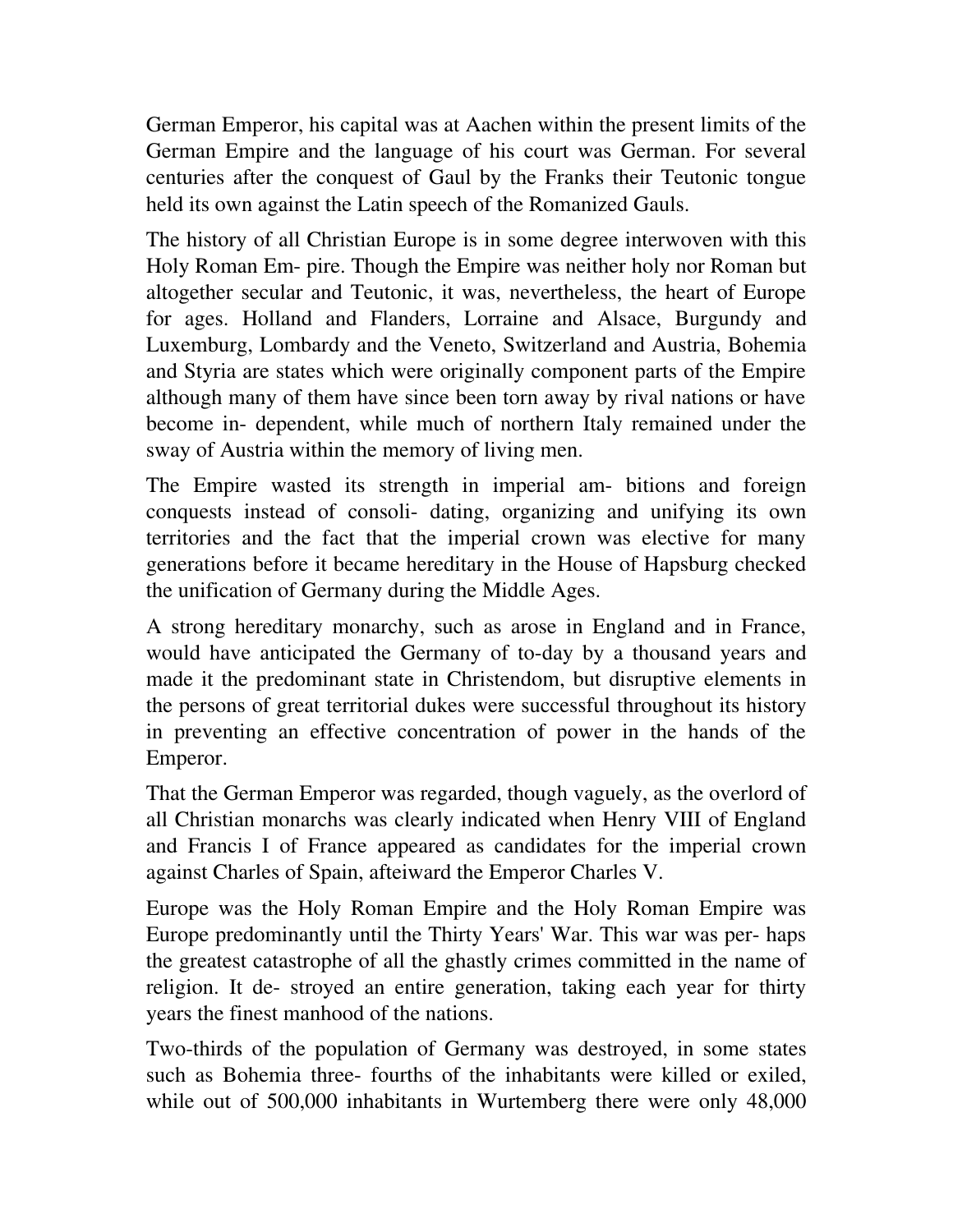left at the end of the war. Terrible as this loss was, the destruction did not fall equally on the various races and classes in the community. It bore, of course, most heavily upon the big blond fighting man and at the end of the war the German states contained a greatly lessened proportion of Nordic blood. In fact, from that time on the purely Teutonic race in Germany has been largely replaced by the Al- pine types in the south and by the Wendish and the Polish types in the east. This change of race in Germany has gone so far that it has been com- puted that out of the 70,000,000 inhabitants of the German Empire, only 9,000,000 are purely Teutonic in coloration, stature and skull charac- ters. The rarity of pure Teutonic and Nordic types among the German immigrants to America in contrast to its almost universal prevalence among those from Scandinavia is traceable to the same cause.

In addition, the Thirty Years' War virtually destroyed the land owning yeomanry and lesser gentry formerly found in mediaeval Germany as numerously as in France or in England. The re- ligious wars of France, while not as devasting to the nation as a whole as was the Thirty Years' War in Germany, nevertheless greatly weakened the French cavalier type, the "petite noblesse de pro- vince." In Germany this class had flourished and throughout the Middle Ages contributed great numbers of knights, poets, thinkers, artists and artisans who gave charm and variety to the society of central Europe. But, as said, this section of the population was practically exterminated in the Thirty Years' War and this class of gentlemen practically vanishes from German history from that time on.

When the Thirty Years' War was over there re- mained in Germany nothing except the brutalized peasantry, largely of Alpine derivation in the south and east, and the high nobility which turned from the toils of endless warfare to mimic on a small scale the court of Versailles. After this long struggle the boundaries in central Europe between the Protestant North and the Catholic South fol-low in a marked degree the frontier between the northern plain inhabited chiefly by Nordics and the more mountainous countries in the south popu- lated almost entirely by Alpines.

It has taken Germany two centuries to recover her vigor, her wealth and her aspirations to a place in the sun.

During these years Germany was a political non-entity, a mere congeries of petty states bickering and fighting with each other, claiming and own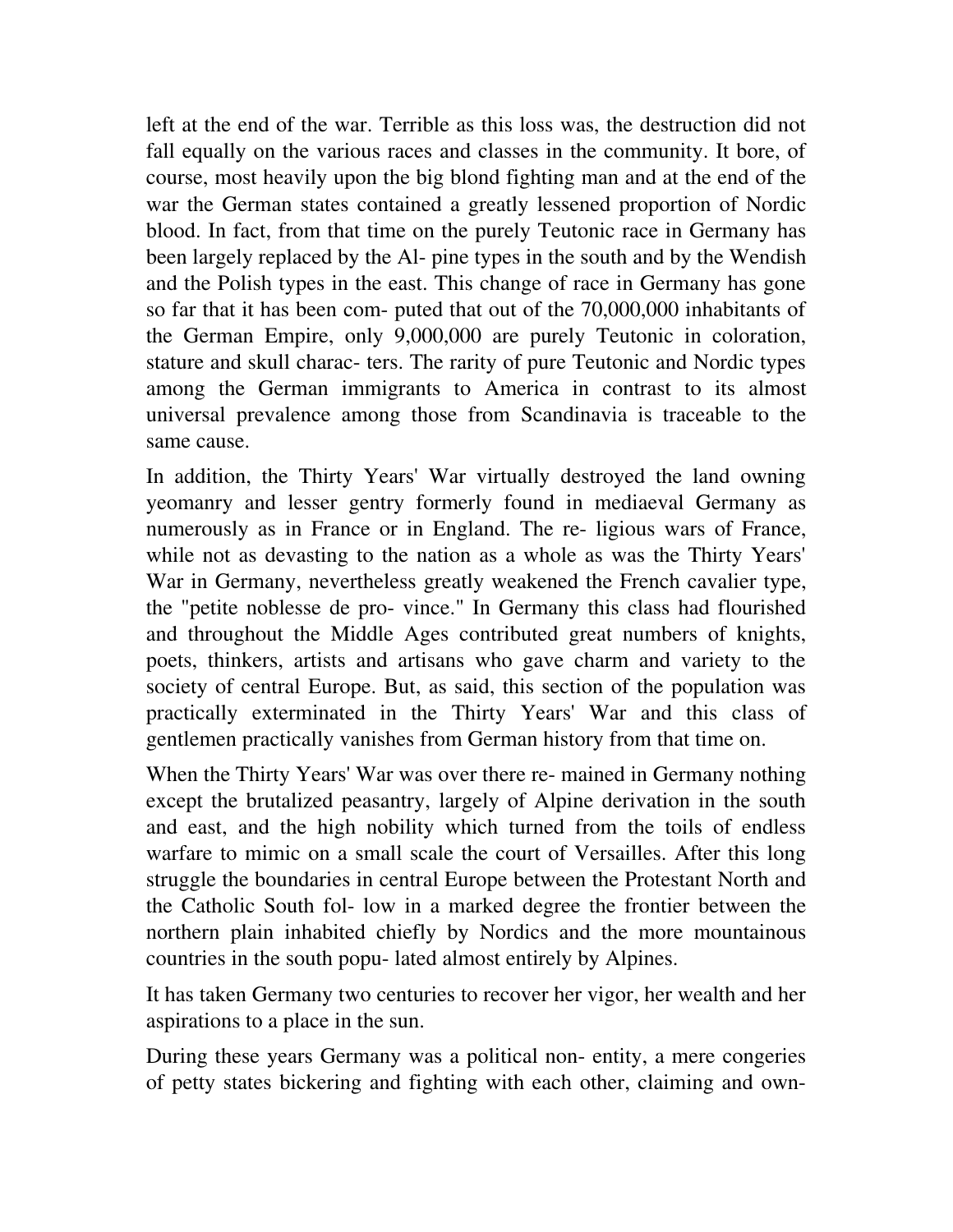ing only the Empire of the Air as Napoleon hap- pily phrased it. Meantime France and England founded their colonial empires beyond the seas.

When in the last generation Germany became unified and organized, she found herself not only too late to share in these colonial enterprises, but also lacking in much of the racial element and still more lacking in the very classes which were her greatest strength and glory before the Thirty Years' War. To-day the ghastly rarity in the German armies of chivalry and generosity toward women and of knightly protection and courtesy toward the prisoners or wounded can be largely attributed to this annihilation of the gentle classes. The Ger- mans of to-day, whether they live on the farms or in the cities, are for the most part descendants of the peasants who survived, not of the brilliant knights and sturdy foot soldiers who fell in that mighty conflict. Knowledge of this great past when Europe was Teutonic and memories of the shadowy grandeur of the Hohenstaufen Emperors, who, generation after generation, led Teutonic armies over the Alps to assert their title to Italian provinces, have played no small part in modern German consciousness.

These traditions and the knowledge that their own religious dissensions swept them from the leadership of the European world lie at the base of the German imperial ideal of to-day and it is for this ideal that the German armies are dying, just as did their ancestors for a thousand years under their Fredericks, Henrys, Conrads and Ottos.

But the Empire of Rome and the Empire of Charlemagne are no more and the Teutonic type is divided almost equally between the contending forces in this world war. With the United States in the field the balance of pure Nordic blood will be heavily against the Central Powers, which pride themselves on being "the Teutonic powers."

Germany is too late and is limited to a destiny fixed and ordained for her on the fatal day in 16 18 when the Hapsburg Ferdinand forced the Protestants of Bohemia into revolt.

Although as a result of the Thirty Years' War the German Empire is far less Nordic than in the Mid- dle Ages, the north and northwest of Germany are still Teutonic throughout and in the east and south the Alpines have been thoroughly Germanized with an aristocracy and upper class very largely of pure Teutonic blood.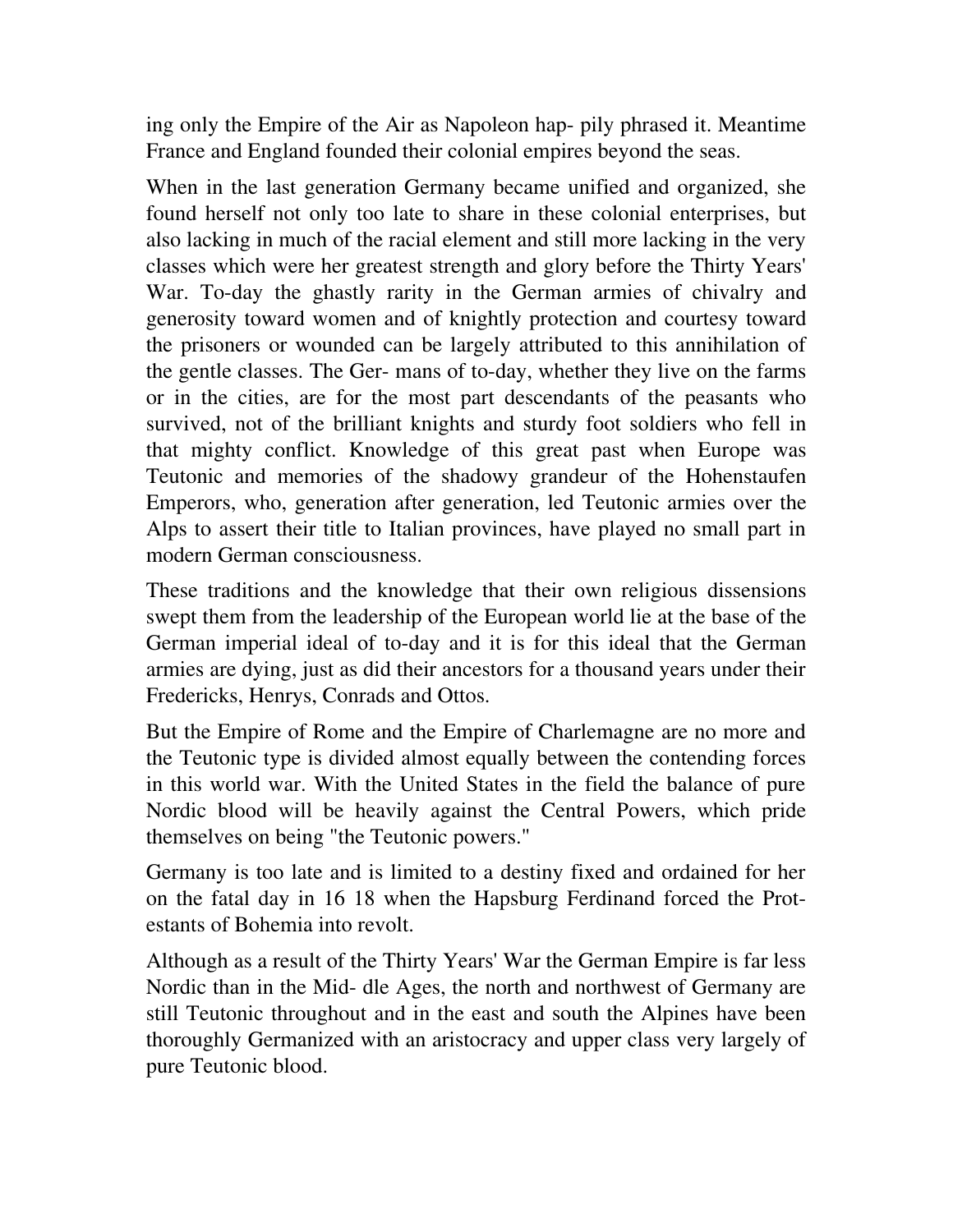# <span id="page-103-0"></span>[Chapter 15:](#page-103-0) [The Expansion of the Nordics](#page-103-0)

THE men of Nordic blood to-day form all the population of Scandinavian countries, as also a majority of the population of the British Isles, and are almost pure in type in Scotland and eastern and northern England. The Nordic realm includes all the northern third of France, with extensions into the fertile southwest; all the rich lowlands of Flanders; all Holland; the northern half of Germany, with extensions up the Rhine and down the Danube; and the north of Poland, and of Russia. Recent calculations show that there are about 90,000,000 of purely Nordic physical type in Europe out of a total population of 420,000,000.

Throughout southern Europe a Nordic nobility of Teutonic type everywhere forms the old aristocratic and military classes, or what now remains of them. These aristocrats, by as much as their blood is pure, are taller and blonder than the native populations, whether these be Alpine in central Europe or Mediterranean in Spain or in the south of France and Italy.

The countries speaking Low German dialects are almost purely Nordic, but the populations of High German speech are very largely Teutonized Alpines, and occupy lands once Celtic-speaking. The main distinction between the two dialects is the presence of a large number of Celtic elements in High German.

In northern Italy there is a large amount of Nordic blood. In Lombardy, Venice, and elsewhere throughout the country the aristocracy is blonder and taller than the peasantry, but the Nordic element in Italy has declined noticeably since the Middle Ages. From Roman times onward for a thousand years the Teutons swarmed into northern Italy, through the Alps, chiefly by way of the Brenner Pass. With the stoppage of these Nordic invasions this strain seems to have grown less all through Italy.

In the Balkan Peninsula there is little to show for the floods of Nordic blood that have poured in for the last 3,500 years, beginning with the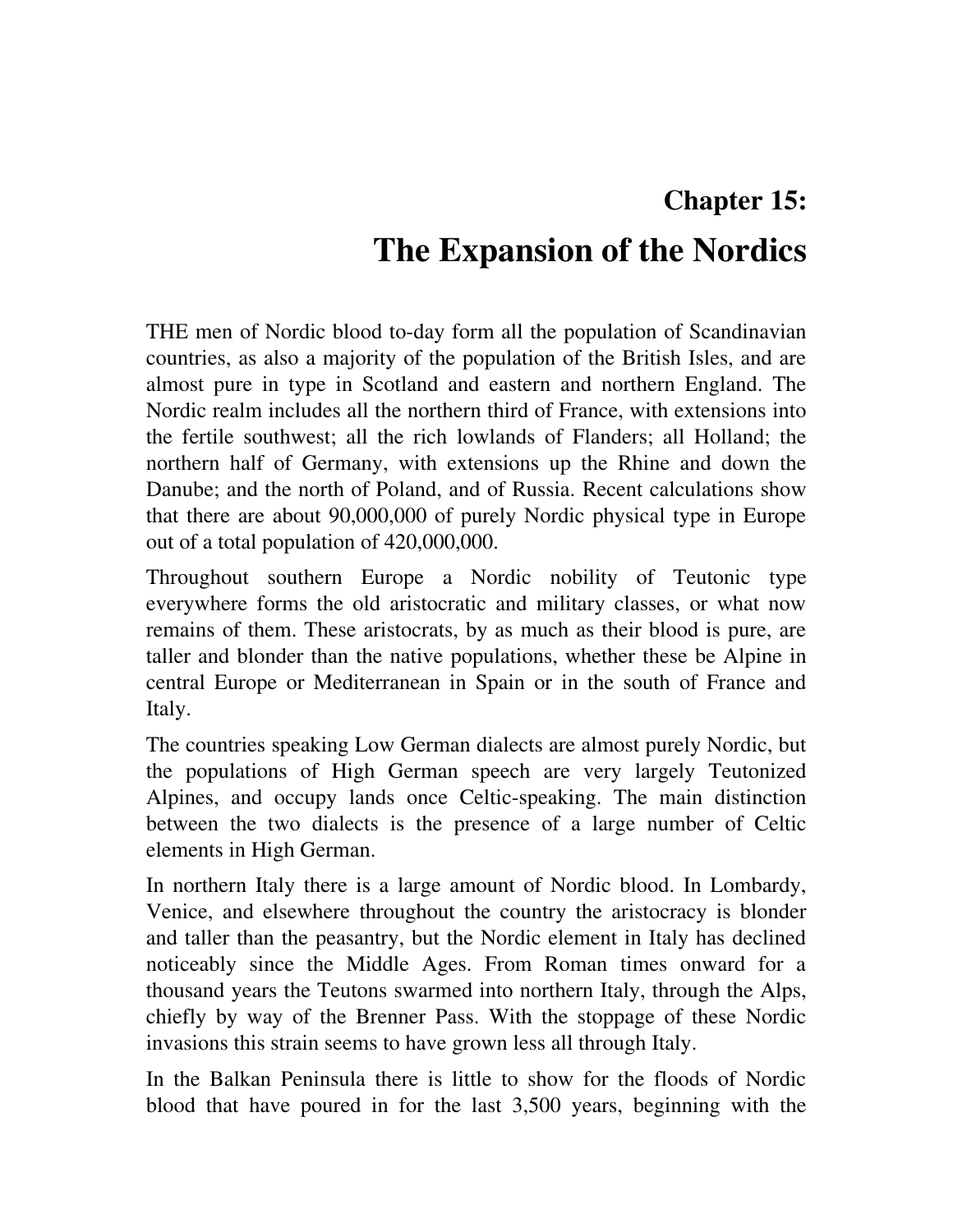Achaeans of Homer, who first appeared en masse about 1400 B.C., and were followed successively by the Dorians, Cimmerians, and Gauls, down to the Goths and the Varangians of Byzantine times.

The tall stature of the population along the Illyrian Alps from the Tyrol to Albania on the south, is undoubtedly of Nordic origin, and dates from some of these early invasions, but these Illyrians have been so crossed with Slavs that all other blond elements have been lost, and the existing population is essentially of brachycephalic Alpine type. What few remnants of blondness occur in this district, more particularly in Albania, are probably to be attributed to later infiltrations, as are the socalled Frankish elements in Bosnia. In Russia and in Poland the Nordic stature, blondness, and long skull grow less and less pronounced as one proceeds south and east from the Gulf of Finland.

It would appear that in all those parts of Europe outside of its natural habitat, the Nordic blood is on the wane from England to Italy, and that the ancient, acclimated, and primitive populations of Alpine and Mediterranean race are subtly reasserting their long lost political power through a high breeding rate and democratic institutions.

In western Europe the first wave of the Nordic tribes appeared about three thousand years ago, and was followed by other invasions with the Nordic element becoming stronger until after the fall of Rome whole tribes moved into its provinces Germanizing them more or less for varying lengths of time.

These incoming Nordics intermarried with the native populations and were gradually bred out, and the resurgence of the old native stock has proceeded steadily since the Frankish Charlemagne destroyed the Lombard kingdom, and is proceeding with unabated vigor to-day. This process has been greatly accelerated in western Europe by the crusades and the religious and Napoleonic wars. The world war, now in full swing with its toll of millions, will leave Europe much poorer in Nordic blood. One of its most certain results will be the partial destruction of the aristocratic classes everywhere in northern Europe. In England the nobility has already suffered in battle more than in any century since the Wars of the Roses. This will tend to realize the standardization of type so dear to democratic ideals. If equality cannot be obtained by lengthening and uplifting the stunted of body and of mind, it can be at least realized by the destruction of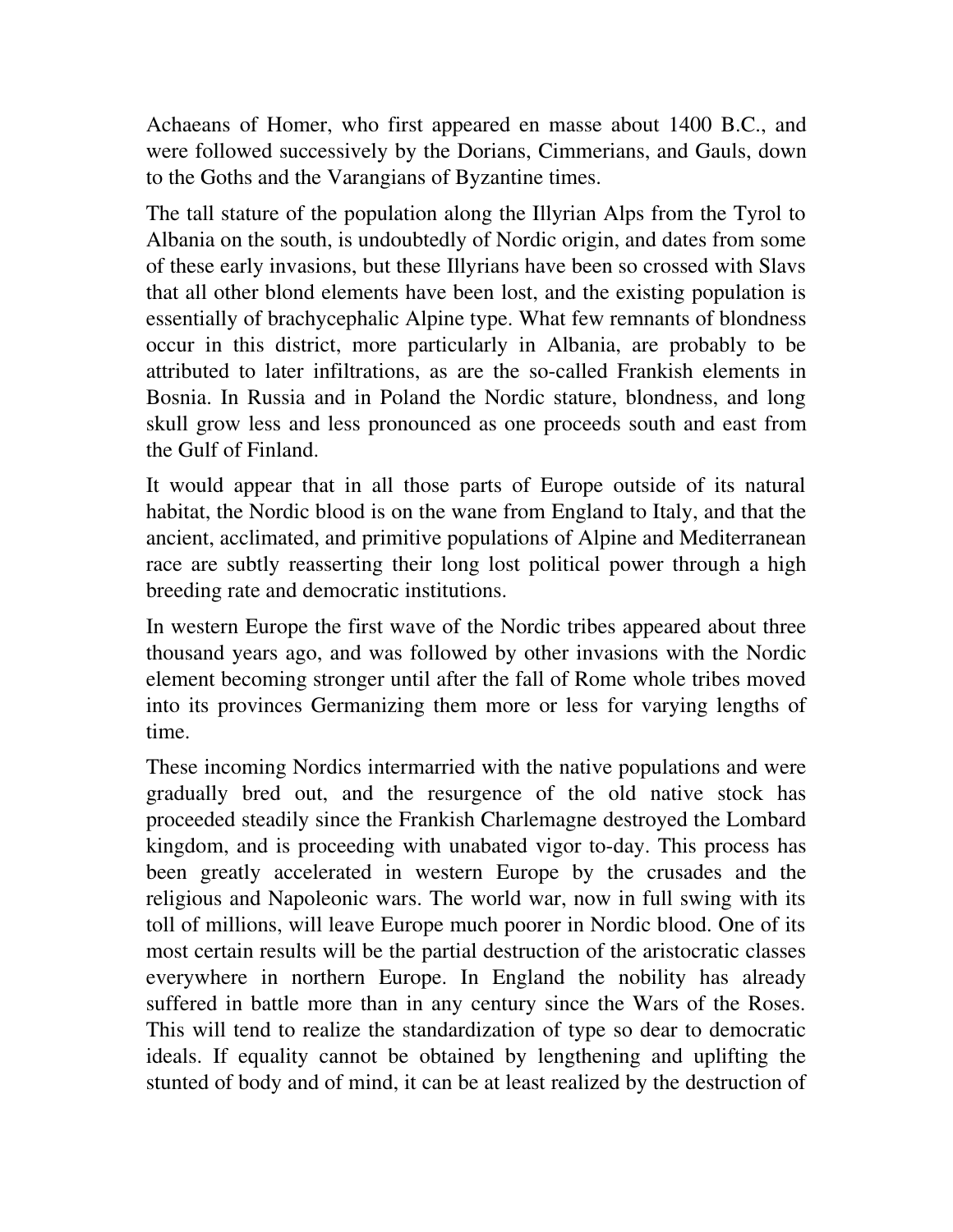the exalted of stature and of soul. The bed of Procrustes operates with the same fatal exactness when it shortens the long as when it stretches the undersized.

The first Nordics in Spain were the Gauls who crossed the Pyrenees about the seventh century before our era, and introduced Aryan speech into the Iberian Peninsula. They quickly mixed with Mediterranean natives and the composite Spaniards were called Celtiberians by the Romans.

In Portugal and Spain there are in the physical structure of the population few traces of these early Celtic-speaking Nordic invaders, but the Suevi, who a thousand years later occupied parts of Portugal, and the Vandals and Visigoths who conquered and held Spain for 300 years, have left some small evidence of their blood, and in the provinces of northwestern Spain a considerable percentage of light colored eyes reveals these Nordic elements in the population.

Deep seated Castilian traditions associate aristocracy with blondness, and the sangre azul, or blue blood of Spain, refers to the blue eye of the Goth, whose traditional claim to lordship is also shown in the Spanish name for gentleman, "hidalgo," or son of the Goth.

As long as this Gothic nobility controlled the Spanish states during the endless crusades against the Moors, Spain belonged with the Nordic kingdoms, but when their blood became impaired by losses in wars waged outside of Spain and in the conquest of the Americas, the sceptre fell from this noble race into the hands of the little, dark Iberian, who had not the physical vigor or the intellectual strength to maintain the world empire built up by the stronger race.

The splendid conquistadores of the New World were of Nordic type, but their pure stock did not long survive their new surroundings, and to-day they have vanished utterly, leaving behind them only their language and their religion. After considering well these facts we shall not have to search further for the causes of the collapse of Spain.

Gaul at the time of Caesar's conquest was under the rule of the Nordic race, which furnished the bulk of the population of the north as well as the military classes elsewhere, and the power and vigor of the French nation have been based on this blood and its later reinforcements. In fact, in the Europe of to-day the amount of Nordic blood in each nation is a very fair measure of its strength in war and standing in civilization.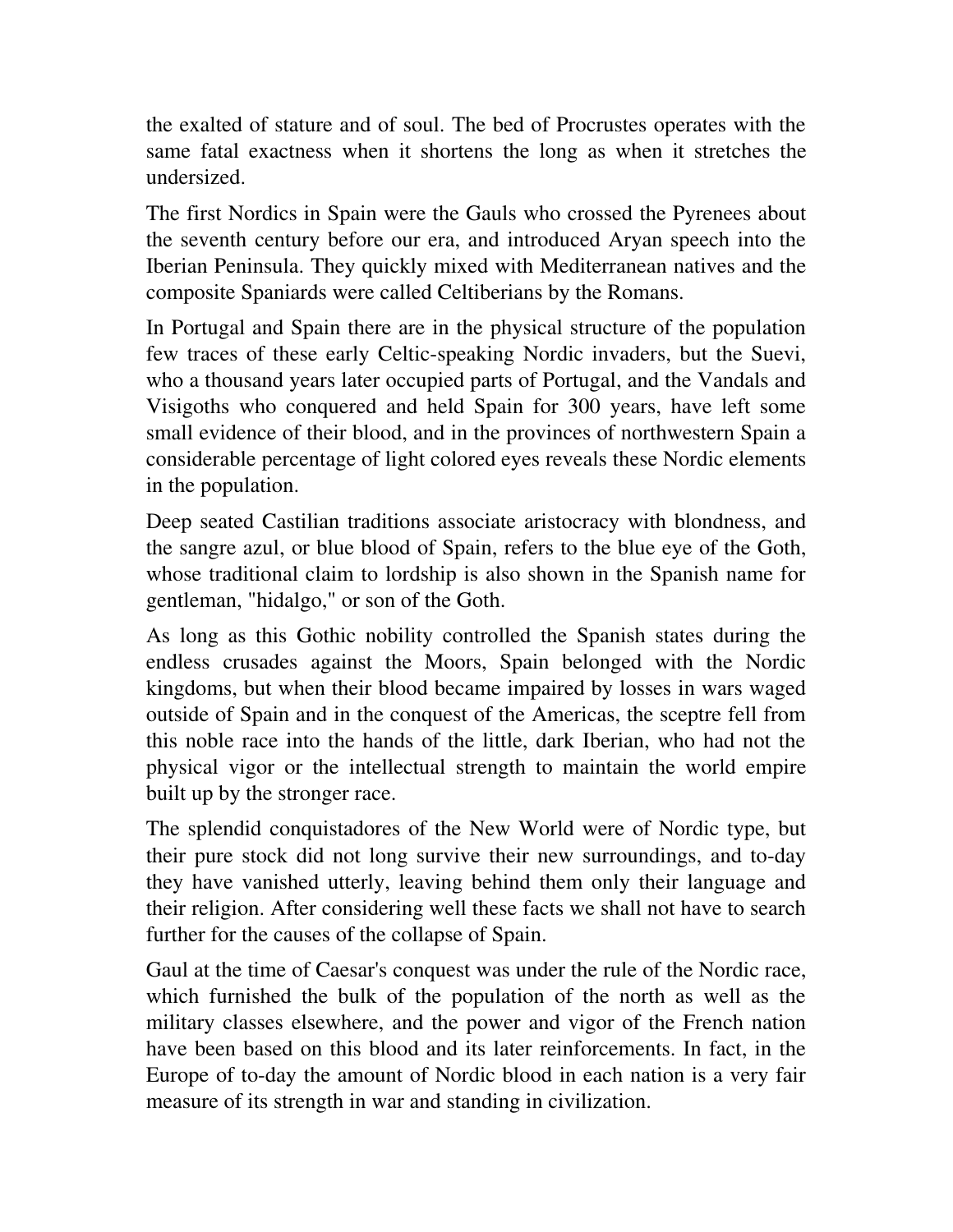When, about 1OOO B.C., the first Nordics crossed the lower Rhine they found the Mediterranean race in France everywhere overwhelmed by an Alpine population, except in the south, and before the time of Caesar the Celtic language of these invaders, which was related to the Goidelic language still spoken in parts of Ireland and in the Scotch Highlands, had been imposed upon the entire population, and the whole country had been saturated with Nordic blood. These earliest Nordics in the west were known to the ancient world as Gauls. These Gauls or "Celts," as they were called by Csesar, occupied in his day the centre of France. The actual racial complexion of this part of France was overwhelmingly Alpine then and is so now, but this population was Celticized thoroughly by the Gauls, just as it was Latinized as completely at a later date by the Romans.

The northern third of France, that is, above Paris, was inhabited in Caesar's time by the Belgae, a Nordic people of the Cymric division of Celtic speech. They were largely of Teutonic blood, and in fact should be regarded as the immediate forerunners of the Germans, and they probably represent the early Teutons who had crossed from Sweden and adopted the Celtic speech of their Nordic kindred whom they found on the mainland. These Belgae had followed the earlier Goidels across Germany into Britain and Gaul, and were rapidly displacing their Nordic predecessors, who by this time were much weakened by mixture with the autochthones, when Rome appeared upon the scene and set a limit to their conquests by the Pax Romana.

The Belgae of the north of France and the Low Countries were the bravest of the peoples of Gaul, according to Caesar's well-known remark, but the claim of the Belgians of to-day to descent from this race is without basis and rests solely on the fact that the present Kingdom of Belgium, which only became independent and assumed its proud name in 1830, occupies a small and relatively unimportant corner of the land of the Belgae. The Flemings of Belgium are Nordic Franks speaking a Low German tongue, and the Walloons are Alpines whose language is an archaic French.

The Belgae and the Goidelic remnants of Nordic blood in the centre of Gaul, taken together constituted probably only a minority in blood of the population, but were everywhere the military and ruling classes. These Nordic elements were later reinforced by powerful Teutonic tribes, namely, Vandals, Visigoths, Alans, Saxons, Burgundians, and most important of all, the Franks of the lower Rhine, who founded modern France and made it for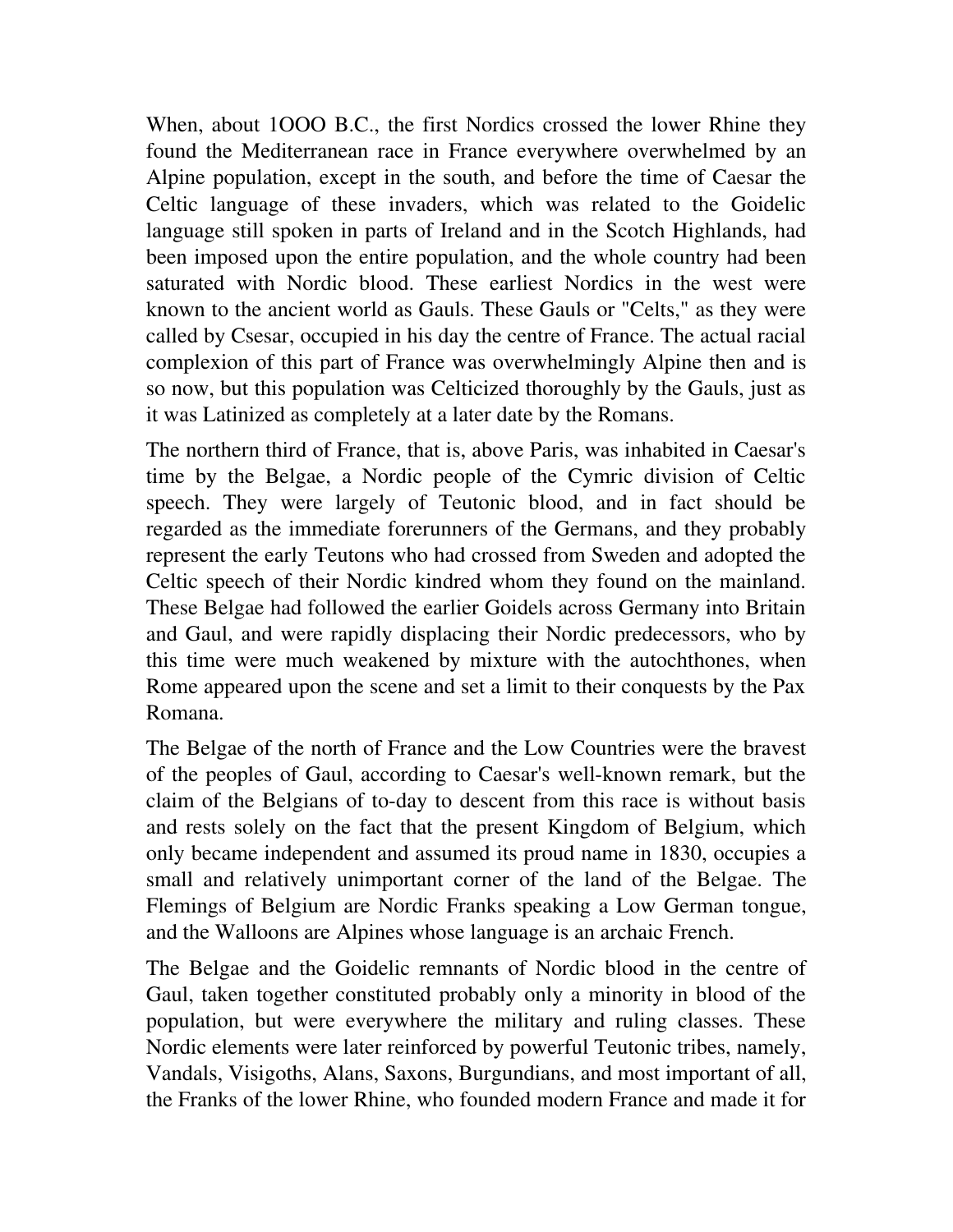long centuries the "grand nation" of Christendom.

The Frankish dynasties long after Charlemagne were of purely Teutonic blood, and the aristocratic land owning and military classes down to the great Revolution were everywhere of this type, which by the time of the creation of the Frankish kingdom had incorporated all the other Nordic elements of old Roman Gaul, both Gaulish and Belgic.

The last invasion of Teutonic-speaking barbarians was that of the Danish Northmen, who were, of course, of pure Nordic blood, and who conquered and settled Normandy in 911 A.D. No sooner had the barbarian invasions ceased than the ancient aboriginal blood strains, Mediterranean and Alpine, and elements derived from Paleolithic times, began a slow and steady recovery. Step by step, with the reappearance of these primitive and deep rooted stocks, the Nordic element in France declined, and with it the vigor of the nation.

The chief historic events of the last thousand years have hastened this process, and the fact that the Nordic element everywhere forms the fighting section of the community caused the loss in war to fall disproportionately as among the three races in France. The religious wars greatly weakened the Nordic provincial nobility, which was at first largely Protestant, and the process of exterminating the upper classes was completed by the Revolutionary and Napoleonic wars. These last wars are said to have shortened the stature of the French by four inches; in other words, the tall Nordic strain was killed off in greater proportions than the little brunet.

When by universal suffrage the transfer of power was completed from a Nordic aristocracy to lower classes predominantly of Alpine and Mediterranean extraction, the decline of France in international power set in.

The survivors of the aristocracy, being stripped of political power and to a large extent of wealth, quickly lost their caste pride and committed class suicide by mixing their blood with inferior breeds. One of the most conspicuous features of many of the French nobility of to-day is the strength of the Levantine and Mediterranean strain in them. Being, for political reasons, ardently clerical, the nobility welcomes recruits of any racial origin, as long as they bring with them money and devotion to the Church.

The loss in war of the best breeding stock through death, wounds, or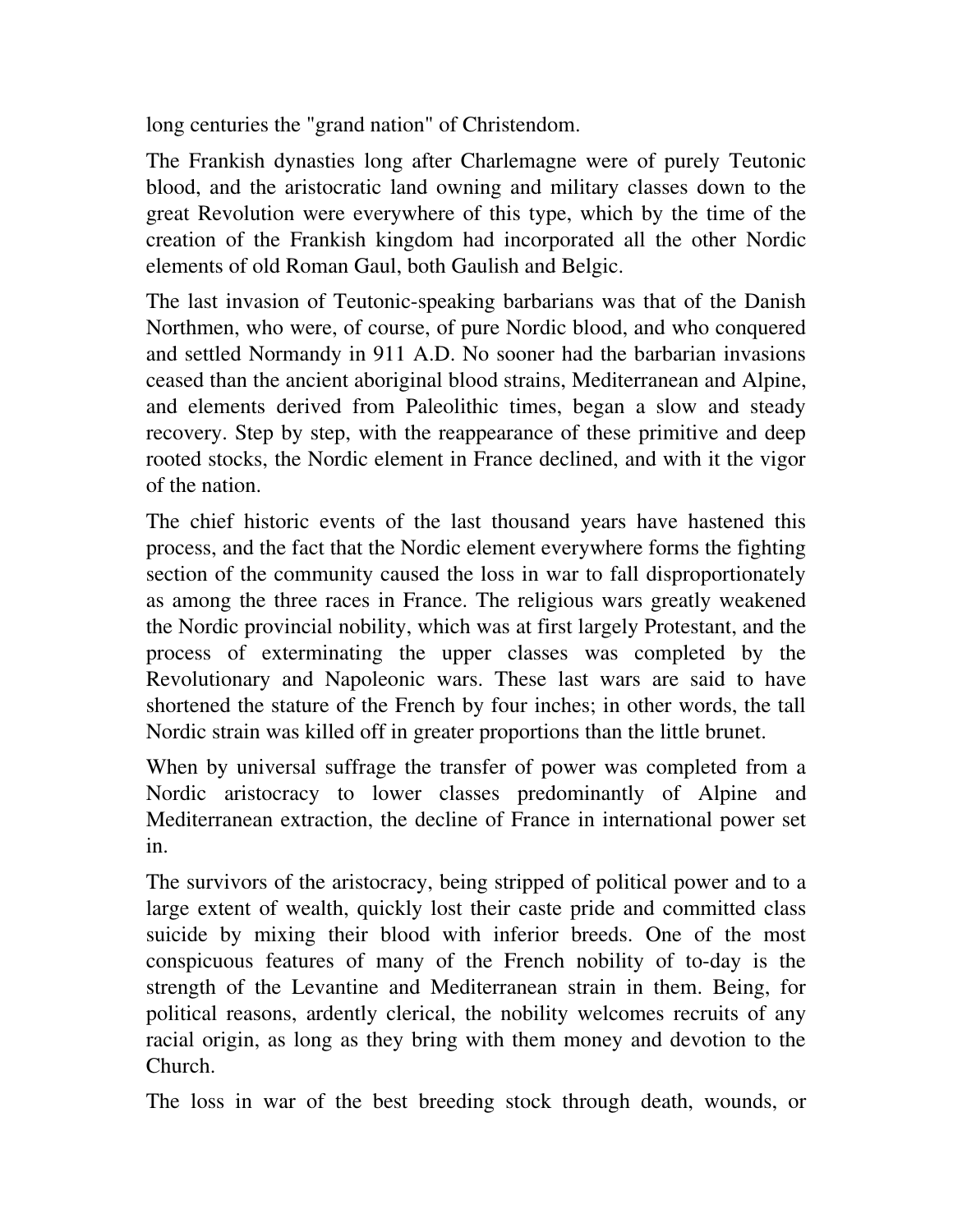absence from home has been clearly shown in France. The conscripts who were examined for military duty in 1890-2 were those descended in a large measure from the military rejects and other stay-at-homes during the Franco-Prussian War. In Dordogne this contingent showed seven per cent more deficient statures than the normal rate. In some cantons this unfortunate generation was in height an inch below the recruits of preceding years, and in it the exemptions for defective physique rose from the normal six per cent to sixteen per cent.

When each generation is decimated or destroyed in turn, a race can be injured beyond recovery, but it more frequently happens that the result is the annihilation of an entire class, as in the case of the German gentry in the Thirty Years' War. Desolation of wide districts often resulted from the plagues and famines which followed the armies in old days, but deaths from these causes fall most heavily on the weaker part of the population. The loss of valuable breeding stock is far more serious when wars are fought with volunteer armies of picked men than with conscript armies, because in the latter cases the loss is more evenly spread over the whole nation. Before England resorted in the present war to universal conscription the injury to her more desirable and patriotic classes was much more pronounced than in Germany, where all types and ranks are called to arms.

In the British Isles we find, before the arrival of the Nordic race, a Mediterranean population and no perceptible element of Alpine blood, so that we have to deal with only two of the main races instead of all three as in France. In Britain there are, as elsewhere, representatives of earlier races, but the preponderant strain of blood was Mediterranean before the first arrival of the Aryan-speaking Nordics.

Ireland was connected with Britain and Britain with the continent until times very recent in a geological sense. The depression of the Channel coasts is progressing rapidly to-day, and is known to have been substantial during historic times. The close parallel in blood and culture between England and the opposite coasts of France also indicates a very recent land connection, probably in Neolithic times. Men either walked from the continent to England and from England to Ireland, or they paddled across in primitive boats or coracles. The art of ship-building, or even archaic navigation, cannot go much further back than late Neolithic times.

The tribes of Celtic speech came to the British Isles in two distinct waves.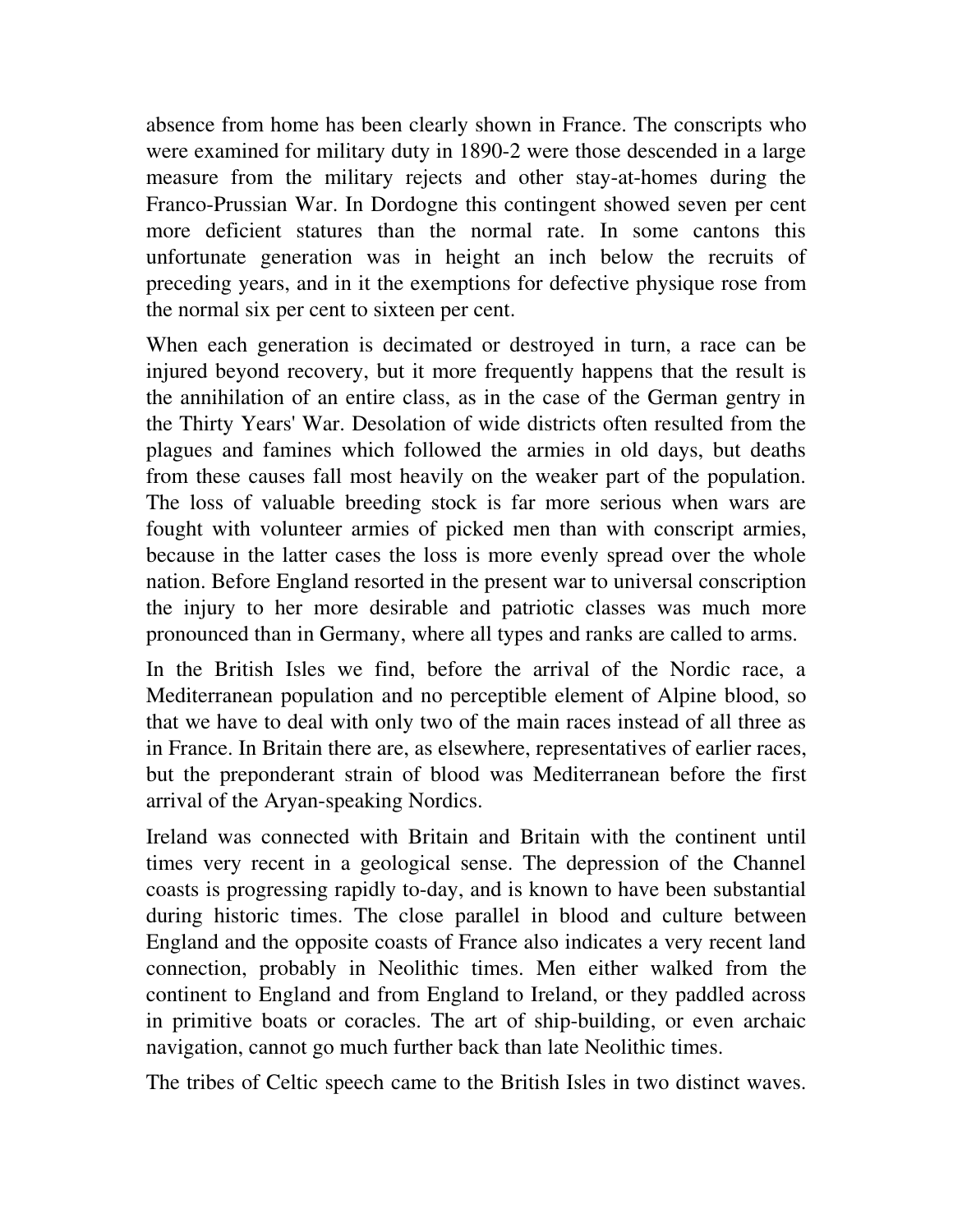The earlier invasion of the Goidels arrived in England with a culture of bronze about 800 B.C., and in Ireland two centuries later, and was part of the same movement which brought the Gauls into France. The later conquest was by the Cymric-speaking Belgae who were equipped with iron weapons. It began in the third century B.C., and was still going on in Caesar's time. These Cymric Brythons found the early Goidels, with the exception of the aristocracy, much weakened by intermixture with the Mediterranean natives, and would probably have destroyed all trace of Goidelic speech in Ireland and Scotland, as they actually did in England, if the Romans had not intervened. The Brythons reached Ireland in small numbers only in the second century B.C.

These Nordic elements in Britain, both Goidelic and Brythonic, were in a minority during Roman times, and the ethnic complexion of the island was not much affected by the Roman occupation, as the legions stationed there represented the varied racial stocks of the Empire.

After the Romans abandoned Britain, and about 400 A.D., floods of pure Nordics poured into the islands for nearly six centuries, arriving in the north as the Norse pirates, who made Scotland Scandinavian, and in the east as Teutonic Saxons and Angles, who founded England.

The Angles came from somewhere in central Jutland, and the Saxons came from coast lands immediately at the base of the Danish Peninsula. All these districts were then, and are now, purely Teutonic; in fact, this is part of old Saxony, and is to-day the core of Germany.

These Saxon districts sent out at that time swarms of invaders not only into England but into France and over the Alps into Italy, just as at a much later period the same land sent swarming colonies into Hungary and Russia.

The same Saxon invaders passed down the Channel coasts, and traces of their settlement on the mainland remain to this day in the Cotentin district around Cherbourg. Scandinavian sea peoples, called Danes or Northmen, swarmed over as late as 900 A.D. and conquered all eastern England. This Danish invasion of England was the same that brought the Northmen, or Normans, into France. In fact the occupation of Normandy was probably by Danes, and the conquest of England was largely the work of Norsemen, as Norway at that time was under Danish kings.

Both of these invasions, especially the later one, swept around the greater island and inundated Ireland, driving the aborigines and their Celtic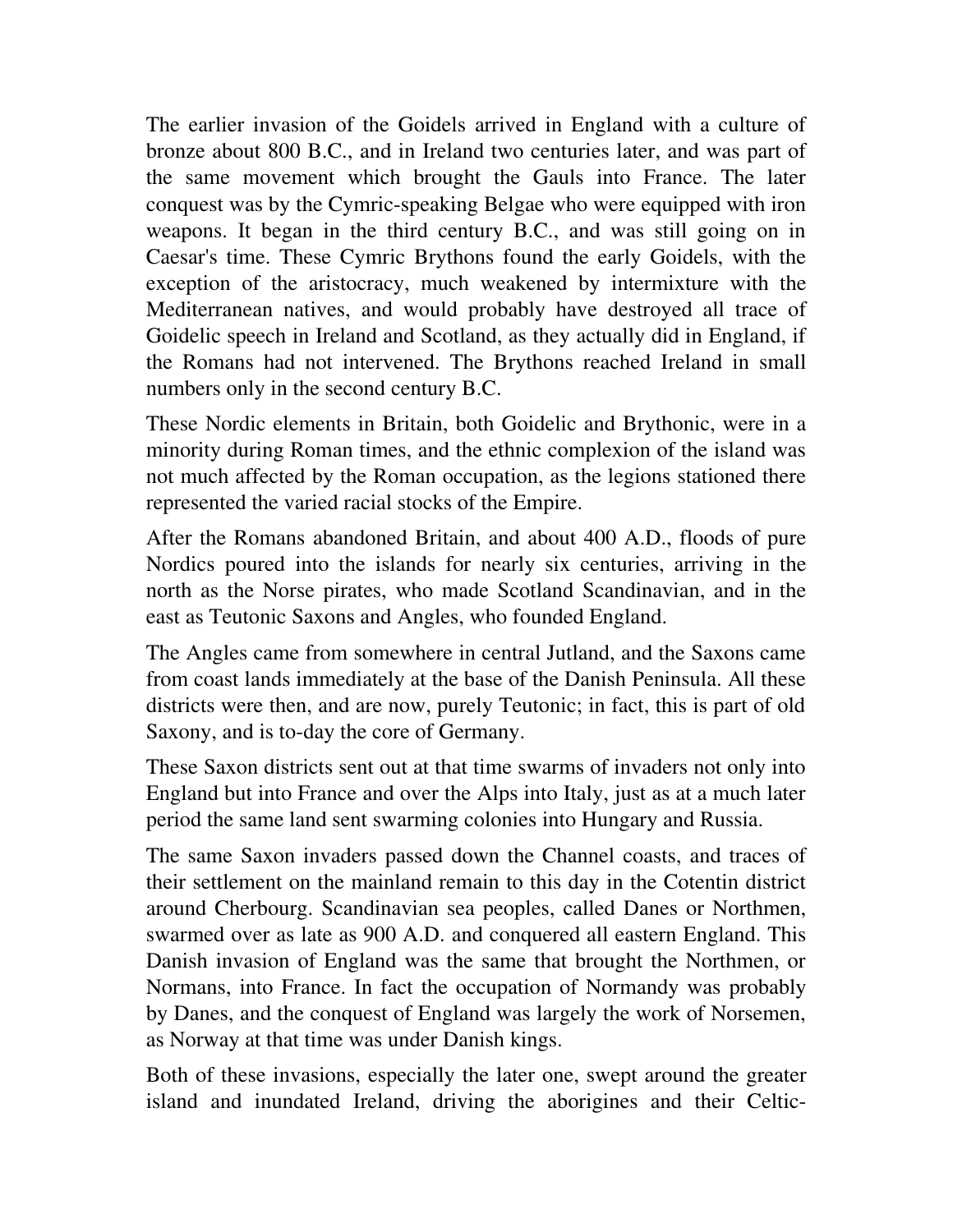speaking masters into the bogs and islands of the extreme west.

The blond Nordic element to-day predominates in Ireland as much as in England. It is derived, to some extent, from the early invaders of Celtic speech, but the Goidelic element has been in Ireland, as in England and Scotland, very largely absorbed by the Iberian substratum of the population, and is found to-day rather in the form of Nordic characters in brunets, than as the pure blond individuals who represent later and purer Nordic strains. The combination of black Iberian hair with blue or gray Nordic eyes is frequently found in Ireland and also in Spain, and in both these countries is greatly admired for its beauty.

The tall, blond Irishmen are to-day chiefly Danish with the addition of English, Norman, and Scotch elements, which have poured into the lesser island for a thousand years, and have imposed the English speech upon it. The more primitive and ancient elements in Ireland have always showed great ability to absorb newcomers, and during the Middle Ages it was notorious that the Norman and English colonists quickly sank to the cultural level of the natives. Indications of Paleolithic man appear in Ireland frequently as unit characters, as well as individuals. Being, like Brittany, situated on the extreme western outposts of Eurasia, it has more than its share of generalized and low types surviving in the living populations, and these types, the Firbolgs, have imparted a distinct and very undesirable aspect to a large portion of the inhabitants of the west and south, and have greatly lowered the intellectual status of the population as a whole.

In England much the same ethnic elements are present, namely the Nordic and the Mediterranean. There is, especially in Wales and in the west central counties of England, a large substratum of ancient Mediterranean blood, but the later coming Nordic elements are everywhere imposed upon it.

Scotland is by race Anglian in the south and Norse in the Highlands, with underlying Goidelic and Brythonic elements which are exceedingly hard to identify.

The Nordic species of man in his various races, but chiefly Teutonic, made Gaul the land of the Franks, and made Britain the land of the Angles, and the Englishmen who built the British Empire and founded America were of the Nordic and not of the Mediterranean type.

One of the most vigorous Nordic elements in France, England, and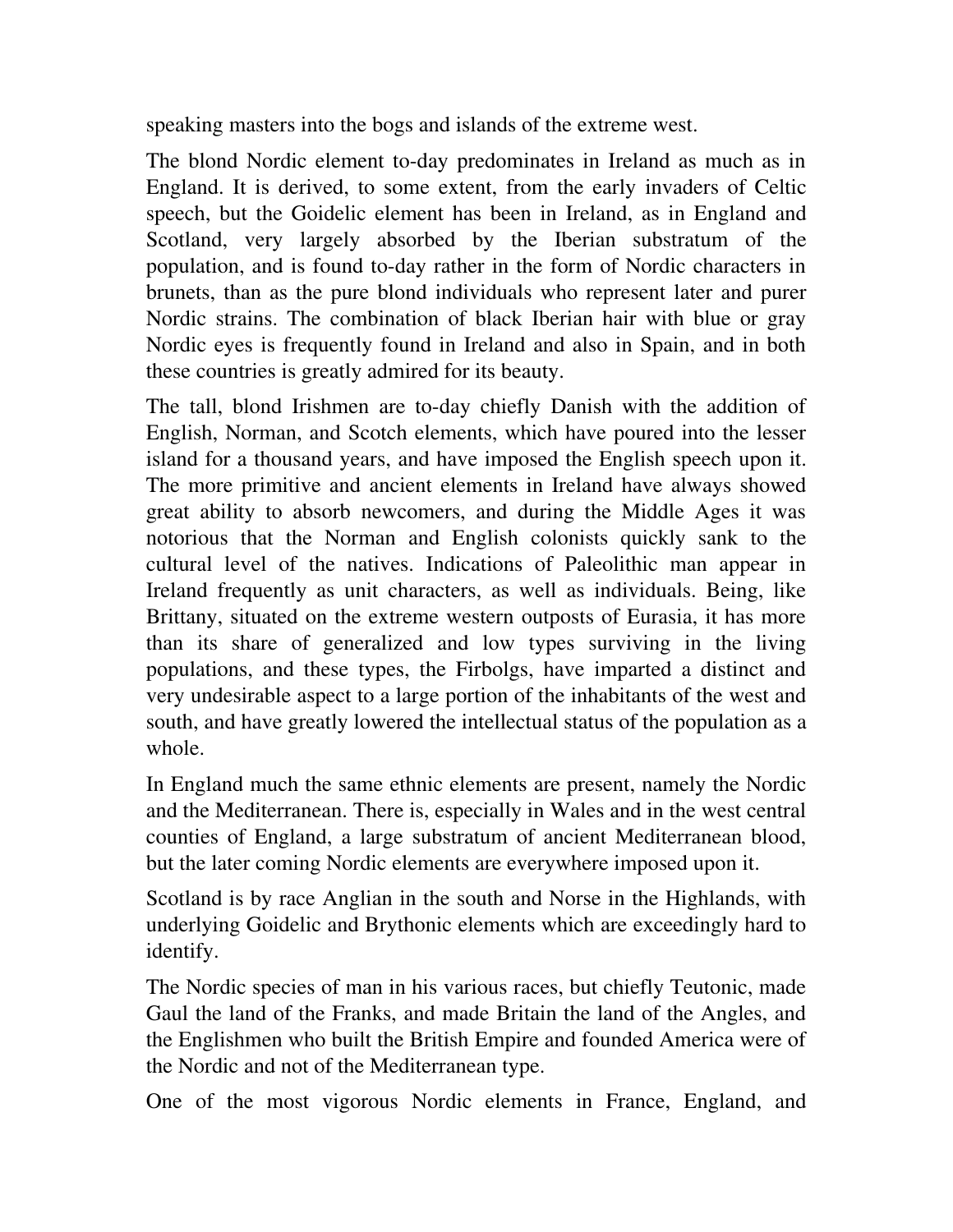America was contributed by the Normans, and its influence on the development of these countries cannot be ignored. The descendants of the Danish and Norse Vikings who settled in Normandy as Teutonic-speaking heathen, and who as Normans crossed over to Saxon England and conquered it in 1066, are among the finest and noblest examples of the Nordic race. Their only rivals in these characters were the early Goths.

This Norman strain, while purely Nordic, seems to have been radically different in its mental makeup, and to some extent in its physical detail, from the Saxons of England, and also from the kindred Scandinavians on the continent.

The Normans seem to have been "fine race," to use a French idiom, and are often characterized by a tall, slender figure, proud bearing and clearly marked features of classic Greek regularity. The type is seldom extremely blond, and is often dark. These Latinized Vikings were and are animated by a restless and nomadic energy and by a fierce aggressiveness. They played a brilliant role during the twelfth and following centuries, but later on the continent this strain ran out. The type is still very common among the English of good families, and especially among hunters, explorers, navigators, adventurers, and officers of the lesser ranks in the British army. These latter-day Normans are natural rulers and administrators, and it is to this type that England largely owes her extraordinary ability to govern justly and firmly the lower races. This Norman blood occurs often among the native Americans, but with the changing social conditions and the filling up of the waste places of the earth, it is doomed to a speedy extinction.

The invasion of the Normans strengthened the Nordic and not the Mediterranean elements in the British Isles, but the connection once established with France, especially with Aquitaine, later introduced from southern France certain brunet elements of Mediterranean affinities.

The Nordics in England are in these days apparently receding before the little brunet Mediterranean type. The causes of this decline are the same as in France, and the chief loss is through the wastage of blood by war and emigration.

An extremely potent influence, however, is the transformation of the nation from an agricultural to a manufacturing community. Heavy, healthful work in the fields of northern Europe enables the Nordic type to thrive, but the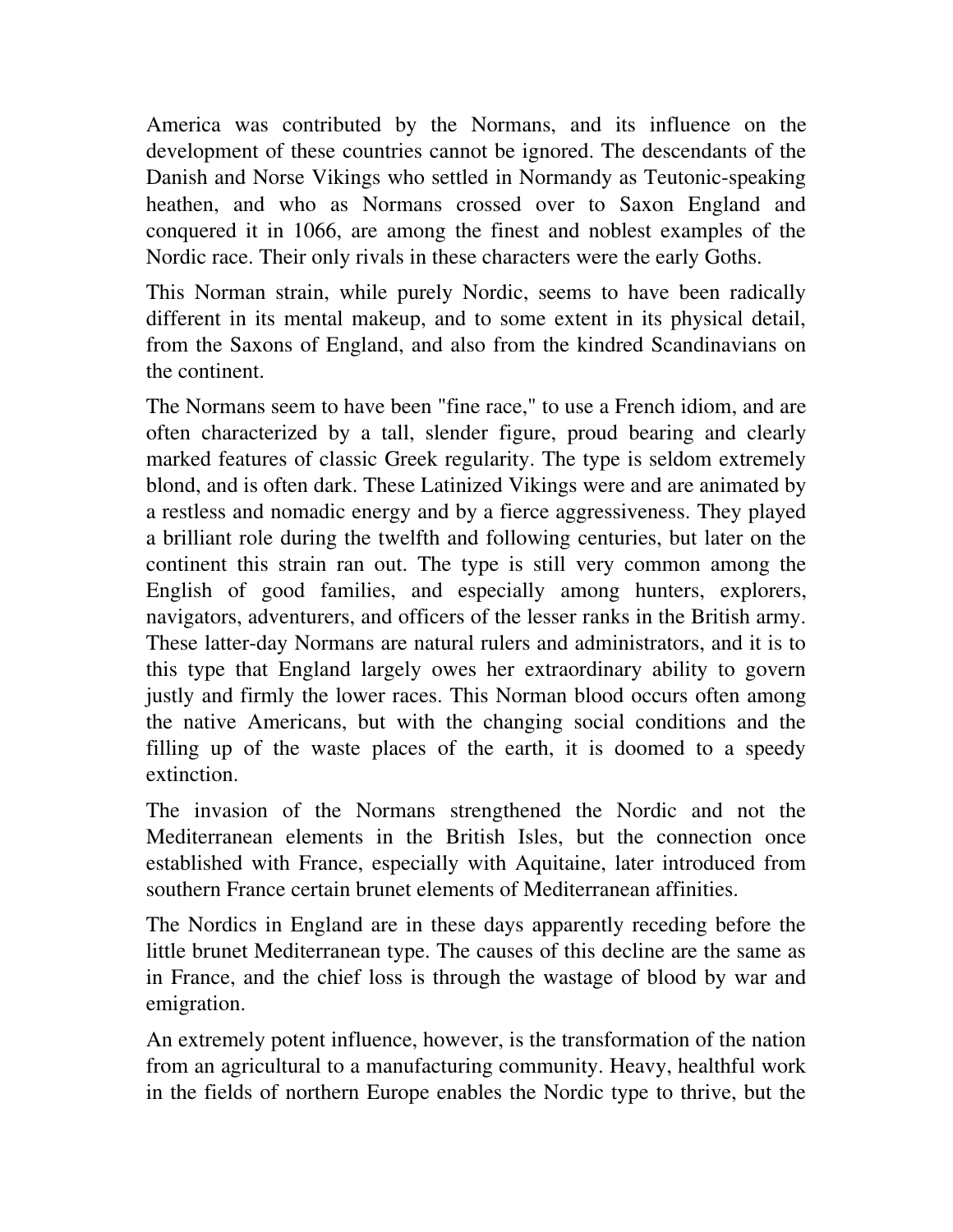cramped factory and crowded city quickly weeds him out, while the little brunet Mediterranean can work a spindle, set type, sell ribbons, or push a clerk's pen far better than the big, clumsy, and somewhat heavy Nordic blond, who needs exercise, meat, and air, and cannot live under Ghetto conditions.

The increase of urban communities at the expense of the countryside is also an important element in the fading of the Nordic type, because the energetic countryman of this blood is more apt to improve his fortunes by moving to the city than the less ambitious Mediterranean. The country villages and the farms are the nurseries of nations, while cities are consumers and seldom producers of men.

If England has deteriorated, and there are those who think they see indications of such decline, it is due to the lowering proportion of the Nordic blood and the transfer of political power from the vigorous Nordic aristocracy and middle classes to the radical and labor elements, both largely recruited from the Mediterranean type.

Only in Scandinavia and north Germany does the Nordic race seem to maintain its full vigor in spite of the enormous wastage of three thousand years of swarming forth of its best fighting men.

Holland and Flanders are purely Teutonic, the Flemings being the descendants of those Franks who did not adopt Latin speech as did their Teutonic kin across the border in Artois and Picardy; and Holland is the ancient Batavia with the Frisian coast lands eastward to old Saxony.

Denmark, Norway, and Sweden are purely Nordic and yearly contribute swarms of a splendid type of immigrants to America, and are now, as they have been for thousands of years, the nursery and broodland of the master race.

In mediaeval times the Norse and Danish Vikings sailed not only the waters of the known Atlantic, but ventured westward through the fogs and frozen seas to Iceland, Greenland, and America. Sweden, after sending forth her Goths and other early Teutonic tribes, turned her attention to the shores of the eastern Baltic, colonized the coast of Finland and the Baltic provinces, and supplied as well a strong Scandinavian element to the aristocracy of Russia.

The coast of Finland is, as a result, Swedish, and the natives of the interior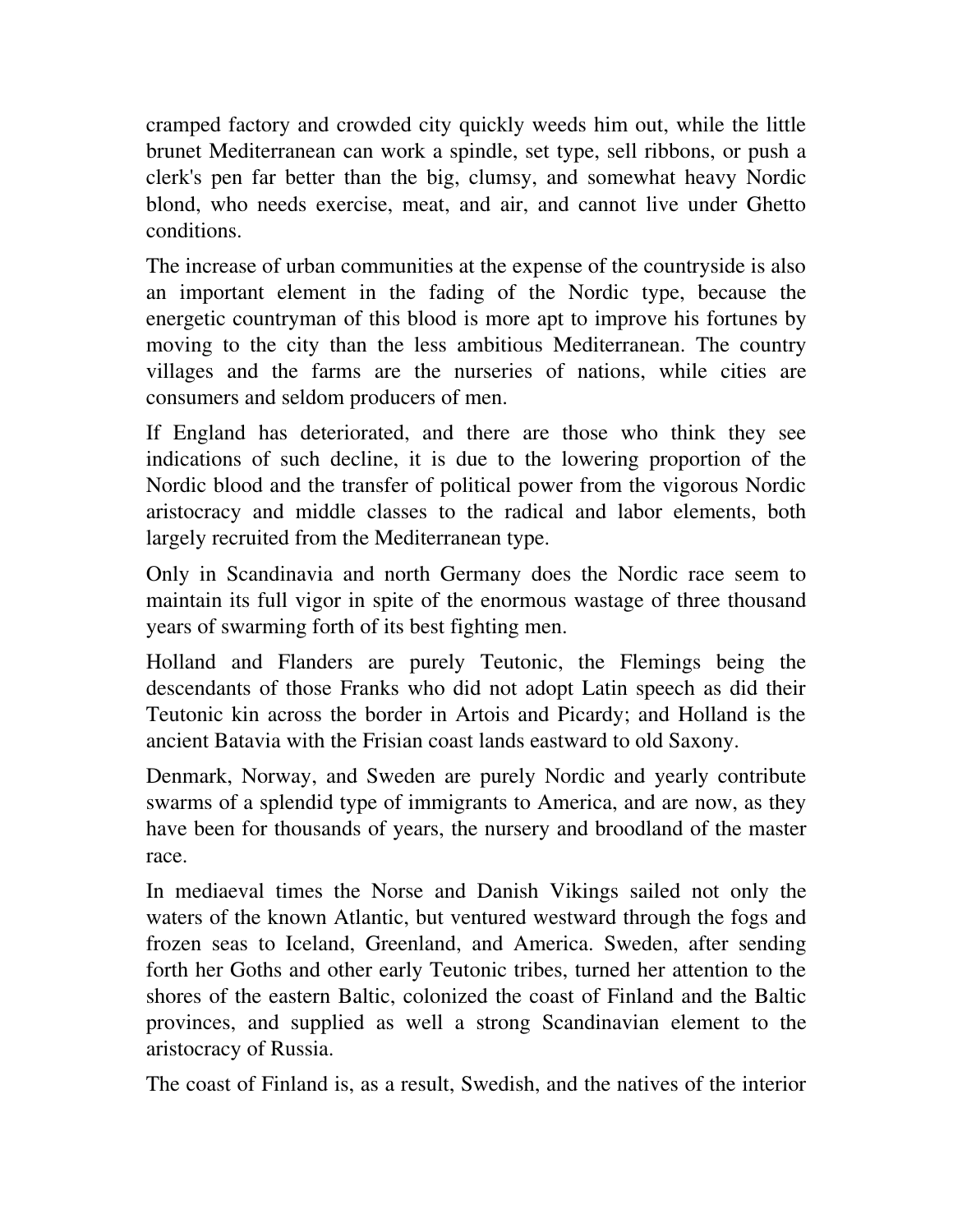have distinctly Nordic characters with the exception of the skull, which in its roundness shows traces of an ancient Alpine crossing.

The population of the so-called Baltic provinces of Russia is everywhere Nordic, and their affinities are with Scandinavia and Germany rather than with Slavic Moscovy. The most primitive Aryan languages, namely, Lettish, Lithuanian, and the recently extinct Old Prussian, are found in this neighborhood, and here we are not far from the original Nordic homeland.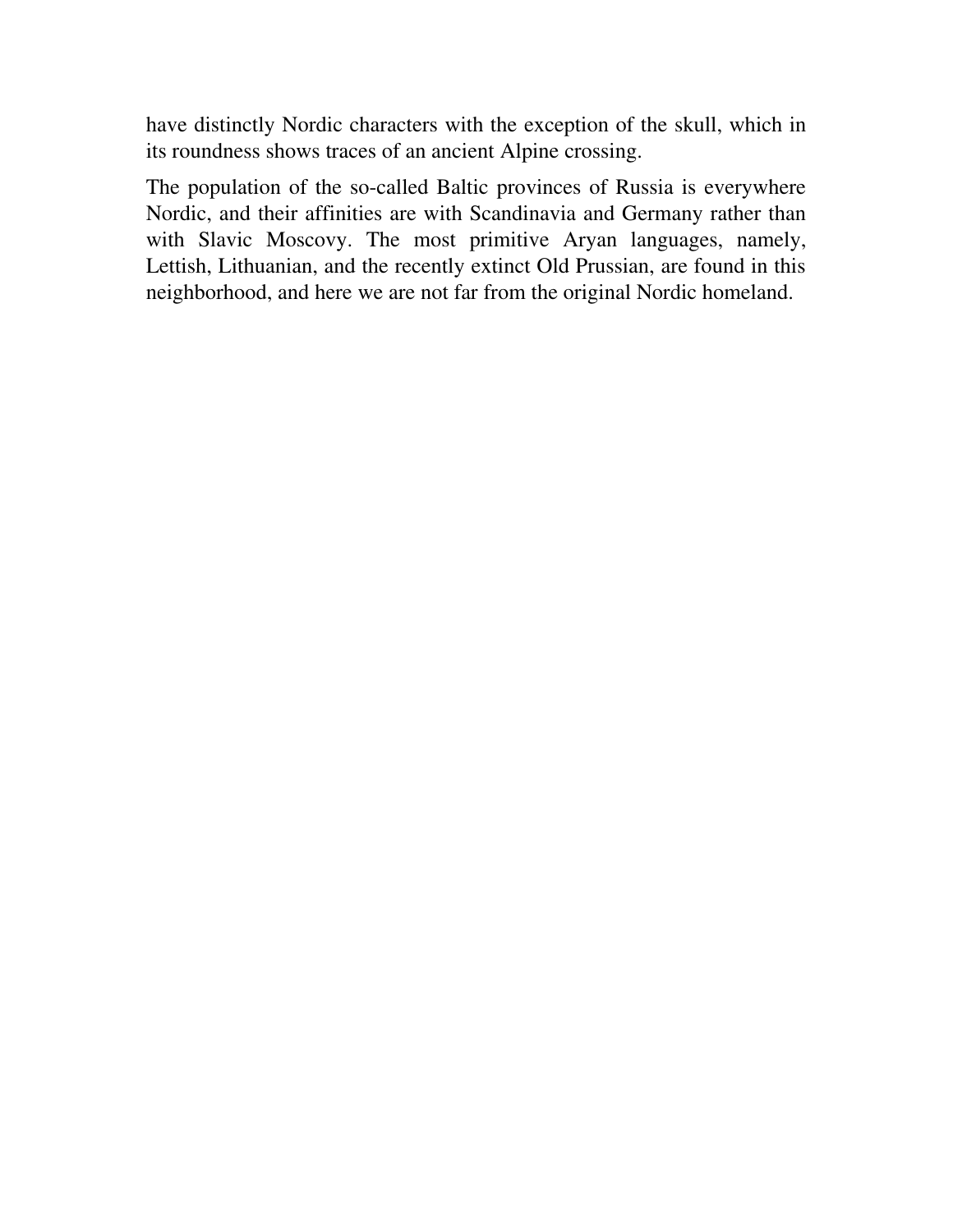### <span id="page-114-0"></span>[Chapter 16:](#page-114-0) [The Nordic Fatherland](#page-114-0)

THE area in Europe where the Nordic race developed, and in which the Aryan languages took their origin, probably included the forest region of eastern Germany, Poland, and Russia, together with the grasslands which stretched from the Ukraine eastward into the steppes south of the Ural. For reasons already explained this area was long isolated from the rest of the world, especially from Asia. When the unity of the Aryan race and of the Aryan language was broken up during the Bronze Age, the early Nordics pushed west along the sandy plains of the north and pressed against and through the Alpine populations of central Europe. They also swept down through Thrace into Greece and Asia Minor, while other large and important groups entered Asia partly through the Caucasus Mountains but in greater strength around the north and east sides of the Caspian-Aral Sea.

That portion of the Nordic race which continued to inhabit south Russia and grazed their flocks of sheep and herds of horses on the grasslands, were the Scythians of the Greeks, and from these nomad shepherds came the Cimmerians, Persians,

Sacae, Massagetae, and perhaps the Kassites and Mitanni, and other early Aryan-speaking Nordic invaders of Asia. The descendants of these Nordics are scattered everywhere in Russia, but are now submerged by the later Slavs.

Well-marked characters of the Nordic race enable us to distinguish it definitely wherever it first appears in history, and we know that all the blondness in the world is derived from this source. When it first enters the Mediterranean world coming from the north, its arrival is everywhere marked by a new and higher civilization. In most cases the contact of the vigorous barbarians with the ancient civilizations created a sudden impulse of life and an outburst of culture as soon as the first destruction wrought by the conquest was repaired.

In addition to the long continued selection exercised by the severe climatic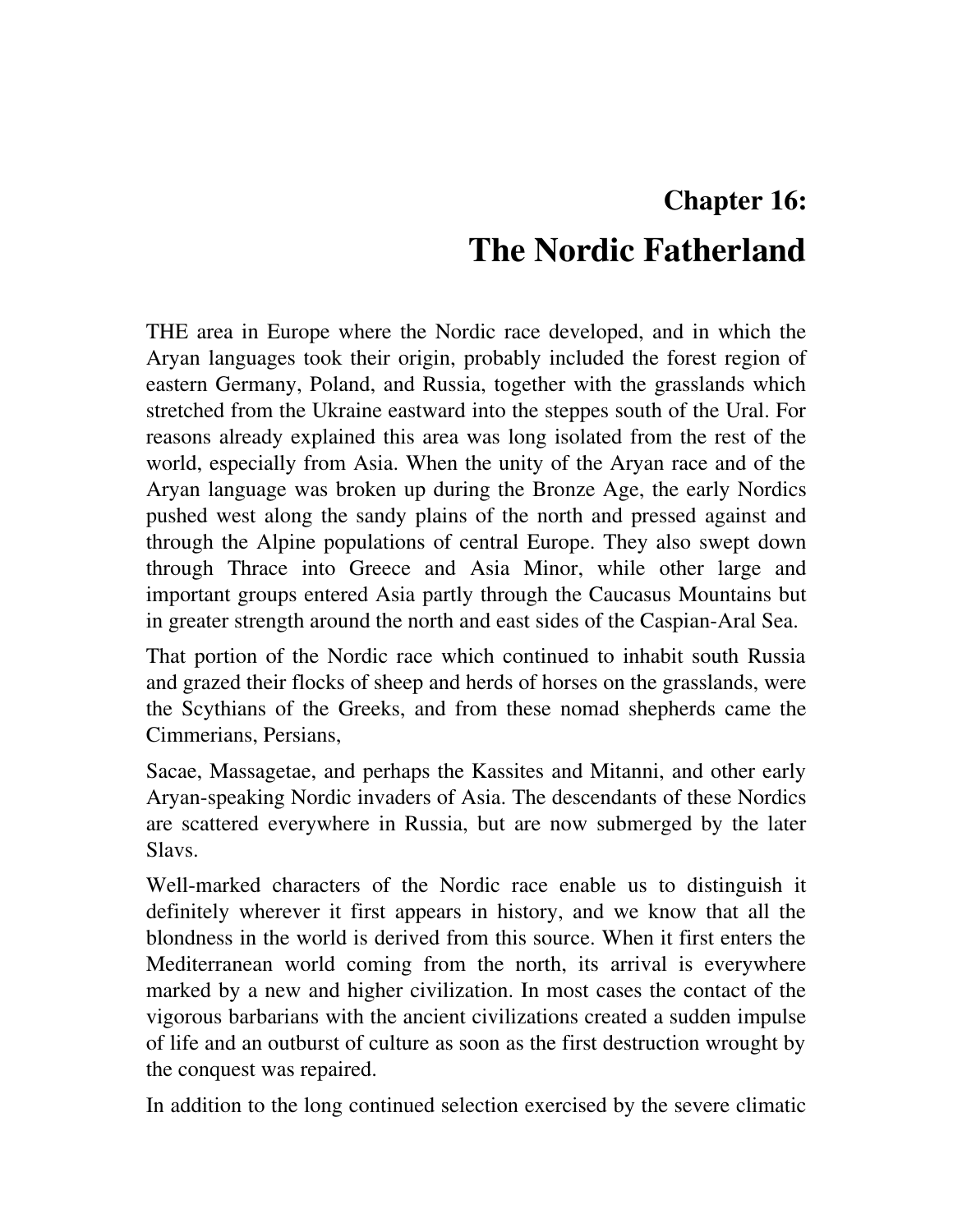conditions of the north, and the consequent elimination of ineffectives, all of which affects a race, there is another force at work which concerns the individual as well. The energy developed in the north is not immediately lost when transferred to the softer conditions of existence in the Mediterranean and Indian countries. This energy endures for several generations, and only dies slowly away as the northern blood becomes diluted and the impulse to strive fades.

The contact of Hellene and Pelasgian caused the blossoming of the ancient civilization of Hellas, just as two thousand years later, when the Nordic invaders of Italy had absorbed the science, art, and literature of Rome, they produced that splendid century we call the Renaissance.

The chief men of the Cinque Cento were of Nordic, largely Gothic and Lombard, blood, a fact easily recognized by a close inspection of busts or portraits in north Italy. Dante, Raphael, Titian, Michaelangelo, Leonardo da Vinci were all of Nordic type.

Similar expansions of civilization and organization of empire, followed the incursion of the Nordic Persians into the land of the round skull Medes, and the introduction of Sanskrit into India by the Nordic Sacae who conquered that peninsula. These outbursts of progress, due to the first contact and mixture of two contrasted races, are, however, only transitory and pass with the last lingering trace of Nordic blood.

In India the blood of these Aryan-speaking invaders has been absorbed by the dark Hindu, and in the final event only their synthetic speech survived.

The marvelous organization of the Roman state made use of the services of Nordic mercenaries, and kept the Western Empire alive for three centuries after the blood of the ancient Romans had virtually ceased to exist. The date when the population of the Empire had become predominantly of Mediterranean and Oriental blood, due to the introduction of slaves from the east and the wastage of Italian blood in war, coincides with the establishment of the Empire under Augustus, and the last Republican patriots represent the final protest of the old patrician Nordic strain. For the most part they refused to abdicate their right to rule in favor of manumitted slaves and imperial favorites, and fell in battle and sword in hand. The Roman died out but the slaves survived, and their descendants predominate among the south Italians of to-day.

The Byzantine Empire, from much the same causes, in its turn gradually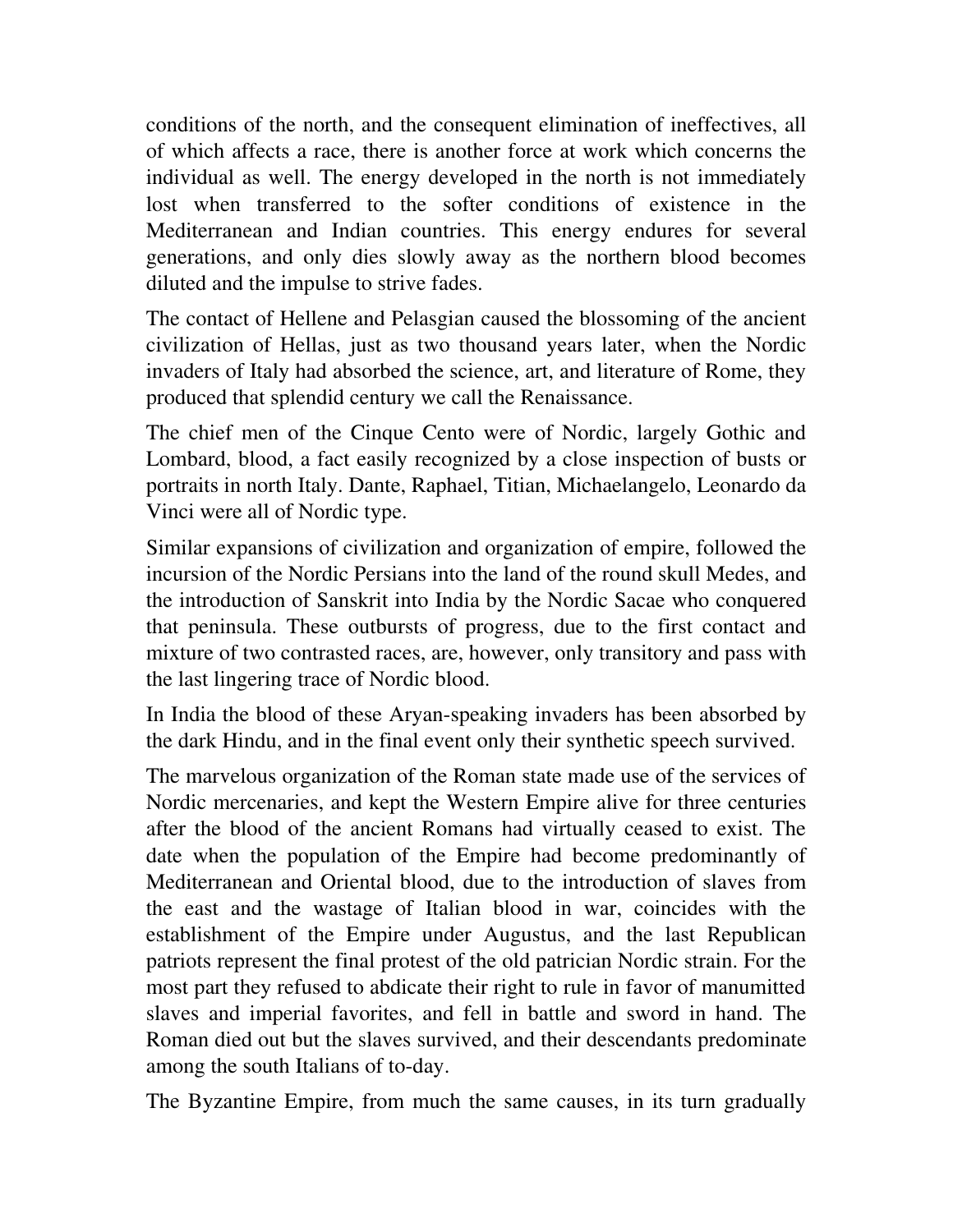became less and less European and more and more Oriental until it, too, withered away.

When these facts are considered the fall of Rome ceases to be a mystery, and the only wonder is that the Roman state lived on after the Romans were extinct, or that the Eastern Empire struggled on so long with an ever fading Greek population. Both in Rome and in Greece only the language of the dominant race survived.

So entirely had the blood of the Romans vanished in the last days of the Empire that sorry bands of barbarians wandered at will through the desolated provinces. Caesar and his legions would have made short work of these unorganized ban- ditti, but Caesar and his legions had become a memory, although that memory was great enough to inspire in the intruders a certain awe and desire to imitate. Against invaders, however, blood and brawn are more effective than tradition and culture, however noble these may be.

Early ascetic Christianity played a large part in this decline of the Roman Empire, as it was at the outset the religion of the slave, the meek, and the lowly, while Stoicism was the religion of the strong men of the time. This bias in favor of the weaker elements greatly interfered with their elimination by natural processes, and the fighting force of the empire was gradually undermined. Christianity was in sharp contrast to the worship of tribal deities which preceded it, and tended then, as it does now, to break down class and race distinctions. Such distinctions are absolutely essential to the maintenance of race purity in any community when two or more races live side by side.

Race feeling may be called prejudice by those whose careers are cramped by it, but it is a natural antipathy which serves to maintain the purity of type. The unfortunate fact that nearly all species of men interbreed freely leaves us no choice in the matter. Either the races must be kept apart by artificial devices of this sort, or else they ultimately amalgamate, and in the offspring the more generalized or lower type prevails.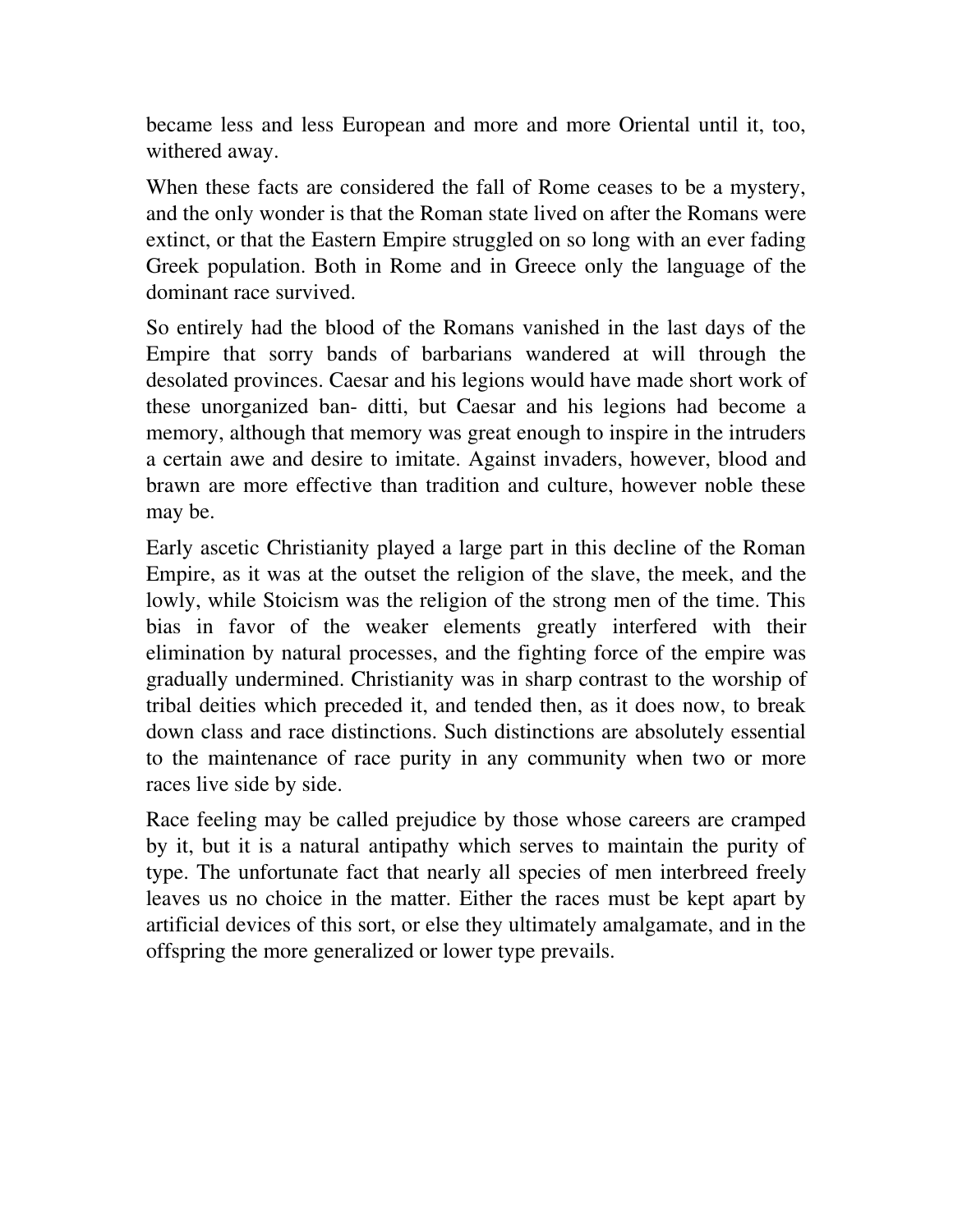#### <span id="page-117-0"></span>[Chapter 17:](#page-117-0) [The Nordic Race Outside of Europe](#page-117-0)

WE find few traces of Nordic characters outside of Europe. When Egypt was invaded by the Libyans from the west in 1230 B.C., they were accompanied by blond "sea people," probably the Achaean Greeks, and it is interesting to note that a certain amount of reddish blondness exists today on the northern slopes of the Atlas Mountains. That it is of Nordic origin we may be certain, but through what channels it came we have no means of knowing. There is no historic invasion of north Africa by Nordics except the Vandal conquests, but there does not seem to be any probability that this small Teutonic tribe left behind it any physical trace in the native population.

The Philistines and Amorites of Palestine may have been of the Nordic race. Certain references to the size of the sons of Anak and to the fairness of David, whose mother was an Amoritish woman, point vaguely in this direction.

References in Chinese annals to the green eyes of the Wu-suns or Hiung-Nu in central Asia are the only sure evidence we have of the Nordic race in contact with the peoples of eastern Asia.

The so-called blondness of the hairy Ainus of the northern islands of Japan seems to be due to a trace of what might be called Proto-Nordic blood. The hairiness of these people is in sharp contrast to their Mongoloid neighbors, but it is a generalized character common to the highest and the lowest races of man. The primitive Australoids and the highly specialized Scandinavians are among the most hairy populations in the world. So in the Ainus this somatological peculiarity is merely the retention of a very primitive trait. The occasional brown or greenish eye, and the sometimes fair complexion of the Ainus, are, however, suggestive of Nordic affinities, and of an extreme easterly extension of Proto-Nordics at a very early period.

The skull shape of the Ainus is extremely dolichocephalic, while the broad cheek bones indicate a Mongolian cross, as in the Esquimaux. The Ainus,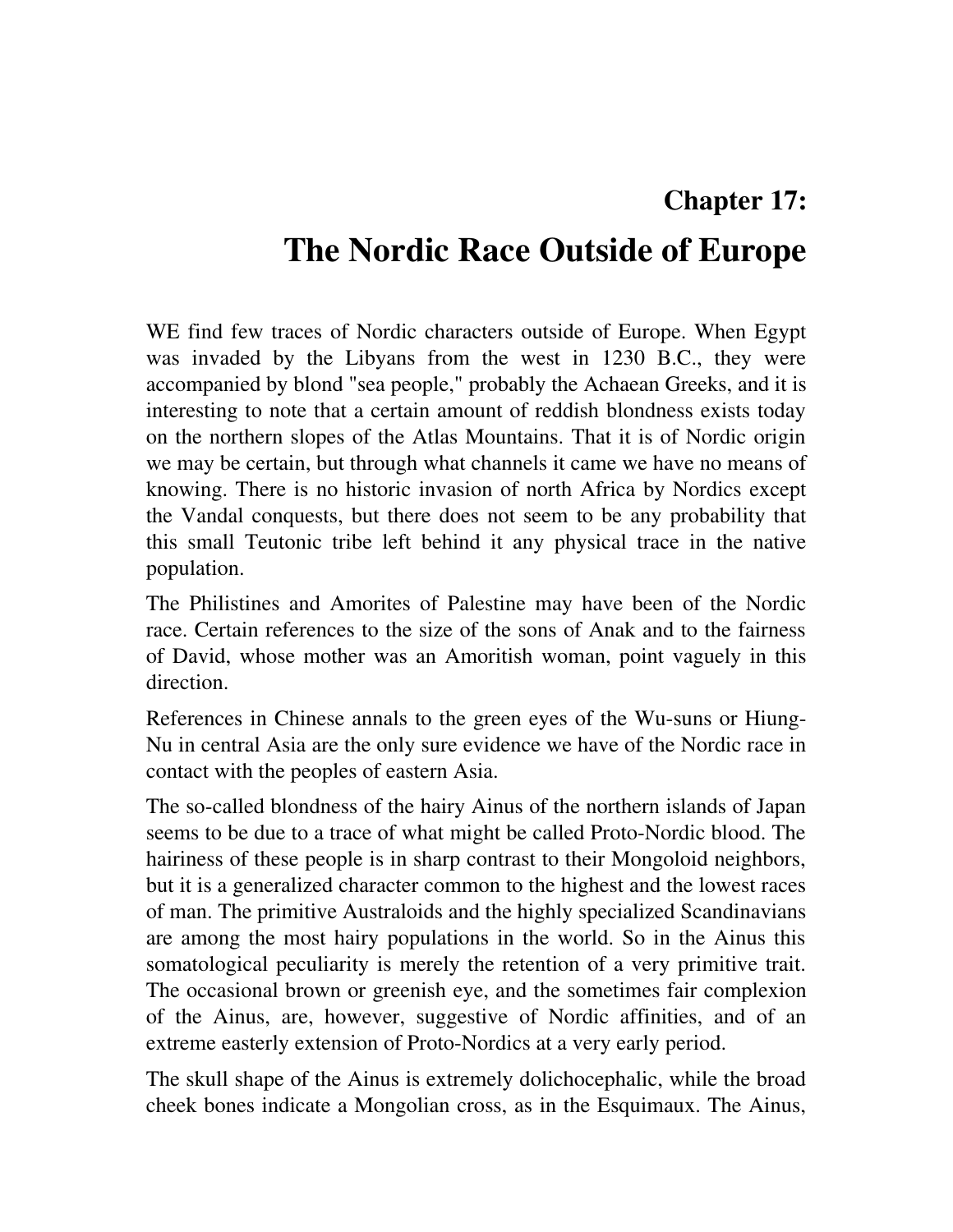like many other small, mysterious people, are probably merely the remnants of one of the many early races that are fast fading into extinction. The division of man into species is very ancient, and the chief races of the earth are merely the successful survivors of the long struggle. Many species, subspecies, and races have vanished utterly, except for reversional characters which we find in the larger races.

The only Nordics in Asia Minor, so far as we know, were the Phrygians who came across the Hellespont about 1400 B.C. as part of the same migration which brought the Achaeans into Greece; the Cimmerians who entered by the same route and also through the Caucasus about 650 B.C., and still later, in 270 B.C., the Gauls who, coming from north Italy through Thrace, crossed the Hellespont and founded Galatia. So far as our present information goes, little or no trace of these invasions remains in the existing populations of Anatolia. The expansions of the Persians and the Aryanization of their empire, and the conquests of the Nordics east and south of the Caspian-Aral Sea, will be discussed in connection with the spread of Aryan languages.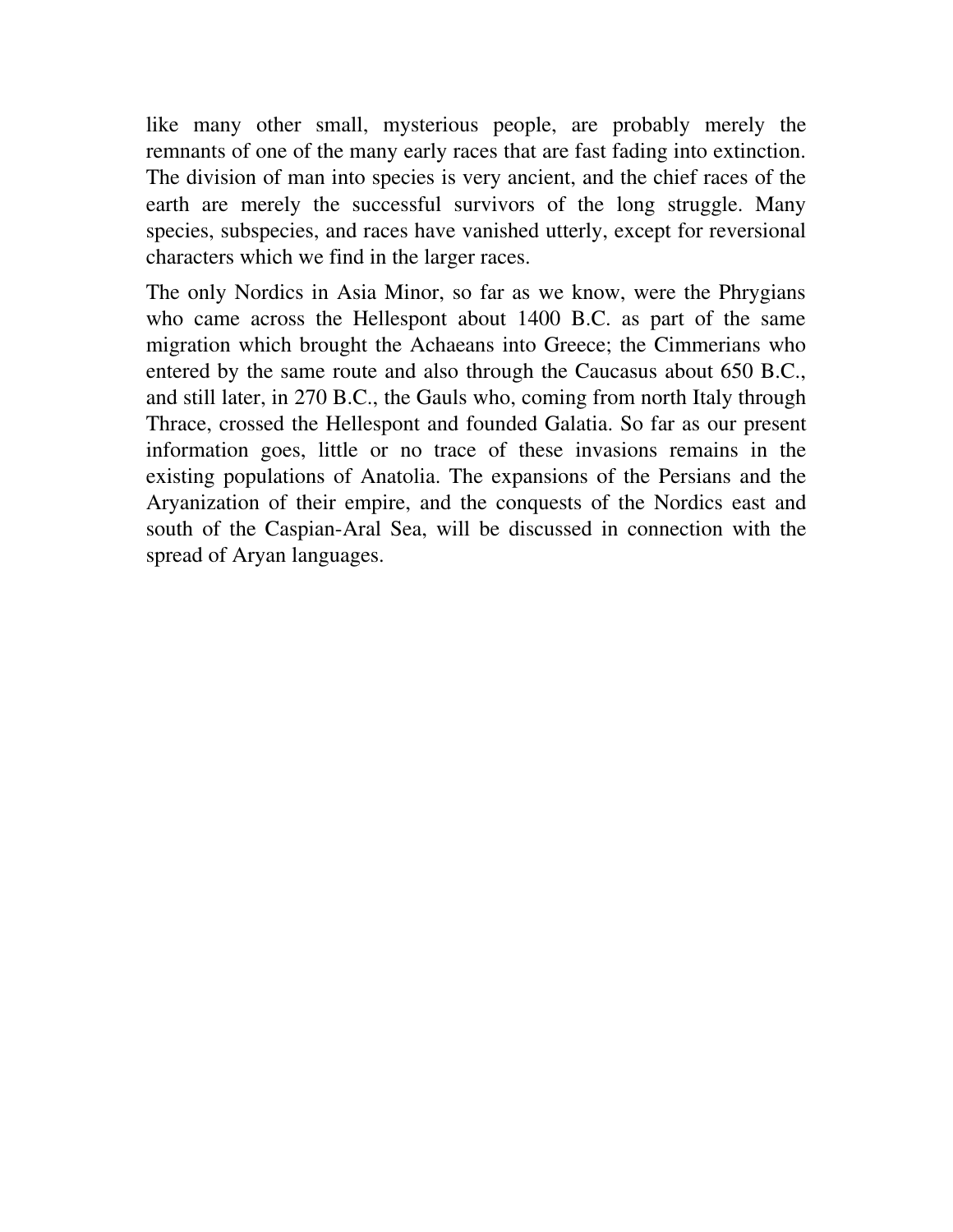#### <span id="page-119-0"></span>[Chapter 18:](#page-119-0) [The Racial Aptitudes](#page-119-0)

SUCH are the three races, the Alpine, Mediterranean, and Nordic, which enter into the composition of European populations of to-day, and in various combinations comprise the great bulk of white men all over the world. These races vary intellectually and morally just as they do physically. Moral, intellectual, and spiritual attributes are as persistent as physical characters, and are transmitted unchanged from generation to generation.

In considering skull characters we must remember that, while indicative of independent descent, the size and shape of the head are not closely related to brain power. Aristotle was a Mediterranean and had a small, long skull, while Humboldt had a large and characteristically Nordic skull, but equally dolichocephalic. Socrates and Diogenes were apparently quite un-Greek and represent remnants of some early race, perhaps of Paleolithic man. The history of their lives shows clearly that each was recognized as in some degree alien by their fellow countrymen, just as the Jews apparently regarded Christ, as, in some indefinite way, un-Jewish.

Mental spiritual and moral traits are closely as

sociated with the physical distinctions among the different European races, although like somatological characters, these spiritual attributes have in many cases gone astray. Enough remain, however, to show that certain races have special aptitudes for certain pursuits. The Alpine race is always and everywhere a race of peasants, an agricultural and never a maritime race. In fact, they only extend to salt water at the head of the Adriatic.

The coastal and seafaring populations of north Europe are everywhere Nordic as far as the coast of Spain, and among Europeans this race is preeminently fitted to maritime pursuits.

The Nordics are, all over the world, a race of soldiers, sailors, adventurers, and explorers, but above all, of rulers, organizers, and aristocrats in sharp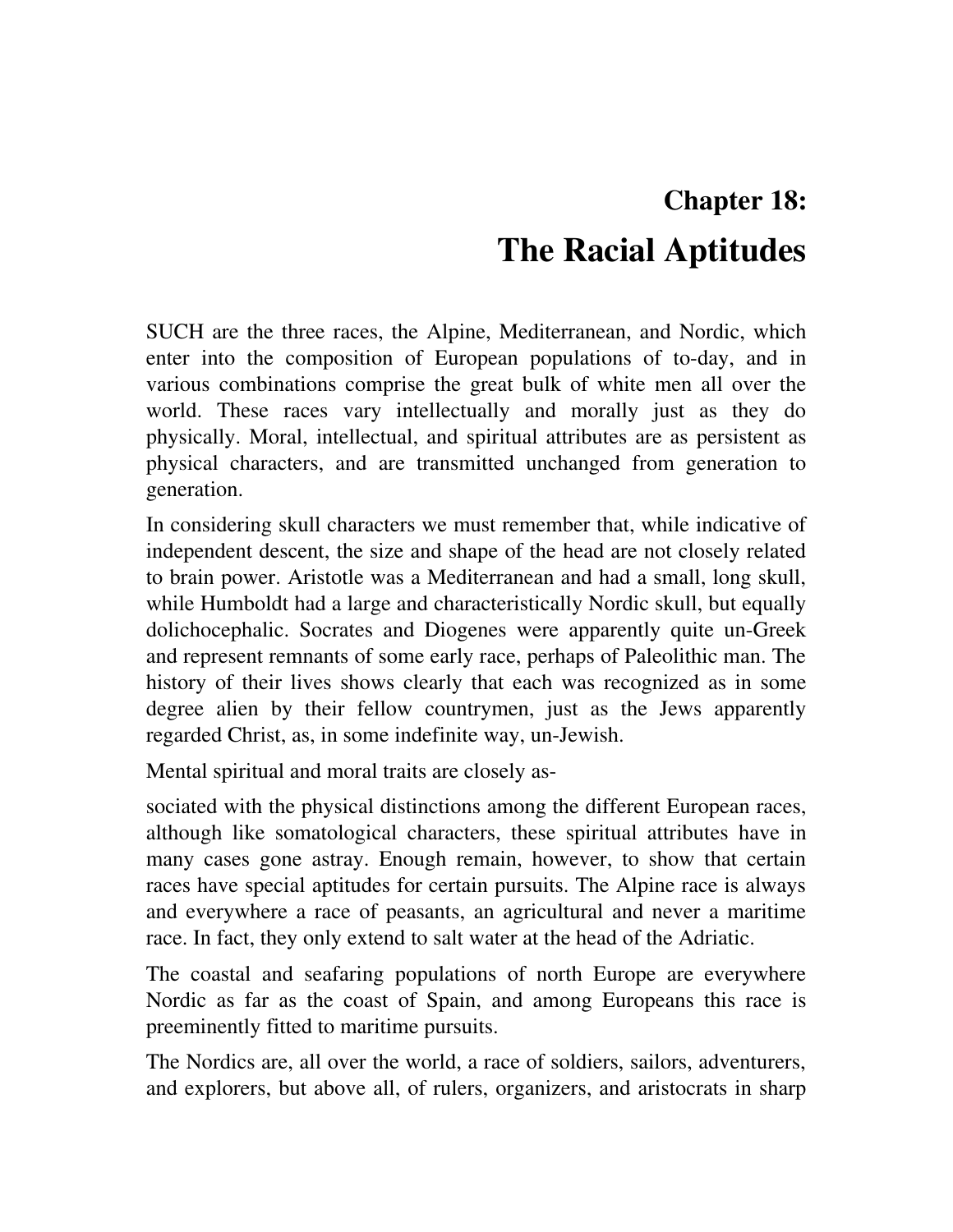contrast to the essentially peasant character of the Alpines. Chivalry and knighthood, and their still surviving but greatly impaired counterparts, are peculiarly Nordic traits, and feudalism, class distinctions, and race pride among Europeans are traceable for the most part to the north.

The mental characteristics of the Mediterranean race are well known, and this race, while inferior in bodily stamina to both the Nordic and the Alpine, is probably the superior of both, certainly of the Alpines, in intellectual attainments. In the field of art its superiority to both the other European races is unquestioned.

Before leaving this interesting subject of the correlation of spiritual and moral traits with physical characters, we may note that these influences are so deeply rooted in everyday consciousness that the average novelist or playwright would not fail to make his hero a tall, blond, honest, and somewhat stupid youth, or his villain a small, dark, and exceptionally intelligent individual of warped moral character. The gods of Olympus were almost all described as blond, and it would be difficult to imagine a Greek artist painting a brunette Venus. In church pictures to-day all angels are blonds, while the denizens of the lower regions revel in deep brunetness. Most ancient tapestries show a blond earl on horseback and a dark haired churl holding the bridle, and in depicting the crucifixion no artist hesitates to make the two thieves brunet in contrast to the blond Saviour. This latter is something more than a convention, as such quasiauthentic traditions as we have of our Lord indicate his Nordic, possibly Greek, physical and moral attributes.

These and other similar traditions clearly point to the relation of one race to another in classic, mediaeval, and modern times. How far they will be modified by democratic institutions and the rule of the majority remains to be seen.

The wars of the last two thousand years in Europe have been almost exclusively wars between

the various nations of this race, or between rulers of Nordic blood.

From a race point of view the present European conflict is essentially a civil war, and nearly all the officers and a large proportion of the men on both sides are members of this race. It is the same old story of mutual butchery and mutual destruction between Nordics, just as the Nordic nobility of Renaissance Italy seem to have been possessed with a blood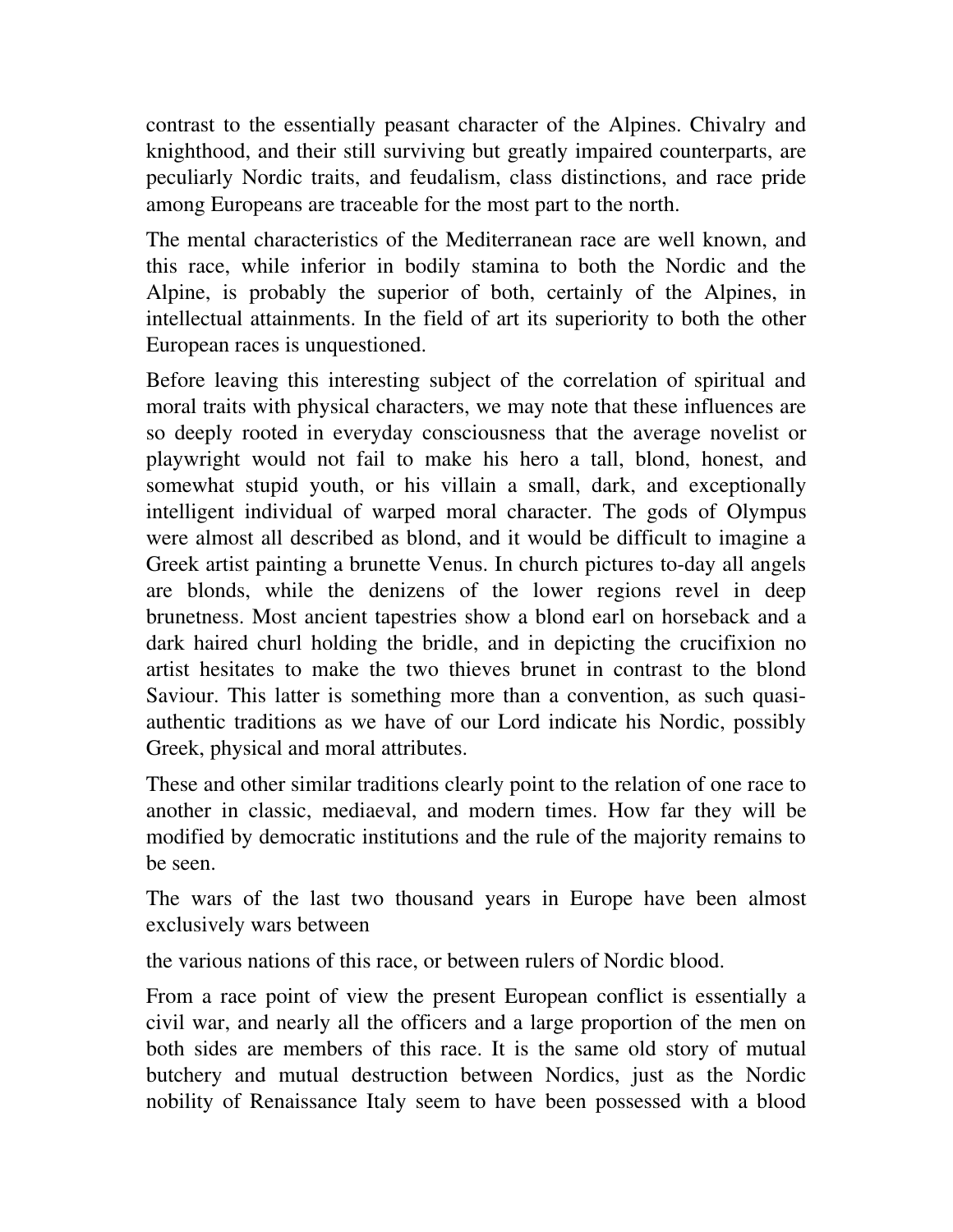mania to kill one another off. It is the modern edition of the old berserker blood rage, and is class suicide on a gigantic scale. It is hard to say on which side there is a preponderance of Nordic blood, as Flanders and northern France are more Teutonic than south Germany, and the backbone of the armies that England has put in the field, together with those of her colonies, are almost purely Nordic, while a large portion of the Russian armies is of the same race.

The writer has carefully refrained in this article from the use of the words "Teutonic" and "Germanic"' except in their most limited sense, because the names are currently used in a national and not in a racial sense, to denote the inhabitants of the central empires. Such broader use would include millions who are totally un-Teutonic, and exclude millions, of pure Teutonic blood who are outside of the political borders of Austro-Germany.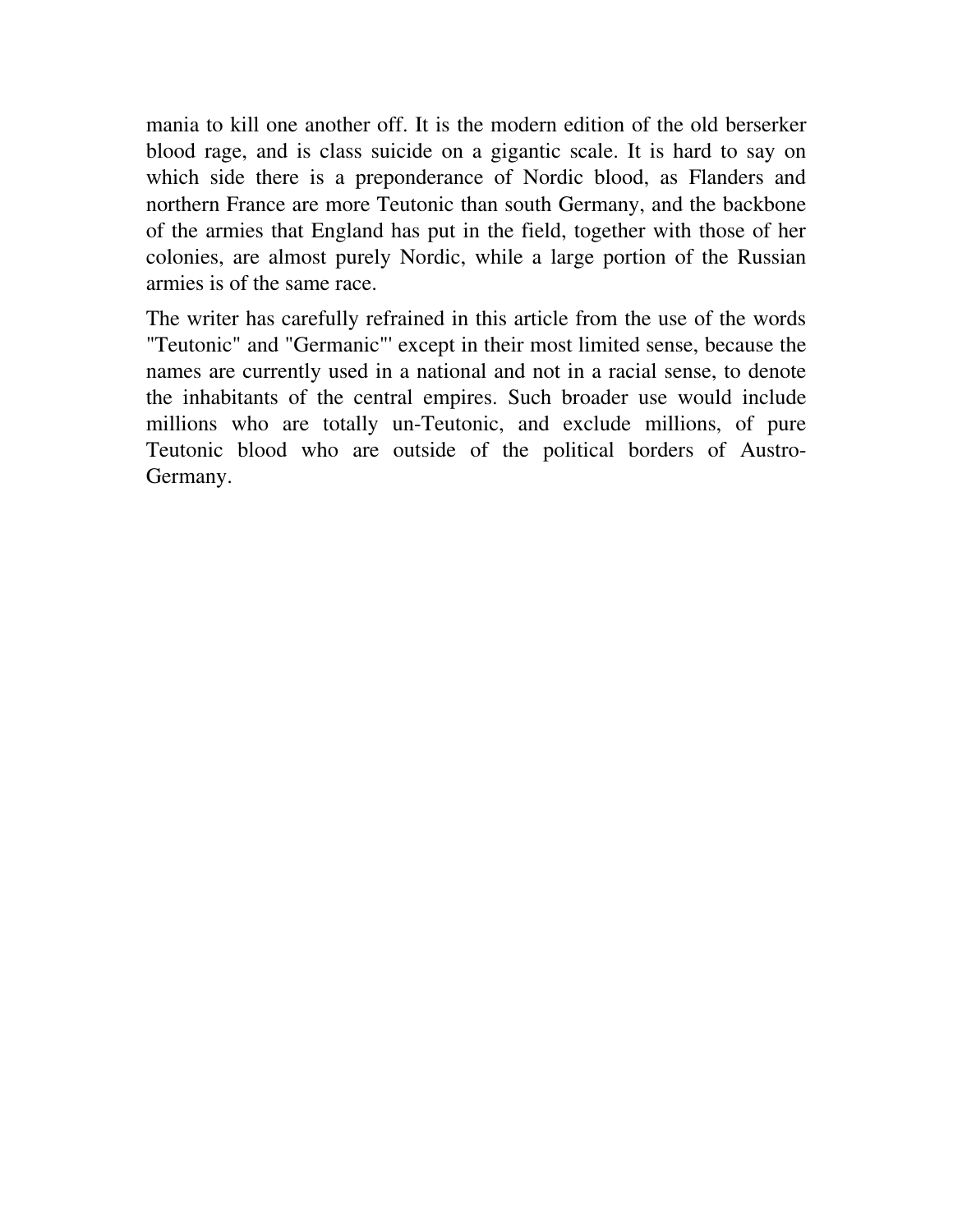# <span id="page-122-0"></span>[Chapter 19:](#page-122-0) [Arya](#page-122-0)

HAVING shown the existence in Europe of three subspecies of distinct origin and a single predominant type of language called the Aryan or synthetic group, it remains to inquire to which of the three races can be assigned the honor of inventing, elaborating, and introducing this most highly developed form of human speech, and our investigations will show that the facts point indubitably toward an original unity between the Nordic, or rather the Proto-Nordic race and the Proto-Aryan language or the generalized, ancestral, Aryan mother tongue.

Of the three claimants to the honor of being the original creator of the highest form of synthetic speech, known as the Aryan group of languages, we can at once dismiss the Mediterranean race. The members of this race on the south shores of the Mediterranean, the Berbers and the Egyptians, speak now, and have always spoken, non-Aryan tongues. In Asia, also, many people of this race speak non-Aryan tongues. We also know that the speech of the original Pelasgians was not Aryan, that in Crete remnants of Pre-Aryan speech persisted until about 500 B.C., and that the Hellenic language was introduced into Aegean countries from the north. In Italy the Ligurian and Etruscan in the north, and the Messapian in the south, were non-Aryan languages; and the ancestral form of Latin speech in the guise of Umbrian and Oscan came through the Alps from the countries beyond.

Into Spain the Celtiberian language was introduced from the north about 600 B.C., but with so little force behind it that it was unable to entirely replace the non-Aryan language of the aborigines, which continues to this very day as Basque.

In Britain Aryan speech was introduced about 800 B.C., and in France somewhat earlier. In central and northern Europe no certain trace of non-Aryan languages at one time spoken there persists, except among the Lapps and in the neighborhood of the Gulf of Finland, where the non-Aryan Finnic dialects are spoken to-day by the Finlanders and the Esthonians.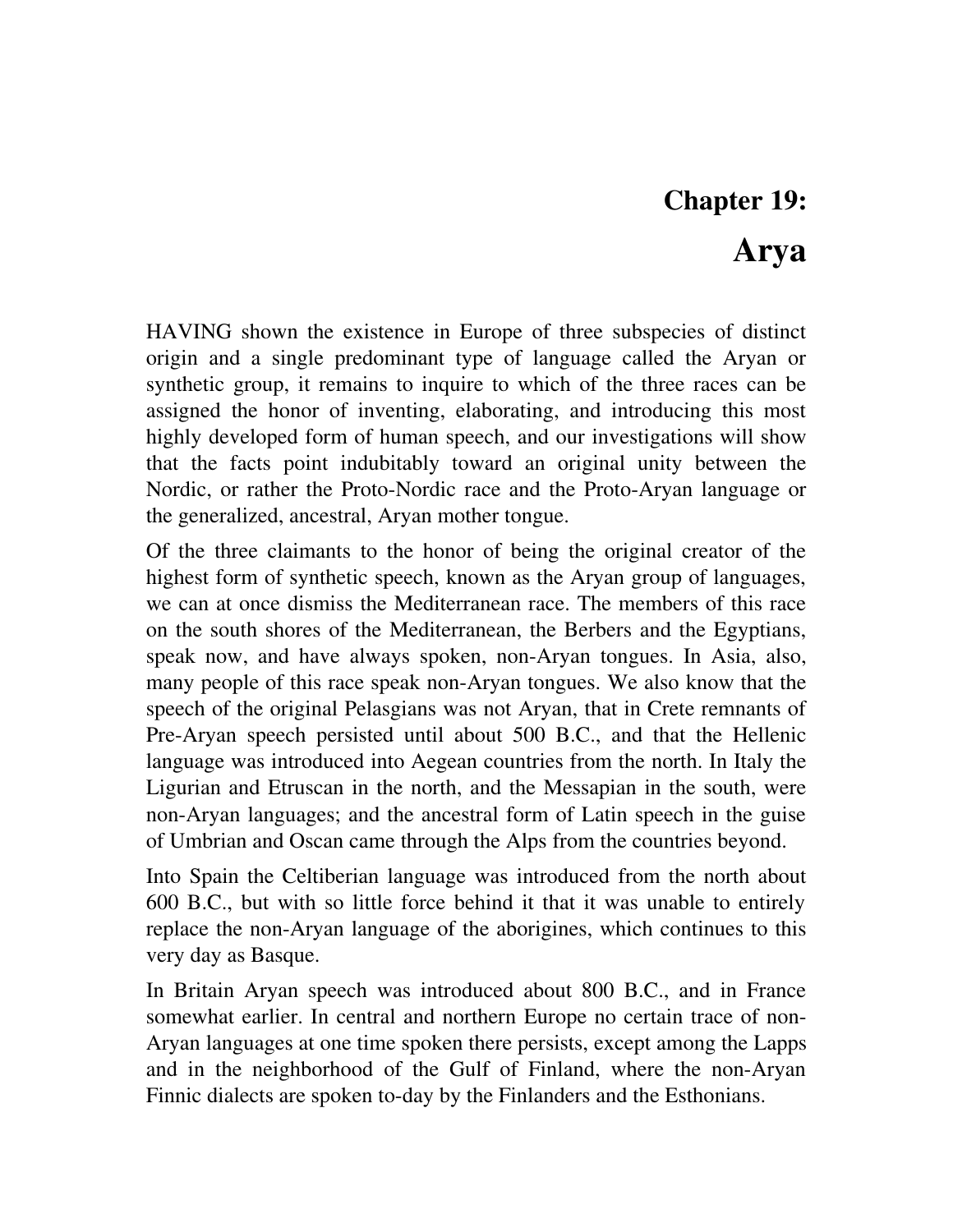We thus know the approximate dates of the introduction of Aryan speech into western and southern Europe, and that it came in through the medium of the Nordic race. On the southern coast of the inland sea, including Egypt, the population spoke in ancient times, and still speaks, non-Aryan tongues; and in Spain and in the adjoining parts of France nearly half a million people continue to speak an agglutinative language, called Basque or Euskarian. In skull shape these Basques correspond closely with the Aryan-speaking populations around them, being dolichocephalic in Spain, and brachycephalic in France. In the case of both the long skull and the round skull Basques, the lower part of the face is long and thin with a peculiar and pointed chin. In other words, their faces show certain secondary racial characters which have been imposed by selection upon a people composed originally of two races of independent origin, but long isolated by the limitations of language.

Other than the Basque language there are in western Europe but few remnants of Pre-Aryan speech, and these are found chiefly in place names and in a few obscure words.

Remnants of non-Aryan speech exist here and there throughout European Russia, but many of them can be traced to historic invasions. Until we reach the main body of Ural-Altaic speech in the east of Russia, the Esths, with kindred but small tribes of Livonians and Tchouds, and the Finns alone can lay claim to the honor of antedating the Aryan tongue in Moscovite territories, but the physical type of all these tribes is distinctly Nordic. In this connection the Lapps and related groups in the far north can be disregarded.

The problem of the Finns is a difficult one. The coast of Finland, of course, is purely Swedish, but the great bulk of the population in the interior is

brachycephalic, though otherwise thoroughly Nordic in type. It would seem that here the Alpine element were the more ancient.

The most important non-Aryan language in Europe is the Magyar of Hungary, but this we know was introduced from the eastward at the end of the ninth century.

In the Balkans the language of the Turks has never been a vernacular as it is in Asia Minor. In Europe it was spoken only by the soldiers and the civil administrators, and by very sparse colonies of Turkish settlers. The mania of the Turks for white women, which is said to have been one of the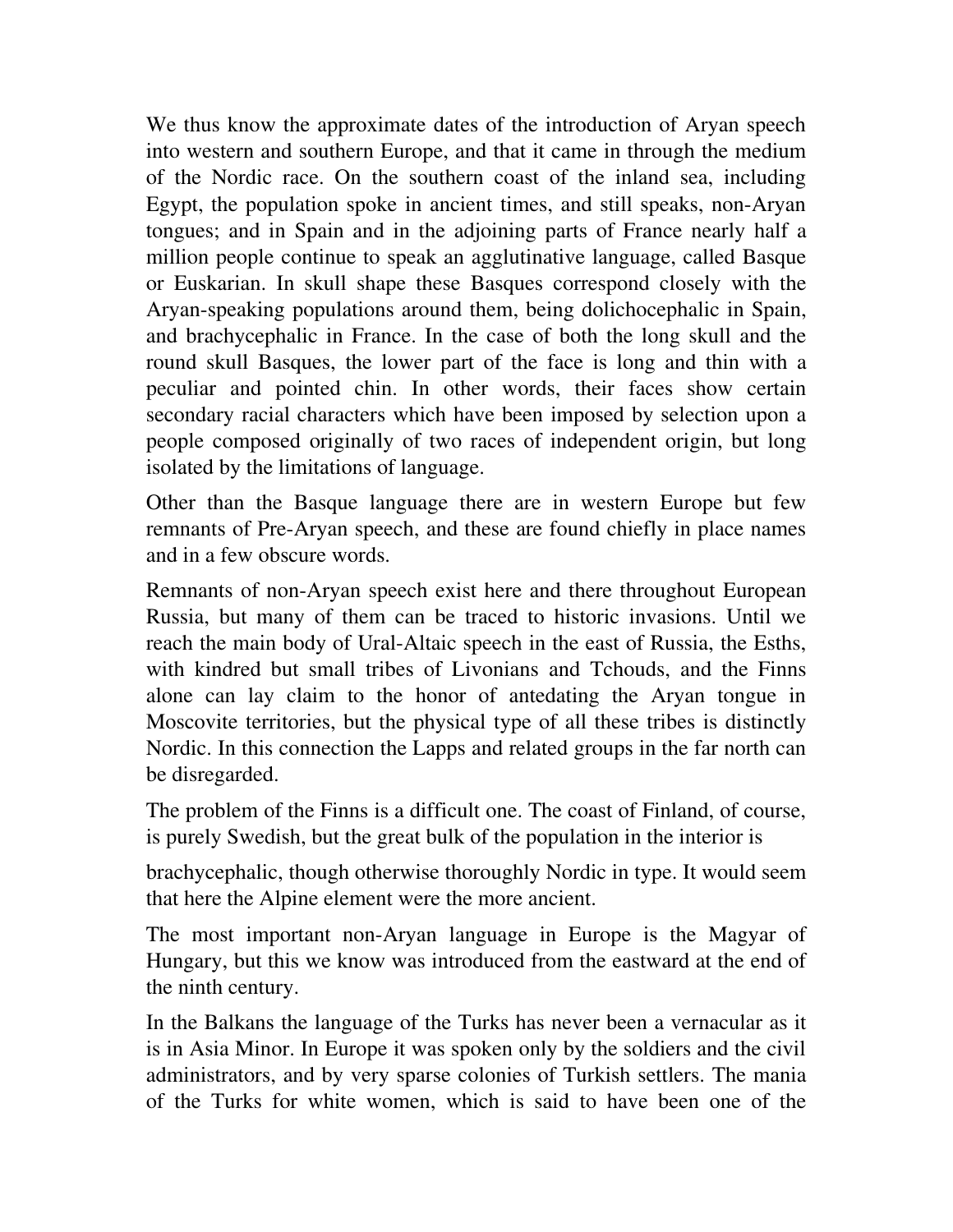motives that led to the conquest of the Byzantine Empire, has unconsciously resulted in the obliteration of the Mongoloid type of the original Asiatic invaders. Persistent crossing with Circassian and Georgian women, as well as with slaves of every race in Asia Minor or in Europe with whom they came in contact, has made the European Turk of to-day indistinguishable in physical characters from his Christian neighbors.

The Turks of Seljukian and Osmanli origin were never numerous, and the Sultan's armies were and are largely composed of Islamized Anatolians and Europeans.

In Persia and India, also, the Aryan languages were introduced from the north at known periods, so in view of all these facts, the Mediterranean race cannot claim the honor of either the invention or dissemination of the synthetic languages.

The chief claim of the Alpine race of central Europe and western Asia to the invention and introduction into Europe of the Proto-Aryan form of speech rests on the fact that nearly all the members of this race in Europe speak well developed forms of Aryan speech, chiefly in the form of Slavic. This fact taken by itself may have no more significance than the fact that the Mediterranean race in Spain, Italy, and France speaks Romance languages, but it is, nevertheless, an argument of some weight.

Outside of Europe the Armenians and other Armenoid brachycephalic peoples of Asia Minor and the Iranian Highlands, all of Alpine race, together with a few isolated tribes of the Caucasus, speak Aryan languages, and these peoples lie on the highroad along which knowledge of the metals and other cultural developments entered Europe.

If the Aryan language were invented and developed by these Armenoid Alpines we should be obliged to assume that they introduced it along with bronze culture into Europe about 3000 B.C. and taught the Nordic blonds both their language and their metal culture. There are, however, in western Asia many Alpine peoples who do not speak Aryan languages and yet are Alpine in type, such as the Turcomans, and in Asia Minor the so-

called Turks are also largely Islamized Alpines of the Armenoid subspecies who speak Turki. There is no trace of Aryan speech south of the Caucasus until after 1700 B.C., and the Hittite language spoken before that date in central and eastern Asia Minor, although not yet clearly deciphered, was non-Aryan to the best of our present knowledge. The Hittites themselves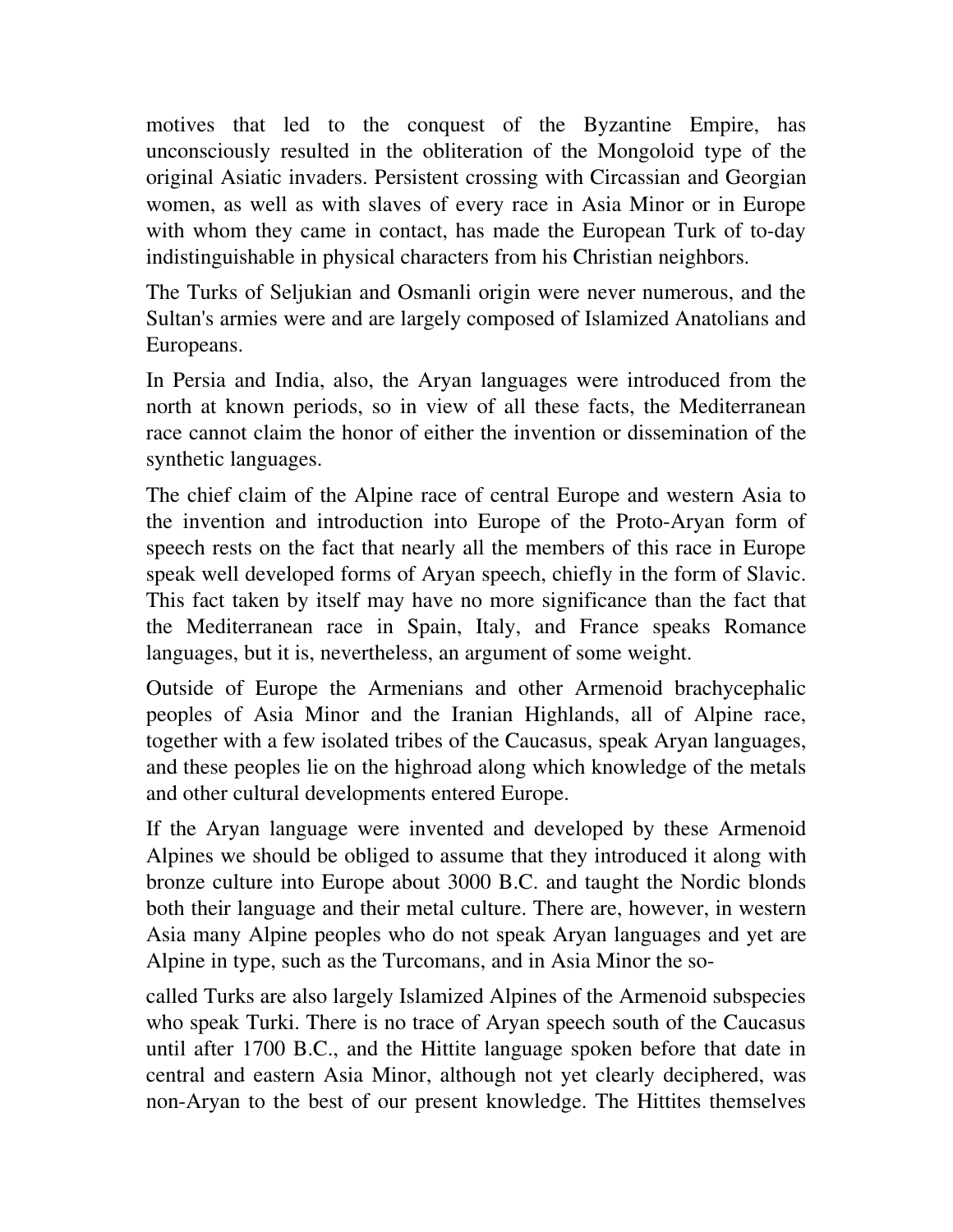were probably ancestral to the living Armenians.

We are thoroughly acquainted with the languages of all the Mesopotamian countries, and we know that the speech of Accad and Sumer, of Susa and Media was agglutinative, and that the languages of Assyria and of Palestine were Semitic. The speech of the Kassites was Aryan, and the language of the shortlived empire of the Mitanni in the foothills south of Armenia, is the only one about the character of which there can be some doubt, but in all probability it was Aryan. There is, therefore, much negative evidence against the existence of Aryan speech in this part of the world earlier than its known introduction by Nordics.

If the last great expansion into Europe of the Alpine race brought from Asia the Aryan mother tongue, as well as the knowledge of metals, we must assume that all the members of the Nordic race thereupon adopted synthetic speech from the Alpines.

We know that these Alpines reached Britain about 1800 B.C., and probably had previously occupied much of Gaul, so that if they are to be credited with the introduction of the synthetic languages into western Europe, it is difiicult to understand why we have no known trace of any form of Aryan speech in central Europe or west of the Rhine prior to 1000 B.C., while we have some, though scant, evidence of non-Aryan languages.

Even assuming, however, that the Alpines did introduce this synthetic language to the Baltic dolichocephs along with the art of metallurgy, we are obliged to believe that the Nordics, equipped with this synthetic language and with bronze weapons, starting on their marvelous career of expansion a full millennium after the Alpine conquest, first attacked and conquered their Alpine teachers and then poured down from the north in successive waves into the domain of the Mediterranean race, passing en route through brachycephalic countries and taking along with them varying proportions of Alpine blood.

It may be said in favor of this claim of the Alpine race to be the original inventors of synthetic speech, that language is ever a measure of culture, and the higher forms of civilization are greatly hampered by the limitations of speech imposed by the less highly evolved languages, namely, the monosyllabic and the agglutinative, which include nearly all the non-Aryan languages of the world.

It does not seem probable that barbarians, however fine in physical type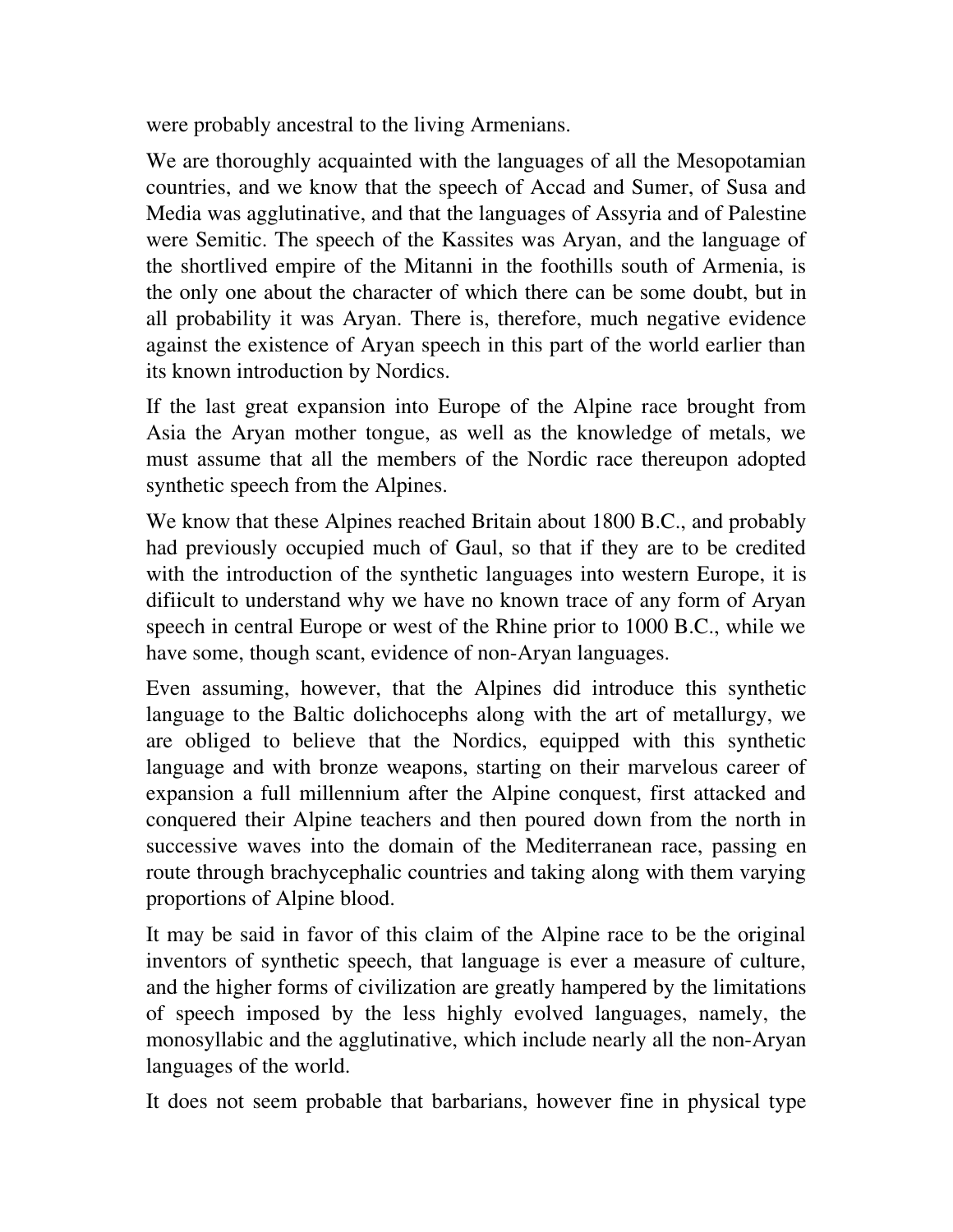and however well endowed with the potentiality of intellectual and moral development, dwelling as hunters in the bleak and barren north along the edge of the retreating glaciers and as nomad shepherds in the Russian grasslands, could have evolved a more complicated and higher form of articulate speech than the inhabitants of southwest Asia, who many thousand years earlier were highly civilized and are known to have invented the arts of agriculture, metal working and domestication of animals, as well as of writing and pottery. Nevertheless, such seems to be the fact.

To conclude then, a study of the Mediterranean race shows that, so far from being purely European, it is equally African and Asiatic, and in the narrow coastal fringe of southern Persia, in India, and even farther east the last strains of this race gradually fade into the negroids through prolonged cross breeding, and a similar inquiry into the origin and distribution of the Alpine species shows clearly the fundamentally Asiatic origin of this type, and that on its easternmost borders in central Asia it marches on the round skulled Mongolian.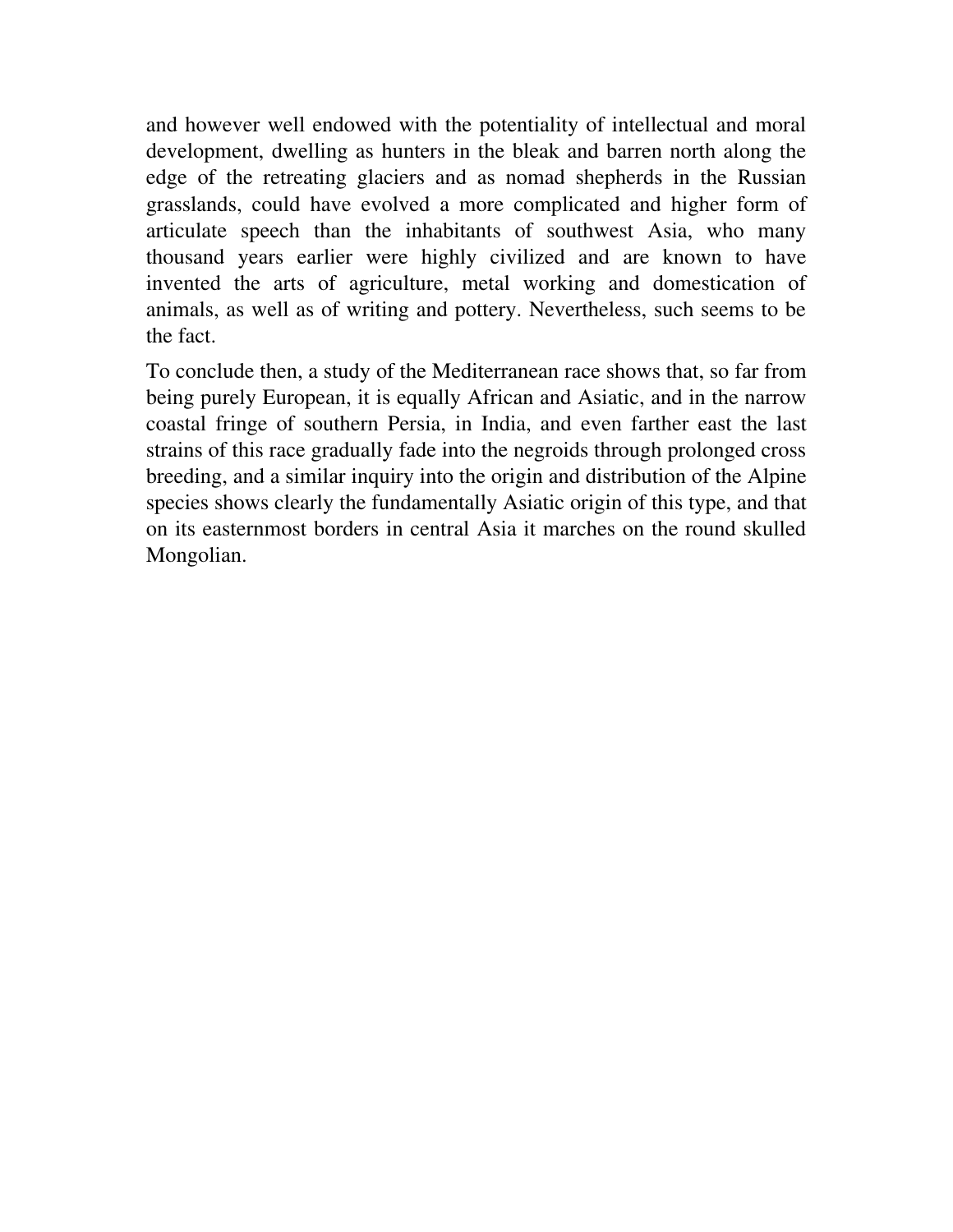# <span id="page-127-0"></span>[Chapter 20:](#page-127-0) [The Origin of the Aryan Languages](#page-127-0)

BY the process of elimination set forth in the preceding chapter we are compelled to consider that the strongest claimant for the honor of being the race of the original Aryans, is the tall, blond Nordic. A study of the various languages of the Aryan group reveals an extreme diversity which can be best explained by the hypothesis that the existing languages are now spoken by people upon whom Aryan speech has been forced from without. This theory corresponds exactly with the known historic fact that the Aryan languages, during the last three or four thousand years at least, have, again and again, been imposed by Nordics upon populations of Alpine and Mediterranean blood.

Within the present distributional area of the Nordic race, and in the very middle of a typical area of isolation, is the most generalized member of the Aryan group, namely, Lettish, or old Lithuanian, situated on the Gulf of Riga, and almost Proto-Aryan in character. Close at hand was the closely related Old Prussian or Borussian, very recently extinct. These archaic languages are relatively close to Sanskrit, and are located in actual contact with the non-Aryan speech of the Esths and Finns.

The non-Aryan languages in eastern Russia are Ugrian, a form of speech which extends far into Asia, and which alone of all agglutinative tongues, contains elements which unite it with synthetic speech, and which is consequently dimly transitory in character. In other words, in the opinion of many philologists, a primitive form of Ugrian might have given birth to the Proto-Aryan ancestor of existing synthetic languages.

This hypothesis, if sustained by further study, will provide additional evidence that the site of the development of the Aryan languages, and of the Nordic species, was in eastern Europe, and in a region which is close to the place of contact between the most archaic synthetic languages and the most nearly related non-Aryan tongue, the agglutinative Ugrian.

The Aryan tongue was introduced into Greece by the Achaeans about 1400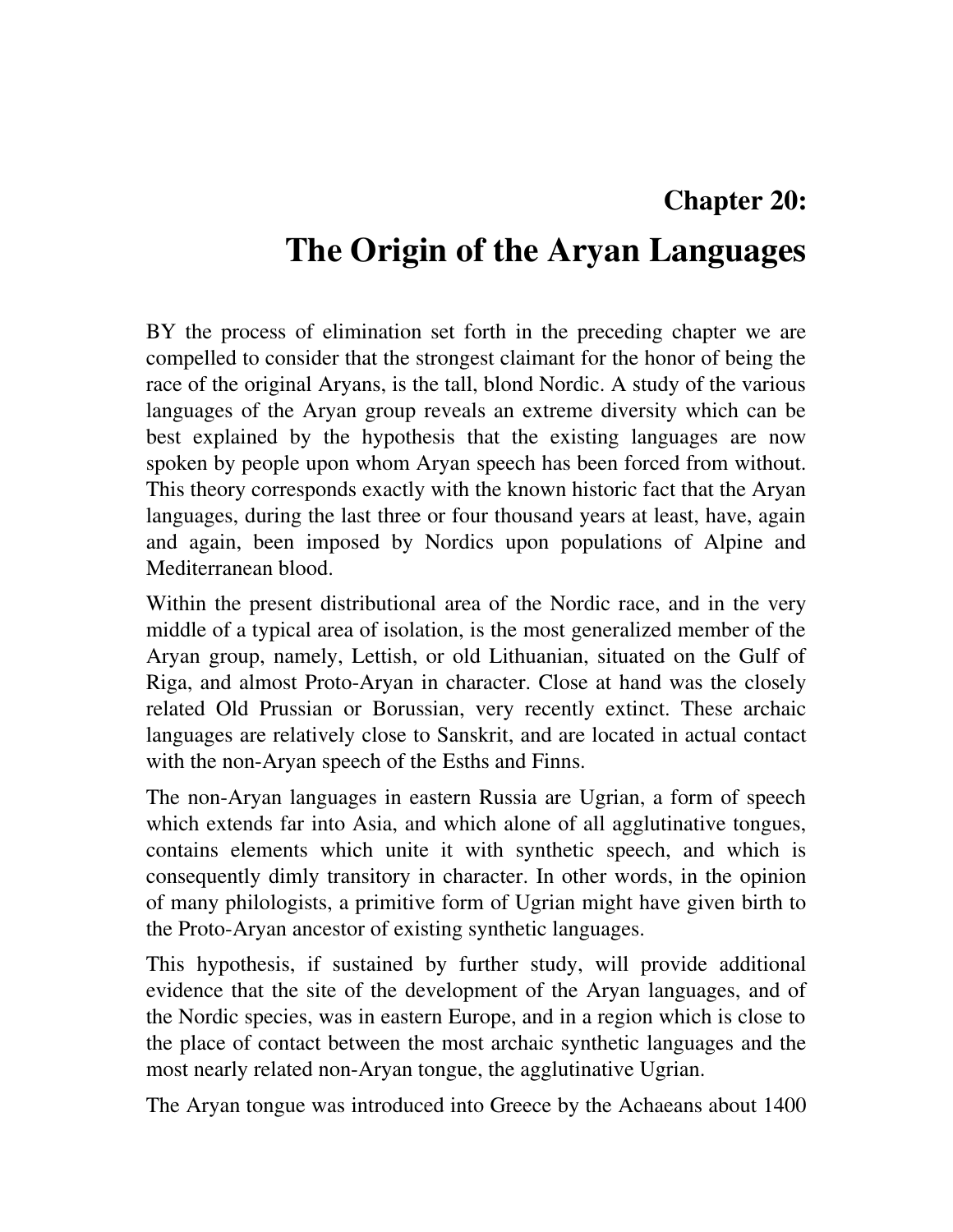B.C., and later, about 1100 B.C., by the true Hellenes, who brought in the classic dialects of Dorian, Ionian, and Aeolian.

These Aryan languages superseded their non-Aryan predecessor, the Pelasgian. From the language of these early invaders came the Illyrian, Thracian, Albanian, classic Greek, and the debased modern Romaic, a descendant of the Ionian dialect.

Aryan speech was introduced among the non-Aryan Etruscans of the Italian Peninsula by the Umbrians and Oscans about 1100 B.C. These languages were ultimately succeeded by Latin, an offshoot of these early Aryan tongues of northern Italy which later spread to the uttermost confines of the Roman Empire. Its descendants to-day are the Romance tongues spoken within the ancient imperial boundaries, the Portuguese on the west, Castilian, Catalan, Provencal, French, the langue d'oil of the Walloons, Ligurian, Romansch, Ladin, Friulian, Tuscan, Calabrian, and Rumanian.

The problem of the existence of a language, the Rumanian, in the eastern Carpathians, cut off by Slavic and Magyar tongues from the nearest Romance languages, but nevertheless clearly descended from Latin, presents great difficulties. The Rumanians themselves make two claims; the first, which can be safely disregarded, is an unbroken linguistic descent from a group of Aryan languages which occupied this whole section of Europe, from which Latin was derived, and of which Albanian is also a remnant.

The more serious claim, however, made by the Rumanians, is to linguistic and racial descent from the military colonists planted by the Emperor Trajan in the great Dacian plain. This may be possible, so far as the language is concerned, but there are some weighty objections to it.

We have no evidence for, and much against, the existence of Rumanian speech north of the Danube for nearly a thousand years after Rome abandoned this outlying region. Dacia was one of the last provinces to be occupied by Rome, and was the first from which the legions were withdrawn upon the dissolution of the empire. The northern Carpathians, furthermore, where the Rumanians claim to have taken refuge during the barbarian invasions, form part of the Slavic homeland, and it was in these same mountains, and in the Ruthenian districts of eastern Galicia, that the Slavic languages were developed, probably by the Sarmatians and Venethi, and from which they spread in all directions in the centuries that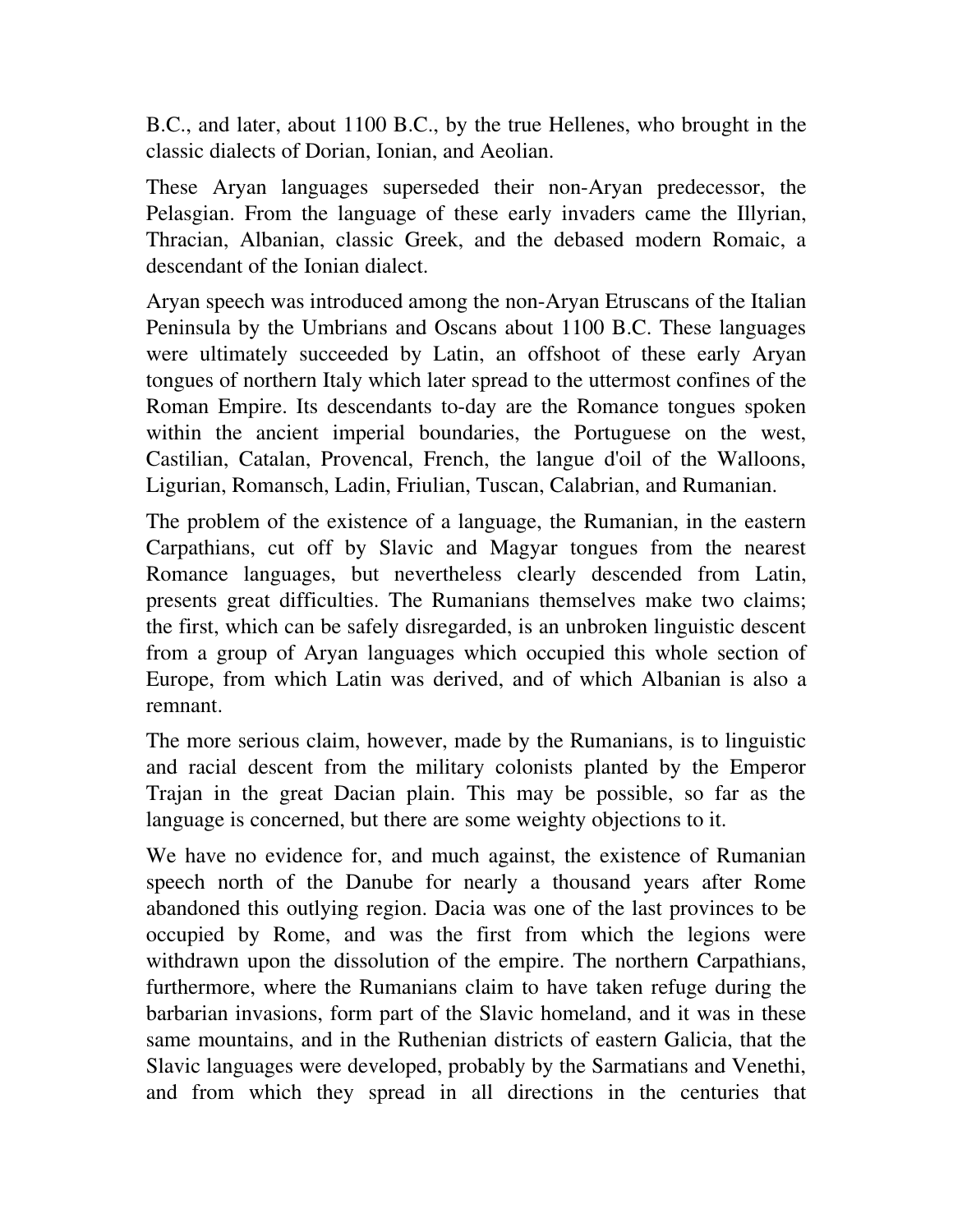immediately follow the fall of Rome. So it is almost impossible to credit the survival of a frontier community of Romanized natives situated not only in the path of the great invasions of Europe-from the east, but also in the very spot where Slavic languages were at the time evolving.

Rumanian speech occupies a large area outside of the present kingdom of Rumania, in Russian Bessarabia, Austrian Bukowina, and above all in Hungarian Transylvania, all of which were parts of ancient Dacia, and which are now to be "redeemed " by the Rumanians.

This linguistic problem is further complicated by the existence in the Pindus Mountains of Thessaly of another large community of Vlachs of Rumanian speech. How this later community also could have survived from Roman times until to-day, untouched either by the Greek language of the Byzantine Empire or by the Turkish conquest, is another difficult problem. The solution of these questions receives no assistance from anthropology, as these Rumanian-speaking populations, both on the Danube and in the Pindus Mountains, in no way differ physically from their neighbors on all sides. Through whatever channel they acquired their Latin speech, the Rumanians to-day can lay no valid claim to blood descent, even in a very remote degree, from the true Romans.

The first Aryan languages known in western Europe were the Celtic group which first appears west of the Rhine about 1OOO B.C.

There have been found only a few dim traces of Pre-Aryan speech in the British Isles, these chiefly in place names. In Britain Celtic speech was introduced in two successive waves, first by the Goidels, or "Q Celts," who apparently appeared about 800 B.C., and this form exists to this day as Erse in western Ireland, as Manx of the Isle of Man, and as Gaelic in the Scottish Highlands.

The Goidels were of bronze culture. When they reached Britain they must have found there a population preponderantly of Mediterranean type with numerous remains of still earlier races of Paleolithic times, and also some round skull Alpines of the Round Barrows, who have since faded from the living population. When the next invasion, the Cymric, occurred, the Goidels had been very largely absorbed by these underlying Mediterranean aborigines who had accepted the Goidelic form of Celtic speech, just as on the continent the Gauls had mixed with Alpine and Mediterranean natives though imposing upon the conquered their own tongue. In fact, in Britain,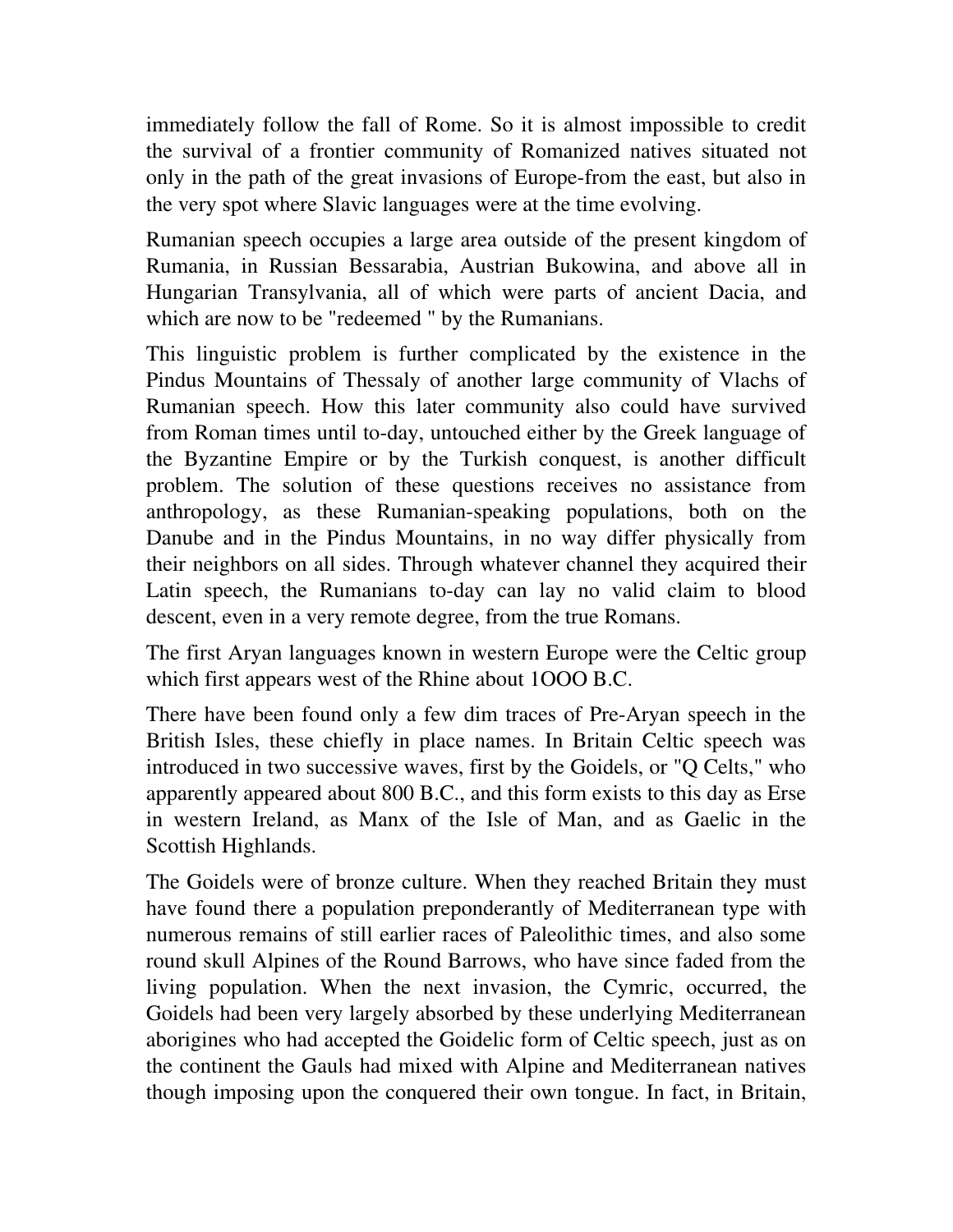Gaul, and Spain the Goidels and Gauls were chiefly a ruling, military class, while the great bulk of the population remained unchanged, although Aryanized in speech.

The Brythonic or Cymric tribes, or "P Celts," followed about five hundred years later, driving the Goidels westward through Germany, Gaul, and Britain, as is proved by the distribution of place names, and this movement of population was still going on when Csesar crossed the Channel. The Brythonic group gave rise to the modern Cornish, extinct within a century, the Cymric of Wales, and the Armorican of Brittany.

In central Europe we find traces of these same two forms of Celtic speech, with the Goidelic everywhere the older and the Cymric the more recent arrival.

When the two Celtic-speaking races came into conflict in Britain their original relationship had been greatly obscured by the crossing of the Goidels with the underlying dark Mediterranean race of Neolithic culture, and by the mixture of the Belgae with Teutons. The result of all this was that the Brythons did not distinguish between the blond Goidels and the brunet, but Celticized Mediterraneans, as they all spoke Goidelic dialects.

In the same way when the Teutonic tribes entered Britain they found there peoples all speaking Celtic of some form, either Goidelic or Cymric, and promptly called them all Welsh (foreigners). These Welsh were preponderantly of Mediterranean type with some mixture of a blond Goidel strain and a much stronger blond strain of Cymric origin, and these same elements exist to-day in England. The Mediterranean race is easily distinguished, but the physical types derived from Goidel and Brython alike are merged and lost in the later floods of pure Nordic blood, Angle, Saxon, Dane, Norse, and Norman. In this primitive, dark population, with successive layers of blond Nordics imposed upon it, each one more purely Nordic, lies the secret and the solution of the anthropology of the British Isles. This Iberian substratum was able to absorb, to a large extent, the earlier Celtic-speaking invaders, both Goidels and Brythons, but it is only just beginning to seriously threaten the Teutonic Nordics, and to reassert its ancient brunet characters after three thousand years of submergence.

In northwest Scotland there is a Gaelic-speaking area where the place names are all Scandinavian and the physical types purely Nordic. This is the only spot in the British Isles where Celtic speech has reconquered a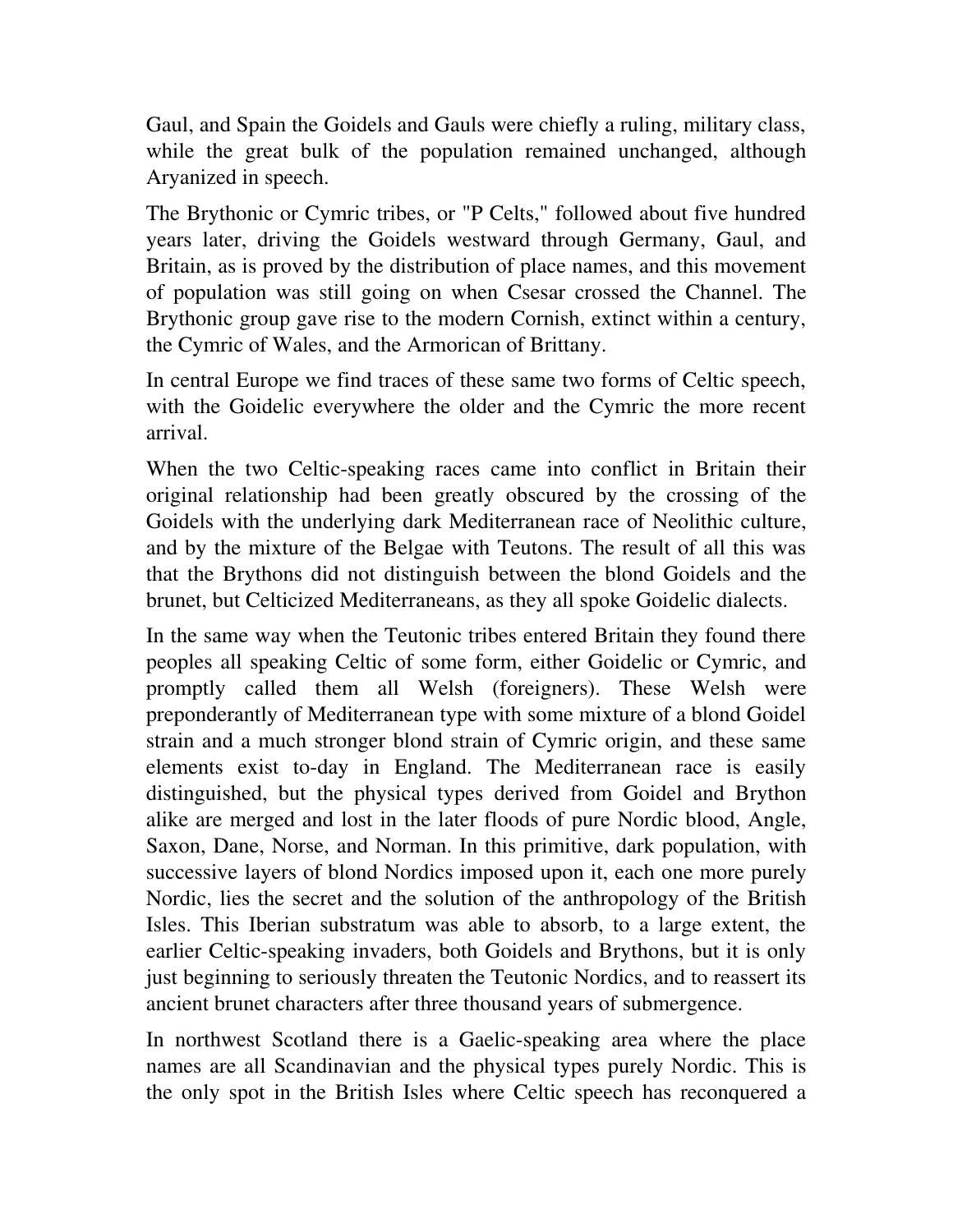district from the Teutonic languages, and it was the site of one of the earliest conquests of the Norse Vikings, probably in the early centuries of our era. In Caithness in north Scotland, as well as in some isolated spots on the Irish coasts, the language of these same Norse pirates persisted until within a century. In the fifth century of our era and after the breakup of Roman domination in Britain there was much racial unrest, and a back wave of Goidels crossed from Ireland and either introduced or reinforced the Gaelic speech in the highlands. Later, Goidelic speech was gradually driven north and west by the intrusive English of the lowlands, and was ultimately forced over this originally Norse-speaking area.

We have elsewhere in Europe evidence of a similar shiftings of speech without corresponding changes in the blood of the population.

Except in the British Isles and in Brittany, Celtic languages have left no modern descendants, but have everywhere been replaced by languages of Neo-Latin or Teutonic origin. Outside of Brittany one of the last, if not quite the last, references to Celtic speech in Gaul is the historic statement that "Celtic" tribes, as well as "Armoricans," took part at Chalons in the great victory in 451 A.D. over Attila, the Hun, and his confederacy of subject nations.

On the continent the only existing populations of Celtic speech are the primitive inhabitants of central Brittany, a population noted for their religious fanaticism and for other characteristics of a backward people. This Celtic speech is said to have been introduced in the early century of our era by Britons fleeing from the Saxons. These refugees, if there were such, must have been dolichocephs of either Mediterranean or Nordic race, or both. We are asked by this tradition to believe that the skull shape of these Britons was lost, but that their language was adopted by the Alpine population of Armorica. It is much more probable that the Cymricspeaking Alpines of Brittany have merely retained in this isolated corner of France a form of Celtic speech which was prevalent throughout northern Gaul and Britain before these provinces were conquered by Rome and Latinized. Caesar remarked that there was little difference between the speech of the Belgae in northern Gaul and in Britain. In both cases the speech was Cymric.

Long after the conquest of Gaul by the Goths and Franks, Teutonic speech was predominant among the ruling classes, and by the time it succumbed to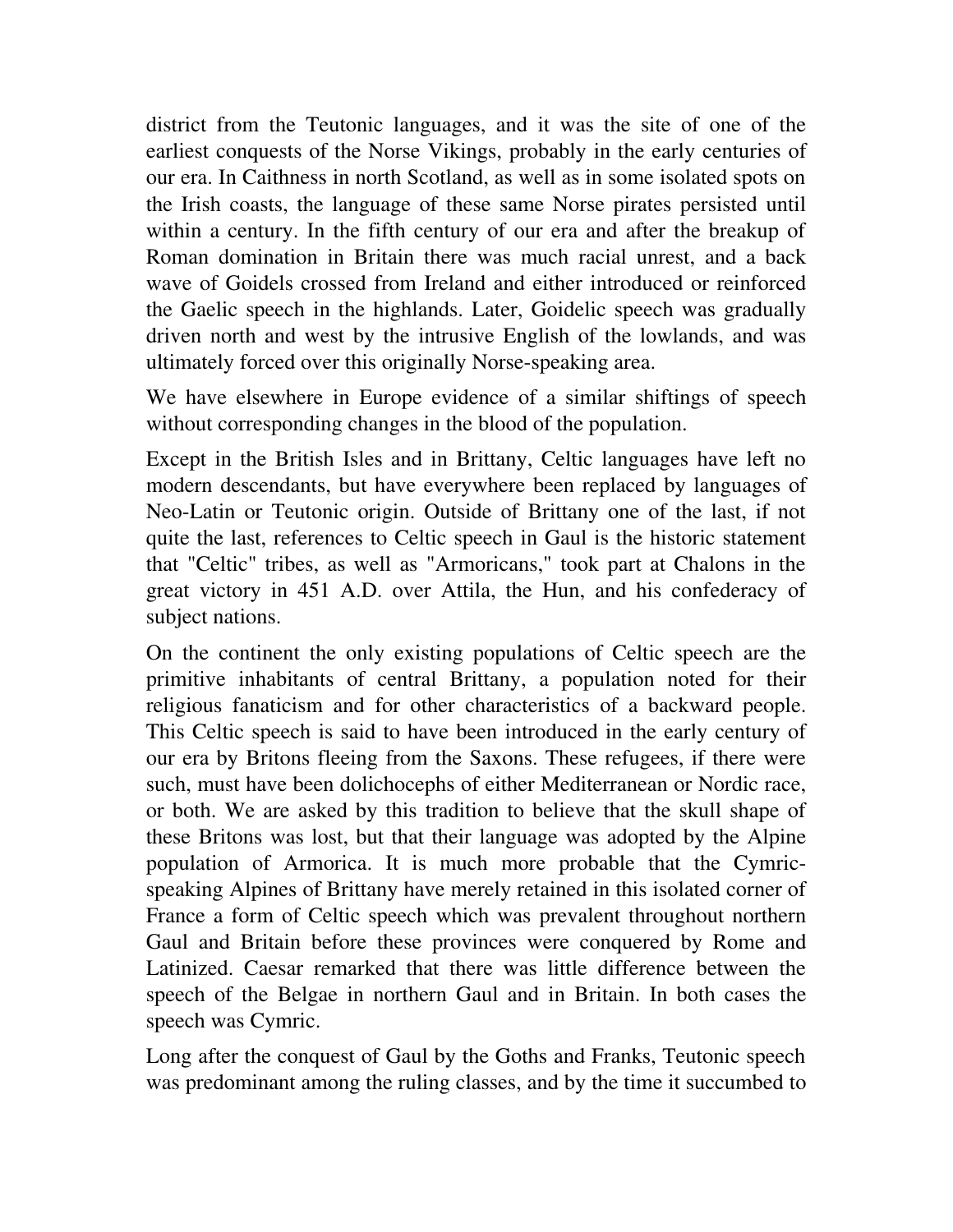the Latin tongue of the Romanized natives, the old Celtic languages had been entirely forgotten outside of Brittany.

An example of similar changes of language is to be found in Normandy where the country was originally inhabited by the Nordic Belgae, who spoke a Cymric language before that tongue was replaced by Latin. This coast was ravaged about 300 or 400 A.D. by Saxons who formed settlements along both sides of the Channel and the coasts of Brittany, which were later known as the Litus Saxonicum ["Saxon shore" -- Ed.]. Their progress can best be traced by place names, as our historic record of these raids is scanty.

The Normans landed in Normandy in the year 911 A.D. They were heathen Danish barbarians, speaking a Teutonic language. The religion, culture, and language of the old Romanized populations worked a miracle in the transformation of everything except blood in one short century. So quick was the change that 155 years later the descendants of the same Normans landed in England as Christian Frenchmen, armed with all the culture of their period. The change was startling, but the blood of the Norman breed remained unchanged and entered England as a purely Nordic type.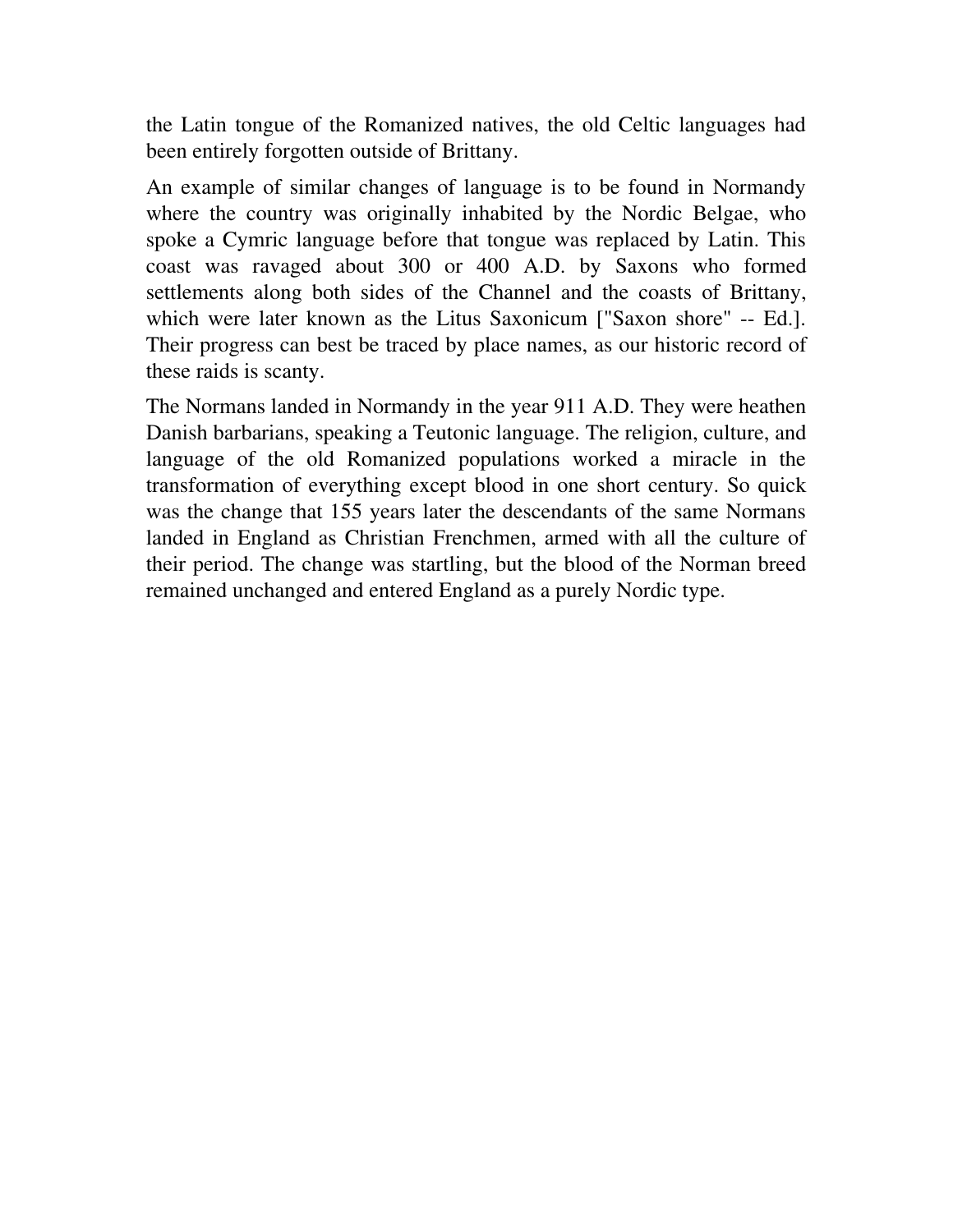# <span id="page-133-0"></span>[Chapter 21:](#page-133-0) [The Aryan Language in Asia](#page-133-0)

IN the Aegean region and south of the Caucasus the Nordics appear after 1100 B.C., but there were unquestionably invasions and raids from the north for many centuries previous to our first records. These early migrations probably were not in sufficient force to modify the blood of the autochthonous races or to substitute Aryan languages for the ancient Mediterranean and Asiatic tongues.

These men of the North came from the grasslands of Russia in successive waves, and among the first of whom we have fairly clear knowledge were the Achaeans and Phrygians. Aryan invaders are mentioned in the dim chronicles of the Mesopotamian empires about 1700 B.C., as Kassites, and later as Mitanni. Aryan names of prisoners captured beyond the mountains in the north, and of Aryan deities before whom oaths were taken, are recorded about 1400 B.C., but one of the first definite accounts of Nordics south of the Caucasus describes the presence of Nordic Persians at Lake Urmia about 900 B.C. There were many incursions from that time on, the Cimmerians raiding across the Caucasus as early as 680 B.C., and shortly afterward overrunning all Asia Minor.

The easterly extension of the Russian steppes north of the Caspian-Aral Sea in Turkestan, as far as the foothills of the Pamirs, was occupied by the Sace or Massagetae, who were also Nordics and akin to the Cimmerians and Persians. For several centuries groups of Nordics drifted as nomad shepherds across the Caucasus into the empire of the Medes, introducing little by little the Aryan tongue, which later developed into Old Persian.

In 538 B.C. these Persians had become sufficiently numerous to overthrow their rulers, and under the leadership of the great Cyrus they organized the Persian Empire, one of the most enduring of Oriental states. The base of the population of the Persian Empire rested on the round skull Medes who belonged to the Armenoid subdivision of the Alpines. Under the leadership of their priestly caste of Magi, these Medes rebelled again and again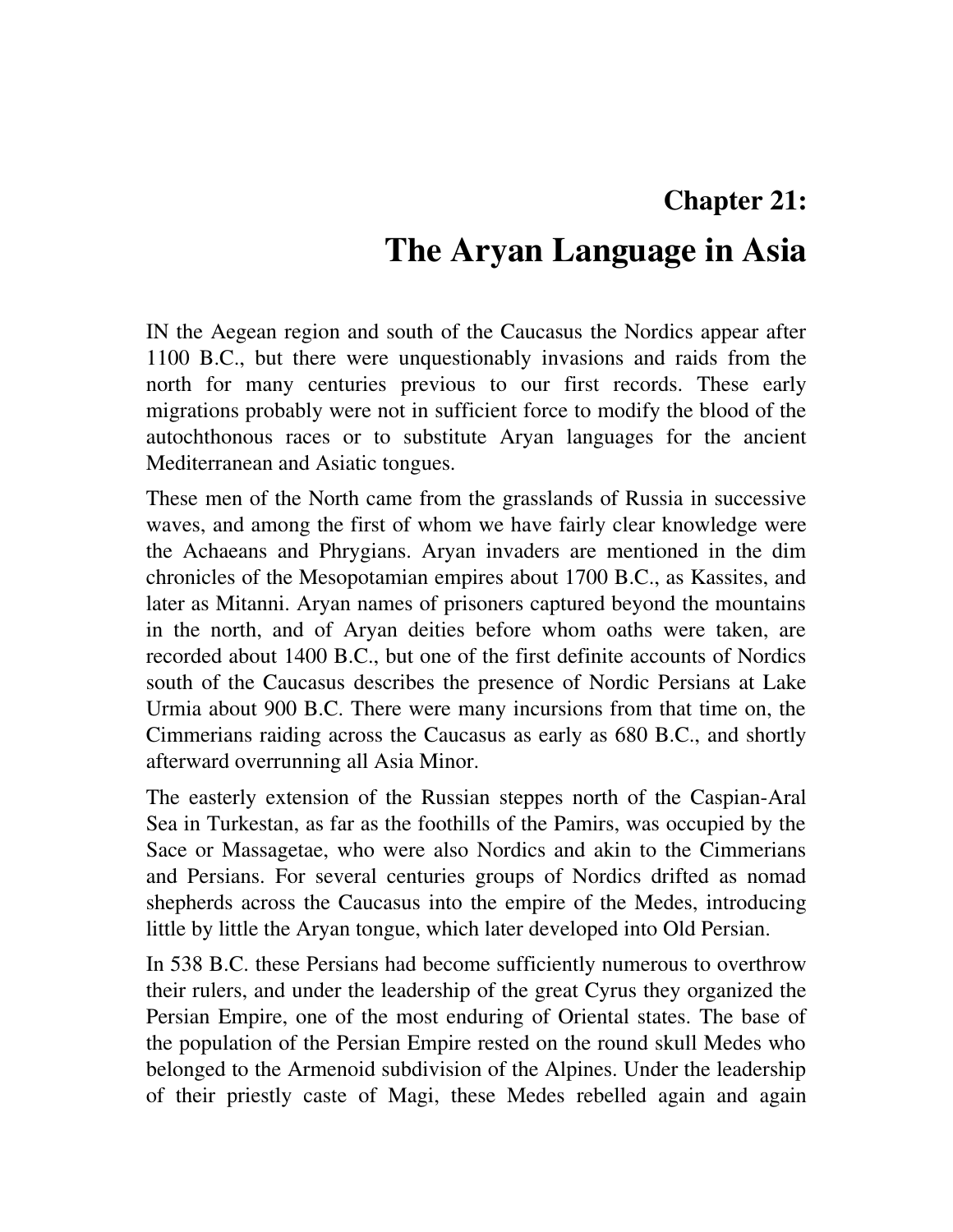against their Nordic masters before the two peoples became fused.

From 525 to 485 B.C., during the reign of Darius, whose sculptured portraits show a man of pure Nordic type, the tall, blond Persians had become almost exclusively a class of great ruling nobles, and had forgotten the simplicity of their shepherd ancestors. Their language belonged to the Eastern or Iranian division of Aryan speech, and was known as Old Persian, which continued to be spoken until the fourth century before our era. From it were derived Pehlevi, or Parthian, and modern Persian. The great book of the old Persians, the Avesta, which was written in Zendic, also an Iranian language, does not go back to the reign of Darius, and was remodelled after our era, but the Old Persian of Darius was closely related to the Zendic of Bactria, and to the Sanskrit of Hindustan. From Zendic, also called Medic, are derived Ghalcha, Balochi, Kurdish, and other dialects.

The rise to imperial power of the dolichocephalic Aryan-speaking Persians was largely due to the genius of their leaders, but the Aryanization of western Asia by them is one of the most amazing events in history. The whole region became completely transformed so far as the acceptance by the conquered of the language and religion of the Persians was concerned, but the blood of the Nordic race quickly became diluted, and a few centuries later disappears from history.

At the time of the great wars with Greece the pure Persian blood was still unimpaired and in control, and in the literature of the time there is little evidence of race antagonism between the Greek and the Persian leaders, although their rival cultures were sharply contrasted. In the time of Alexander the Great the pure Persian blood was obviously confined to the nobles, and it was the policy of Alexander to Hellenize the Persians and to amalgamate his Greeks with them. The amount Of pure Macedonian blood was not sufficient to reinforce the Nordic strain of the Persians, and the net result was the entire loss of the Greek stock.

It is a question whether the Armenians of Asia Minor derived their Aryan speech from this invasion of the Nordic Persians, or whether they received it at an earlier date from the Phrygians, and from the west. These Phrygians entered Asia Minor by way of the Dardanelles and broke up the Hittite Empire. Their language was Aryan, and probably related to Thracian. In favor of the theory of the introduction of the Armenian language by the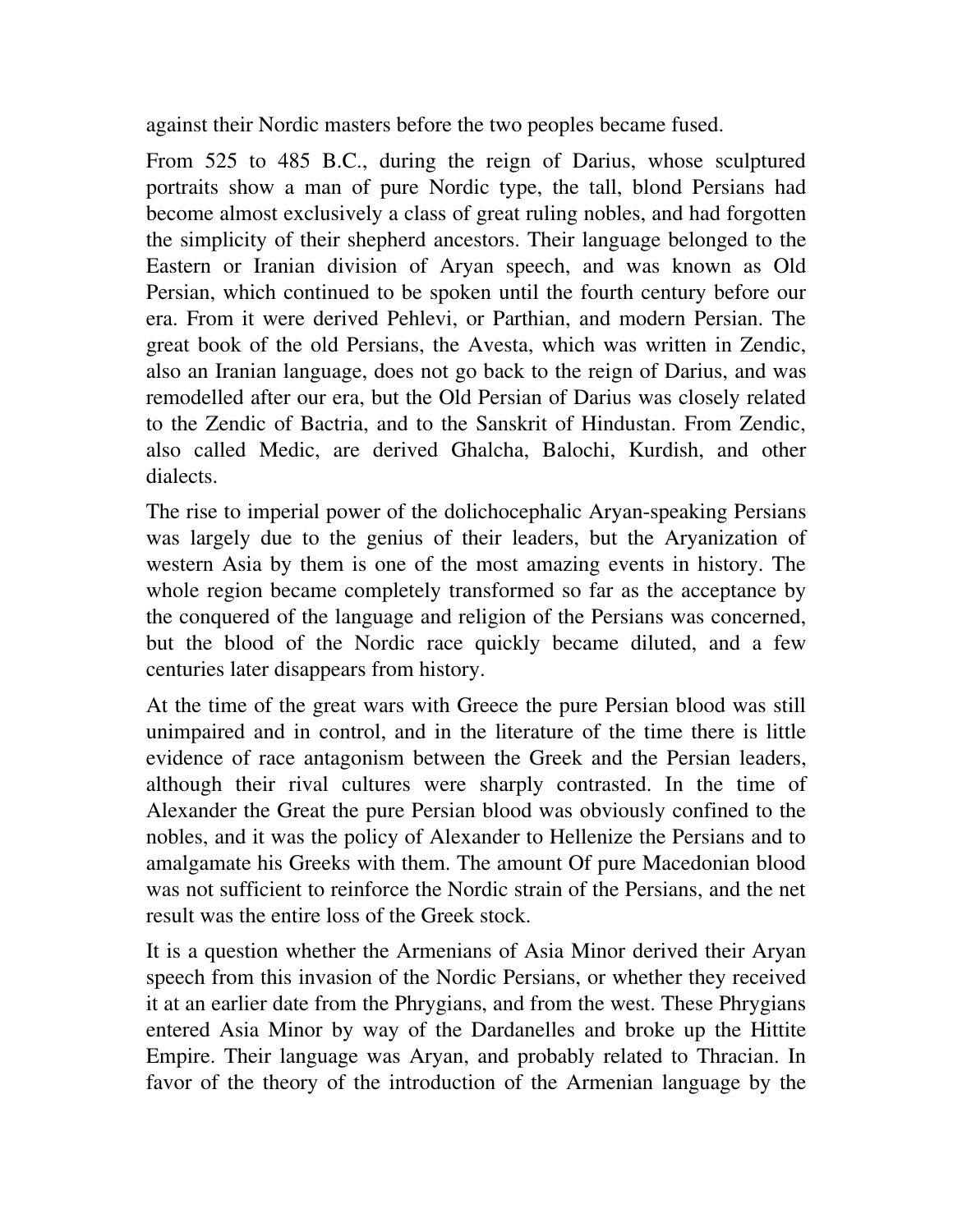Phrygians from the west, rather than by the Persians from the east, is the highly significant fact that the basic structure of that tongue shows its relationship to be with the western rather than with the eastern group of Aryan languages, and this, too, in spite of a very large Persian vocabulary.

The Armenians themselves, like all the other natives of the plateaux and highlands as far east as the Hindu Kush Mountains, while of Aryan speech, are of the Armenoid subdivision, in sharp contrast to the predominant types south of the mountains in Persia, Afghanistan, and Hindustan, all of which are dolichocephalic and of Mediter-ranean affinity, but generally betraying traces of admixture with still more ancient races of negroid origin, especially in India.

We now come to the last and easternmost extension of Aryan languages in Asia. As mentioned above, the grasslands and steppes of Russia extend north of the Caucasus Mountains and the Caspian Sea to ancient Bactria, now Turkestan. This whole country was occupied by the Nordic Sacae and the closely related Massagetae. At a very early date, probably about the beginning of the second millennium B.C., or perhaps even earlier, the first Nordics crossed over the Afghan passes, entered the plains of India, and organized a state in the Penjab, "the land of the five rivers," bringing with them Aryan speech among a population probably of Mediterranean type, and represented to-day by the Dravidians. The Nordic Sacae arrived later in India and introduced the Vedas, religious poems, which were at first transmitted orally, and which were reduced to written form in Old Sanskrit by the Brahmans at the comparatively late date of 300 A.D. From this classic Sanskrit are derived all the modern Aryan languages of Hindustan, as well as the Singalese of Ceylon and the chief dialects of Assam.

There is great diversity of opinion as to the date of the first entry of these Aryan-speaking tribes into the Penjab, and the consensus of opinion seems to indicate a period between 1600 and 1700 B.C. or even somewhat earlier. However, the very close affinity of Sanskrit to the Old Persian of Darius and to the Zendavesta would strongly indicate that the final introduction of Aryan languages in the form of Sanskrit occurred at a much later date.

If close relationship between languages indicates correlation in time, then the entry of the Sacae into India would appear to have been nearly simultaneous with the crossing of the Caucasus by the Nordic Cimmerians and their Persian successors.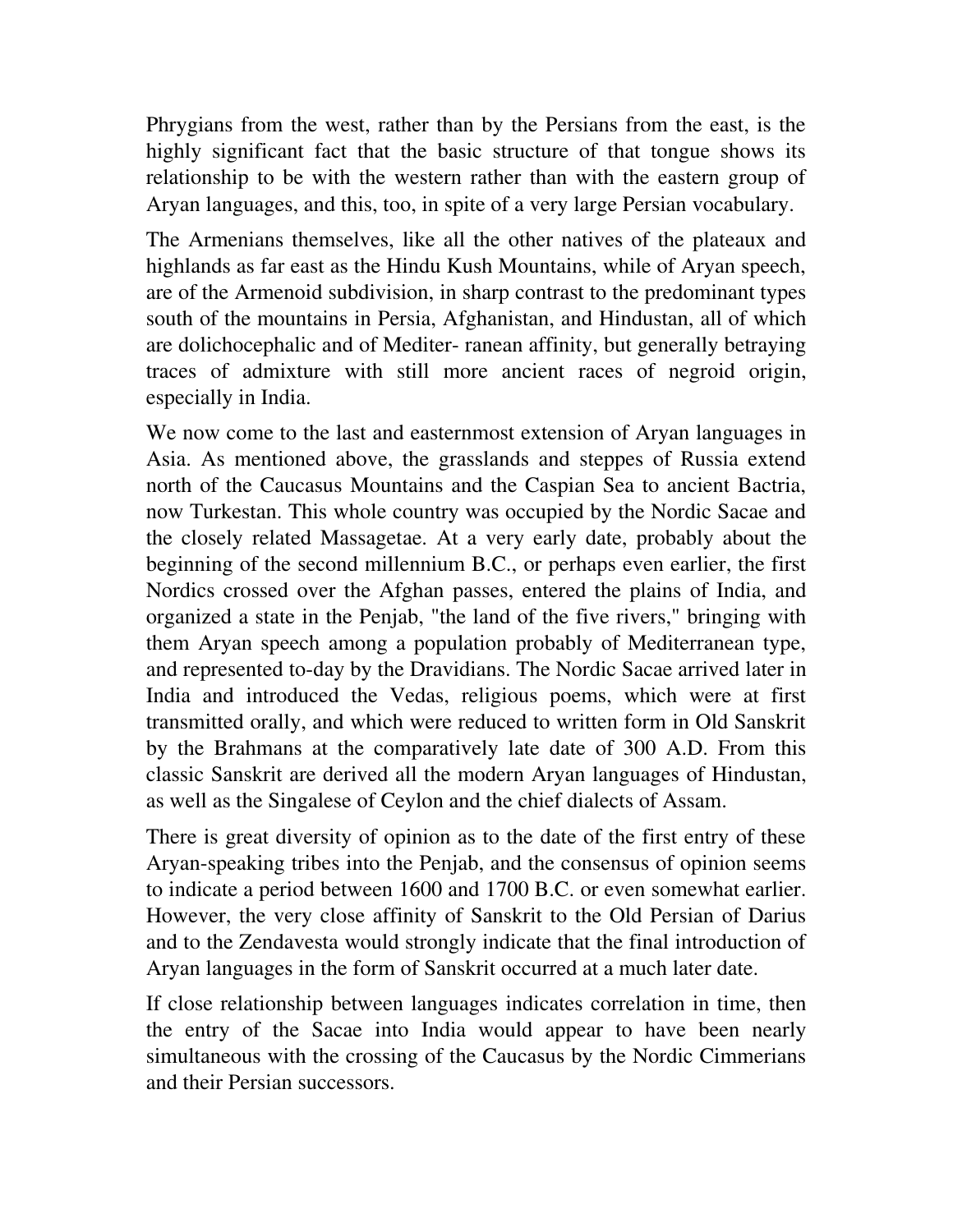The relationship between the Zendavesta and the Sanskrit Vedas is as near as that between High and Low German, and consequently such close affinity prevents our thrusting back the date of the separation of the Persians and the Sacae more than a few centuries.

A simultaneous migration southward of nomad shepherds on both sides of the Caspian-Aral Sea would naturally occur in a general movement southward, and such migrations may have taken place several times. In all probability these Nordic invasions occurred one after another for a thousand years or more, the later ones obscuring and blurring the memory of their predecessors.

When shepherd tribes leave their grasslands and attack their agricultural neighbors, the reason is nearly always famine due to prolonged drought, and causes such as these have again and again in history put the nomad tribes in motion over large areas. During many centuries fresh tribes composed of Nordics, or under the leadership of Nordics, but all Aryanspeaking, poured over the Afghan passes from the northwest and pushed before them the earlier arrivals. Clear traces of these successive floods of conquerors are to be found in the Vedas themselves.

The Sacae and Massagetae were, like the Persians, blond dolichocephs, and they have left behind them dim traces of their blood among the living, Mongolized nomads of Turkestan, the Kirghizes. Ancient Bactria maintained its Nordic and Aryan aspect long after Alexander's time, and did not become Mongolized and receive the sinister name of Turkestan until the seventh century, when it was the first victim of the great series of ferocious invasions from the north and east, which, under various Mongol leaders, destroyed civilization in Asia and threatened its existence in Europe. These tall, blue eyed, Aryan-speaking Sacae were the most easterly members of the Nordic race of whom we have record. The Chinese knew well these "green eyed devils," whom they called by their Tatar name, the "Wu-suns," the tall ones, and with whom they came into contact in about 200 B.C. in what is now Chinese Turkestan.

The Zendic form of the Iranian group of Aryan languages continued to be spoken by these Sacae who remained in old Bactria, and from it is derived a whole group of closely related dialects still spoken in the Pamirs, of which Ghalcha is the best known.

The most easterly known Aryan tongue has been recently discovered in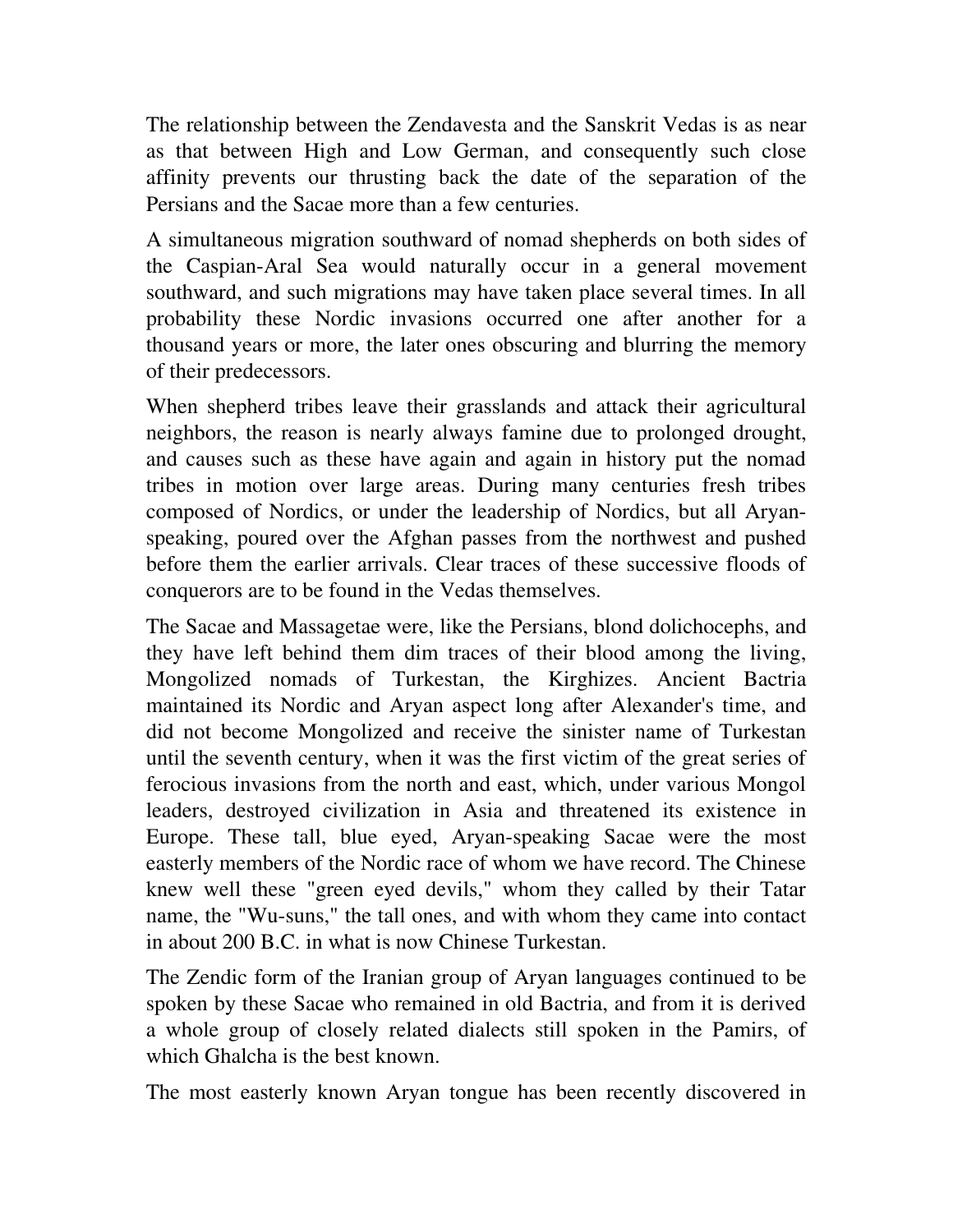Turkestan. It is called Tokharian, and is undoubtedly a pure Aryan language, related, curiously enough, to the western group rather than to the Indo-Iranian. It has been deciphered from recently found inscriptions, and was a living language prior to the ninth century A.D. This constitutes another proof of the extent and duration of the Nordic occupation of Bactria.

Of all the wonderful conquests of the Sacae there remain as evidence of their invasions only these Indian and Afghan languages. Dim traces of their blood, as stated before, have been found in the Pamirs and in Afghanistan, but in the south their blond traits have vanished, even from the Penjab. It may be that the stature of some of the hill tribes and of the Sikhs, and some of the facial characters of the latter, are derived from this source, but all blondness of skin, hair, or eye of the original Sacae have utterly vanished.

The long skulls all through India are to be attributed to the Mediterranean race rather than to this Nordic invasion, while the Pre-Dravidians and negroids of south India, with which the former are largely mixed, are also dolichocephs.

In short, the introduction in Iran and India of Aryan languages, Iranian, Ghalchic, and Sanskrit, represents a linguistic and not an ethnic conquest.

In concluding this revision of the racial foundations upon which the history of Europe has been based, it is scarcely necessary to point out that the actual results of the spectacular conquests and invasions of history have been far less permanent than those of the more insidious victories arising from the crossing of two diverse races, and that in such mixtures the relative prepotency of the various human subspecies in Europe appears to be in inverse ratio to their social value.

The continuity of physical traits and the limitation of the effects of environment to the individual only are now so thoroughly recognized by scientists that it is at most a question of time when the social consequences which result from such crossings will be generally understood by the public at large. As soon as the true bearing and import of the facts are appreciated by lawmakers, a complete change in our political structure will inevitably occur, and our present reliance on the influences of education will be superseded by a readjustment based on racial values.

Bearing in mind the extreme antiquity of physical and spiritual characters and the persistency with which they outlive those elements of environment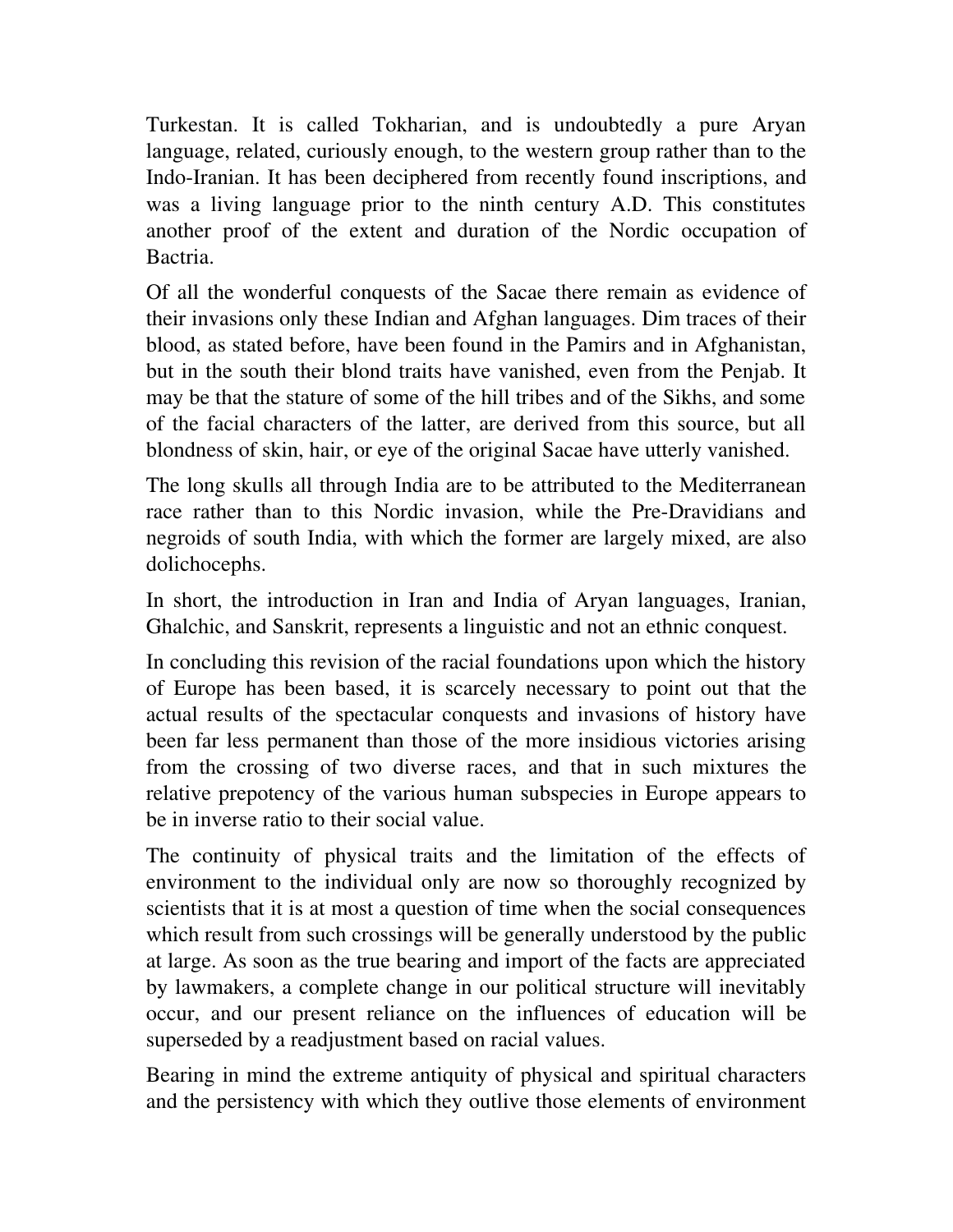termed language, nationality, and forms of government, we must consider the relation of these facts to the development of the race in America. We may be certain that the progress of evolution is in full operation to-day under those laws of nature which control it, and that the only sure guide to the future lies in the study of the operation of these laws in the past.

We Americans must realize that the altruistic ideals which have controlled our social development during the past century, and the maudlin sentimentalism that has made America "an asylum for the oppressed," are sweeping the nation toward a racial abyss. If the Melting Pot is allowed to boil without control, and we continue to follow our national motto and deliberately blind ourselves to all "distinctions of race, creed, or color," the type of native American of Colonial descent will become as extinct as the Athenian of the age of Pericles, and the Viking of the days of Rollo.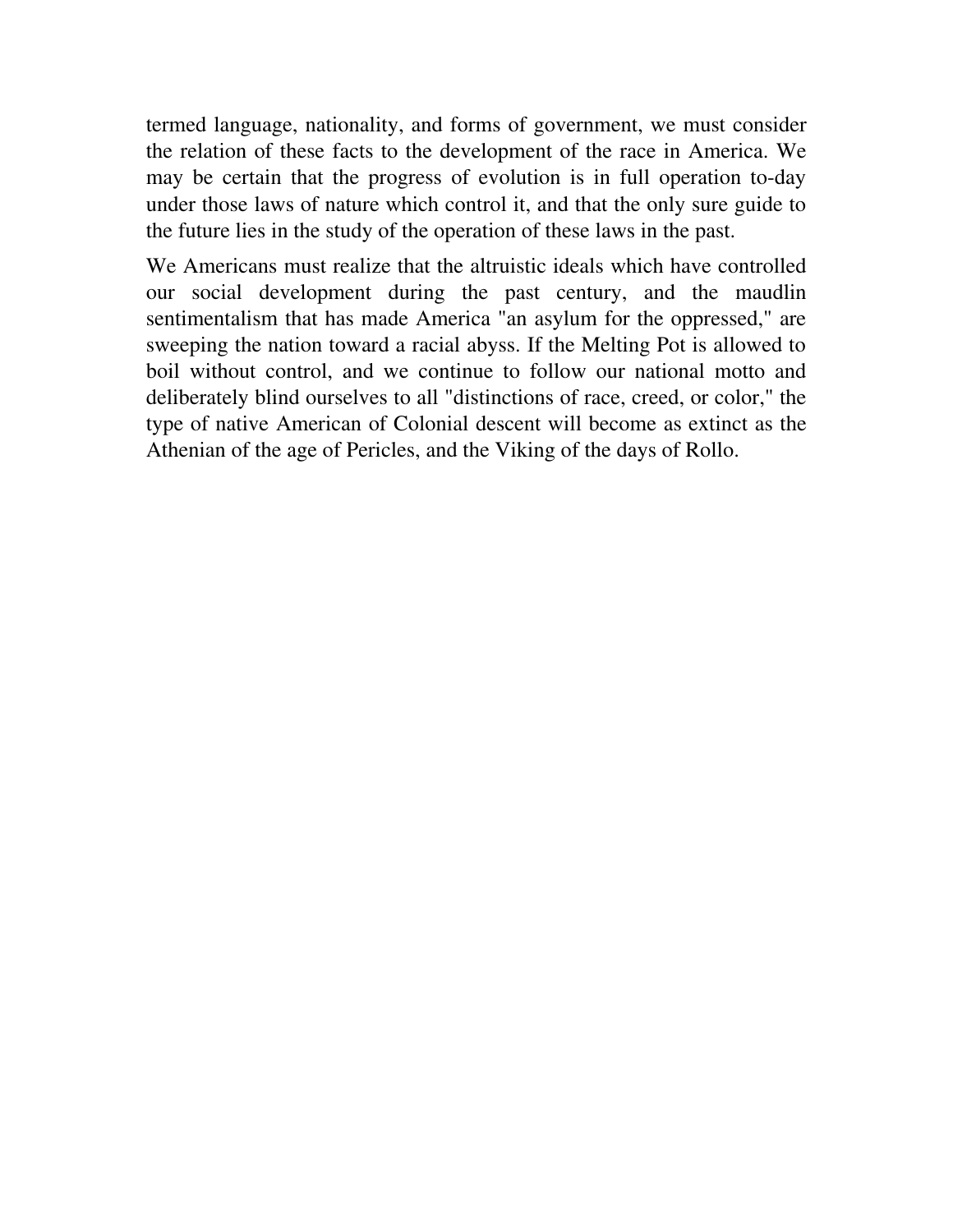#### <span id="page-139-0"></span>[Bibliography](#page-139-0)

The following list of works will be of assistance to such readers as may desire to investigate the aspects of anthropology treated in this book.

Avebury, Lord: Prehistoric Times. 1913.

Beddoe, J.:

Various writings.

Boule, M.: Revue d'Anthropologie. 1888, 1905, and 1908.

Breuil, I'Abbe H.: Various writings.

Broca, Paul: Various writings.

Cartailhac, E.: Various writings.

Chamberlain, Houston Stewart: Foundations of the XIXth Century.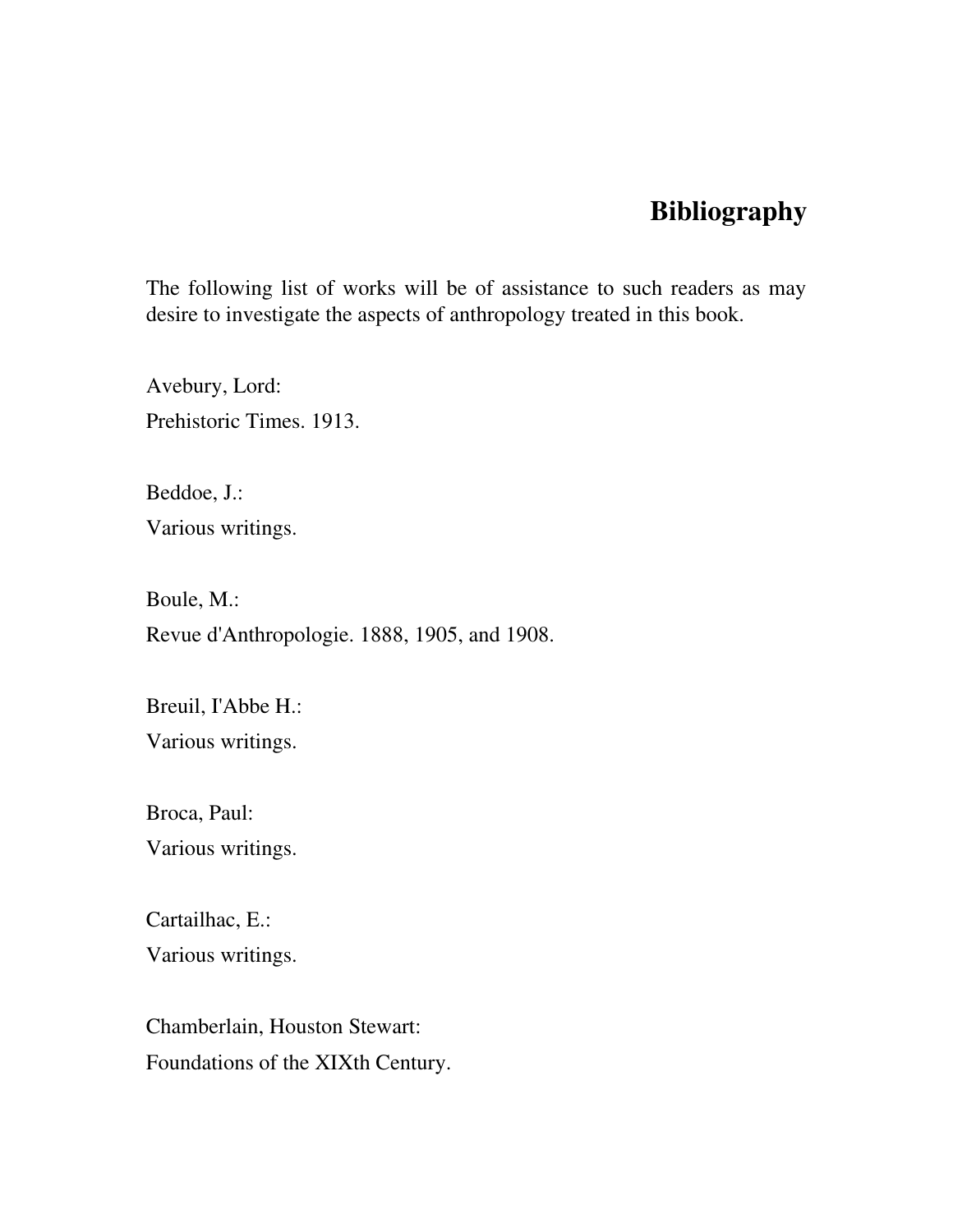Collignon, R.: Various writings.

Darwin, Charles: Descent of Man.

Davenport, Charles Benedict: Heredity in Relation to Eugenics. 1911.

Deniker, J.: The Races of Man. 1901.

Duckworth, W. L. H.: Morphology and Anthropology. 1904. Prehistoric Man. 1912.

Flinders-Petrie, W. M.: Revolutions of Civilization. 1912.

Galton, Sir Francis: Hereditary Genius. 1892.

Gowland, W.: Metals in Antiquity. Jour. Roy. Anth. Inst., XLII, 1912, p. 245 et seq.

Haddon, A. C.: Wanderings of Peoples. 1912. Races of Man. The Study of Man. 1898.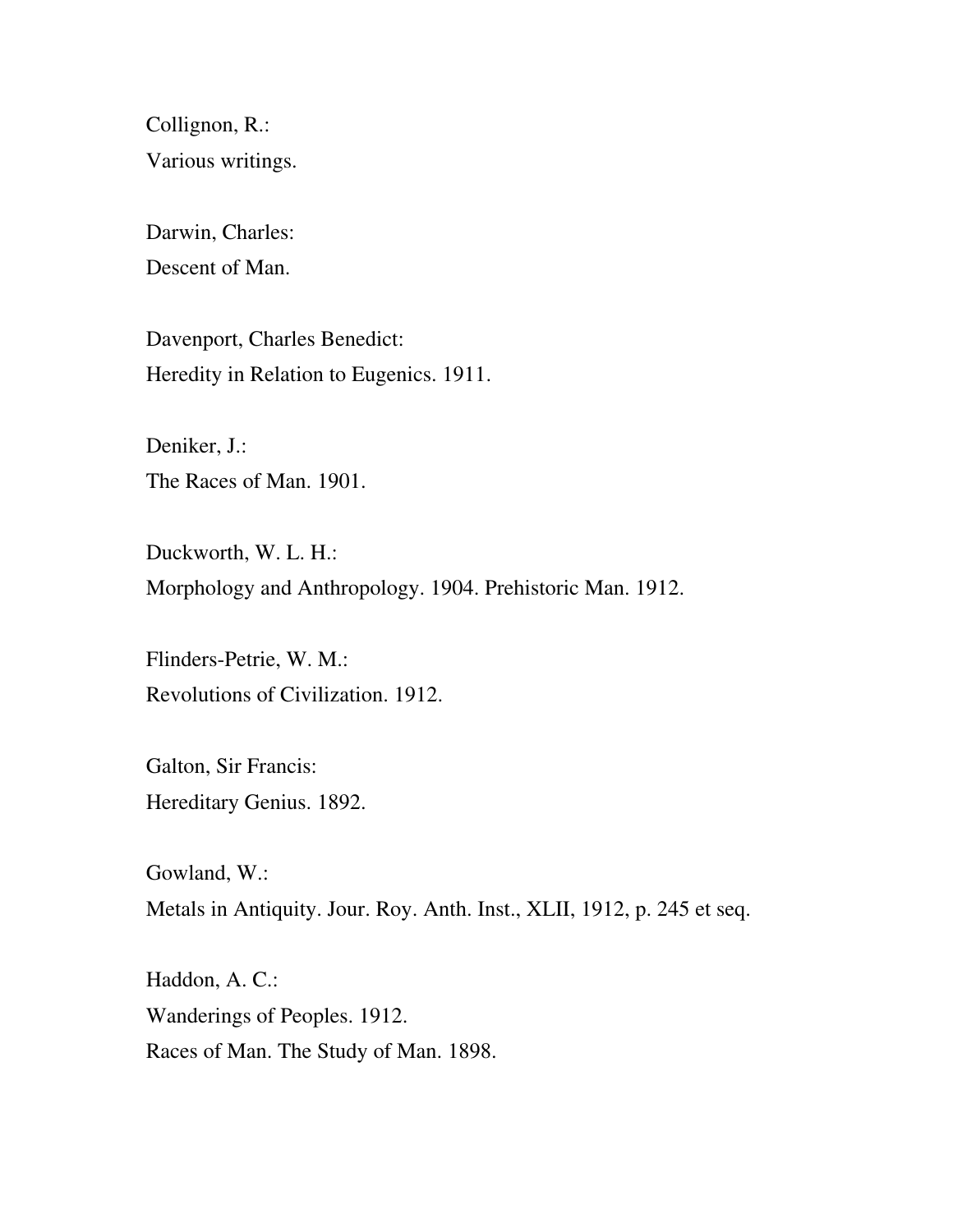Harle, E.: Various writings.

Hauser, O.: Various writings.

Hrdlicka, Dr. A.: The Most Ancient Skeletal Remains of Man. 1914.

Huntington, Ellsworth: Pulse of Asia. 1907. Palestine and Its Transformation. 1911. Civilization and Climate. 1915.

Johnston, Sir Harry H.: Views and Reviews. 1912. Colonization of Africa. 1905. The Opening Up of Africa. 1911.

Keane, A. H.: Man, Past and Present. 1900. Ethnology. 1901.

Keith, Arthur: Antiquity of Man. 1915.

Klaatsch, H.: Homo Aurignacius Hauseri. 1909.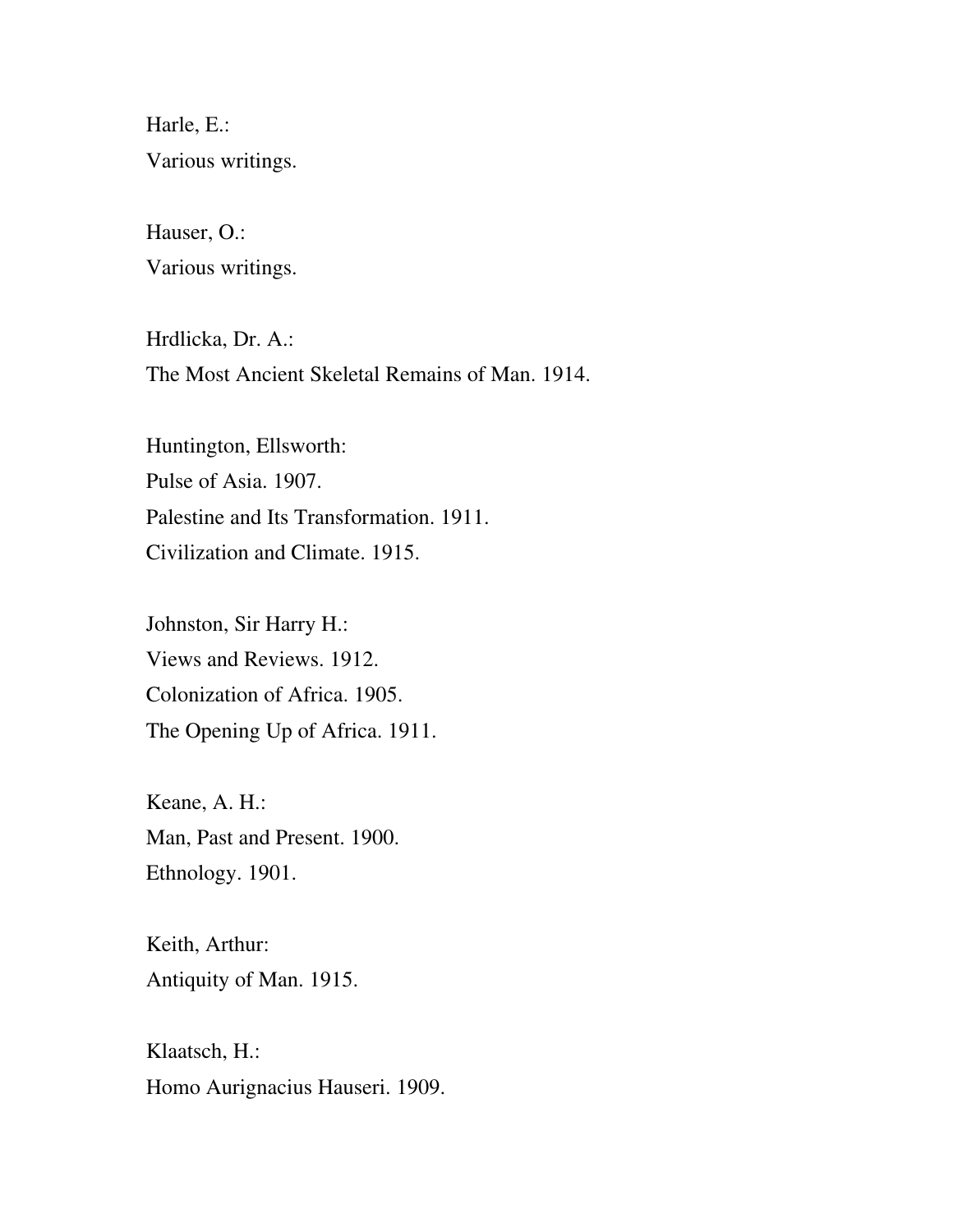Klaatsch, H., and Hauser, O.: Archiv fur Anthropologie. 1908.

MacCurdy, G. G.: The Eolithic Problem. 1905. The Antiquity of Man in Europe. 1910.

Metchnikoff, Elie: Nature of Man. 1903.

Mierow, Chas. C.: The Gothic History of Jordanes.

Morgan, Thomas Hunt: Heredity and Sex. 1914. Heredity and Environment. 1915.

Munro, John: Story of the British Race. 1907.

Munro, R.: Paleolithic Man and the Terramara Settlements.

Obermaier, H.: L'Anthropologie. 1908 and 1909.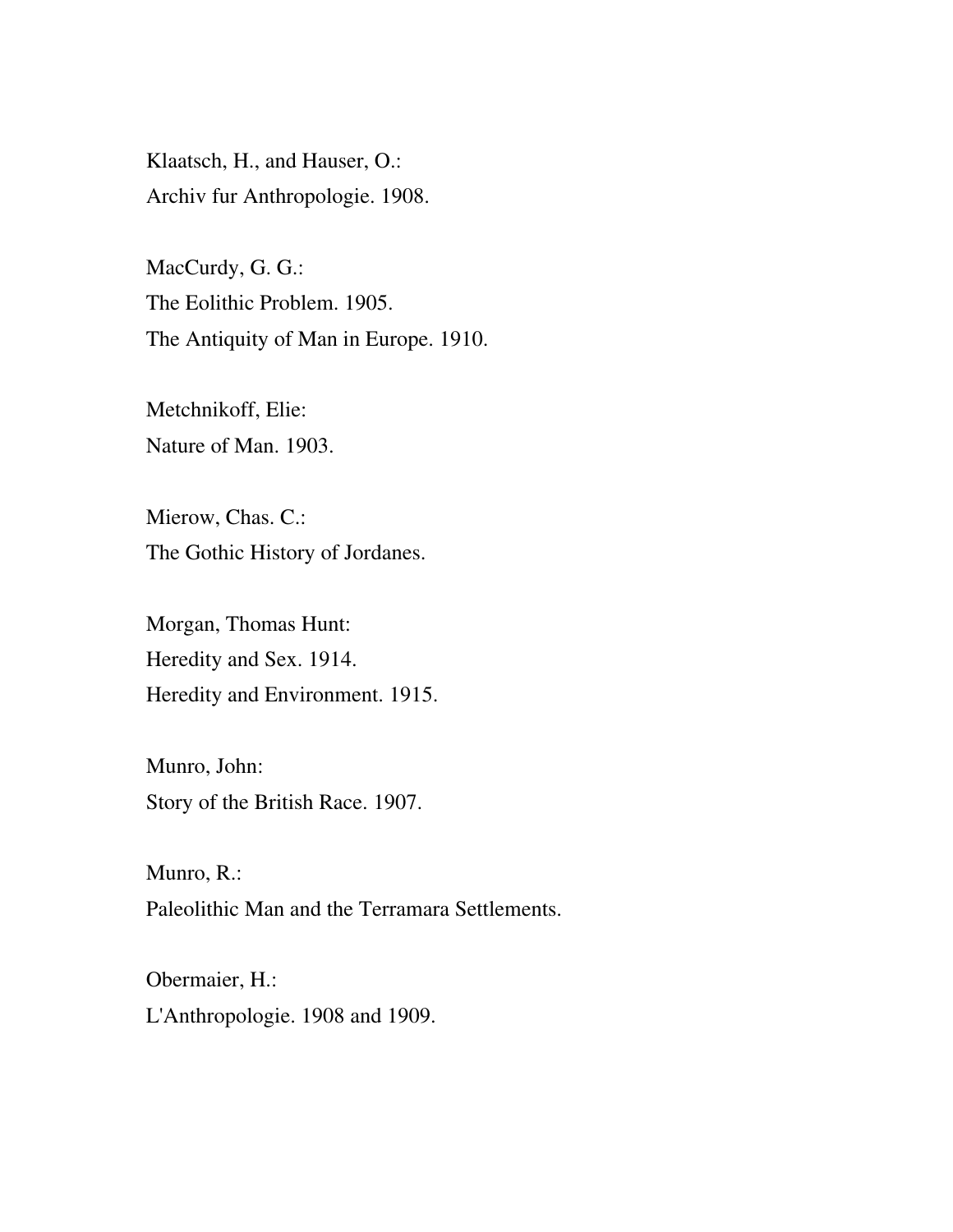Osborn, Henry Fairfield: Age of Mammals. 1910. Men of the Old Stone Age. 1915.

Payne, Edward John: History of the New World Called America. 1899.

Penck, A.: Zeitschrift fur Ethnologie. 1908.

Peyrony, M., and Capitan: Bulletins de la Societe d'Anthropologie de Paris. 1909-1910.

Quatrefages, A. de: Various writings.

Rathgen, F.: Die Metalle im Alterthum. 1915.

Reid, G. Archdall: Principles of Heredity. 1905. Laws of Heredity. 1910.

Retzius, A. A.: Various writings.

Retzius, M. G.: Various writings.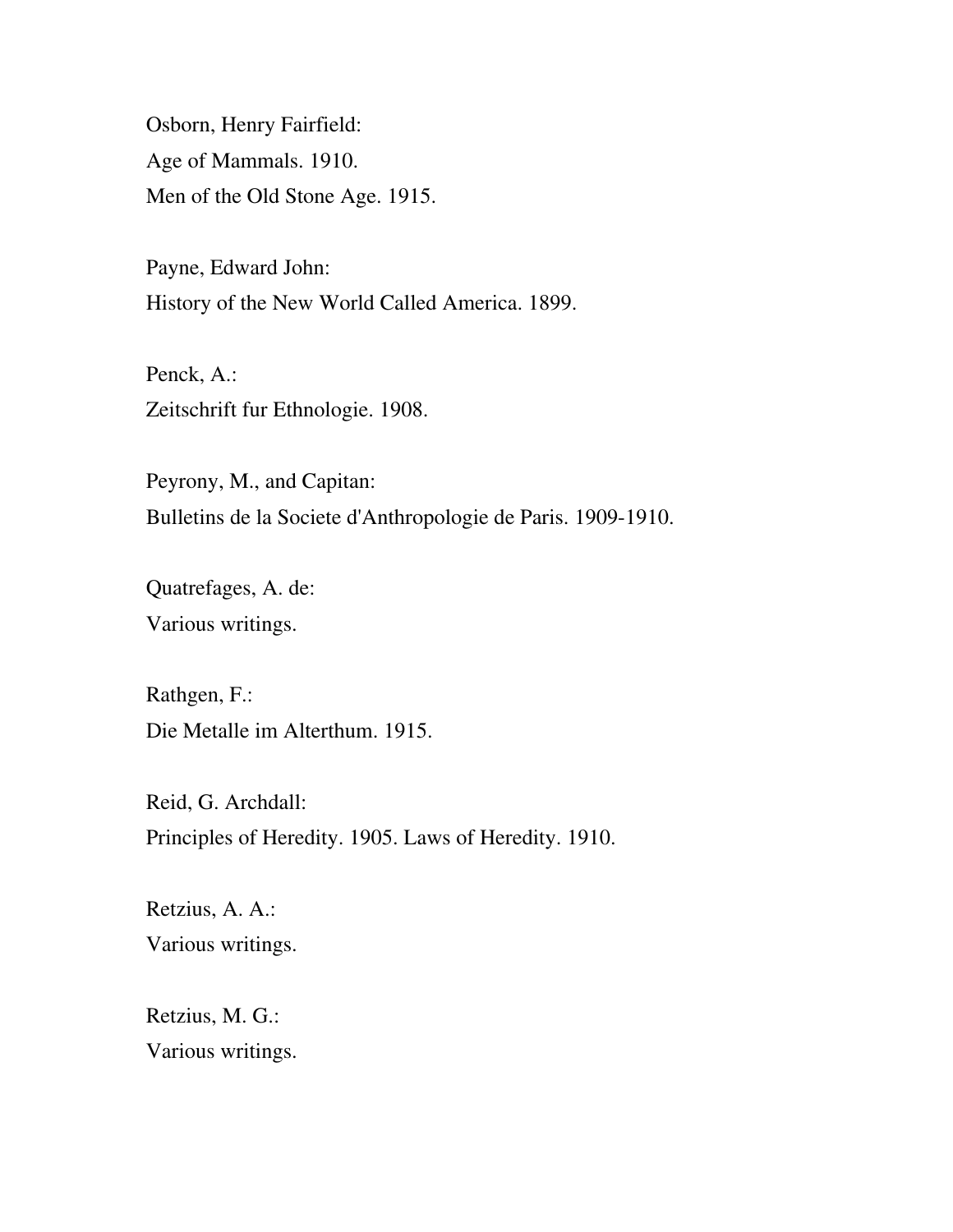Ridgeway, Wm.: Early Age in Greece. 1907. The Thoroughbred Horse. 1905.

Ripley, W. Z.: Races of Europe. 1899.

Rutot, A.: Various writings.

Salisbury, R. D., and Chamberlain, T. C.: Geology. 1905.

Schoetensack, 0.:

Der Unterkiefer des Homo heidelbergensis. 1908.

Schwalbe, G.:

Vorgeschichte des Menschen. Zeitschrift fur Morphologie und Anthropologie. 1906.

Sergi, G.: The Mediterranean Race. 1901.

Smith, G. Elliot: The Ancient Egyptians. 1911. And other writings.

Sollas, W. J.: Ancient Hunters. 1911.